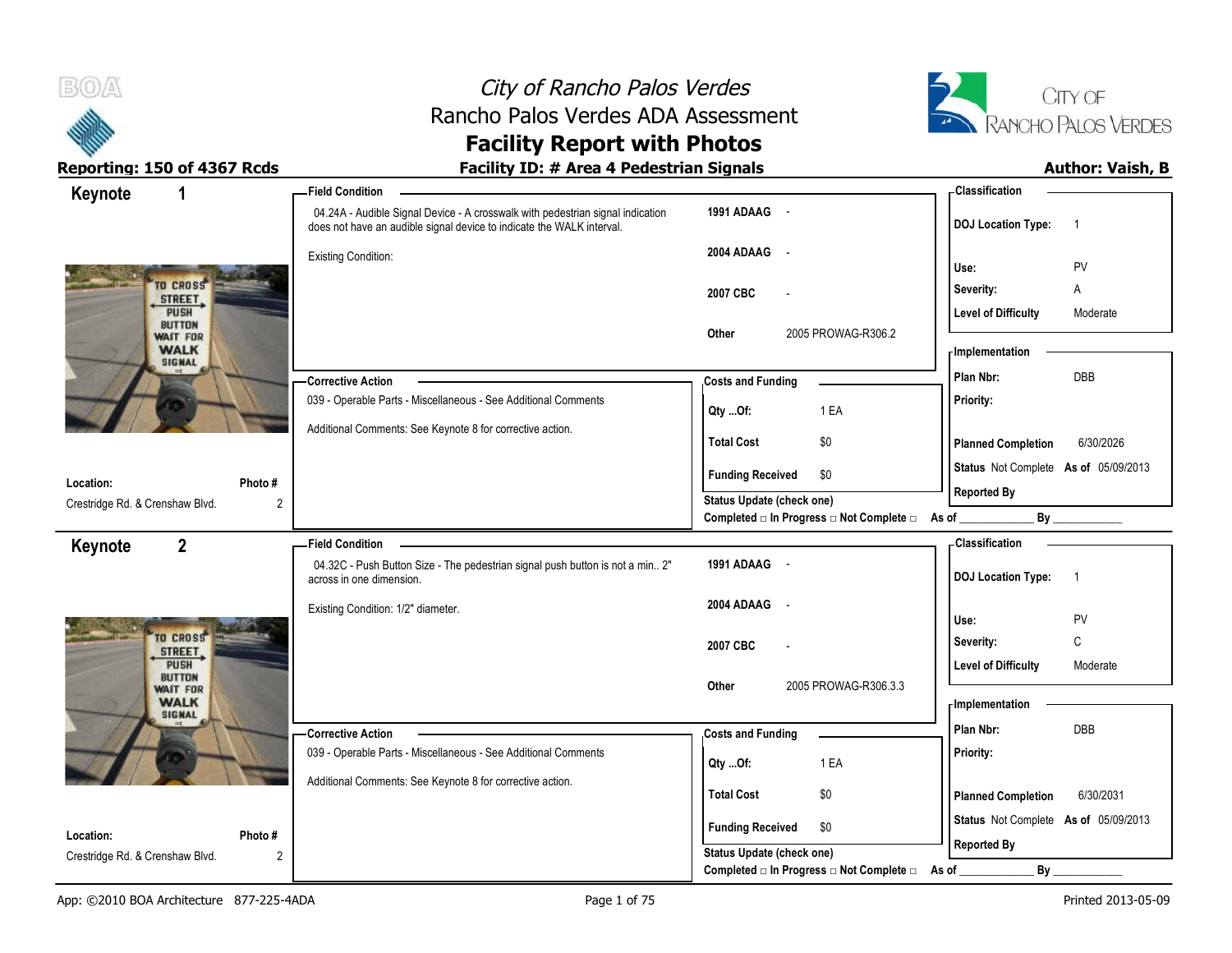



| 3<br>Keynote                                                | <b>Field Condition</b>                                                                                                                                                   |                                                             | - Classification                            |
|-------------------------------------------------------------|--------------------------------------------------------------------------------------------------------------------------------------------------------------------------|-------------------------------------------------------------|---------------------------------------------|
|                                                             | 04.33A - Directional Information and Signs - Pedestrian signal device does not<br>provides compliant tactile or visual signs on the face of the device or its housing or | 1991 ADAAG 4.30.4                                           | <b>DOJ</b> Location Type:<br>$\overline{1}$ |
|                                                             | mounting to indicate crosswalk direction and the name of the street containing the<br>crosswalk served by the pedestrian signal.                                         | 2004 ADAAG<br>703.1                                         | PV<br>Use:                                  |
| TO CROSS                                                    | <b>Existing Condition:</b>                                                                                                                                               | 2007 CBC<br>1117B.5.1 item 2; 1117B.5.6                     | C<br>Severity:                              |
| <b>STREET</b><br><b>PUSH</b>                                |                                                                                                                                                                          |                                                             | <b>Level of Difficulty</b><br>Moderate      |
| <b>BUTTON</b><br>WAIT FOR                                   |                                                                                                                                                                          | 2005 PROWAG-R306.4<br>Other                                 |                                             |
| <b>WALK</b><br>SIGNAL                                       |                                                                                                                                                                          |                                                             | <b>Implementation</b>                       |
|                                                             | -Corrective Action                                                                                                                                                       | <b>Costs and Funding</b>                                    | Plan Nbr:<br><b>DBB</b>                     |
|                                                             | 039 - Operable Parts - Miscellaneous - See Additional Comments                                                                                                           | 1 EA<br>Qty Of:                                             | Priority:                                   |
|                                                             | Additional Comments: See Keynote 8 for corrective action.                                                                                                                | <b>Total Cost</b><br>\$0                                    | <b>Planned Completion</b><br>6/30/2031      |
|                                                             |                                                                                                                                                                          | <b>Funding Received</b><br>\$0                              | Status Not Complete As of 05/09/2013        |
| Location:<br>Photo #                                        |                                                                                                                                                                          | Status Update (check one)                                   | <b>Reported By</b>                          |
| $\overline{2}$<br>Crestridge Rd. & Crenshaw Blvd.           |                                                                                                                                                                          | Completed □ In Progress □ Not Complete □ As of              |                                             |
| Keynote<br>4                                                | - Field Condition                                                                                                                                                        |                                                             | - Classification                            |
|                                                             | 04.33B - Arrow - Pedestrian signal device does not includes a tactile arrow that<br>contrasts with the background and is aligned parallel to the crosswalk direction.    | 1991 ADAAG -                                                | <b>DOJ</b> Location Type:<br>$\overline{1}$ |
|                                                             | <b>Existing Condition:</b>                                                                                                                                               | 2004 ADAAG<br>$\sim$                                        |                                             |
| <b>TO CROSS</b>                                             |                                                                                                                                                                          |                                                             | PV<br>Use:                                  |
| STREET,                                                     |                                                                                                                                                                          | 2007 CBC                                                    | C<br>Severity:                              |
|                                                             |                                                                                                                                                                          |                                                             |                                             |
| PUSH<br><b>BUTTON</b>                                       |                                                                                                                                                                          |                                                             | <b>Level of Difficulty</b><br>Moderate      |
| WAIT FOR<br><b>WALK</b>                                     |                                                                                                                                                                          | 2005 PROWAG-R306.4.1<br>Other                               |                                             |
| <b>SIGNAL</b>                                               |                                                                                                                                                                          |                                                             | - Implementation                            |
|                                                             | <b>Corrective Action</b>                                                                                                                                                 | <b>Costs and Funding</b>                                    | Plan Nbr:<br>DBB                            |
|                                                             | 039 - Operable Parts - Miscellaneous - See Additional Comments                                                                                                           | 1 EA<br>Qty Of:                                             | Priority:                                   |
|                                                             | Additional Comments: See Keynote 8 for corrective action.                                                                                                                | \$0<br><b>Total Cost</b>                                    | 6/30/2031<br><b>Planned Completion</b>      |
|                                                             |                                                                                                                                                                          |                                                             | Status Not Complete As of 05/09/2013        |
| Photo#<br>Location:<br>2<br>Crestridge Rd. & Crenshaw Blvd. |                                                                                                                                                                          | <b>Funding Received</b><br>\$0<br>Status Update (check one) | <b>Reported By</b>                          |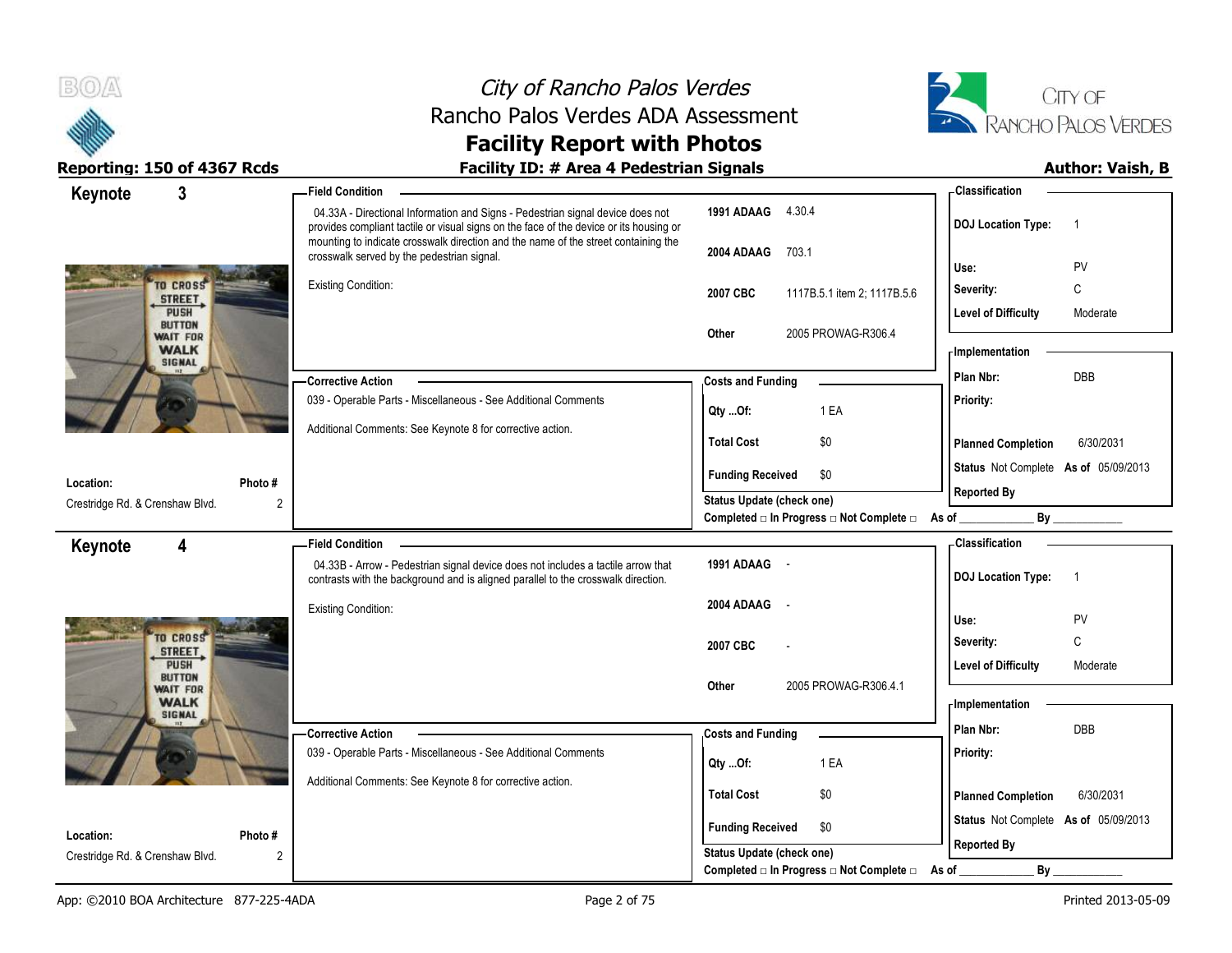



| <b>Field Condition</b><br>Keynote<br>5                                                                                                                                                               | - Classification                                                                  |                         |
|------------------------------------------------------------------------------------------------------------------------------------------------------------------------------------------------------|-----------------------------------------------------------------------------------|-------------------------|
| 04.33C - Street Name - Pedestrian signal device does not includes street name<br>information consisting of California Grade 2 Braille and aligned parallel to the                                    | 1991 ADAAG -<br><b>DOJ</b> Location Type:                                         | $\overline{\mathbf{1}}$ |
| crosswalk direction. OR Pedestrian signal device does not provide street name<br>information in audible format. (Street name information in one format or the other is<br>required to be compliant.) | 2004 ADAAG<br>$\sim$<br>Use:                                                      | PV                      |
| TO CROSS<br><b>STREET</b><br><b>Existing Condition:</b>                                                                                                                                              | Severity:<br>2007 CBC                                                             | C                       |
| PUSH                                                                                                                                                                                                 | <b>Level of Difficulty</b>                                                        | Moderate                |
| <b>BUTTON</b><br>WAIT FOR                                                                                                                                                                            | 2005 PROWAG-R306.4.2<br><b>Other</b>                                              |                         |
| <b>WALK</b><br><b>SIGNAL</b>                                                                                                                                                                         | - Implementation                                                                  |                         |
| -Corrective Action                                                                                                                                                                                   | Plan Nbr:<br><b>Costs and Funding</b>                                             | DBB                     |
| 039 - Operable Parts - Miscellaneous - See Additional Comments                                                                                                                                       | Priority:<br>1 EA<br>Qty Of:                                                      |                         |
| Additional Comments: See Keynote 8 for corrective action.                                                                                                                                            | <b>Total Cost</b><br>\$0<br><b>Planned Completion</b>                             | 6/30/2031               |
| Location:<br>Photo #                                                                                                                                                                                 | Status Not Complete As of 05/09/2013<br><b>Funding Received</b><br>\$0            |                         |
| $\overline{2}$<br>Crestridge Rd. & Crenshaw Blvd.                                                                                                                                                    | <b>Reported By</b><br><b>Status Update (check one)</b>                            |                         |
|                                                                                                                                                                                                      | Completed $\square$ In Progress $\square$ Not Complete $\square$ As of _          |                         |
| 6<br><b>Field Condition</b><br>Keynote                                                                                                                                                               | <b>Classification</b>                                                             |                         |
| 04.25 - Pedestrian Signal Device - Clear Floor Space - Location of pedestrian<br>signal device does not accommodate a level 30" x 48" min. clear space, centered                                     | 1991 ADAAG 4.2.4<br><b>DOJ Location Type:</b>                                     | $\overline{1}$          |
| and parallel to the pedestrian signal push button. (Accessible pedestrian signals<br>shall be located so that the vibrotactile feature can be contacted from the level                               | 2004 ADAAG<br>305.3; Fig. 305.3                                                   |                         |
| landing serving a curb ramp, if provided, or from a clear floor or ground space that                                                                                                                 | Use:                                                                              | PV                      |
| is in line with the crosswalk line adjacent to the vehicle stop line.)                                                                                                                               | Severity:<br>2007 CBC<br>1118B.4 item 1                                           | C                       |
| <b>Existing Condition:</b>                                                                                                                                                                           | <b>Level of Difficulty</b>                                                        | Moderate                |
|                                                                                                                                                                                                      | 2005 PROWAG-R306.2.1<br>Other<br>- Implementation                                 |                         |
|                                                                                                                                                                                                      |                                                                                   |                         |
| - Corrective Action                                                                                                                                                                                  |                                                                                   |                         |
|                                                                                                                                                                                                      | Plan Nbr:<br><b>Costs and Funding</b>                                             | DBB                     |
| 039 - Operable Parts - Miscellaneous - See Additional Comments                                                                                                                                       | Priority:<br>Qty Of:<br>1 EA                                                      |                         |
| Additional Comments: See Keynote 8 for corrective action.                                                                                                                                            | <b>Total Cost</b><br>\$0<br><b>Planned Completion</b>                             | 6/30/2031               |
|                                                                                                                                                                                                      | Status Not Complete As of 05/09/2013                                              |                         |
| Location:<br>Photo #<br>Crestridge Rd. & Crenshaw Blvd.<br>6                                                                                                                                         | <b>Funding Received</b><br>\$0<br><b>Reported By</b><br>Status Update (check one) |                         |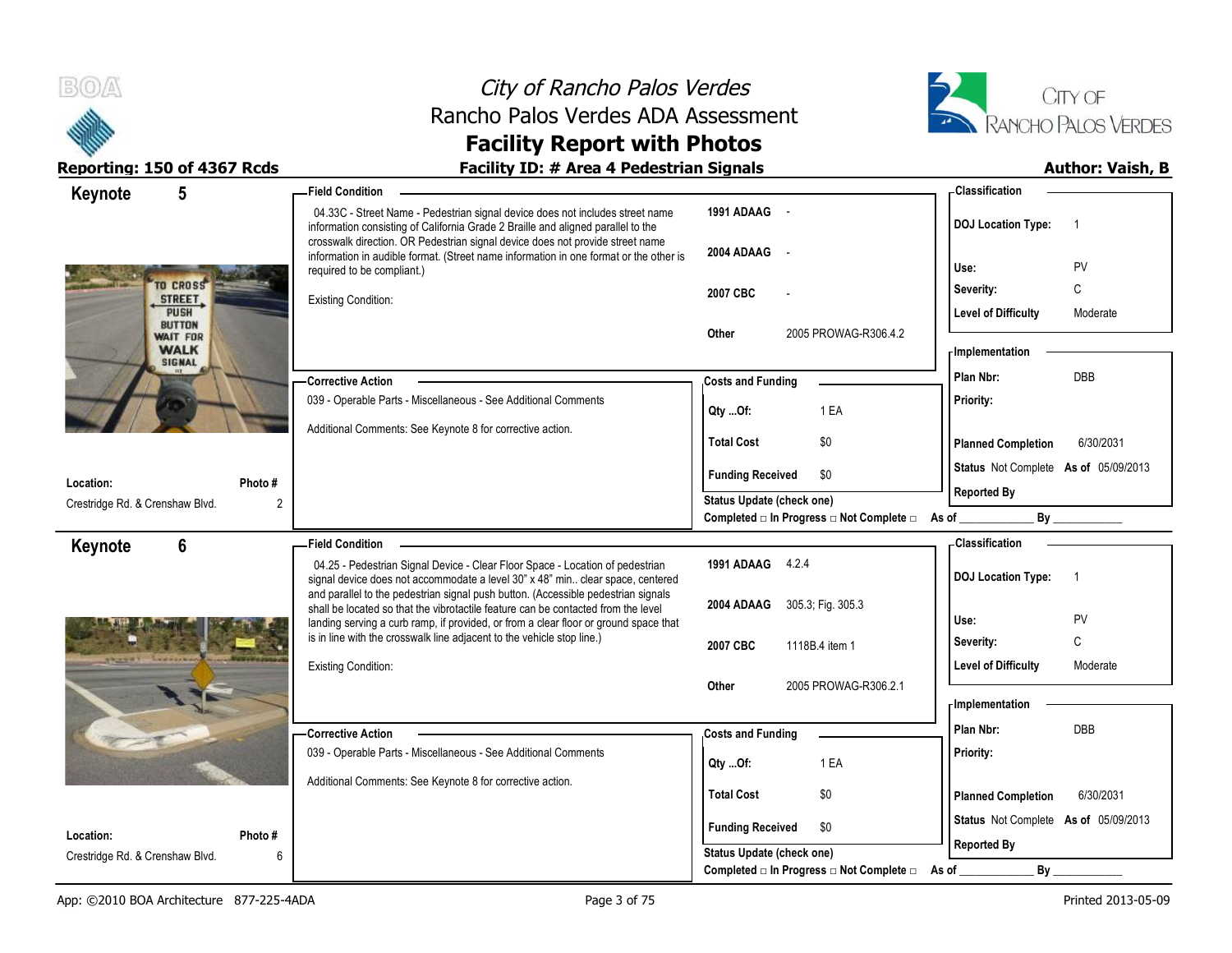

# City of Rancho Palos Verdes Rancho Palos Verdes ADA Assessment



### **Facility Report with Photos** Reporting: 150 of 4367 Rcds **Facility ID: # Area 4 Pedestrian Signals Facility ID: # Area 4 Pedestrian Signals**

| $\overline{7}$<br>Keynote                         | - Field Condition                                                                                                                                                                                     |                                          | - Classification                            |
|---------------------------------------------------|-------------------------------------------------------------------------------------------------------------------------------------------------------------------------------------------------------|------------------------------------------|---------------------------------------------|
|                                                   | 04.24B - Vibrotactile Signal Device - A crosswalk with pedestrian signal indication<br>does not have a vibrotactile signal device integrated into the signal device to<br>indicate the WALK interval. | 1991 ADAAG -                             | <b>DOJ Location Type:</b><br>$\overline{1}$ |
|                                                   |                                                                                                                                                                                                       | 2004 ADAAG<br>$\sim$ $\sim$              |                                             |
| TO CROSS                                          | <b>Existing Condition:</b>                                                                                                                                                                            |                                          | PV<br>Use:                                  |
| STREET,                                           |                                                                                                                                                                                                       | 2007 CBC                                 | Severity:<br>C                              |
| PUSH<br><b>BUTTON</b>                             |                                                                                                                                                                                                       |                                          | <b>Level of Difficulty</b><br>Moderate      |
| <b>WAIT FOR</b><br><b>WALK</b>                    |                                                                                                                                                                                                       | 2005 PROWAG-R306.2<br>Other              | - Implementation                            |
| SIGNAL                                            |                                                                                                                                                                                                       |                                          | <b>DBB</b>                                  |
|                                                   | -Corrective Action                                                                                                                                                                                    | <b>Costs and Funding</b>                 | Plan Nbr:                                   |
|                                                   | 039 - Operable Parts - Miscellaneous - See Additional Comments                                                                                                                                        | 1 EA<br>Qty Of:                          | Priority:                                   |
|                                                   | Additional Comments: See Keynote 8 for corrective action.                                                                                                                                             | <b>Total Cost</b><br>\$0                 | 6/30/2031<br><b>Planned Completion</b>      |
|                                                   |                                                                                                                                                                                                       |                                          | Status Not Complete As of 05/09/2013        |
| Location:<br>Photo #                              |                                                                                                                                                                                                       | <b>Funding Received</b><br>\$0           | <b>Reported By</b>                          |
| $\overline{2}$<br>Crestridge Rd. & Crenshaw Blvd. |                                                                                                                                                                                                       | Status Update (check one)                |                                             |
|                                                   |                                                                                                                                                                                                       | Completed □ In Progress □ Not Complete □ | As of<br>By                                 |
| 8<br>Keynote                                      | <b>Field Condition</b>                                                                                                                                                                                |                                          | - Classification                            |
|                                                   | 04.40 - Other - Curb Ramps and Pedestrian Crossings - See Additional<br>Comments                                                                                                                      | 1991 ADAAG -                             | <b>DOJ Location Type:</b><br>$\overline{1}$ |
|                                                   |                                                                                                                                                                                                       | 2004 ADAAG<br>$\sim$ $\sim$              |                                             |
|                                                   | <b>Existing Condition:</b>                                                                                                                                                                            |                                          | PV<br>Use:                                  |
|                                                   |                                                                                                                                                                                                       | 2007 CBC                                 | B<br>Severity:                              |
|                                                   |                                                                                                                                                                                                       |                                          | <b>Level of Difficulty</b><br>Moderate      |
|                                                   |                                                                                                                                                                                                       | Other                                    |                                             |
|                                                   |                                                                                                                                                                                                       |                                          | <b>Implementation</b>                       |
|                                                   | -Corrective Action                                                                                                                                                                                    | <b>Costs and Funding</b>                 | DBB<br>Plan Nbr:                            |
|                                                   | 039 - Operable Parts - Miscellaneous - See Additional Comments                                                                                                                                        | 1 EA<br>Qty Of:                          | Priority:                                   |
|                                                   | Additional Comments: Recommendation: Remove pedestrian signal device.                                                                                                                                 |                                          |                                             |
|                                                   |                                                                                                                                                                                                       | <b>Total Cost</b><br>\$600               | <b>Planned Completion</b><br>6/30/2026      |
| Location:<br>Photo #                              |                                                                                                                                                                                                       | <b>Funding Received</b><br>\$0           | Status Not Complete As of 05/09/2013        |
| Crestridge Rd. & Crenshaw Blvd.<br>6              |                                                                                                                                                                                                       | <b>Status Update (check one)</b>         | <b>Reported By</b>                          |
|                                                   |                                                                                                                                                                                                       | Completed □ In Progress □ Not Complete □ | By<br>As of                                 |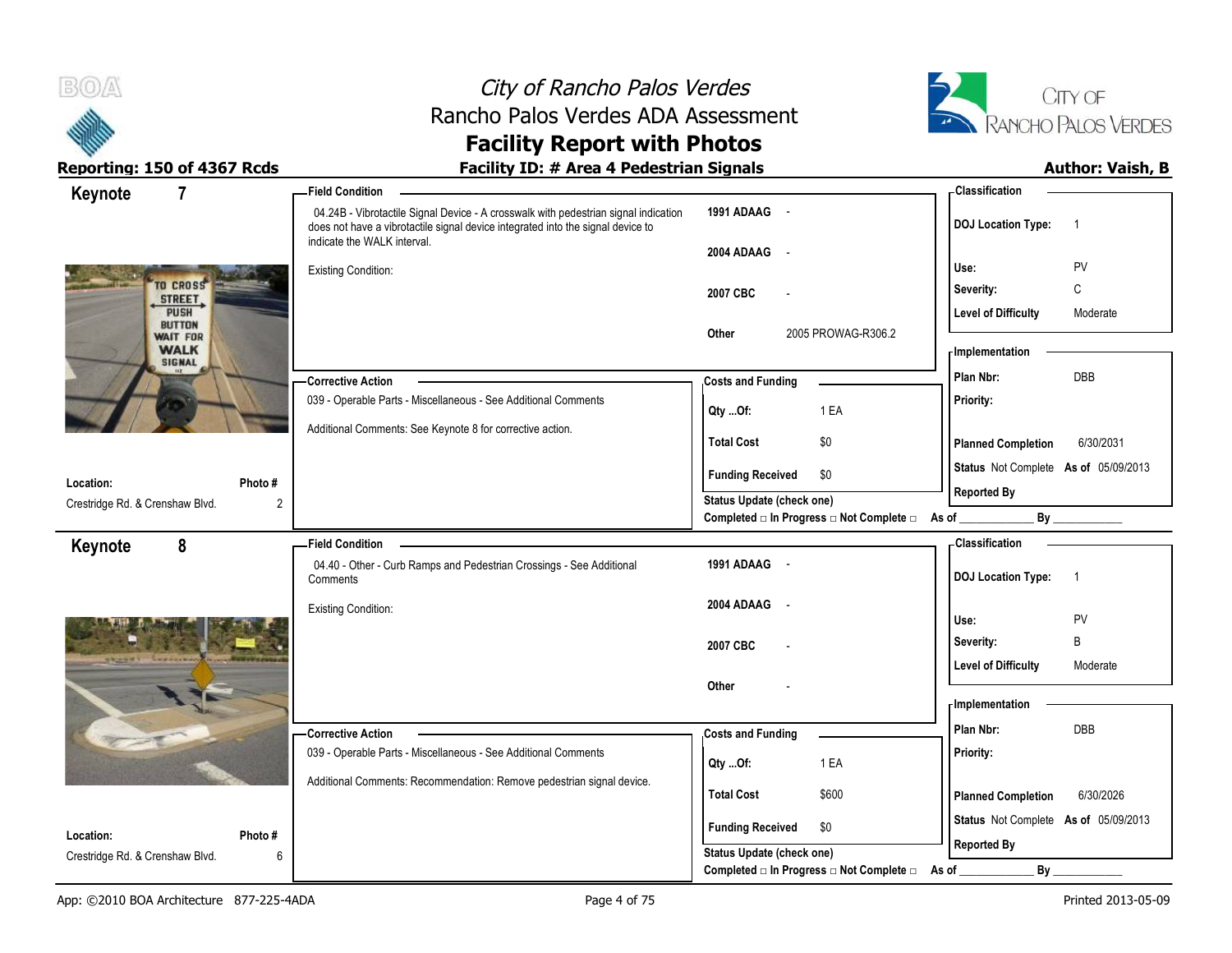



### Reporting: 150 of 4367 Rcds **Facility ID: # Area 4 Pedestrian Signals Reporting: 150 of 4367 Rcds Author: Vaish, B**

| 9<br>Keynote                                 |         | <b>Field Condition</b>                                                                                                                                                                                                                                         |                                                  | - Classification                            |
|----------------------------------------------|---------|----------------------------------------------------------------------------------------------------------------------------------------------------------------------------------------------------------------------------------------------------------------|--------------------------------------------------|---------------------------------------------|
|                                              |         | 04.25 - Pedestrian Signal Device - Clear Floor Space - Location of pedestrian<br>signal device does not accommodate a level 30" x 48" min clear space, centered                                                                                                | 1991 ADAAG 4.2.4                                 | <b>DOJ Location Type:</b><br>$\overline{1}$ |
|                                              |         | and parallel to the pedestrian signal push button. (Accessible pedestrian signals<br>shall be located so that the vibrotactile feature can be contacted from the level<br>landing serving a curb ramp, if provided, or from a clear floor or ground space that | 305.3; Fig. 305.3<br>2004 ADAAG                  | PV<br>Use:                                  |
|                                              |         | is in line with the crosswalk line adjacent to the vehicle stop line.)                                                                                                                                                                                         | 2007 CBC<br>1118B.4 item 1                       | C<br>Severity:                              |
|                                              |         | Existing Condition: 3.4% RS.                                                                                                                                                                                                                                   |                                                  | <b>Level of Difficulty</b><br>High          |
|                                              |         |                                                                                                                                                                                                                                                                | Other<br>2005 PROWAG-R306.2.1                    |                                             |
|                                              |         |                                                                                                                                                                                                                                                                |                                                  | - Implementation                            |
|                                              |         | - Corrective Action                                                                                                                                                                                                                                            | <b>Costs and Funding</b>                         | DBB<br>Plan Nbr:                            |
|                                              |         | 008 - Concrete Landing - Remove non-compliant pavement and replace with new<br>concrete. The landing slope shall not exceed 2% in any direction.                                                                                                               | 30 SF<br>Qty Of:                                 | Priority:                                   |
|                                              |         | <b>Additional Comments:</b>                                                                                                                                                                                                                                    | \$576<br><b>Total Cost</b>                       | <b>Planned Completion</b><br>6/30/2031      |
|                                              |         |                                                                                                                                                                                                                                                                | \$0<br><b>Funding Received</b>                   | Status Not Complete As of 05/09/2013        |
| Location:<br>Crestridge Rd. & Crenshaw Blvd. | Photo # |                                                                                                                                                                                                                                                                | Status Update (check one)                        | <b>Reported By</b>                          |
|                                              |         |                                                                                                                                                                                                                                                                | Completed □ In Progress □ Not Complete □ As of _ | By                                          |
| Keynote                                      | 10      | <b>Field Condition</b>                                                                                                                                                                                                                                         |                                                  | <b>Classification</b>                       |
|                                              |         | 04.24A - Audible Signal Device - A crosswalk with pedestrian signal indication<br>does not have an audible signal device to indicate the WALK interval.                                                                                                        | 1991 ADAAG -                                     | <b>DOJ Location Type:</b><br>$\overline{1}$ |
|                                              |         | <b>Existing Condition:</b>                                                                                                                                                                                                                                     | 2004 ADAAG<br>$\sim$                             |                                             |
|                                              |         |                                                                                                                                                                                                                                                                |                                                  | PV<br>Use:                                  |
| <b>PUSH</b><br><b>BUTTON</b>                 |         |                                                                                                                                                                                                                                                                | 2007 CBC                                         | Severity:<br>A                              |
| FOR                                          |         |                                                                                                                                                                                                                                                                | 2005 PROWAG-R306.2<br>Other                      | <b>Level of Difficulty</b><br>Moderate      |
| $\lambda$                                    |         |                                                                                                                                                                                                                                                                |                                                  | - Implementation                            |
|                                              |         | - Corrective Action                                                                                                                                                                                                                                            | <b>Costs and Funding</b>                         | Plan Nbr:<br><b>DBB</b>                     |
|                                              |         | 039 - Operable Parts - Miscellaneous - See Additional Comments                                                                                                                                                                                                 |                                                  | Priority:                                   |
|                                              |         | Additional Comments: Provide audible signal device.                                                                                                                                                                                                            | 1 EA<br>$Qty$ Of:                                |                                             |
|                                              |         |                                                                                                                                                                                                                                                                | <b>Total Cost</b><br>\$2,400                     | 6/30/2026<br><b>Planned Completion</b>      |
|                                              |         |                                                                                                                                                                                                                                                                | <b>Funding Received</b><br>\$0                   | Status Not Complete As of 05/09/2013        |
| Location:                                    | Photo#  |                                                                                                                                                                                                                                                                | <b>Status Update (check one)</b>                 | <b>Reported By</b>                          |
| Crestridge Rd. & Crenshaw Blvd.              | 11      |                                                                                                                                                                                                                                                                | Completed □ In Progress □ Not Complete □         | By<br>As of                                 |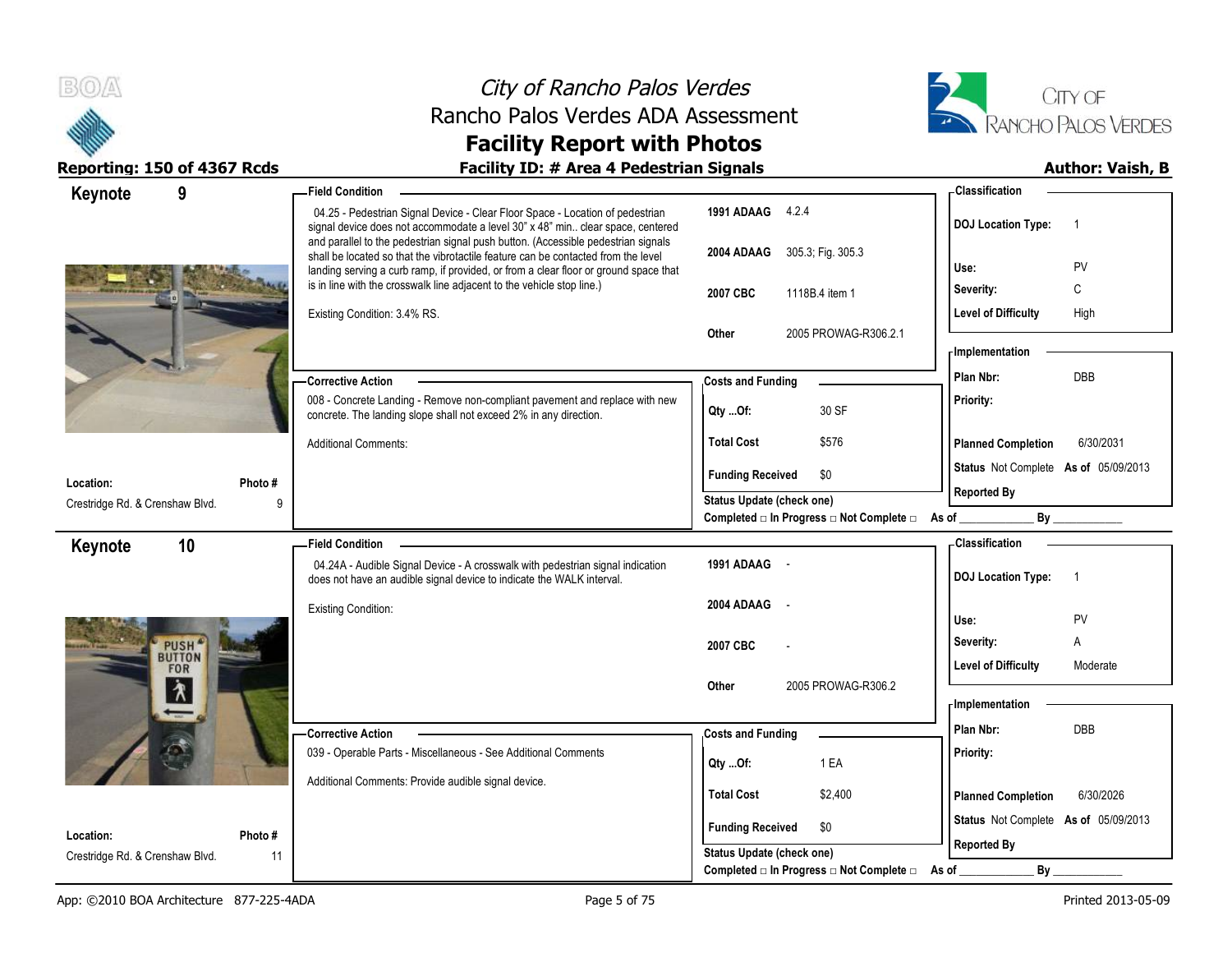

# City of Rancho Palos Verdes Rancho Palos Verdes ADA Assessment



### **Facility Report with Photos** Reporting: 150 of 4367 Rcds **Facility ID: # Area 4 Pedestrian Signals Facility ID: # Area 4 Pedestrian Signals**

| 11<br>Keynote                                                                                                                                                                                                                                                                                                                                                                                                                 |         | - Field Condition                                                                                                                                                                                     |                                                  | - Classification                            |
|-------------------------------------------------------------------------------------------------------------------------------------------------------------------------------------------------------------------------------------------------------------------------------------------------------------------------------------------------------------------------------------------------------------------------------|---------|-------------------------------------------------------------------------------------------------------------------------------------------------------------------------------------------------------|--------------------------------------------------|---------------------------------------------|
|                                                                                                                                                                                                                                                                                                                                                                                                                               |         | 04.24B - Vibrotactile Signal Device - A crosswalk with pedestrian signal indication<br>does not have a vibrotactile signal device integrated into the signal device to<br>indicate the WALK interval. | 1991 ADAAG<br>$\sim$ $\sim$                      | <b>DOJ Location Type:</b><br>$\overline{1}$ |
|                                                                                                                                                                                                                                                                                                                                                                                                                               |         |                                                                                                                                                                                                       | 2004 ADAAG<br>$\sim$ $-$                         |                                             |
|                                                                                                                                                                                                                                                                                                                                                                                                                               |         | <b>Existing Condition:</b>                                                                                                                                                                            |                                                  | Use:<br>PV                                  |
| PUSH <sup>®</sup>                                                                                                                                                                                                                                                                                                                                                                                                             |         |                                                                                                                                                                                                       | 2007 CBC                                         | C<br>Severity:                              |
| BUTTON<br>FOR                                                                                                                                                                                                                                                                                                                                                                                                                 |         |                                                                                                                                                                                                       |                                                  | <b>Level of Difficulty</b><br>Moderate      |
| $\begin{array}{ c c c }\hline \textbf{A} & \textbf{B} & \textbf{B} & \textbf{B} & \textbf{B} & \textbf{B} & \textbf{B} & \textbf{B} & \textbf{B} & \textbf{B} & \textbf{B} & \textbf{B} & \textbf{B} & \textbf{B} & \textbf{B} & \textbf{B} & \textbf{B} & \textbf{B} & \textbf{B} & \textbf{B} & \textbf{B} & \textbf{B} & \textbf{B} & \textbf{B} & \textbf{B} & \textbf{B} & \textbf{B} & \textbf{B} & \textbf{B} & \text$ |         |                                                                                                                                                                                                       | 2005 PROWAG-R306.2<br>Other                      | <b>Implementation</b>                       |
|                                                                                                                                                                                                                                                                                                                                                                                                                               |         | - Corrective Action                                                                                                                                                                                   | <b>Costs and Funding</b>                         | DBB<br>Plan Nbr:                            |
|                                                                                                                                                                                                                                                                                                                                                                                                                               |         | 039 - Operable Parts - Miscellaneous - See Additional Comments                                                                                                                                        |                                                  | Priority:                                   |
|                                                                                                                                                                                                                                                                                                                                                                                                                               |         | Additional Comments: Replace with vibrotactile signal device.                                                                                                                                         | 1 EA<br>Qty Of:                                  |                                             |
|                                                                                                                                                                                                                                                                                                                                                                                                                               |         |                                                                                                                                                                                                       | <b>Total Cost</b><br>\$2,400                     | <b>Planned Completion</b><br>6/30/2031      |
| Location:                                                                                                                                                                                                                                                                                                                                                                                                                     | Photo # |                                                                                                                                                                                                       | <b>Funding Received</b><br>\$0                   | Status Not Complete As of 05/09/2013        |
| Crestridge Rd. & Crenshaw Blvd.                                                                                                                                                                                                                                                                                                                                                                                               | 11      |                                                                                                                                                                                                       | Status Update (check one)                        | <b>Reported By</b>                          |
|                                                                                                                                                                                                                                                                                                                                                                                                                               |         |                                                                                                                                                                                                       | Completed □ In Progress □ Not Complete □ As of _ | By                                          |
| 12<br>Keynote                                                                                                                                                                                                                                                                                                                                                                                                                 |         | <b>Field Condition</b>                                                                                                                                                                                |                                                  | <b>Classification</b>                       |
|                                                                                                                                                                                                                                                                                                                                                                                                                               |         | 04.24A - Audible Signal Device - A crosswalk with pedestrian signal indication<br>does not have an audible signal device to indicate the WALK interval.                                               | 1991 ADAAG -                                     | <b>DOJ Location Type:</b><br>$\overline{1}$ |
|                                                                                                                                                                                                                                                                                                                                                                                                                               |         | <b>Existing Condition:</b>                                                                                                                                                                            | 2004 ADAAG<br>$\sim$ $\sim$                      |                                             |
|                                                                                                                                                                                                                                                                                                                                                                                                                               |         |                                                                                                                                                                                                       |                                                  | PV<br>Use:                                  |
|                                                                                                                                                                                                                                                                                                                                                                                                                               |         |                                                                                                                                                                                                       | 2007 CBC                                         | C<br>Severity:                              |
|                                                                                                                                                                                                                                                                                                                                                                                                                               |         |                                                                                                                                                                                                       |                                                  | <b>Level of Difficulty</b><br>Moderate      |
|                                                                                                                                                                                                                                                                                                                                                                                                                               |         |                                                                                                                                                                                                       | 2005 PROWAG-R306.2<br>Other                      | <b>Implementation</b>                       |
|                                                                                                                                                                                                                                                                                                                                                                                                                               |         |                                                                                                                                                                                                       |                                                  | Plan Nbr:<br>DBB                            |
|                                                                                                                                                                                                                                                                                                                                                                                                                               |         | -Corrective Action<br>039 - Operable Parts - Miscellaneous - See Additional Comments                                                                                                                  | <b>Costs and Funding</b>                         | Priority:                                   |
|                                                                                                                                                                                                                                                                                                                                                                                                                               |         |                                                                                                                                                                                                       | 1 EA<br>Qty Of:                                  |                                             |
|                                                                                                                                                                                                                                                                                                                                                                                                                               |         | Additional Comments: Provide audible signal device.                                                                                                                                                   | <b>Total Cost</b><br>\$2,400                     | <b>Planned Completion</b><br>6/30/2031      |
|                                                                                                                                                                                                                                                                                                                                                                                                                               |         |                                                                                                                                                                                                       |                                                  | Status Not Complete As of 05/09/2013        |
| Location:                                                                                                                                                                                                                                                                                                                                                                                                                     | Photo#  |                                                                                                                                                                                                       | <b>Funding Received</b><br>\$0                   | <b>Reported By</b>                          |
| Highridge Rd. & Crest Rd.                                                                                                                                                                                                                                                                                                                                                                                                     | 12      |                                                                                                                                                                                                       | Status Update (check one)                        |                                             |
|                                                                                                                                                                                                                                                                                                                                                                                                                               |         |                                                                                                                                                                                                       | Completed □ In Progress □ Not Complete □         | $By$ <sub>--</sub><br>As of                 |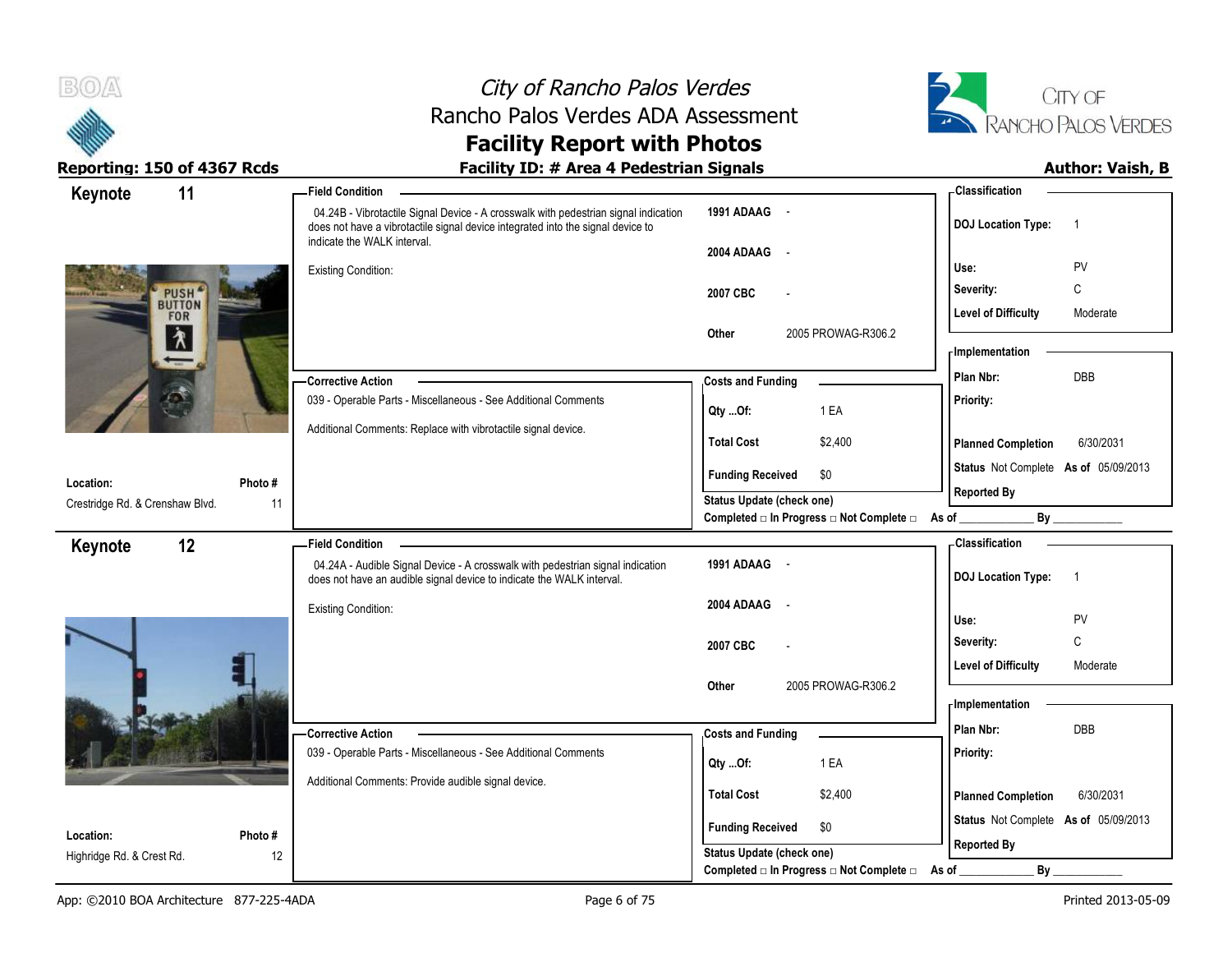

# City of Rancho Palos Verdes Rancho Palos Verdes ADA Assessment



### **Facility Report with Photos** Reporting: 150 of 4367 Rcds **Facility ID: # Area 4 Pedestrian Signals Facility ID: # Area 4 Pedestrian Signals**

| 13<br>Keynote                      | -Field Condition                                                                                                                 |                                                  | - Classification                            |
|------------------------------------|----------------------------------------------------------------------------------------------------------------------------------|--------------------------------------------------|---------------------------------------------|
|                                    | 04.32B - Push Button Locator Tone - The pedestrian signal push button does not<br>incorporate a locator tone at the push button. | 1991 ADAAG -                                     | <b>DOJ</b> Location Type:<br>$\overline{1}$ |
|                                    | <b>Existing Condition:</b>                                                                                                       | 2004 ADAAG<br>$\sim$                             |                                             |
|                                    |                                                                                                                                  |                                                  | Use:<br>PV                                  |
| PUSH <sup>*</sup><br>BUTTON<br>FOR |                                                                                                                                  | 2007 CBC                                         | $\mathsf{C}$<br>Severity:                   |
|                                    |                                                                                                                                  |                                                  | <b>Level of Difficulty</b><br>Moderate      |
| $\bigg  \bigg\{$                   |                                                                                                                                  | 2005 PROWAG-R306.3.2<br>Other                    | <b>Implementation</b>                       |
|                                    |                                                                                                                                  |                                                  | DBB<br>Plan Nbr:                            |
|                                    | - Corrective Action<br>039 - Operable Parts - Miscellaneous - See Additional Comments                                            | <b>Costs and Funding</b>                         | Priority:                                   |
|                                    |                                                                                                                                  | Qty Of:<br>1 EA                                  |                                             |
|                                    | Additional Comments: See Keynote 11 for corrective action.                                                                       | <b>Total Cost</b><br>\$0                         | 6/30/2031<br><b>Planned Completion</b>      |
| Location:<br>Photo#                |                                                                                                                                  | <b>Funding Received</b><br>\$0                   | Status Not Complete As of 05/09/2013        |
| Crestridge Rd. & Crenshaw Blvd.    | 11                                                                                                                               | Status Update (check one)                        | <b>Reported By</b>                          |
|                                    |                                                                                                                                  | Completed □ In Progress □ Not Complete □ As of _ | By                                          |
| 14<br>Keynote                      | <b>Field Condition</b>                                                                                                           |                                                  | - Classification                            |
|                                    | 04.32C - Push Button Size - The pedestrian signal push button is not a min 2"<br>across in one dimension.                        | 1991 ADAAG -                                     | <b>DOJ</b> Location Type:<br>$\overline{1}$ |
|                                    | Existing Condition: 1/2" diameter.                                                                                               | 2004 ADAAG<br>$\sim$                             |                                             |
|                                    |                                                                                                                                  |                                                  | PV<br>Use:                                  |
| PUSH <sup>4</sup><br>BUTTON<br>FOR |                                                                                                                                  | 2007 CBC                                         | C<br>Severity:                              |
|                                    |                                                                                                                                  |                                                  | <b>Level of Difficulty</b><br>Moderate      |
| $\frac{1}{\lambda}$                |                                                                                                                                  | 2005 PROWAG-R306.3.3<br>Other                    | - Implementation                            |
|                                    |                                                                                                                                  |                                                  |                                             |
|                                    | -Corrective Action                                                                                                               | <b>Costs and Funding</b>                         | DBB<br>Plan Nbr:                            |
|                                    | 039 - Operable Parts - Miscellaneous - See Additional Comments                                                                   | 1 EA<br>Qty Of:                                  | Priority:                                   |
|                                    | Additional Comments: See Keynote 11 for corrective action.                                                                       | <b>Total Cost</b><br>\$0                         |                                             |
|                                    |                                                                                                                                  |                                                  | <b>Planned Completion</b><br>6/30/2031      |
| Location:<br>Photo#                |                                                                                                                                  | <b>Funding Received</b><br>\$0                   | Status Not Complete As of 05/09/2013        |
| Crestridge Rd. & Crenshaw Blvd.    | 11                                                                                                                               | <b>Status Update (check one)</b>                 | <b>Reported By</b>                          |
|                                    |                                                                                                                                  | Completed □ In Progress □ Not Complete □         | By<br>As of                                 |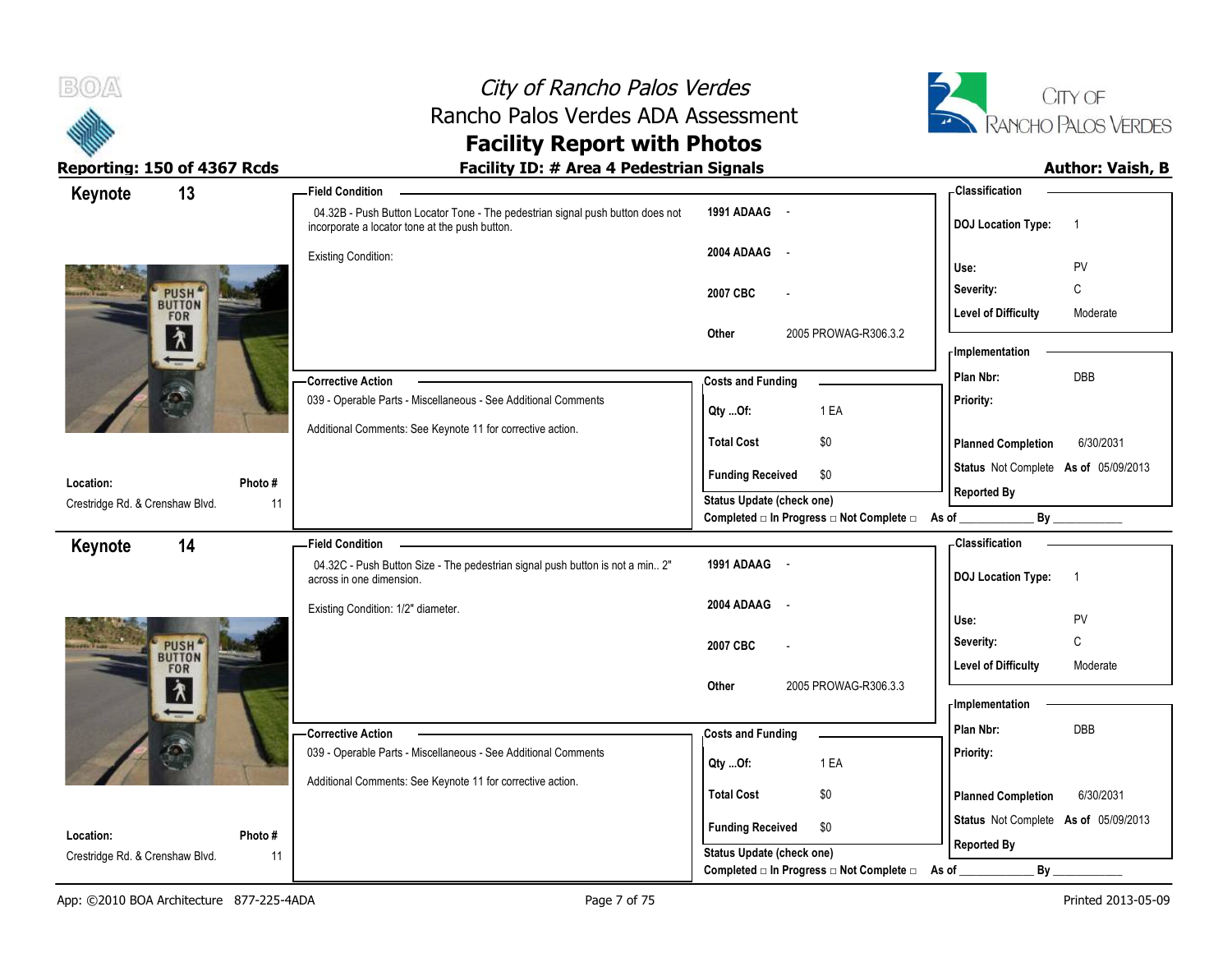



### **Reporting: 150 of 4367 Rcds Facility ID: # Area 4 Pedestrian Signals Author: Vaish, B**

**Classification Keynote 15 Field Condition 1991 ADAAG** 4.30.4 04.33A - Directional Information and Signs - Pedestrian signal device does not **DOJ Location Type:** 1 provides compliant tactile or visual signs on the face of the device or its housing or mounting to indicate crosswalk direction and the name of the street containing the **2004 ADAAG** 703.1 crosswalk served by the pedestrian signal. **Use:** PV Existing Condition: **Severity:** C PUSH<sup>4</sup> **2007 CBC** 1117B.5.1 item 2; 1117B.5.6 Level of Difficulty **Moderate FOR Other** 2005 PROWAG-R306.4 介 **Implementation Costs and Funding <b>Costs** and Funding **Plan Nbr:** DBB **Corrective Action**  039 - Operable Parts - Miscellaneous - See Additional Comments **Priority: Qty ...Of:** 1 EA Additional Comments: See Keynote 11 for corrective action. **Total Cost** \$0 **Planned Completion** 6/30/2031 **Status** Not Complete **As of** 05/09/2013 **Funding Received \$0 Location: Photo # Reported By Status Update (check one)** Crestridge Rd. & Crenshaw Blvd. 11 Completed □ In Progress □ Not Complete □ As of \_\_\_\_\_\_\_\_\_\_\_\_\_\_\_\_\_\_\_\_\_\_\_\_\_\_\_\_\_\_\_\_\_ **Classification Keynote 16 Field Condition 1991 ADAAG** - 04.33B - Arrow - Pedestrian signal device does not includes a tactile arrow that **DOJ Location Type:** 1 contrasts with the background and is aligned parallel to the crosswalk direction. **2004 ADAAG** - Existing Condition: **Use:** PV **Severity:** C PUSH<sup>4</sup><br>BUTTON **2007 CBC** - Level of Difficulty Moderate FOR ඵ **Other** 2005 PROWAG-R306 4.1 **Implementation Costs and Funding <b>Plan Nbr:** DBB **Corrective Action**  039 - Operable Parts - Miscellaneous - See Additional Comments **Priority: Qty ...Of:** 1 EA Additional Comments: See Keynote 11 for corrective action. **Total Cost** \$0 **Planned Completion** 6/30/2031 **Status** Not Complete **As of** 05/09/2013 **Funding Received \$0 Location: Photo # Reported By Status Update (check one)** Crestridge Rd. & Crenshaw Blvd. 11 Completed □ In Progress □ Not Complete □ As of \_\_\_\_\_\_\_\_\_\_\_\_\_\_\_\_\_\_\_\_\_\_\_\_\_\_\_\_\_\_\_\_\_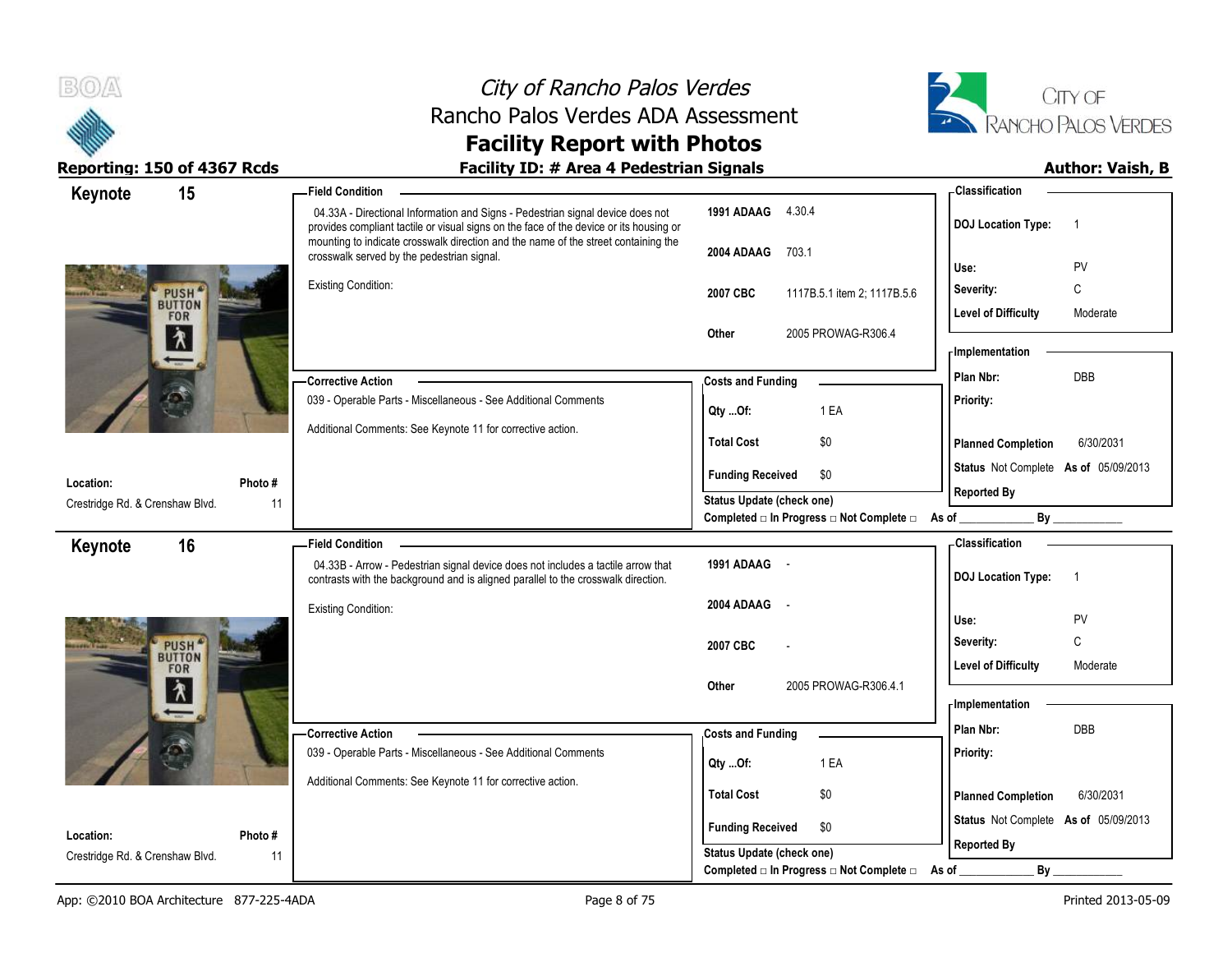



| 17<br>Keynote                                |               | <b>Field Condition</b>                                                                                                                                                                                                                             |                                                | - Classification                            |
|----------------------------------------------|---------------|----------------------------------------------------------------------------------------------------------------------------------------------------------------------------------------------------------------------------------------------------|------------------------------------------------|---------------------------------------------|
|                                              |               | 04.33C - Street Name - Pedestrian signal device does not includes street name<br>information consisting of California Grade 2 Braille and aligned parallel to the<br>crosswalk direction. OR Pedestrian signal device does not provide street name | 1991 ADAAG -                                   | <b>DOJ</b> Location Type:<br>$\overline{1}$ |
|                                              |               | information in audible format. (Street name information in one format or the other is<br>required to be compliant.)                                                                                                                                | 2004 ADAAG<br>$\sim$                           | PV<br>Use:                                  |
|                                              |               | <b>Existing Condition:</b>                                                                                                                                                                                                                         | 2007 CBC                                       | Severity:<br>C                              |
| PUSH <sup>4</sup><br>BUTTON<br>FOR           |               |                                                                                                                                                                                                                                                    | 2005 PROWAG-R306.4.2                           | <b>Level of Difficulty</b><br>Moderate      |
| $\lambda$                                    |               |                                                                                                                                                                                                                                                    | Other                                          | - Implementation                            |
|                                              |               | - Corrective Action                                                                                                                                                                                                                                | <b>Costs and Funding</b>                       | <b>DBB</b><br>Plan Nbr:                     |
|                                              |               | 039 - Operable Parts - Miscellaneous - See Additional Comments                                                                                                                                                                                     | 1 EA<br>Qty Of:                                | Priority:                                   |
|                                              |               | Additional Comments: See Keynote 11 for corrective action.                                                                                                                                                                                         | <b>Total Cost</b><br>\$0                       | <b>Planned Completion</b><br>6/30/2031      |
|                                              |               |                                                                                                                                                                                                                                                    | <b>Funding Received</b><br>\$0                 | Status Not Complete As of 05/09/2013        |
| Location:<br>Crestridge Rd. & Crenshaw Blvd. | Photo #<br>11 |                                                                                                                                                                                                                                                    | <b>Status Update (check one)</b>               | <b>Reported By</b>                          |
|                                              |               |                                                                                                                                                                                                                                                    | Completed □ In Progress □ Not Complete □ As of | By                                          |
| 18<br>Keynote                                |               | <b>Field Condition</b>                                                                                                                                                                                                                             |                                                | - Classification                            |
|                                              |               | 04.24B - Vibrotactile Signal Device - A crosswalk with pedestrian signal indication<br>does not have a vibrotactile signal device integrated into the signal device to                                                                             | 1991 ADAAG -                                   | <b>DOJ Location Type:</b><br>$\overline{1}$ |
|                                              |               | indicate the WALK interval.                                                                                                                                                                                                                        | 2004 ADAAG<br>$\sim$                           |                                             |
|                                              |               | <b>Existing Condition:</b>                                                                                                                                                                                                                         |                                                | PV<br>Use:                                  |
|                                              |               |                                                                                                                                                                                                                                                    | 2007 CBC                                       | C<br>Severity:                              |
| PUSH <sup>'</sup><br>BUTTON<br>FOR           |               |                                                                                                                                                                                                                                                    |                                                | <b>Level of Difficulty</b><br>Moderate      |
| $\vert k \vert$                              |               |                                                                                                                                                                                                                                                    | 2005 PROWAG-R306.2<br>Other                    | <b>Implementation</b>                       |
| $\rightarrow$                                |               |                                                                                                                                                                                                                                                    |                                                | <b>DBB</b><br>Plan Nbr:                     |
|                                              |               | -Corrective Action<br>039 - Operable Parts - Miscellaneous - See Additional Comments                                                                                                                                                               | <b>Costs and Funding</b>                       | Priority:                                   |
|                                              |               |                                                                                                                                                                                                                                                    | 1 EA<br>Qty Of:                                |                                             |
|                                              |               | Additional Comments: Replace with vibrotactile signal device.                                                                                                                                                                                      | <b>Total Cost</b><br>\$2,400                   | <b>Planned Completion</b><br>6/30/2031      |
| Location:                                    | Photo #       |                                                                                                                                                                                                                                                    | <b>Funding Received</b><br>\$0                 | Status Not Complete As of 05/09/2013        |
| Highridge Rd. & Crest Rd.                    | 18            |                                                                                                                                                                                                                                                    | <b>Status Update (check one)</b>               | <b>Reported By</b>                          |
|                                              |               |                                                                                                                                                                                                                                                    | Completed □ In Progress □ Not Complete □       | By<br>As of                                 |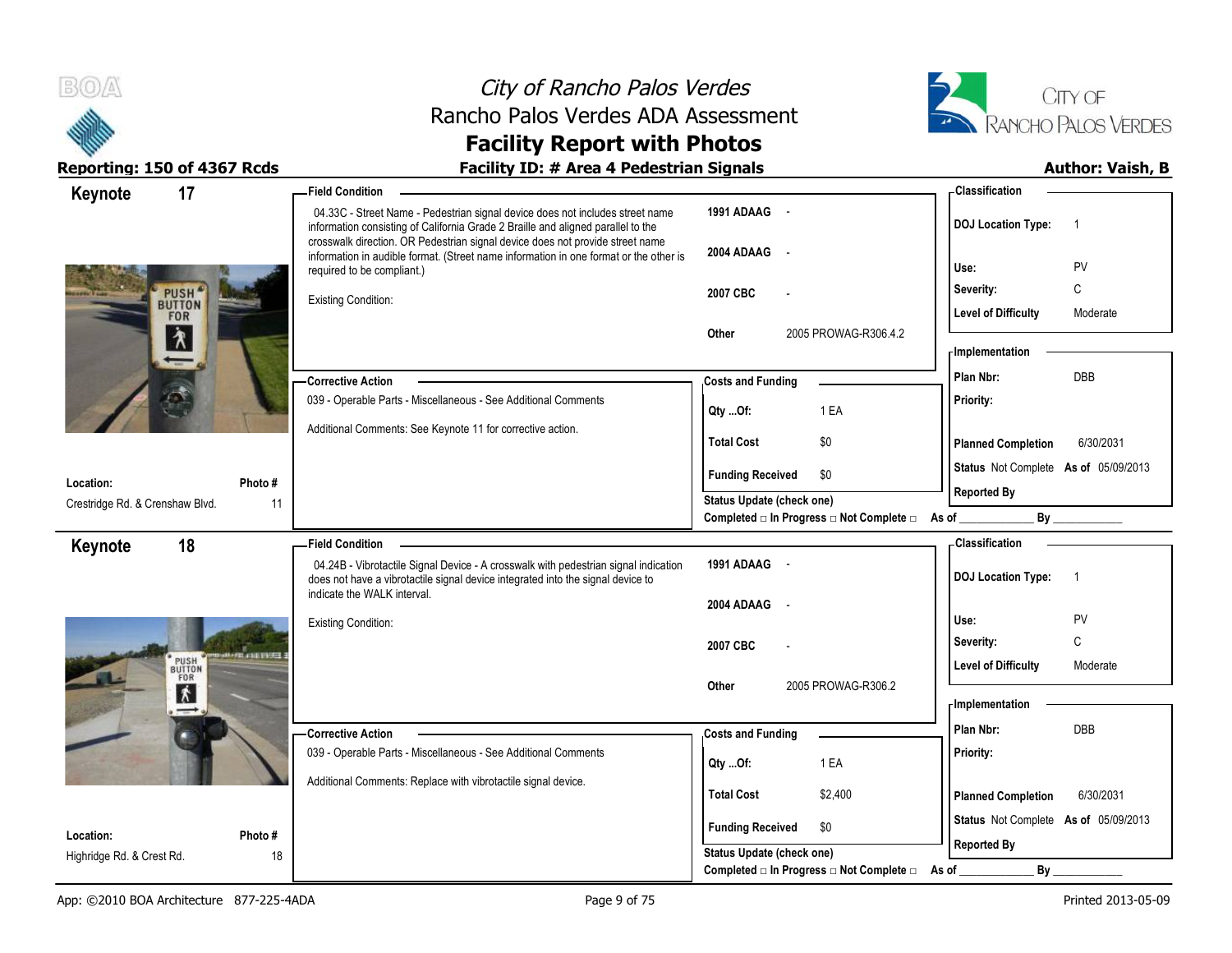



| 19<br>Keynote                                          |              | <b>Field Condition</b>                                                                                                                                                 |                                                                                      | - Classification                            |
|--------------------------------------------------------|--------------|------------------------------------------------------------------------------------------------------------------------------------------------------------------------|--------------------------------------------------------------------------------------|---------------------------------------------|
|                                                        |              | 04.24A - Audible Signal Device - A crosswalk with pedestrian signal indication<br>does not have an audible signal device to indicate the WALK interval.                | 1991 ADAAG -                                                                         | <b>DOJ Location Type:</b><br>$\overline{1}$ |
|                                                        |              | <b>Existing Condition:</b>                                                                                                                                             | 2004 ADAAG<br>$\sim$ $-$                                                             | PV<br>Use:                                  |
|                                                        |              |                                                                                                                                                                        | 2007 CBC                                                                             | Severity:<br>Α                              |
| <b>TO CROSS</b><br><b>STREET</b>                       |              |                                                                                                                                                                        |                                                                                      | <b>Level of Difficulty</b><br>Moderate      |
| PUSH<br><b>BUTTON</b><br><b><i>NAIT FOR</i></b>        |              |                                                                                                                                                                        | 2005 PROWAG-R306.2<br>Other                                                          | - Implementation                            |
| <b>WALK</b><br><b>SIGNAL</b>                           |              | - Corrective Action                                                                                                                                                    | <b>Costs and Funding</b>                                                             | <b>DBB</b><br>Plan Nbr:                     |
|                                                        |              | 039 - Operable Parts - Miscellaneous - See Additional Comments                                                                                                         | 1 EA<br>Qty Of:                                                                      | Priority:                                   |
|                                                        |              | Additional Comments: Provide audible signal device.                                                                                                                    | \$2,400<br><b>Total Cost</b>                                                         | 6/30/2026<br><b>Planned Completion</b>      |
| Location:                                              | Photo #      |                                                                                                                                                                        | \$0<br><b>Funding Received</b>                                                       | Status Not Complete As of 05/09/2013        |
| Crestridge Rd. & Crenshaw Blvd.                        | 20           |                                                                                                                                                                        | <b>Status Update (check one)</b><br>Completed □ In Progress □ Not Complete □ As of _ | <b>Reported By</b><br>By                    |
| 20<br>Keynote                                          |              | <b>Field Condition</b>                                                                                                                                                 |                                                                                      | <b>Classification</b>                       |
|                                                        |              | 04.24B - Vibrotactile Signal Device - A crosswalk with pedestrian signal indication<br>does not have a vibrotactile signal device integrated into the signal device to | 1991 ADAAG -                                                                         | <b>DOJ Location Type:</b><br>$\overline{1}$ |
|                                                        |              | indicate the WALK interval.                                                                                                                                            |                                                                                      |                                             |
|                                                        |              |                                                                                                                                                                        | 2004 ADAAG<br>$\sim$ $\sim$                                                          |                                             |
|                                                        |              | <b>Existing Condition:</b>                                                                                                                                             |                                                                                      | Use:<br>PV                                  |
| <b>TO CROSS</b>                                        |              |                                                                                                                                                                        | 2007 CBC                                                                             | C<br>Severity:                              |
| <b>STREET</b><br>PUSH                                  |              |                                                                                                                                                                        | 2005 PROWAG-R306.2<br>Other                                                          | <b>Level of Difficulty</b><br>Moderate      |
| <b>BUTTON</b><br><b><i>NAIT FOR</i></b><br><b>WALK</b> |              |                                                                                                                                                                        |                                                                                      | - Implementation                            |
| <b>SIGNAL</b>                                          |              | - Corrective Action                                                                                                                                                    | <b>Costs and Funding</b>                                                             | Plan Nbr:<br>DBB                            |
|                                                        |              | 039 - Operable Parts - Miscellaneous - See Additional Comments                                                                                                         | 1 EA<br>Qty Of:                                                                      | Priority:                                   |
|                                                        |              | Additional Comments: Replace with vibrotactile signal device.                                                                                                          | <b>Total Cost</b><br>\$2,400                                                         | <b>Planned Completion</b><br>6/30/2031      |
|                                                        |              |                                                                                                                                                                        | <b>Funding Received</b><br>\$0                                                       | Status Not Complete As of 05/09/2013        |
| Location:<br>Crestridge Rd. & Crenshaw Blvd.           | Photo#<br>20 |                                                                                                                                                                        | Status Update (check one)                                                            | <b>Reported By</b>                          |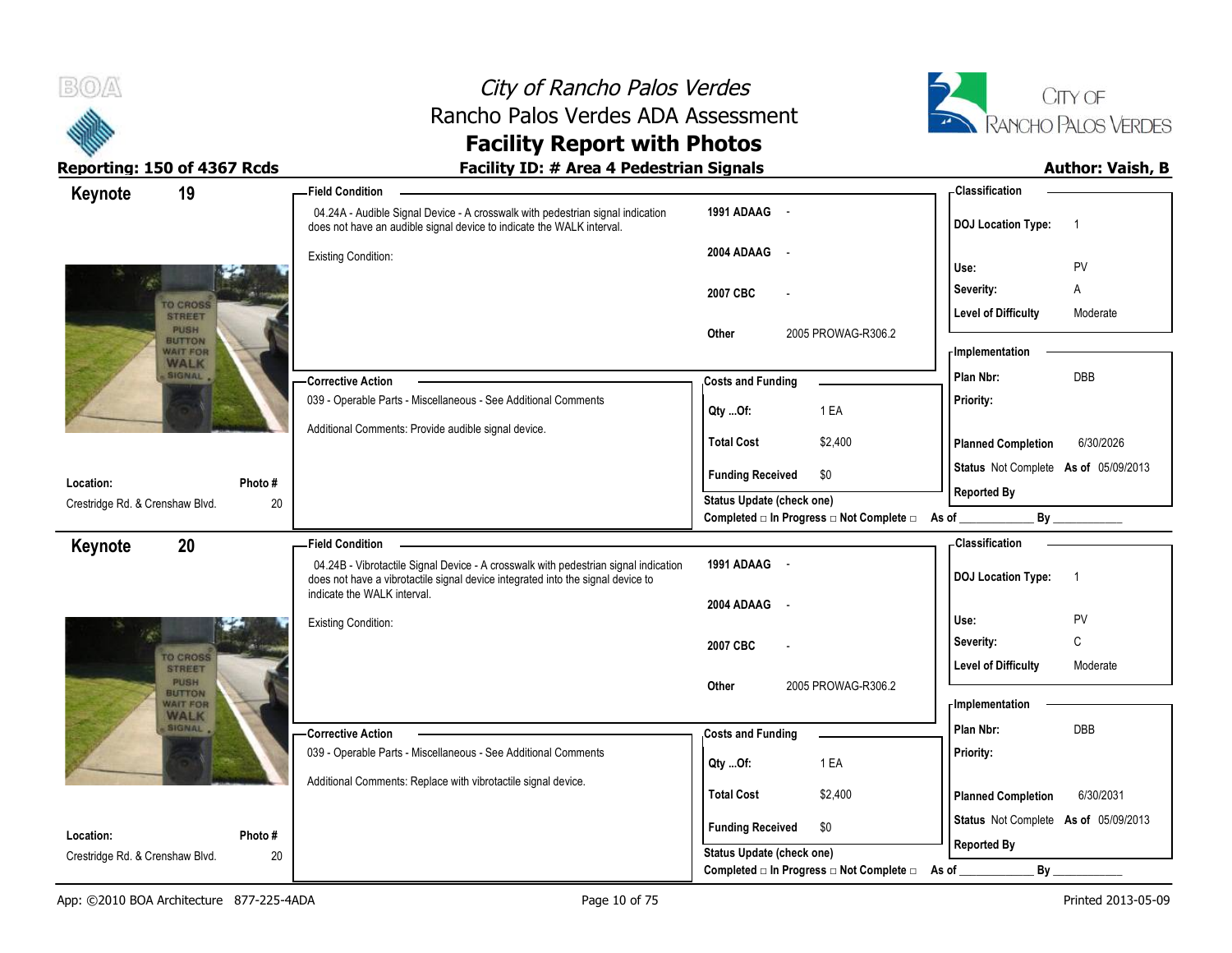



| Keynote                                      | 21                                      | - Field Condition                                                                                                                                                                                                                                              |                                                  | - Classification                            |
|----------------------------------------------|-----------------------------------------|----------------------------------------------------------------------------------------------------------------------------------------------------------------------------------------------------------------------------------------------------------------|--------------------------------------------------|---------------------------------------------|
|                                              |                                         | 04.25 - Pedestrian Signal Device - Clear Floor Space - Location of pedestrian<br>signal device does not accommodate a level 30" x 48" min clear space, centered                                                                                                | 1991 ADAAG 4.2.4                                 | <b>DOJ Location Type:</b><br>$\overline{1}$ |
|                                              |                                         | and parallel to the pedestrian signal push button. (Accessible pedestrian signals<br>shall be located so that the vibrotactile feature can be contacted from the level<br>landing serving a curb ramp, if provided, or from a clear floor or ground space that | 2004 ADAAG 305.3; Fig. 305.3                     | PV<br>Use:                                  |
|                                              |                                         | is in line with the crosswalk line adjacent to the vehicle stop line.)                                                                                                                                                                                         | 2007 CBC<br>1118B.4 item 1                       | С<br>Severity:                              |
|                                              |                                         | Existing Condition: 5.1% CS & 2.9% RS.                                                                                                                                                                                                                         |                                                  | <b>Level of Difficulty</b><br>High          |
|                                              |                                         |                                                                                                                                                                                                                                                                | 2005 PROWAG-R306.2.1<br>Other                    |                                             |
|                                              |                                         |                                                                                                                                                                                                                                                                |                                                  | - Implementation                            |
|                                              |                                         | <b>Corrective Action</b>                                                                                                                                                                                                                                       | <b>Costs and Funding</b>                         | DBB<br>Plan Nbr:                            |
|                                              |                                         | 008 - Concrete Landing - Remove non-compliant pavement and replace with new<br>concrete. The landing slope shall not exceed 2% in any direction.                                                                                                               | 30 SF<br>Qty Of:                                 | Priority:                                   |
|                                              |                                         | <b>Additional Comments:</b>                                                                                                                                                                                                                                    | \$576<br><b>Total Cost</b>                       | <b>Planned Completion</b><br>6/30/2031      |
|                                              |                                         |                                                                                                                                                                                                                                                                | \$0<br><b>Funding Received</b>                   | Status Not Complete As of 05/09/2013        |
| Location:<br>Highridge Rd. & Crest Rd.       | Photo #                                 | 21                                                                                                                                                                                                                                                             | <b>Status Update (check one)</b>                 | <b>Reported By</b>                          |
|                                              |                                         |                                                                                                                                                                                                                                                                | Completed □ In Progress □ Not Complete □ As of _ | By                                          |
| Keynote                                      | 22                                      | <b>Field Condition</b>                                                                                                                                                                                                                                         |                                                  | - Classification                            |
|                                              |                                         | 04.32A - Push Button Operating Effort - The force required to activate operable                                                                                                                                                                                | 1991 ADAAG 4.27.4                                |                                             |
|                                              |                                         | part(s) of pedestrian signal device exceeds 5 lbs.                                                                                                                                                                                                             |                                                  | <b>DOJ</b> Location Type:<br>$\overline{1}$ |
|                                              |                                         | Existing Condition: 6 LBF.                                                                                                                                                                                                                                     | 2004 ADAAG<br>309.4                              |                                             |
|                                              |                                         |                                                                                                                                                                                                                                                                |                                                  | Use:<br>PV                                  |
|                                              | <b>TO CROSS</b>                         |                                                                                                                                                                                                                                                                | 2007 CBC<br>1117B.6 item 4                       | C<br>Severity:                              |
|                                              | <b>STREET</b><br>PUSH                   |                                                                                                                                                                                                                                                                |                                                  | <b>Level of Difficulty</b><br>Moderate      |
|                                              | <b>BUTTON</b><br><b><i>NAIT FOR</i></b> |                                                                                                                                                                                                                                                                | 2005 PROWAG-R306.3.1;<br>Other<br>R405.4         | <b>Implementation</b>                       |
|                                              | <b>WALK</b><br><b>SIGNAL</b>            | <b>Corrective Action</b>                                                                                                                                                                                                                                       |                                                  | Plan Nbr:<br>DBB                            |
|                                              |                                         | 039 - Operable Parts - Miscellaneous - See Additional Comments                                                                                                                                                                                                 | <b>Costs and Funding</b>                         | Priority:                                   |
|                                              |                                         |                                                                                                                                                                                                                                                                | 1 EA<br>Qty Of:                                  |                                             |
|                                              |                                         | Additional Comments: See Keynote 20 for corrective action.                                                                                                                                                                                                     | <b>Total Cost</b><br>\$0                         | <b>Planned Completion</b><br>6/30/2031      |
|                                              |                                         |                                                                                                                                                                                                                                                                | <b>Funding Received</b><br>\$0                   | Status Not Complete As of 05/09/2013        |
| Location:<br>Crestridge Rd. & Crenshaw Blvd. | Photo #                                 | 20                                                                                                                                                                                                                                                             | Status Update (check one)                        | <b>Reported By</b>                          |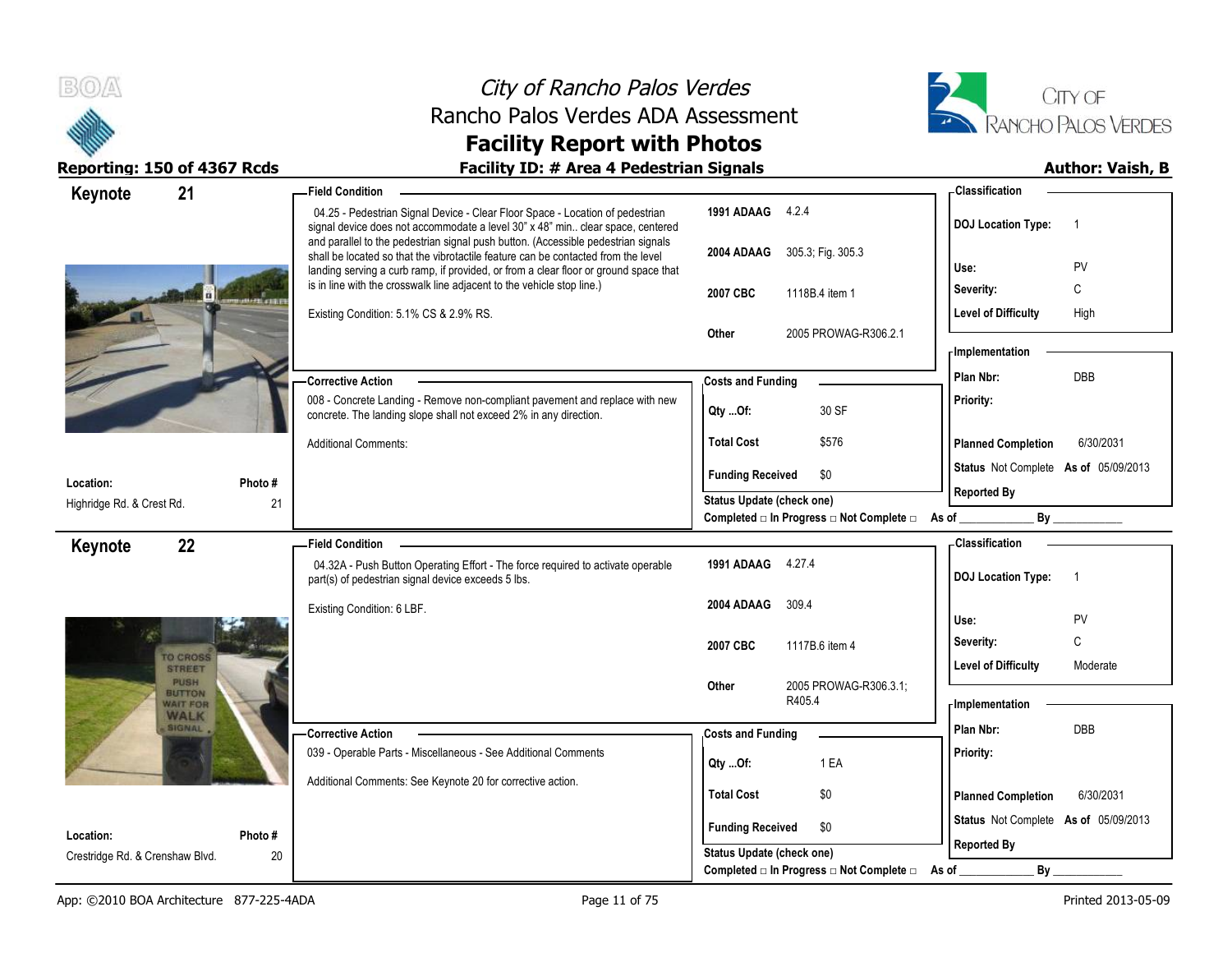

# City of Rancho Palos Verdes Rancho Palos Verdes ADA Assessment



Reporting: 150 of 4367 Rcds **Facility ID: # Area 4 Pedestrian Signals Facility ID: # Area 4 Pedestrian Signals** 

# **Facility Report with Photos**

| - Field Condition                                                                                                                |                                                             | - Classification                                                                                         |
|----------------------------------------------------------------------------------------------------------------------------------|-------------------------------------------------------------|----------------------------------------------------------------------------------------------------------|
| 04.32B - Push Button Locator Tone - The pedestrian signal push button does not<br>incorporate a locator tone at the push button. | 1991 ADAAG -                                                | <b>DOJ</b> Location Type:<br>$\overline{1}$                                                              |
| <b>Existing Condition:</b>                                                                                                       | 2004 ADAAG -                                                | Use:<br>PV                                                                                               |
|                                                                                                                                  |                                                             |                                                                                                          |
|                                                                                                                                  | 2007 CBC<br>$\overline{\phantom{a}}$                        | $\mathsf C$<br>Severity:                                                                                 |
|                                                                                                                                  |                                                             | <b>Level of Difficulty</b><br>Moderate                                                                   |
|                                                                                                                                  |                                                             | <b>Implementation</b>                                                                                    |
| Corrective Action                                                                                                                | <b>Costs and Funding</b>                                    | Plan Nbr:<br>DBB                                                                                         |
| 039 - Operable Parts - Miscellaneous - See Additional Comments                                                                   | 1 EA<br>$Qty$ Of:                                           | Priority:                                                                                                |
| Additional Comments: See Keynote 20 for corrective action.                                                                       | <b>Total Cost</b><br>\$0                                    | 6/30/2031<br><b>Planned Completion</b>                                                                   |
|                                                                                                                                  |                                                             | Status Not Complete As of 05/09/2013                                                                     |
|                                                                                                                                  |                                                             | <b>Reported By</b>                                                                                       |
|                                                                                                                                  | Completed □ In Progress □ Not Complete □ As of _            | By                                                                                                       |
| - Field Condition                                                                                                                |                                                             | <b>Classification</b>                                                                                    |
| 04.32C - Push Button Size - The pedestrian signal push button is not a min 2"<br>across in one dimension.                        | 1991 ADAAG -                                                | <b>DOJ Location Type:</b><br>$\overline{1}$                                                              |
| Existing Condition: 1/2" diameter.                                                                                               | 2004 ADAAG -                                                | PV<br>Use:                                                                                               |
|                                                                                                                                  |                                                             | C<br>Severity:                                                                                           |
|                                                                                                                                  |                                                             |                                                                                                          |
|                                                                                                                                  |                                                             | <b>Level of Difficulty</b><br>Moderate                                                                   |
|                                                                                                                                  | 2005 PROWAG-R306.3.3<br>Other                               |                                                                                                          |
|                                                                                                                                  |                                                             | - Implementation                                                                                         |
| -Corrective Action                                                                                                               | <b>Costs and Funding</b>                                    | DBB<br>Plan Nbr:                                                                                         |
| 039 - Operable Parts - Miscellaneous - See Additional Comments                                                                   | 1 EA<br>Qty Of:                                             | Priority:                                                                                                |
| Additional Comments: See Keynote 20 for corrective action.                                                                       | <b>Total Cost</b><br>\$0                                    | <b>Planned Completion</b><br>6/30/2031                                                                   |
|                                                                                                                                  |                                                             | Status Not Complete As of 05/09/2013                                                                     |
|                                                                                                                                  | \$0<br><b>Funding Received</b><br>Status Update (check one) | <b>Reported By</b>                                                                                       |
|                                                                                                                                  |                                                             | Other<br>2005 PROWAG-R306.3.2<br><b>Funding Received</b><br>\$0<br>Status Update (check one)<br>2007 CBC |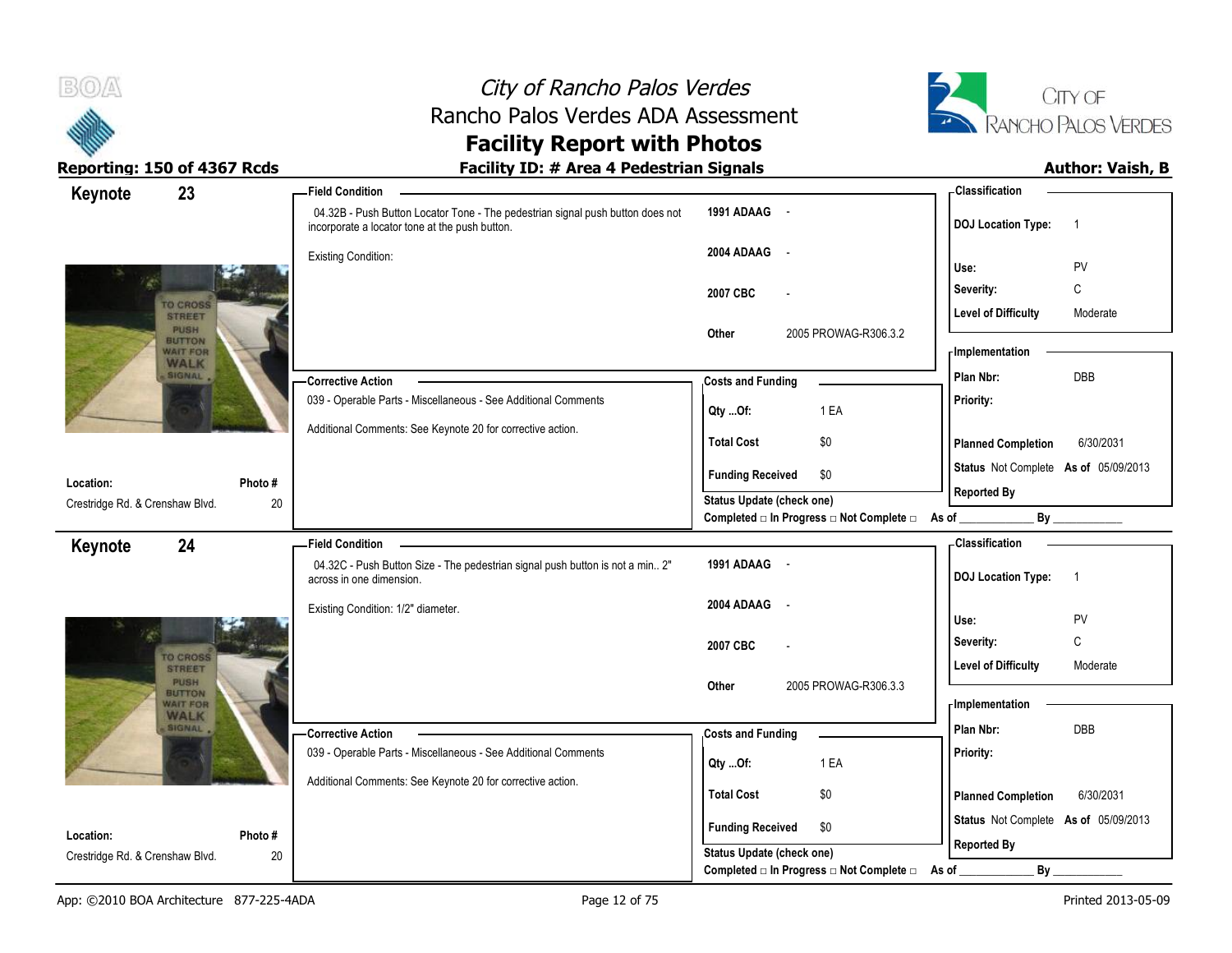



### Reporting: 150 of 4367 Rcds **Facility ID: # Area 4 Pedestrian Signals Reporting: 150 of 4367 Rcds Author: Vaish, B**

| 25<br>Keynote                            |        | -Field Condition                                                                                                                                                         |                                                                    | - Classification                                           |
|------------------------------------------|--------|--------------------------------------------------------------------------------------------------------------------------------------------------------------------------|--------------------------------------------------------------------|------------------------------------------------------------|
|                                          |        | 04.33A - Directional Information and Signs - Pedestrian signal device does not<br>provides compliant tactile or visual signs on the face of the device or its housing or | 1991 ADAAG 4.30.4                                                  | <b>DOJ Location Type:</b><br>$\overline{1}$                |
|                                          |        | mounting to indicate crosswalk direction and the name of the street containing the<br>crosswalk served by the pedestrian signal.                                         | 2004 ADAAG<br>703.1                                                | PV<br>Use:                                                 |
|                                          |        | <b>Existing Condition:</b>                                                                                                                                               | 2007 CBC<br>1117B.5.1 item 2; 1117B.5.6                            | С<br>Severity:                                             |
| <b>TO CROSS</b><br><b>STREET</b>         |        |                                                                                                                                                                          |                                                                    | <b>Level of Difficulty</b><br>Moderate                     |
| PUSH<br><b>BUTTON</b><br><b>WAIT FOR</b> |        |                                                                                                                                                                          | 2005 PROWAG-R306.4<br>Other                                        | - Implementation                                           |
| <b>WALK</b><br>SIGNAL                    |        |                                                                                                                                                                          |                                                                    | <b>DBB</b><br>Plan Nbr:                                    |
|                                          |        | - Corrective Action<br>039 - Operable Parts - Miscellaneous - See Additional Comments                                                                                    | <b>Costs and Funding</b>                                           | Priority:                                                  |
|                                          |        |                                                                                                                                                                          | 1 EA<br>Qty Of:                                                    |                                                            |
|                                          |        | Additional Comments: See Keynote 20 for corrective action.                                                                                                               | <b>Total Cost</b><br>\$0                                           | <b>Planned Completion</b><br>6/30/2031                     |
| Location:                                | Photo# |                                                                                                                                                                          | \$0<br><b>Funding Received</b>                                     | Status Not Complete As of 05/09/2013                       |
| Crestridge Rd. & Crenshaw Blvd.          | 20     |                                                                                                                                                                          | <b>Status Update (check one)</b>                                   | <b>Reported By</b>                                         |
|                                          |        |                                                                                                                                                                          | Completed □ In Progress □ Not Complete □ As of                     | By                                                         |
| 26<br>Keynote                            |        | <b>Field Condition</b>                                                                                                                                                   |                                                                    | - Classification                                           |
|                                          |        | 04.33B - Arrow - Pedestrian signal device does not includes a tactile arrow that<br>contrasts with the background and is aligned parallel to the crosswalk direction.    | 1991 ADAAG -                                                       | <b>DOJ Location Type:</b><br>$\overline{1}$                |
|                                          |        | <b>Existing Condition:</b>                                                                                                                                               | 2004 ADAAG<br>$\sim$ $\sim$                                        | Use:<br>PV                                                 |
|                                          |        |                                                                                                                                                                          | 2007 CBC                                                           | C<br>Severity:                                             |
| <b>TO CROSS</b>                          |        |                                                                                                                                                                          |                                                                    |                                                            |
|                                          |        |                                                                                                                                                                          |                                                                    |                                                            |
| <b>STREET</b><br>PUSH                    |        |                                                                                                                                                                          | 2005 PROWAG-R306.4.1<br><b>Other</b>                               | <b>Level of Difficulty</b><br>Moderate                     |
| <b>BUTTON</b><br><b>WAIT FOR</b>         |        |                                                                                                                                                                          |                                                                    | - Implementation                                           |
| <b>WALK</b><br><b>SIGNAL</b>             |        | -Corrective Action                                                                                                                                                       | <b>Costs and Funding</b>                                           | Plan Nbr:<br>DBB                                           |
|                                          |        | 039 - Operable Parts - Miscellaneous - See Additional Comments                                                                                                           | 1 EA<br>Qty Of:                                                    | Priority:                                                  |
|                                          |        | Additional Comments: See Keynote 20 for corrective action.                                                                                                               |                                                                    |                                                            |
|                                          |        |                                                                                                                                                                          | <b>Total Cost</b><br>\$0                                           | <b>Planned Completion</b><br>6/30/2031                     |
| Location:                                | Photo# |                                                                                                                                                                          | <b>Funding Received</b><br>\$0<br><b>Status Update (check one)</b> | Status Not Complete As of 05/09/2013<br><b>Reported By</b> |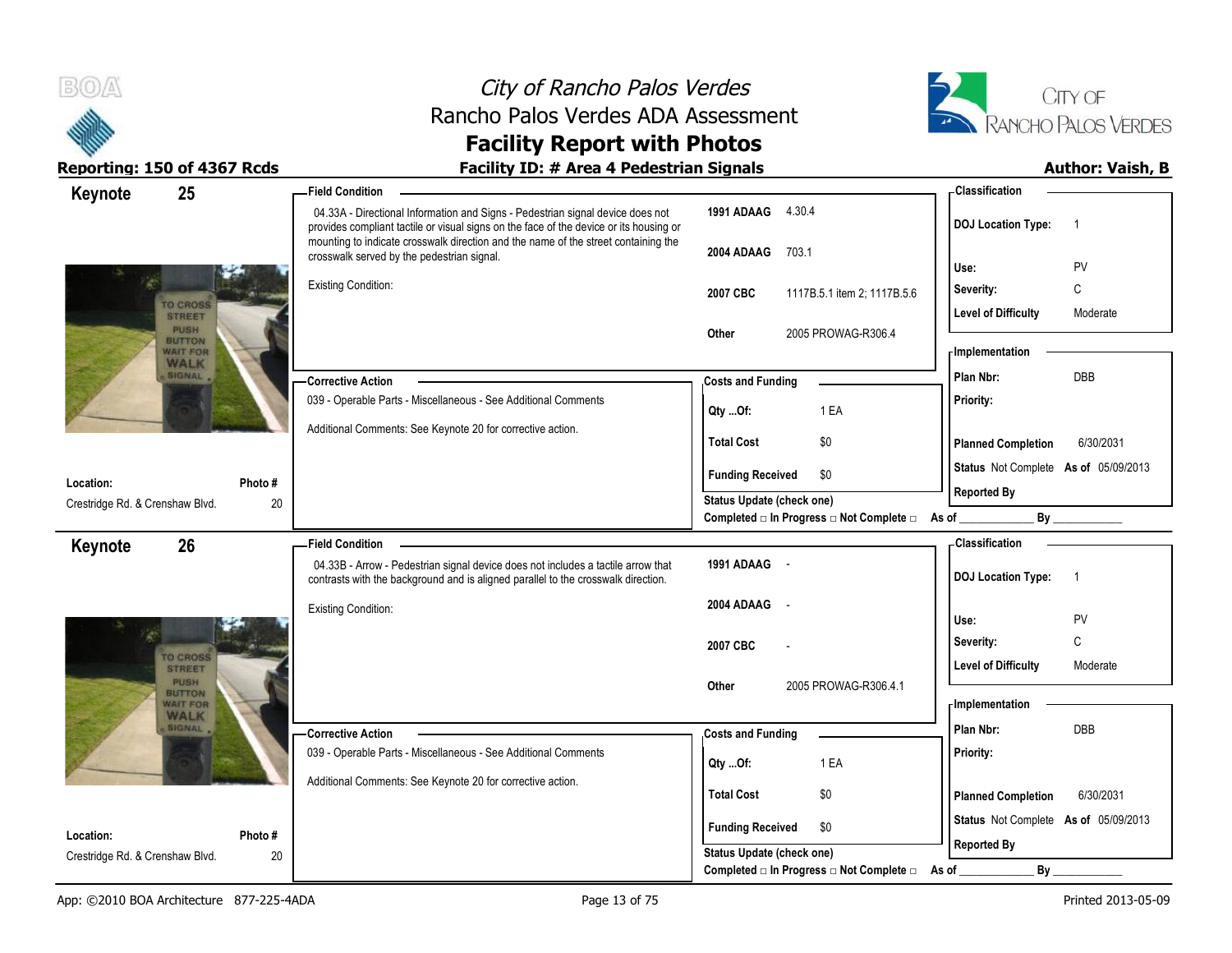



| 27<br>Keynote                                   |        | <b>Field Condition</b>                                                                                                                                                                               |                                                                                                     | <b>Classification</b>                                    |
|-------------------------------------------------|--------|------------------------------------------------------------------------------------------------------------------------------------------------------------------------------------------------------|-----------------------------------------------------------------------------------------------------|----------------------------------------------------------|
|                                                 |        | 04.33C - Street Name - Pedestrian signal device does not includes street name<br>information consisting of California Grade 2 Braille and aligned parallel to the                                    | 1991 ADAAG -                                                                                        | <b>DOJ</b> Location Type:<br>-1                          |
|                                                 |        | crosswalk direction. OR Pedestrian signal device does not provide street name<br>information in audible format. (Street name information in one format or the other is<br>required to be compliant.) | 2004 ADAAG<br>$\sim$                                                                                | PV<br>Use:                                               |
| <b>TO CROSS</b><br><b>STREET</b>                |        | <b>Existing Condition:</b>                                                                                                                                                                           | 2007 CBC                                                                                            | C<br>Severity:<br><b>Level of Difficulty</b><br>Moderate |
| PUSH<br><b>BUTTON</b><br><b><i>NAIT FOR</i></b> |        |                                                                                                                                                                                                      | 2005 PROWAG-R306.4.2<br>Other                                                                       | - Implementation                                         |
| <b>WALK</b><br><b>SIGNAL</b>                    |        | - Corrective Action                                                                                                                                                                                  | <b>Costs and Funding</b>                                                                            | DBB<br>Plan Nbr:                                         |
|                                                 |        | 039 - Operable Parts - Miscellaneous - See Additional Comments                                                                                                                                       | 1 EA<br>Qty Of:                                                                                     | Priority:                                                |
|                                                 |        | Additional Comments: See Keynote 20 for corrective action.                                                                                                                                           | <b>Total Cost</b><br>\$0                                                                            | <b>Planned Completion</b><br>6/30/2031                   |
| Location:                                       | Photo# |                                                                                                                                                                                                      | <b>Funding Received</b><br>\$0                                                                      | Status Not Complete As of 05/09/2013                     |
| Crestridge Rd. & Crenshaw Blvd.                 | 20     |                                                                                                                                                                                                      | <b>Status Update (check one)</b><br>Completed $\Box$ In Progress $\Box$ Not Complete $\Box$ As of _ | <b>Reported By</b><br>By                                 |
| 28<br>Keynote                                   |        | <b>Field Condition</b>                                                                                                                                                                               |                                                                                                     | - Classification                                         |
|                                                 |        | 04.32B - Push Button Locator Tone - The pedestrian signal push button does not<br>incorporate a locator tone at the push button.                                                                     | 1991 ADAAG -                                                                                        | <b>DOJ</b> Location Type:<br>$\overline{1}$              |
|                                                 |        | <b>Existing Condition:</b>                                                                                                                                                                           | 2004 ADAAG<br>$\sim$                                                                                | PV<br>Use:                                               |
|                                                 |        |                                                                                                                                                                                                      | 2007 CBC                                                                                            | C<br>Severity:                                           |
| <b>PUSH</b><br>BUTTON<br>FOR                    |        |                                                                                                                                                                                                      |                                                                                                     | <b>Level of Difficulty</b><br>Moderate                   |
| 大<br>$\rightarrow$                              |        |                                                                                                                                                                                                      | 2005 PROWAG-R306.3.2<br>Other                                                                       | - Implementation                                         |
|                                                 |        | -Corrective Action                                                                                                                                                                                   | <b>Costs and Funding</b>                                                                            | Plan Nbr:<br><b>DBB</b>                                  |
|                                                 |        | 039 - Operable Parts - Miscellaneous - See Additional Comments                                                                                                                                       | 1 EA<br>$Qty$ Of:                                                                                   | Priority:                                                |
|                                                 |        | Additional Comments: See Keynote 18 for corrective action.                                                                                                                                           | <b>Total Cost</b><br>\$0                                                                            | <b>Planned Completion</b><br>6/30/2031                   |
| Location:                                       | Photo# |                                                                                                                                                                                                      | <b>Funding Received</b><br>\$0                                                                      | Status Not Complete As of 05/09/2013                     |
| Highridge Rd. & Crest Rd.                       | 18     |                                                                                                                                                                                                      | <b>Status Update (check one)</b>                                                                    | <b>Reported By</b>                                       |
|                                                 |        |                                                                                                                                                                                                      | Completed $\square$ In Progress $\square$ Not Complete $\square$                                    | By<br>As of                                              |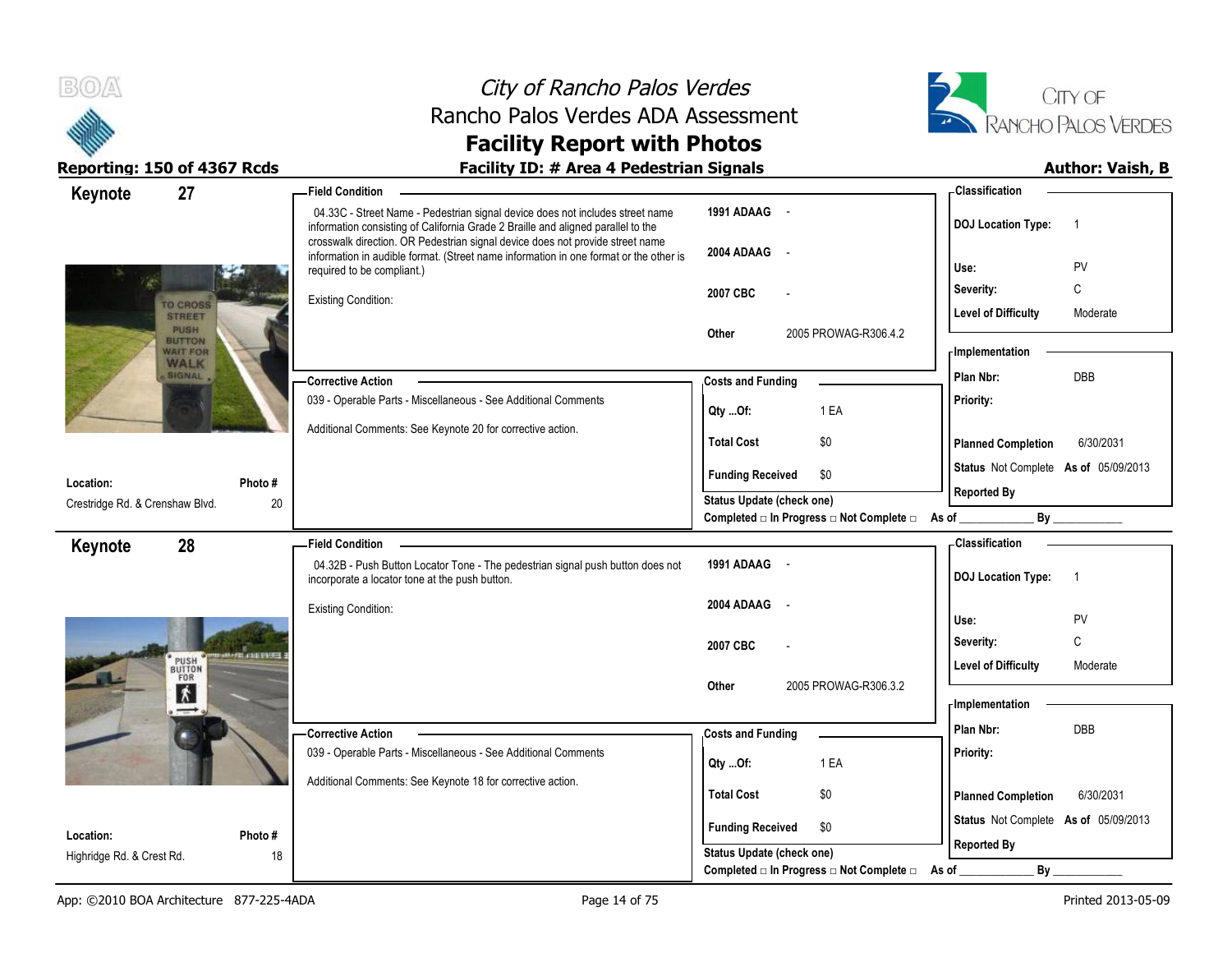



|                                 | Reporting: 150 of 4367 Rcds | Facility ID: # Area 4 Pedestrian Signals                                                                                                                                                                                                             |                                                         | <b>Author: Vaish, B</b>                     |
|---------------------------------|-----------------------------|------------------------------------------------------------------------------------------------------------------------------------------------------------------------------------------------------------------------------------------------------|---------------------------------------------------------|---------------------------------------------|
| Keynote                         | 29                          | Field Condition -                                                                                                                                                                                                                                    |                                                         | - Classification                            |
|                                 |                             | 04.25 - Pedestrian Signal Device - Clear Floor Space - Location of pedestrian<br>signal device does not accommodate a level 30" x 48" min clear space, centered<br>and parallel to the pedestrian signal push button. (Accessible pedestrian signals | 1991 ADAAG 4.2.4                                        | <b>DOJ Location Type:</b><br>$\overline{1}$ |
|                                 |                             | shall be located so that the vibrotactile feature can be contacted from the level<br>landing serving a curb ramp, if provided, or from a clear floor or ground space that                                                                            | 2004 ADAAG 305.3; Fig. 305.3                            | PV<br>Use:                                  |
|                                 |                             | is in line with the crosswalk line adjacent to the vehicle stop line.)                                                                                                                                                                               | 2007 CBC<br>1118B.4 item 1                              | C<br>Severity:                              |
|                                 |                             | Existing Condition: 2.4% RS.                                                                                                                                                                                                                         |                                                         | High<br>Level of Difficulty                 |
|                                 |                             |                                                                                                                                                                                                                                                      | 2005 PROWAG-R306.2.1<br>Other                           | - Implementation                            |
|                                 |                             | - Corrective Action                                                                                                                                                                                                                                  | <b>Costs and Funding</b>                                | <b>DBB</b><br>Plan Nbr:                     |
|                                 |                             | 008 - Concrete Landing - Remove non-compliant pavement and replace with new<br>concrete. The landing slope shall not exceed 2% in any direction.                                                                                                     | 30 SF<br>Qty Of:                                        | Priority:                                   |
|                                 |                             | <b>Additional Comments:</b>                                                                                                                                                                                                                          | <b>Total Cost</b><br>\$576                              | <b>Planned Completion</b><br>6/30/2031      |
| Location:                       | Photo#                      |                                                                                                                                                                                                                                                      | <b>Funding Received</b><br>\$0                          | Status Not Complete As of 05/09/2013        |
| Crestridge Rd. & Crenshaw Blvd. | 29                          |                                                                                                                                                                                                                                                      | Status Update (check one)                               | <b>Reported By</b>                          |
|                                 |                             |                                                                                                                                                                                                                                                      | Completed □ In Progress □ Not Complete □ As of ________ | By                                          |
| Keynote                         | 30                          | <b>Field Condition</b>                                                                                                                                                                                                                               |                                                         | <b>Classification</b>                       |
|                                 |                             | 04.24A - Audible Signal Device - A crosswalk with pedestrian signal indication<br>does not have an audible signal device to indicate the WALK interval.                                                                                              | 1991 ADAAG -                                            | <b>DOJ Location Type:</b><br>$\overline{1}$ |
|                                 |                             | <b>Existing Condition:</b>                                                                                                                                                                                                                           | 2004 ADAAG                                              |                                             |
|                                 |                             |                                                                                                                                                                                                                                                      |                                                         | PV<br>Use:                                  |
|                                 |                             |                                                                                                                                                                                                                                                      | 2007 CBC                                                | A<br>Severity:                              |
|                                 |                             |                                                                                                                                                                                                                                                      | Other<br>2005 PROWAG-R306.2                             | <b>Level of Difficulty</b><br>Moderate      |
|                                 |                             |                                                                                                                                                                                                                                                      |                                                         | - Implementation                            |
|                                 |                             | - Corrective Action                                                                                                                                                                                                                                  | <b>Costs and Funding</b>                                | Plan Nbr:<br><b>DBB</b>                     |
|                                 |                             | 039 - Operable Parts - Miscellaneous - See Additional Comments                                                                                                                                                                                       |                                                         | <b>Priority:</b>                            |
|                                 |                             | Additional Comments: See Keynote 38 for corrective action.                                                                                                                                                                                           | 1 EA<br>Qty Of:                                         |                                             |
|                                 |                             |                                                                                                                                                                                                                                                      | <b>Total Cost</b><br>\$0                                | 6/30/2026<br><b>Planned Completion</b>      |
| Location:                       | Photo#                      |                                                                                                                                                                                                                                                      | <b>Funding Received</b><br>\$0                          | Status Not Complete As of 05/09/2013        |
| Crestridge Rd. & Crenshaw Blvd. | 32                          |                                                                                                                                                                                                                                                      | <b>Status Update (check one)</b>                        | <b>Reported By</b>                          |
|                                 |                             |                                                                                                                                                                                                                                                      | Completed □ In Progress □ Not Complete □                | As of<br>By                                 |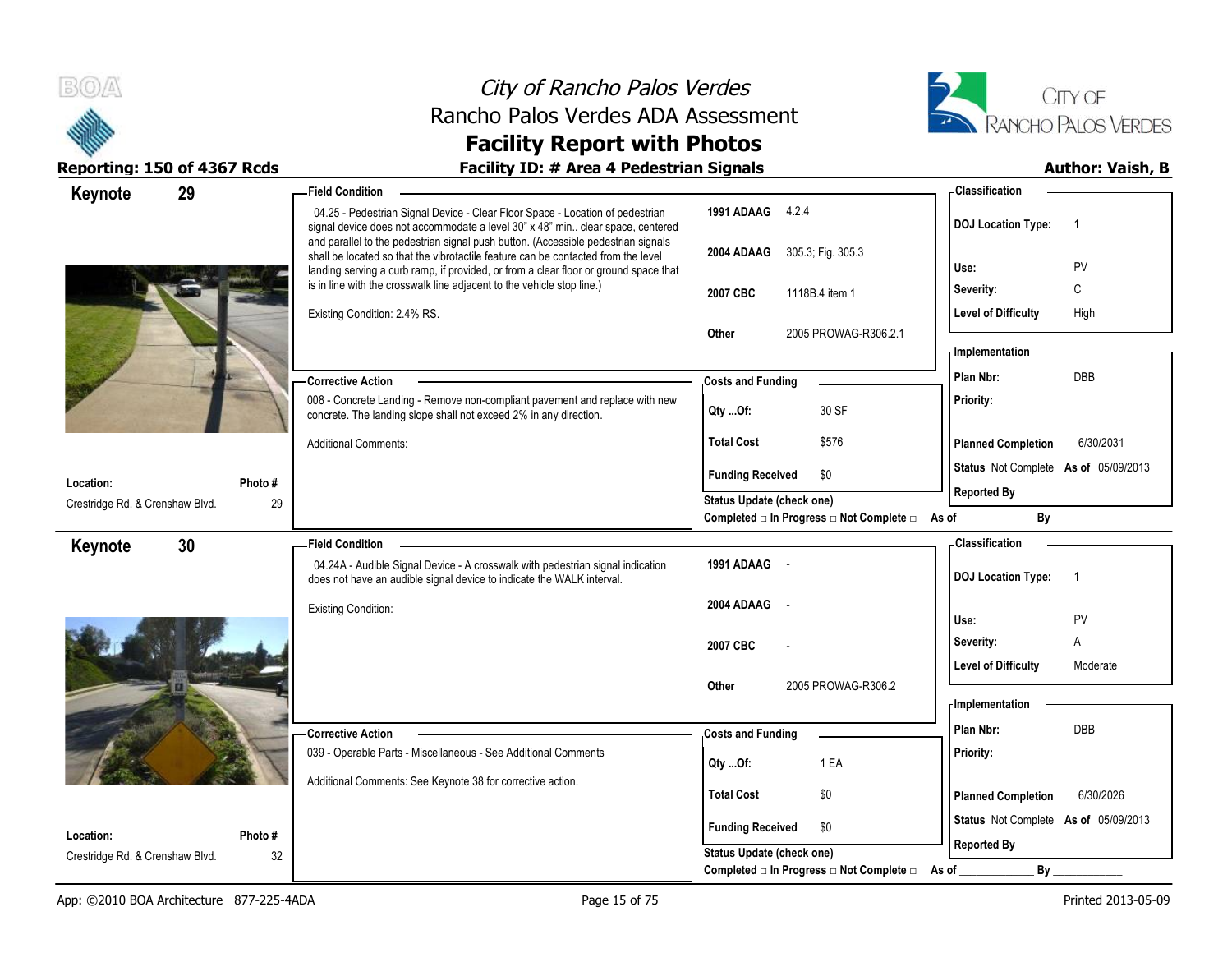



### **Reporting: 150 of 4367 Rcds Facility ID: # Area 4 Pedestrian Signals Author: Vaish, B**

| Keynote                         | 31 |        | <b>Field Condition</b>                                                                                                                                                   |                                  |                                                  | - Classification                     |                |
|---------------------------------|----|--------|--------------------------------------------------------------------------------------------------------------------------------------------------------------------------|----------------------------------|--------------------------------------------------|--------------------------------------|----------------|
|                                 |    |        | 04.33A - Directional Information and Signs - Pedestrian signal device does not<br>provides compliant tactile or visual signs on the face of the device or its housing or | 1991 ADAAG 4.30.4                |                                                  | <b>DOJ Location Type:</b>            | $\overline{1}$ |
|                                 |    |        | mounting to indicate crosswalk direction and the name of the street containing the<br>crosswalk served by the pedestrian signal.                                         | 2004 ADAAG                       | 703.1                                            | Use:                                 | PV             |
|                                 |    |        | Existing Condition:                                                                                                                                                      | 2007 CBC                         | 1117B.5.1 item 2; 1117B.5.6                      | Severity:                            | C              |
|                                 |    |        |                                                                                                                                                                          |                                  |                                                  | <b>Level of Difficulty</b>           | Moderate       |
|                                 |    |        |                                                                                                                                                                          | Other                            | 2005 PROWAG-R306.4                               |                                      |                |
|                                 |    |        |                                                                                                                                                                          |                                  |                                                  | <b>Implementation</b>                |                |
|                                 |    |        | - Corrective Action                                                                                                                                                      | <b>Costs and Funding</b>         |                                                  | Plan Nbr:                            | <b>DBB</b>     |
|                                 |    |        | 039 - Operable Parts - Miscellaneous - See Additional Comments                                                                                                           | Qty Of:                          | 1 EA                                             | Priority:                            |                |
|                                 |    |        | Additional Comments: See Keynote 38 for corrective action.                                                                                                               |                                  |                                                  |                                      |                |
|                                 |    |        |                                                                                                                                                                          | <b>Total Cost</b>                | \$0                                              | <b>Planned Completion</b>            | 6/30/2031      |
| Location:                       |    | Photo# |                                                                                                                                                                          | <b>Funding Received</b>          | \$0                                              | Status Not Complete As of 05/09/2013 |                |
| Crestridge Rd. & Crenshaw Blvd. |    | 32     |                                                                                                                                                                          | Status Update (check one)        |                                                  | <b>Reported By</b>                   |                |
|                                 |    |        |                                                                                                                                                                          |                                  | Completed □ In Progress □ Not Complete □ As of _ |                                      | $\mathsf{By}$  |
| Keynote                         | 32 |        | <b>Field Condition</b>                                                                                                                                                   |                                  |                                                  | <b>Classification</b>                |                |
|                                 |    |        | 04.33C - Street Name - Pedestrian signal device does not includes street name<br>information consisting of California Grade 2 Braille and aligned parallel to the        | 1991 ADAAG -                     |                                                  | <b>DOJ Location Type:</b>            | $\overline{1}$ |
|                                 |    |        | crosswalk direction. OR Pedestrian signal device does not provide street name<br>information in audible format. (Street name information in one format or the other is   | 2004 ADAAG                       |                                                  |                                      |                |
|                                 |    |        | required to be compliant.)                                                                                                                                               |                                  |                                                  | Use:                                 | PV             |
|                                 |    |        | Existing Condition:                                                                                                                                                      | 2007 CBC                         |                                                  | Severity:                            | $\mathsf C$    |
|                                 |    |        |                                                                                                                                                                          | Other                            | 2005 PROWAG-R306.4.2                             | <b>Level of Difficulty</b>           | Moderate       |
|                                 |    |        |                                                                                                                                                                          |                                  |                                                  | - Implementation                     |                |
|                                 |    |        | <b>Corrective Action</b>                                                                                                                                                 | <b>Costs and Funding</b>         |                                                  | Plan Nbr:                            | <b>DBB</b>     |
|                                 |    |        | 039 - Operable Parts - Miscellaneous - See Additional Comments                                                                                                           |                                  |                                                  | Priority:                            |                |
|                                 |    |        |                                                                                                                                                                          | Qty Of:                          | 1 EA                                             |                                      |                |
|                                 |    |        | Additional Comments: See Keynote 38 for corrective action.                                                                                                               | <b>Total Cost</b>                | \$0                                              | <b>Planned Completion</b>            | 6/30/2031      |
|                                 |    |        |                                                                                                                                                                          | <b>Funding Received</b>          | \$0                                              | Status Not Complete As of 05/09/2013 |                |
| Location:                       |    | Photo# |                                                                                                                                                                          |                                  |                                                  | <b>Reported By</b>                   |                |
| Crestridge Rd. & Crenshaw Blvd. |    | 32     |                                                                                                                                                                          | <b>Status Update (check one)</b> |                                                  |                                      |                |
|                                 |    |        |                                                                                                                                                                          |                                  | Completed □ In Progress □ Not Complete □         | <b>By</b><br>As of                   |                |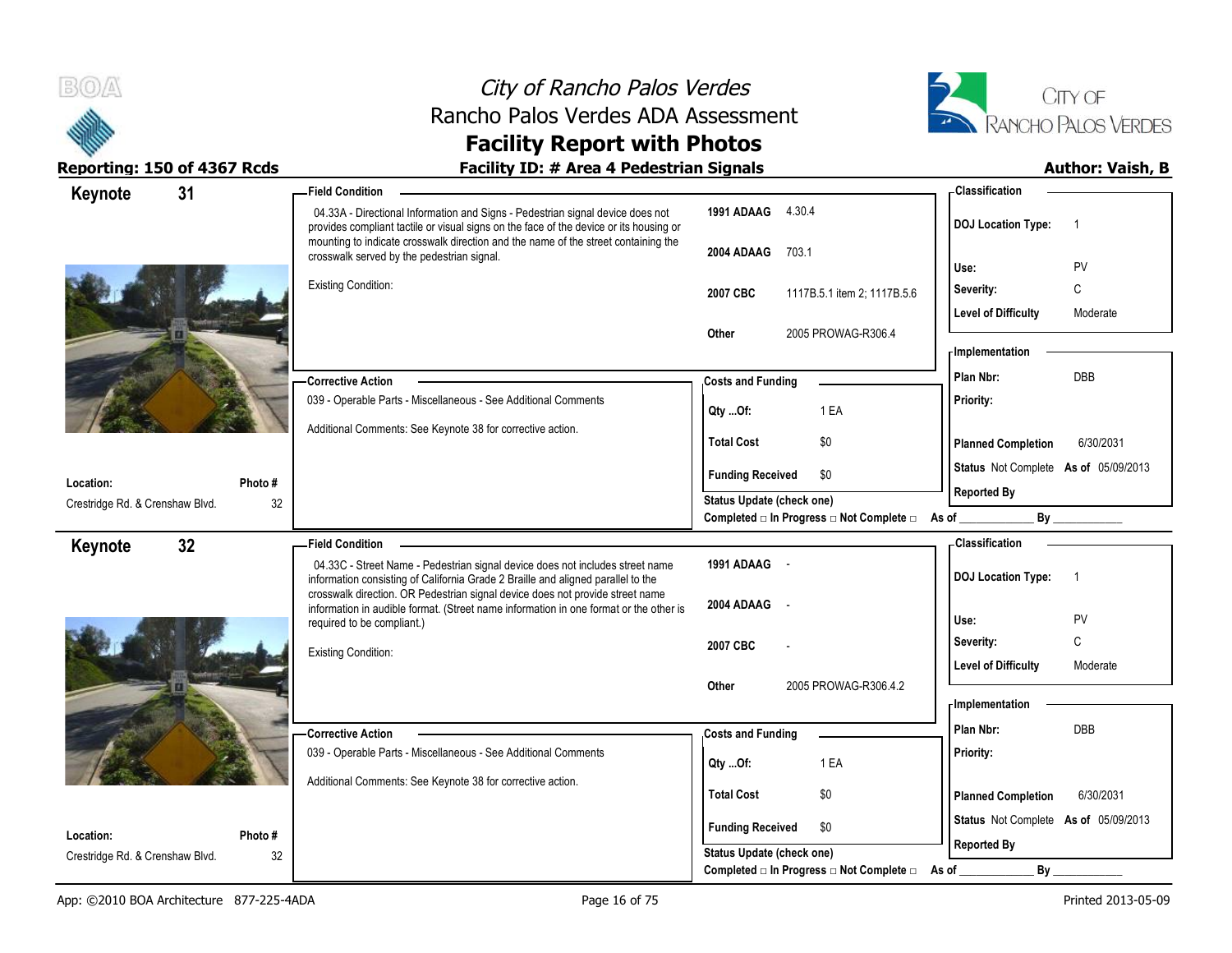



### Reporting: 150 of 4367 Rcds **Facility ID: # Area 4 Pedestrian Signals Reporting: 150 of 4367 Rcds Author: Vaish, B**

| - Classification                                                                             |
|----------------------------------------------------------------------------------------------|
| 1991 ADAAG 4.27.4<br><b>DOJ Location Type:</b><br>$\overline{1}$                             |
| 2004 ADAAG<br>309.4<br>PV<br>Use:                                                            |
| C<br>Severity:<br>1117B.6 item 4                                                             |
| <b>Level of Difficulty</b><br>Moderate                                                       |
| 2005 PROWAG-R306.3.1;<br>R405.4<br>- Implementation                                          |
| <b>DBB</b><br>Plan Nbr:<br><b>Costs and Funding</b>                                          |
| Priority:<br>1 EA<br>Qty Of:                                                                 |
| <b>Total Cost</b><br>\$0<br><b>Planned Completion</b><br>6/30/2031                           |
| Status Not Complete As of 05/09/2013<br>\$0<br><b>Funding Received</b>                       |
| <b>Reported By</b><br><b>Status Update (check one)</b>                                       |
| Completed □ In Progress □ Not Complete □ As of<br>By                                         |
| <b>Classification</b>                                                                        |
| 1991 ADAAG -<br><b>DOJ Location Type:</b><br>$\overline{1}$                                  |
| 2004 ADAAG<br>$\sim$                                                                         |
| PV<br>Use:<br>C<br>Severity:                                                                 |
| <b>Level of Difficulty</b><br>Moderate                                                       |
|                                                                                              |
| 2005 PROWAG-R306.2                                                                           |
| - Implementation                                                                             |
| Plan Nbr:<br><b>DBB</b><br><b>Costs and Funding</b>                                          |
| Priority:<br>1 EA                                                                            |
| Qty Of:                                                                                      |
| <b>Total Cost</b><br>\$0<br><b>Planned Completion</b><br>6/30/2031                           |
| Status Not Complete As of 05/09/2013<br><b>Funding Received</b><br>\$0<br><b>Reported By</b> |
| 2007 CBC<br>2007 CBC                                                                         |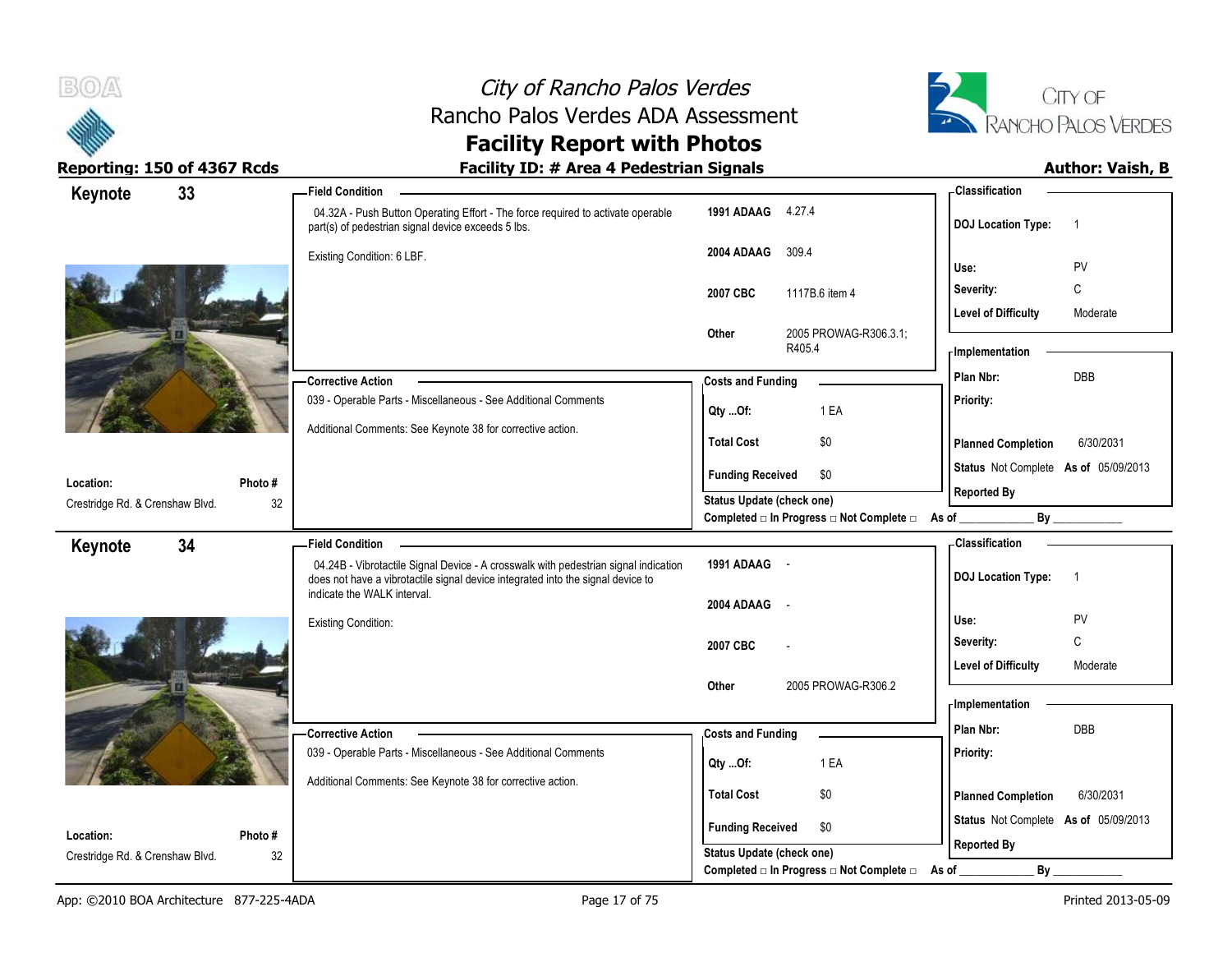



### Reporting: 150 of 4367 Rcds **Facility ID: # Area 4 Pedestrian Signals Author: Vaish, B**

| Keynote                                      | 35            | -Field Condition                                                                                                                                                       |                                                                               | - Classification                                    |
|----------------------------------------------|---------------|------------------------------------------------------------------------------------------------------------------------------------------------------------------------|-------------------------------------------------------------------------------|-----------------------------------------------------|
|                                              |               | 04.33B - Arrow - Pedestrian signal device does not includes a tactile arrow that<br>contrasts with the background and is aligned parallel to the crosswalk direction.  | 1991 ADAAG -                                                                  | <b>DOJ Location Type:</b><br>$\overline{1}$         |
|                                              |               | <b>Existing Condition:</b>                                                                                                                                             | 2004 ADAAG                                                                    | PV<br>Use:                                          |
|                                              |               |                                                                                                                                                                        | 2007 CBC                                                                      | Severity:<br>C                                      |
|                                              |               |                                                                                                                                                                        |                                                                               | <b>Level of Difficulty</b><br>Moderate              |
|                                              |               |                                                                                                                                                                        | 2005 PROWAG-R306.4.1<br><b>Other</b>                                          | - Implementation                                    |
|                                              |               | <b>Corrective Action</b>                                                                                                                                               | <b>Costs and Funding</b>                                                      | <b>DBB</b><br>Plan Nbr:                             |
|                                              |               | 039 - Operable Parts - Miscellaneous - See Additional Comments                                                                                                         | 1 EA<br>Qty Of:                                                               | Priority:                                           |
|                                              |               | Additional Comments: See Keynote 38 for corrective action.                                                                                                             | <b>Total Cost</b><br>\$0                                                      | <b>Planned Completion</b><br>6/30/2031              |
| Location:                                    | Photo #       |                                                                                                                                                                        | <b>Funding Received</b><br>\$0                                                | Status Not Complete As of 05/09/2013                |
| Crestridge Rd. & Crenshaw Blvd.              | 32            |                                                                                                                                                                        | Status Update (check one)<br>Completed □ In Progress □ Not Complete □ As of _ | <b>Reported By</b><br>By                            |
| Keynote                                      | 36            | <b>Field Condition</b>                                                                                                                                                 |                                                                               | - Classification                                    |
|                                              |               | 04.25 - Pedestrian Signal Device - Clear Floor Space - Location of pedestrian<br>signal device does not accommodate a level 30" x 48" min clear space, centered        | 1991 ADAAG 4.2.4                                                              | <b>DOJ Location Type:</b><br>$\overline{1}$         |
|                                              |               |                                                                                                                                                                        |                                                                               |                                                     |
|                                              |               | and parallel to the pedestrian signal push button. (Accessible pedestrian signals<br>shall be located so that the vibrotactile feature can be contacted from the level | 2004 ADAAG<br>305.3; Fig. 305.3                                               |                                                     |
|                                              |               | landing serving a curb ramp, if provided, or from a clear floor or ground space that<br>is in line with the crosswalk line adjacent to the vehicle stop line.)         |                                                                               | Use:<br>PV<br>C                                     |
|                                              |               | Existing Condition: Stable surface is not provided.                                                                                                                    | 2007 CBC<br>1118B.4 item 1                                                    | Severity:<br><b>Level of Difficulty</b><br>Moderate |
|                                              |               |                                                                                                                                                                        | 2005 PROWAG-R306.2.1<br>Other                                                 |                                                     |
|                                              |               |                                                                                                                                                                        |                                                                               | - Implementation<br>Plan Nbr:<br>DBB                |
|                                              |               | -Corrective Action<br>039 - Operable Parts - Miscellaneous - See Additional Comments                                                                                   | <b>Costs and Funding</b><br>1 EA                                              | Priority:                                           |
|                                              |               | Additional Comments: See Keynote 38 for corrective action.                                                                                                             | Qty Of:<br><b>Total Cost</b><br>\$0                                           | <b>Planned Completion</b><br>6/30/2031              |
|                                              |               |                                                                                                                                                                        | <b>Funding Received</b><br>\$0                                                | Status Not Complete As of 05/09/2013                |
| Location:<br>Crestridge Rd. & Crenshaw Blvd. | Photo #<br>36 |                                                                                                                                                                        | Status Update (check one)                                                     | <b>Reported By</b>                                  |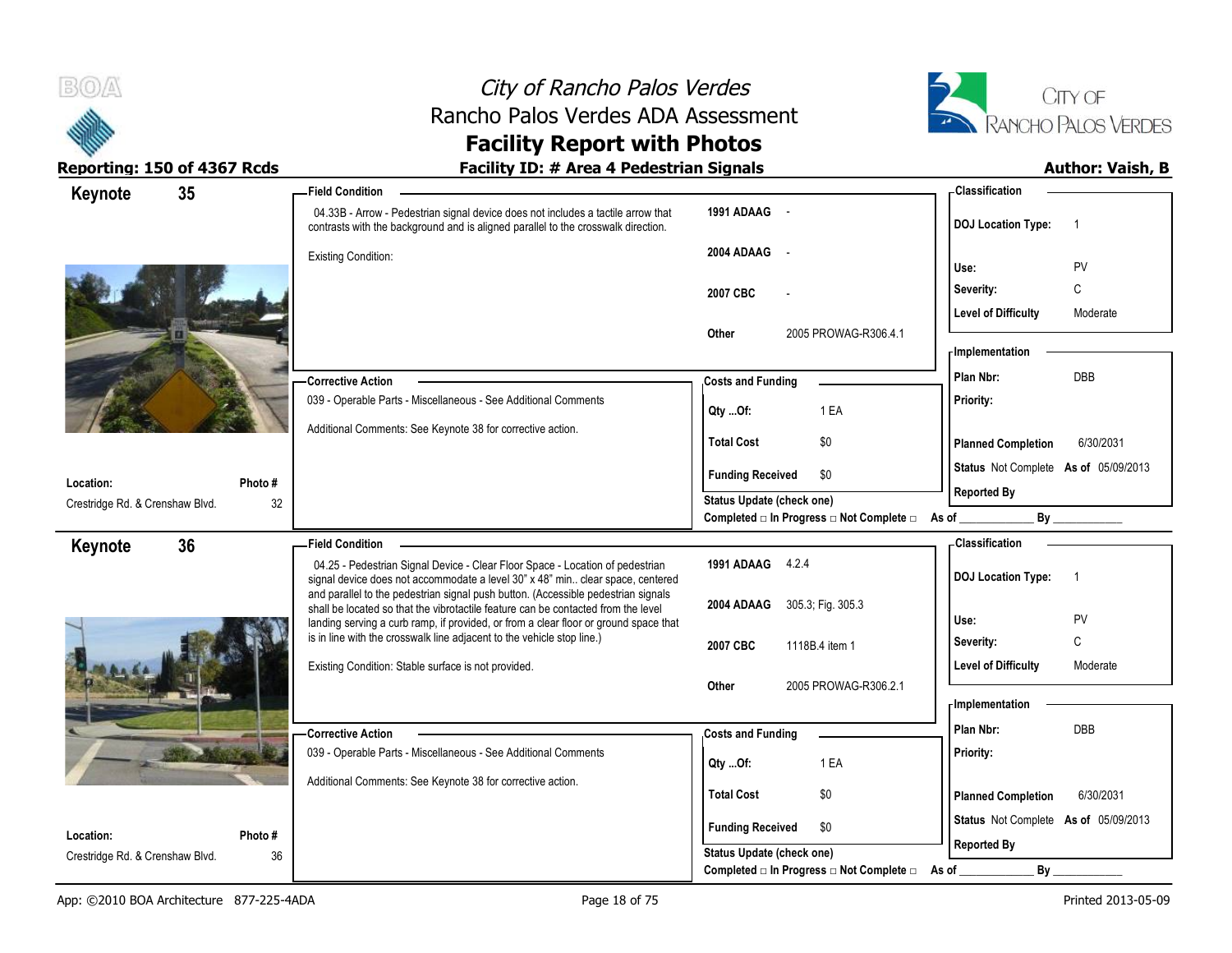



| Keynote                                      | 37           | <b>Field Condition</b>                                                                                    |                                                  | <b>Classification</b>                       |
|----------------------------------------------|--------------|-----------------------------------------------------------------------------------------------------------|--------------------------------------------------|---------------------------------------------|
|                                              |              | 04.32C - Push Button Size - The pedestrian signal push button is not a min 2"<br>across in one dimension. | 1991 ADAAG -                                     | <b>DOJ</b> Location Type:<br>$\overline{1}$ |
|                                              |              | Existing Condition: 1/2" diameter.                                                                        | 2004 ADAAG<br>$\sim$                             |                                             |
|                                              |              |                                                                                                           |                                                  | Use:<br>PV<br>Severity:<br>C                |
|                                              |              |                                                                                                           | 2007 CBC                                         | <b>Level of Difficulty</b><br>Moderate      |
|                                              |              |                                                                                                           | 2005 PROWAG-R306.3.3<br>Other                    |                                             |
|                                              |              |                                                                                                           |                                                  | - Implementation                            |
|                                              |              | <b>Corrective Action</b>                                                                                  | <b>Costs and Funding</b>                         | DBB<br>Plan Nbr:                            |
|                                              |              | 039 - Operable Parts - Miscellaneous - See Additional Comments                                            | 1 EA<br>Qty Of:                                  | Priority:                                   |
|                                              |              | Additional Comments: See Keynote 38 for corrective action.                                                |                                                  |                                             |
|                                              |              |                                                                                                           | <b>Total Cost</b><br>\$0                         | <b>Planned Completion</b><br>6/30/2031      |
| Location:                                    | Photo#       |                                                                                                           | <b>Funding Received</b><br>\$0                   | Status Not Complete As of 05/09/2013        |
| Crestridge Rd. & Crenshaw Blvd.              | 32           |                                                                                                           | Status Update (check one)                        | <b>Reported By</b>                          |
|                                              |              |                                                                                                           | Completed □ In Progress □ Not Complete □ As of _ | By                                          |
| Keynote                                      | 38           | <b>Field Condition</b>                                                                                    |                                                  | - Classification                            |
|                                              |              | 04.40 - Other - Curb Ramps and Pedestrian Crossings - See Additional<br>Comments                          | 1991 ADAAG -                                     | <b>DOJ Location Type:</b><br>$\overline{1}$ |
|                                              |              | Existing Condition: Path of travel to pedestrian signal device is not provided.                           | 2004 ADAAG<br>$\sim$                             |                                             |
|                                              |              |                                                                                                           |                                                  | Use:<br>PV                                  |
|                                              |              |                                                                                                           | 2007 CBC                                         | B<br>Severity:                              |
|                                              |              |                                                                                                           |                                                  | <b>Level of Difficulty</b><br>Moderate      |
|                                              |              |                                                                                                           |                                                  |                                             |
|                                              |              |                                                                                                           | Other                                            | - Implementation                            |
|                                              |              |                                                                                                           |                                                  | Plan Nbr:<br><b>DBB</b>                     |
|                                              |              | - Corrective Action<br>039 - Operable Parts - Miscellaneous - See Additional Comments                     | <b>Costs and Funding</b>                         | Priority:                                   |
|                                              |              |                                                                                                           | 1 EA<br>Qty Of:                                  |                                             |
|                                              |              | Additional Comments: Recommendation: Remove pedestrian signal device.                                     | <b>Total Cost</b><br>\$600                       | <b>Planned Completion</b><br>6/30/2026      |
|                                              |              |                                                                                                           | <b>Funding Received</b><br>\$0                   | Status Not Complete As of 05/09/2013        |
| Location:<br>Crestridge Rd. & Crenshaw Blvd. | Photo#<br>36 |                                                                                                           | Status Update (check one)                        | <b>Reported By</b>                          |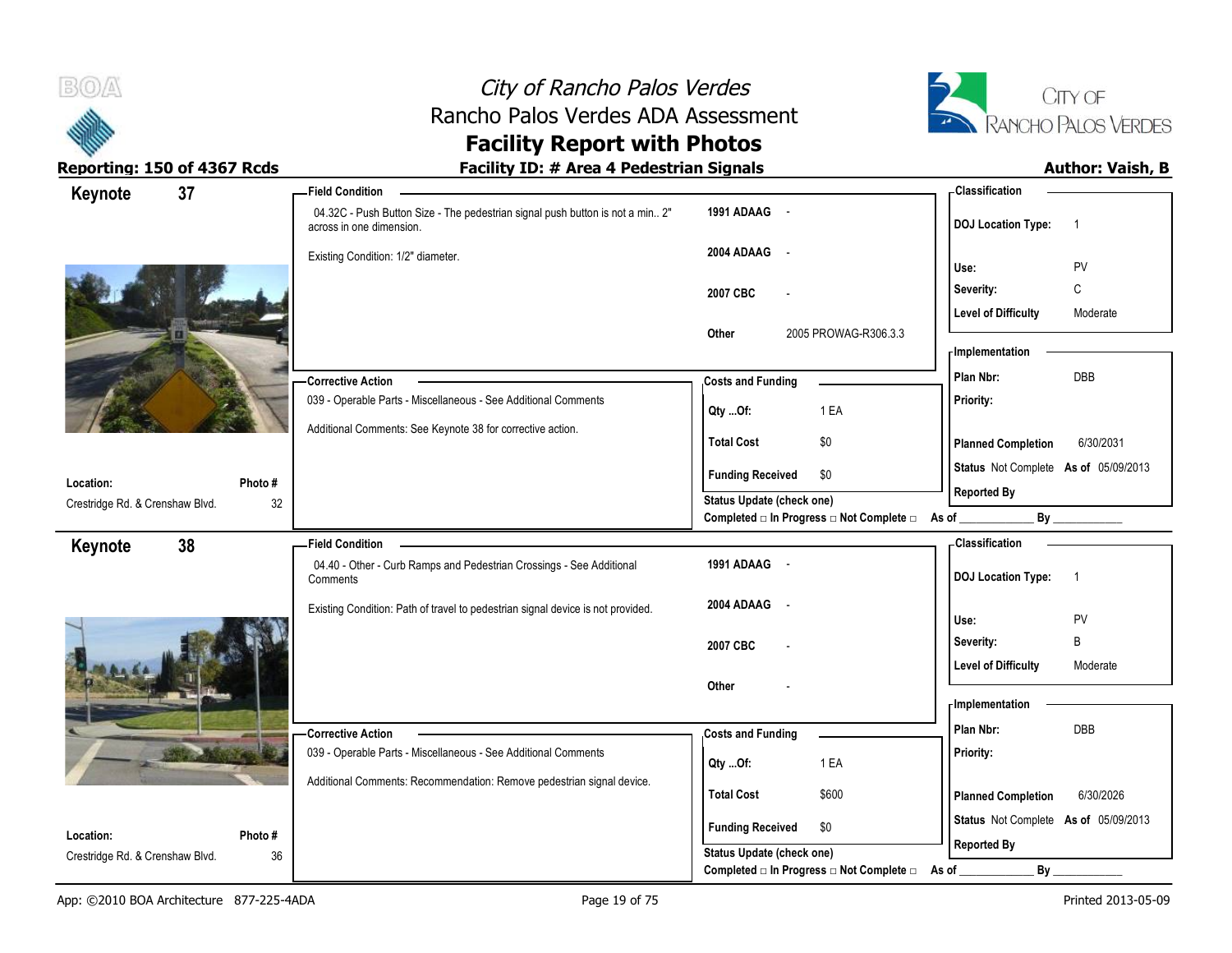



| 39<br>Keynote                                |               | <b>Field Condition</b>                                                                                                                                                 |                                                | - Classification                            |
|----------------------------------------------|---------------|------------------------------------------------------------------------------------------------------------------------------------------------------------------------|------------------------------------------------|---------------------------------------------|
|                                              |               | 04.24A - Audible Signal Device - A crosswalk with pedestrian signal indication<br>does not have an audible signal device to indicate the WALK interval.                | 1991 ADAAG -                                   | <b>DOJ Location Type:</b><br>$\overline{1}$ |
|                                              |               | Existing Condition:                                                                                                                                                    | 2004 ADAAG -                                   | PV<br>Use:                                  |
|                                              |               |                                                                                                                                                                        | 2007 CBC                                       | Severity:<br>Α                              |
| PUSH<br>BUTTON                               |               |                                                                                                                                                                        |                                                | <b>Level of Difficulty</b><br>Moderate      |
| FOR<br>Λ                                     |               |                                                                                                                                                                        | 2005 PROWAG-R306.2<br>Other                    | <b>Implementation</b>                       |
|                                              |               | -Corrective Action                                                                                                                                                     | <b>Costs and Funding</b>                       | <b>DBB</b><br>Plan Nbr:                     |
|                                              |               | 039 - Operable Parts - Miscellaneous - See Additional Comments                                                                                                         | 1 EA<br>Qty Of:                                | Priority:                                   |
|                                              |               | Additional Comments: Provide audible signal device.                                                                                                                    | <b>Total Cost</b><br>\$2,400                   | 6/30/2026<br><b>Planned Completion</b>      |
|                                              |               |                                                                                                                                                                        | <b>Funding Received</b><br>\$0                 | Status Not Complete As of 05/09/2013        |
| Location:<br>Crestridge Rd. & Crenshaw Blvd. | Photo #<br>40 |                                                                                                                                                                        | Status Update (check one)                      | <b>Reported By</b>                          |
|                                              |               |                                                                                                                                                                        | Completed □ In Progress □ Not Complete □ As of | By                                          |
| 40<br>Keynote                                |               | <b>Field Condition</b>                                                                                                                                                 |                                                | - Classification                            |
|                                              |               | 04.24B - Vibrotactile Signal Device - A crosswalk with pedestrian signal indication<br>does not have a vibrotactile signal device integrated into the signal device to | 1991 ADAAG -                                   | <b>DOJ Location Type:</b><br>$\overline{1}$ |
|                                              |               | indicate the WALK interval.                                                                                                                                            | 2004 ADAAG -                                   |                                             |
|                                              |               | Existing Condition:                                                                                                                                                    |                                                | PV<br>Use:                                  |
| PUSH<br>BUTTON                               |               |                                                                                                                                                                        | 2007 CBC                                       | C<br>Severity:                              |
| FOR                                          |               |                                                                                                                                                                        | 2005 PROWAG-R306.2<br>Other                    | <b>Level of Difficulty</b><br>Moderate      |
| Λ                                            |               |                                                                                                                                                                        |                                                | - Implementation                            |
|                                              |               | -Corrective Action                                                                                                                                                     | <b>Costs and Funding</b>                       | Plan Nbr:<br><b>DBB</b>                     |
|                                              |               | 039 - Operable Parts - Miscellaneous - See Additional Comments                                                                                                         | 1 EA<br>Qty Of:                                | Priority:                                   |
|                                              |               | Additional Comments: Replace with vibrotactile signal device.                                                                                                          |                                                |                                             |
|                                              |               |                                                                                                                                                                        | <b>Total Cost</b><br>\$2,400                   | 6/30/2031<br><b>Planned Completion</b>      |
| Location:                                    | Photo#        |                                                                                                                                                                        | <b>Funding Received</b><br>\$0                 | Status Not Complete As of 05/09/2013        |
| Crestridge Rd. & Crenshaw Blvd.              | 40            |                                                                                                                                                                        | Status Update (check one)                      | <b>Reported By</b>                          |
|                                              |               |                                                                                                                                                                        | Completed □ In Progress □ Not Complete □       | By<br>As of                                 |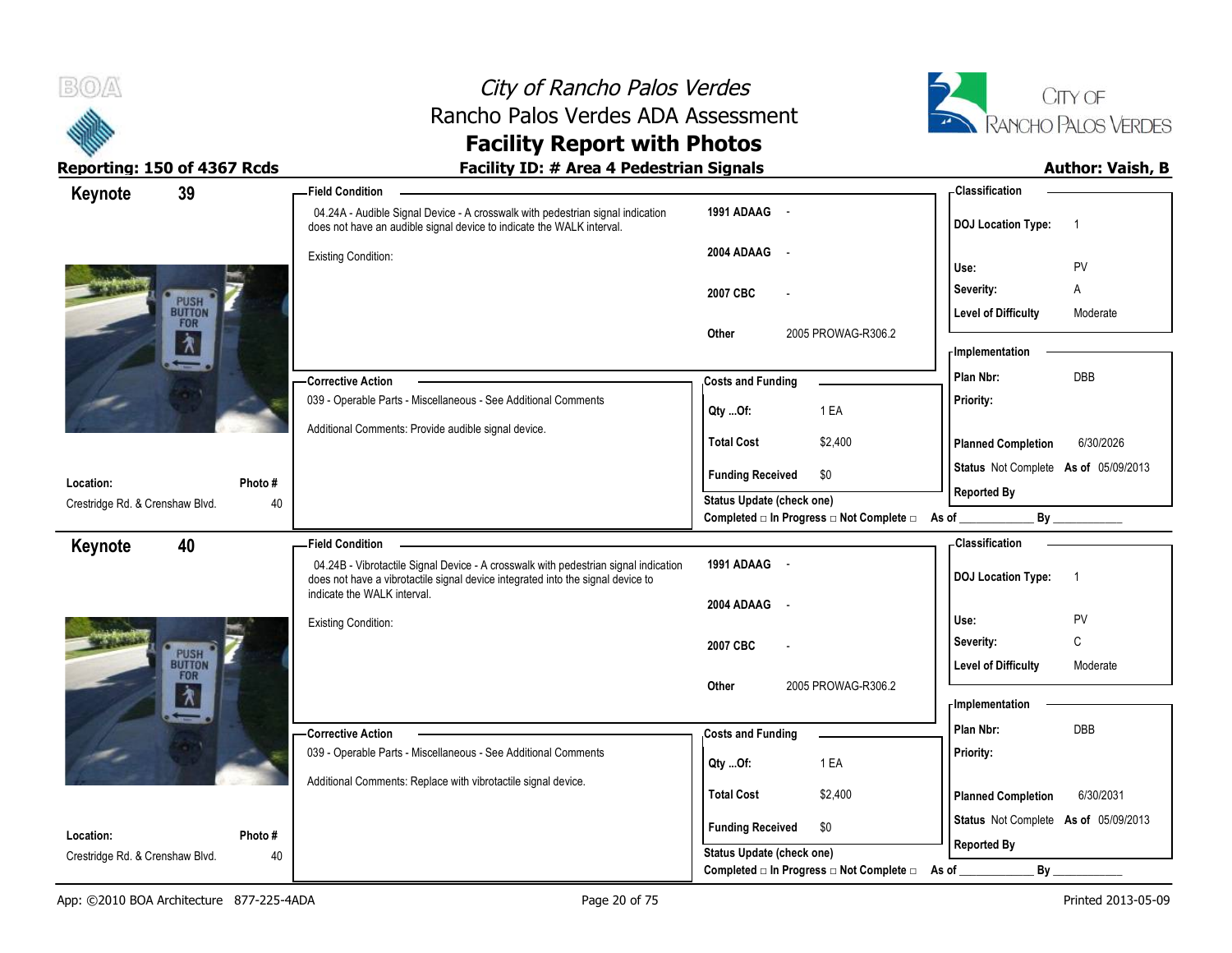



### Reporting: 150 of 4367 Rcds **Facility ID: # Area 4 Pedestrian Signals Reporting: 150 of 4367 Rcds Author: Vaish, B**

| Keynote                                      | 41                                      | <b>Field Condition</b>                                                                                                                                                       |                                                         | - Classification                                      |
|----------------------------------------------|-----------------------------------------|------------------------------------------------------------------------------------------------------------------------------------------------------------------------------|---------------------------------------------------------|-------------------------------------------------------|
|                                              |                                         | 04.25 - Pedestrian Signal Device - Clear Floor Space - Location of pedestrian<br>signal device does not accommodate a level 30" x 48" min clear space, centered              | 1991 ADAAG 4.2.4                                        | <b>DOJ Location Type:</b><br>- 1                      |
|                                              |                                         | and parallel to the pedestrian signal push button. (Accessible pedestrian signals<br>shall be located so that the vibrotactile feature can be contacted from the level       | 2004 ADAAG 305.3; Fig. 305.3                            | PV<br>Use:                                            |
|                                              |                                         | landing serving a curb ramp, if provided, or from a clear floor or ground space that<br>is in line with the crosswalk line adjacent to the vehicle stop line.)               |                                                         | Severity:<br>C                                        |
|                                              |                                         |                                                                                                                                                                              | 2007 CBC<br>1118B.4 item 1                              | <b>Level of Difficulty</b><br>High                    |
|                                              |                                         | Existing Condition: 9.4% CS & 5% RS.                                                                                                                                         | Other<br>2005 PROWAG-R306.2.1                           |                                                       |
|                                              |                                         |                                                                                                                                                                              |                                                         | - Implementation                                      |
|                                              |                                         | <b>Corrective Action</b>                                                                                                                                                     | <b>Costs and Funding</b>                                | <b>DBB</b><br>Plan Nbr:                               |
|                                              |                                         | 008 - Concrete Landing - Remove non-compliant pavement and replace with new                                                                                                  |                                                         | Priority:                                             |
|                                              |                                         | concrete. The landing slope shall not exceed 2% in any direction.                                                                                                            | 30 SF<br>Qty Of:                                        |                                                       |
|                                              |                                         | <b>Additional Comments:</b>                                                                                                                                                  | <b>Total Cost</b><br>\$576                              | <b>Planned Completion</b><br>6/30/2031                |
|                                              |                                         |                                                                                                                                                                              | <b>Funding Received</b><br>\$0                          | Status Not Complete As of 05/09/2013                  |
| Location:<br>Crestridge Rd. & Crenshaw Blvd. | Photo #<br>41                           |                                                                                                                                                                              | Status Update (check one)                               | <b>Reported By</b>                                    |
|                                              |                                         |                                                                                                                                                                              | Completed □ In Progress □ Not Complete □ As of ________ | By                                                    |
| Keynote                                      | 42                                      | <b>Field Condition</b>                                                                                                                                                       |                                                         | - Classification                                      |
|                                              |                                         |                                                                                                                                                                              |                                                         |                                                       |
|                                              |                                         | 04.33A - Directional Information and Signs - Pedestrian signal device does not                                                                                               | 1991 ADAAG 4.30.4                                       |                                                       |
|                                              |                                         | provides compliant tactile or visual signs on the face of the device or its housing or<br>mounting to indicate crosswalk direction and the name of the street containing the |                                                         | <b>DOJ Location Type:</b><br>$\overline{\phantom{0}}$ |
|                                              |                                         | crosswalk served by the pedestrian signal.                                                                                                                                   | 2004 ADAAG<br>703.1                                     |                                                       |
|                                              |                                         | <b>Existing Condition:</b>                                                                                                                                                   |                                                         | Use:<br>PV                                            |
|                                              | PUSH                                    |                                                                                                                                                                              | 2007 CBC<br>1117B.5.1 item 2; 1117B.5.6                 | $\mathsf C$<br>Severity:<br>Moderate                  |
|                                              | <b>BUTTON</b><br>FOR                    |                                                                                                                                                                              | 2005 PROWAG-R306.4<br>Other                             | <b>Level of Difficulty</b>                            |
|                                              | $\boldsymbol{\Lambda}$<br>$\rightarrow$ |                                                                                                                                                                              |                                                         | <b>Implementation</b>                                 |
|                                              |                                         | -Corrective Action                                                                                                                                                           | <b>Costs and Funding</b>                                | Plan Nbr:<br>DBB                                      |
|                                              |                                         | 039 - Operable Parts - Miscellaneous - See Additional Comments                                                                                                               |                                                         | Priority:                                             |
|                                              |                                         | Additional Comments: See Keynote 18 for corrective action.                                                                                                                   | 1 EA<br>Qty Of:                                         |                                                       |
|                                              |                                         |                                                                                                                                                                              | <b>Total Cost</b><br>\$0                                | 6/30/2031<br><b>Planned Completion</b>                |
|                                              |                                         |                                                                                                                                                                              | <b>Funding Received</b><br>\$0                          | Status Not Complete As of 05/09/2013                  |
| Location:<br>Highridge Rd. & Crest Rd.       | Photo #<br>18                           |                                                                                                                                                                              | <b>Status Update (check one)</b>                        | <b>Reported By</b>                                    |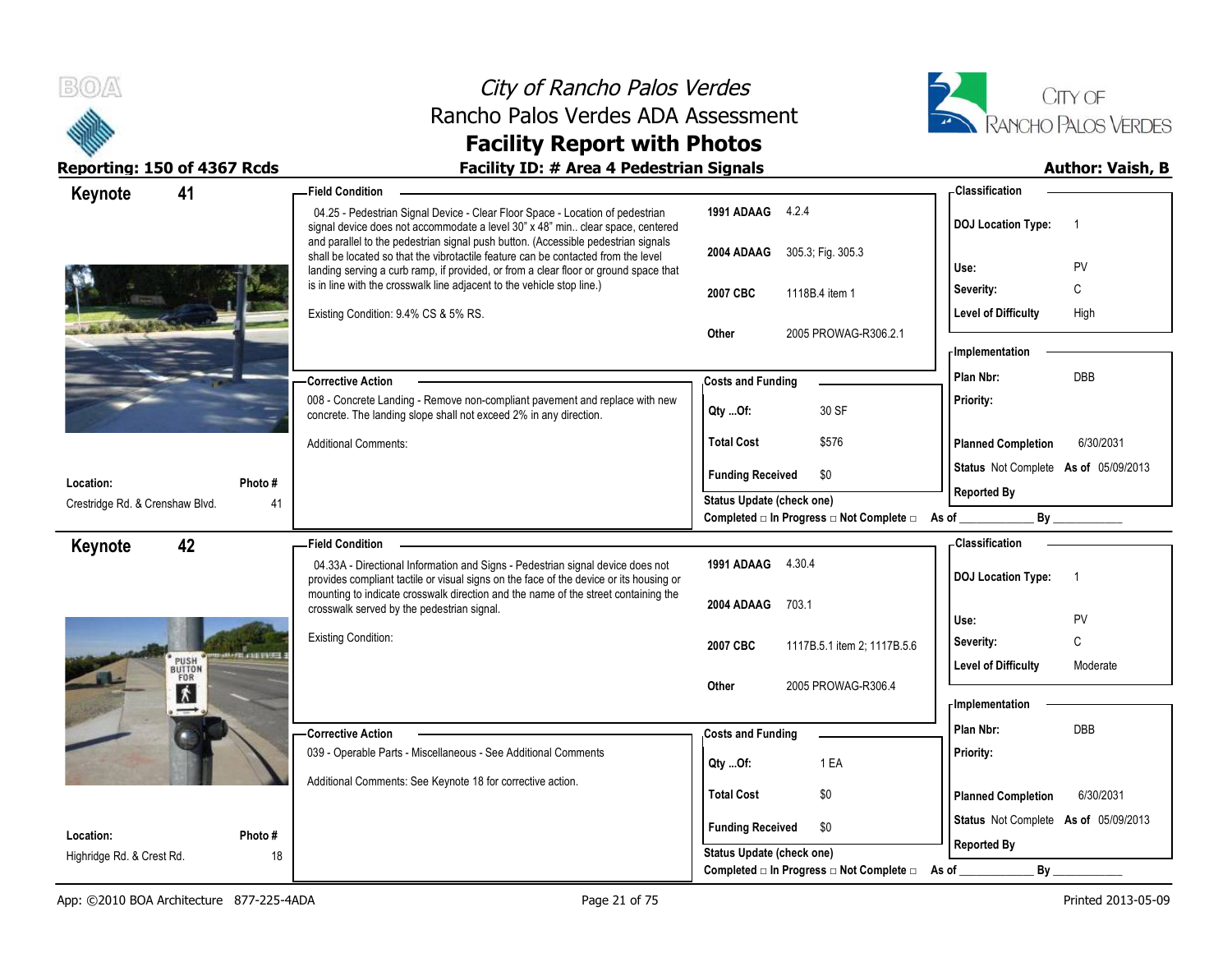



### Reporting: 150 of 4367 Rcds **Facility ID: # Area 4 Pedestrian Signals Reporting: 150 of 4367 Rcds Author: Vaish, B**

| Keynote                                      | 43                      | - Field Condition                                                                                                                     |                                  |        |                                                  | - Classification                                           |                |
|----------------------------------------------|-------------------------|---------------------------------------------------------------------------------------------------------------------------------------|----------------------------------|--------|--------------------------------------------------|------------------------------------------------------------|----------------|
|                                              |                         | 04.32A - Push Button Operating Effort - The force required to activate operable<br>part(s) of pedestrian signal device exceeds 5 lbs. | 1991 ADAAG 4.27.4                |        |                                                  | <b>DOJ Location Type:</b>                                  | $\overline{1}$ |
|                                              |                         | Existing Condition: 6 LBF.                                                                                                            | 2004 ADAAG                       | 309.4  |                                                  | Use:                                                       | PV             |
|                                              |                         |                                                                                                                                       | 2007 CBC                         |        | 1117B.6 item 4                                   | Severity:                                                  | C              |
|                                              | PUSH<br>BUTTON          |                                                                                                                                       |                                  |        |                                                  | <b>Level of Difficulty</b>                                 | Moderate       |
|                                              | <b>FOR</b><br>$\lambda$ |                                                                                                                                       | Other                            | R405.4 | 2005 PROWAG-R306.3.1;                            | - Implementation                                           |                |
|                                              |                         | -Corrective Action                                                                                                                    | <b>Costs and Funding</b>         |        |                                                  | Plan Nbr:                                                  | DBB            |
|                                              |                         | 039 - Operable Parts - Miscellaneous - See Additional Comments                                                                        | Qty Of:                          |        | 1 EA                                             | Priority:                                                  |                |
|                                              |                         | Additional Comments: See Keynote 40 for corrective action.                                                                            | <b>Total Cost</b>                |        | \$0                                              | <b>Planned Completion</b>                                  | 6/30/2031      |
|                                              |                         |                                                                                                                                       | <b>Funding Received</b>          |        | \$0                                              | Status Not Complete As of 05/09/2013                       |                |
| Location:<br>Crestridge Rd. & Crenshaw Blvd. | Photo#<br>40            |                                                                                                                                       | <b>Status Update (check one)</b> |        |                                                  | <b>Reported By</b>                                         |                |
|                                              |                         |                                                                                                                                       |                                  |        | Completed □ In Progress □ Not Complete □ As of _ |                                                            | By             |
| Keynote                                      | 44                      | <b>Field Condition</b>                                                                                                                |                                  |        |                                                  | <b>Classification</b>                                      |                |
|                                              |                         | 04.32B - Push Button Locator Tone - The pedestrian signal push button does not<br>incorporate a locator tone at the push button.      | 1991 ADAAG -                     |        |                                                  | <b>DOJ</b> Location Type:                                  | $\overline{1}$ |
|                                              |                         | <b>Existing Condition:</b>                                                                                                            | 2004 ADAAG                       | $\sim$ |                                                  |                                                            |                |
|                                              |                         |                                                                                                                                       |                                  |        |                                                  | Use:<br>Severity:                                          | PV<br>C        |
|                                              | PUSH<br>BUTTON          |                                                                                                                                       | 2007 CBC                         |        |                                                  | <b>Level of Difficulty</b>                                 | Moderate       |
|                                              | FOR                     |                                                                                                                                       | Other                            |        | 2005 PROWAG-R306.3.2                             |                                                            |                |
|                                              | Λ                       |                                                                                                                                       |                                  |        |                                                  | <b>Implementation</b>                                      |                |
|                                              |                         | - Corrective Action                                                                                                                   | <b>Costs and Funding</b>         |        |                                                  | Plan Nbr:                                                  | DBB            |
|                                              |                         | 039 - Operable Parts - Miscellaneous - See Additional Comments                                                                        | Qty Of:                          |        | 1 EA                                             | Priority:                                                  |                |
|                                              |                         | Additional Comments: See Keynote 40 for corrective action.                                                                            | <b>Total Cost</b>                |        | \$0                                              |                                                            | 6/30/2031      |
|                                              |                         |                                                                                                                                       |                                  |        |                                                  | <b>Planned Completion</b>                                  |                |
| Location:                                    | Photo#                  |                                                                                                                                       | <b>Funding Received</b>          |        | \$0                                              | Status Not Complete As of 05/09/2013<br><b>Reported By</b> |                |
|                                              |                         |                                                                                                                                       |                                  |        |                                                  |                                                            |                |
| Crestridge Rd. & Crenshaw Blvd.              | 40                      |                                                                                                                                       | Status Update (check one)        |        | Completed □ In Progress □ Not Complete □         | By<br>As of                                                |                |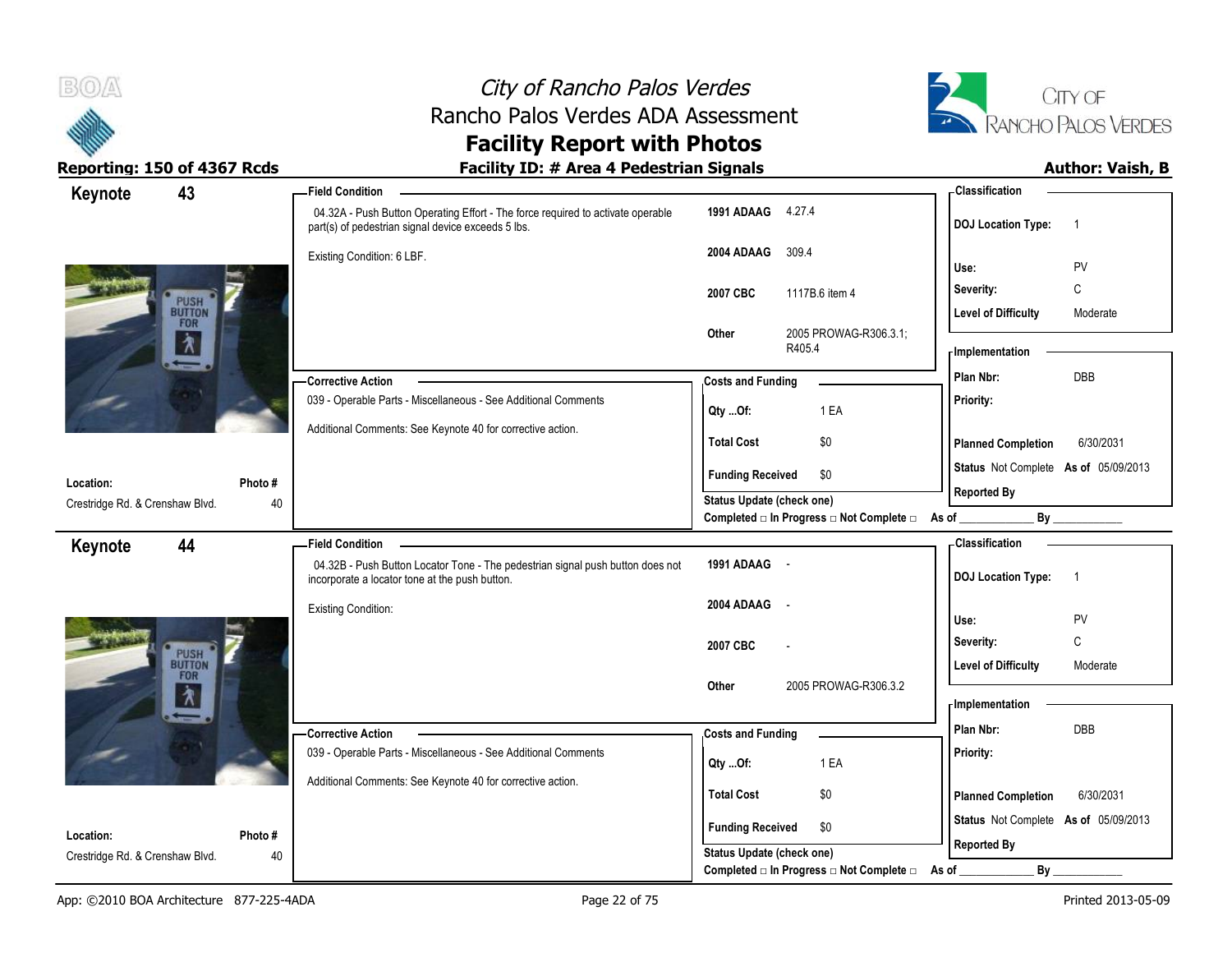



| Keynote                         | 45             | <b>Field Condition</b>                                                                                                                                                   |                                                                 | -Classification                                                                                                                                                                                                                |
|---------------------------------|----------------|--------------------------------------------------------------------------------------------------------------------------------------------------------------------------|-----------------------------------------------------------------|--------------------------------------------------------------------------------------------------------------------------------------------------------------------------------------------------------------------------------|
|                                 |                | 04.32C - Push Button Size - The pedestrian signal push button is not a min 2"<br>across in one dimension.                                                                | 1991 ADAAG -                                                    | <b>DOJ Location Type:</b><br>$\overline{1}$                                                                                                                                                                                    |
|                                 |                | Existing Condition: 1/2" diameter.                                                                                                                                       | 2004 ADAAG<br>$\sim$ $-$                                        | PV<br>Use:                                                                                                                                                                                                                     |
|                                 |                |                                                                                                                                                                          | 2007 CBC                                                        | C<br>Severity:                                                                                                                                                                                                                 |
|                                 | PUSH<br>BUTTON |                                                                                                                                                                          |                                                                 | <b>Level of Difficulty</b><br>Moderate                                                                                                                                                                                         |
| FOR<br>A.                       |                |                                                                                                                                                                          | 2005 PROWAG-R306.3.3<br>Other                                   | - Implementation                                                                                                                                                                                                               |
|                                 |                | -Corrective Action                                                                                                                                                       | <b>Costs and Funding</b>                                        | DBB<br>Plan Nbr:                                                                                                                                                                                                               |
|                                 |                | 039 - Operable Parts - Miscellaneous - See Additional Comments                                                                                                           | 1 EA<br>Qty Of:                                                 | Priority:                                                                                                                                                                                                                      |
|                                 |                | Additional Comments: See Keynote 40 for corrective action.                                                                                                               | <b>Total Cost</b><br>\$0                                        | <b>Planned Completion</b><br>6/30/2031                                                                                                                                                                                         |
| Location:                       | Photo#         |                                                                                                                                                                          | <b>Funding Received</b><br>\$0                                  | Status Not Complete As of 05/09/2013                                                                                                                                                                                           |
| Crestridge Rd. & Crenshaw Blvd. | 40             |                                                                                                                                                                          | Status Update (check one)                                       | <b>Reported By</b>                                                                                                                                                                                                             |
|                                 |                |                                                                                                                                                                          | Completed $\Box$ In Progress $\Box$ Not Complete $\Box$ As of _ | By the contract of the contract of the contract of the contract of the contract of the contract of the contract of the contract of the contract of the contract of the contract of the contract of the contract of the contrac |
| Keynote                         | 46             | <b>Field Condition</b>                                                                                                                                                   |                                                                 | - Classification                                                                                                                                                                                                               |
|                                 |                | 04.33A - Directional Information and Signs - Pedestrian signal device does not<br>provides compliant tactile or visual signs on the face of the device or its housing or | 1991 ADAAG 4.30.4                                               | <b>DOJ Location Type:</b><br>$\overline{1}$                                                                                                                                                                                    |
|                                 |                | mounting to indicate crosswalk direction and the name of the street containing the<br>crosswalk served by the pedestrian signal.                                         | 2004 ADAAG<br>703.1                                             |                                                                                                                                                                                                                                |
|                                 |                |                                                                                                                                                                          |                                                                 | PV<br>Use:                                                                                                                                                                                                                     |
|                                 | PUSH<br>BUTTON | <b>Existing Condition:</b>                                                                                                                                               | 2007 CBC<br>1117B.5.1 item 2; 1117B.5.6                         | C<br>Severity:                                                                                                                                                                                                                 |
|                                 | <b>FOR</b>     |                                                                                                                                                                          |                                                                 | <b>Level of Difficulty</b><br>Moderate                                                                                                                                                                                         |
|                                 | Λ.             |                                                                                                                                                                          | 2005 PROWAG-R306.4<br>Other                                     | - Implementation                                                                                                                                                                                                               |
|                                 |                |                                                                                                                                                                          |                                                                 | Plan Nbr:<br><b>DBB</b>                                                                                                                                                                                                        |
|                                 |                | -Corrective Action<br>039 - Operable Parts - Miscellaneous - See Additional Comments                                                                                     | <b>Costs and Funding</b>                                        |                                                                                                                                                                                                                                |
|                                 |                |                                                                                                                                                                          | 1 EA<br>Qty Of:                                                 | Priority:                                                                                                                                                                                                                      |
|                                 |                | Additional Comments: See Keynote 40 for corrective action.                                                                                                               | <b>Total Cost</b><br>\$0                                        | 6/30/2031<br><b>Planned Completion</b>                                                                                                                                                                                         |
|                                 |                |                                                                                                                                                                          |                                                                 | Status Not Complete As of 05/09/2013                                                                                                                                                                                           |
| Location:                       | Photo#         |                                                                                                                                                                          | <b>Funding Received</b><br>\$0                                  |                                                                                                                                                                                                                                |
| Crestridge Rd. & Crenshaw Blvd. | 40             |                                                                                                                                                                          | Status Update (check one)                                       | <b>Reported By</b>                                                                                                                                                                                                             |
|                                 |                |                                                                                                                                                                          | Completed □ In Progress □ Not Complete □                        | By<br>As of                                                                                                                                                                                                                    |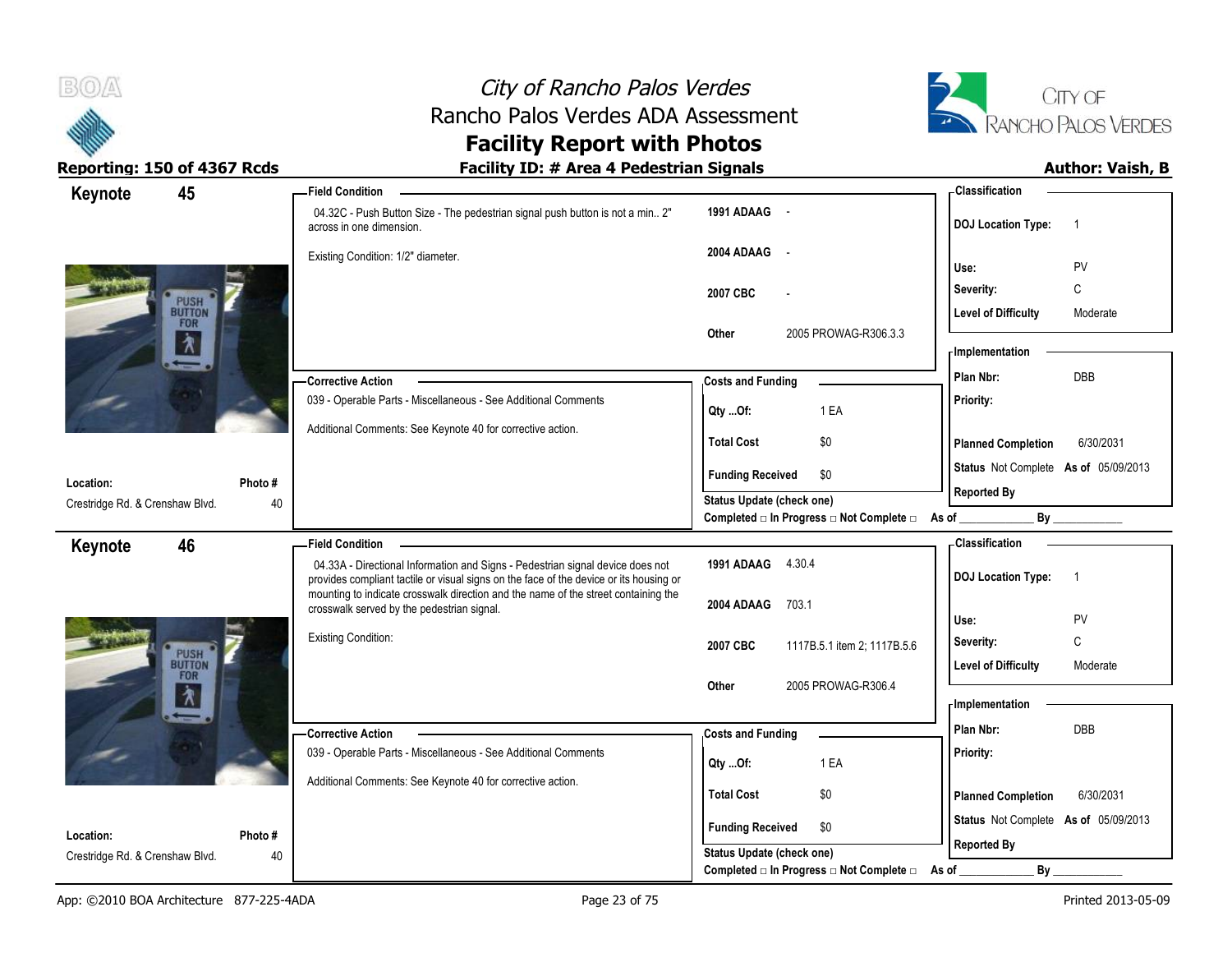



### Reporting: 150 of 4367 Rcds **Facility ID: # Area 4 Pedestrian Signals Reporting: 150 of 4367 Rcds Author: Vaish, B**

| Keynote                         | 47                    |         | <b>Field Condition</b>                                                                                                                                                 |                                  |                                                  | - Classification                        |                         |
|---------------------------------|-----------------------|---------|------------------------------------------------------------------------------------------------------------------------------------------------------------------------|----------------------------------|--------------------------------------------------|-----------------------------------------|-------------------------|
|                                 |                       |         | 04.33B - Arrow - Pedestrian signal device does not includes a tactile arrow that<br>contrasts with the background and is aligned parallel to the crosswalk direction.  | 1991 ADAAG -                     |                                                  | <b>DOJ Location Type:</b>               | $\overline{1}$          |
|                                 |                       |         | <b>Existing Condition:</b>                                                                                                                                             | 2004 ADAAG                       |                                                  | Use:                                    | PV                      |
|                                 |                       |         |                                                                                                                                                                        | 2007 CBC                         |                                                  | Severity:                               | C                       |
|                                 | PUSH<br>BUTTON        |         |                                                                                                                                                                        |                                  |                                                  | <b>Level of Difficulty</b>              | Moderate                |
|                                 | <b>FOR</b><br>户       |         |                                                                                                                                                                        | Other                            | 2005 PROWAG-R306.4.1                             |                                         |                         |
|                                 |                       |         |                                                                                                                                                                        |                                  |                                                  | - Implementation                        |                         |
|                                 |                       |         | -Corrective Action                                                                                                                                                     | <b>Costs and Funding</b>         |                                                  | Plan Nbr:                               | <b>DBB</b>              |
|                                 |                       |         | 039 - Operable Parts - Miscellaneous - See Additional Comments                                                                                                         | Qty Of:                          | 1 EA                                             | Priority:                               |                         |
|                                 |                       |         | Additional Comments: See Keynote 40 for corrective action.                                                                                                             | <b>Total Cost</b>                | \$0                                              | <b>Planned Completion</b>               | 6/30/2031               |
|                                 |                       |         |                                                                                                                                                                        |                                  |                                                  | Status Not Complete As of 05/09/2013    |                         |
| Location:                       |                       | Photo # |                                                                                                                                                                        | <b>Funding Received</b>          | \$0                                              | <b>Reported By</b>                      |                         |
| Crestridge Rd. & Crenshaw Blvd. |                       | 40      |                                                                                                                                                                        | Status Update (check one)        |                                                  |                                         | $\mathsf{By}$           |
|                                 |                       |         |                                                                                                                                                                        |                                  | Completed □ In Progress □ Not Complete □ As of _ | <b>Classification</b>                   |                         |
| Keynote                         | 48                    |         | <b>Field Condition</b><br>04.33C - Street Name - Pedestrian signal device does not includes street name                                                                | 1991 ADAAG                       |                                                  |                                         |                         |
|                                 |                       |         | information consisting of California Grade 2 Braille and aligned parallel to the                                                                                       |                                  |                                                  | <b>DOJ Location Type:</b>               | $\overline{1}$          |
|                                 |                       |         | crosswalk direction. OR Pedestrian signal device does not provide street name<br>information in audible format. (Street name information in one format or the other is | 2004 ADAAG                       |                                                  |                                         |                         |
|                                 |                       |         | required to be compliant.)                                                                                                                                             |                                  |                                                  | Use:                                    | PV                      |
|                                 | PUSH<br><b>BUTTON</b> |         | <b>Existing Condition:</b>                                                                                                                                             | 2007 CBC                         |                                                  | Severity:<br><b>Level of Difficulty</b> | $\mathsf C$<br>Moderate |
|                                 | FOR                   |         |                                                                                                                                                                        | Other                            | 2005 PROWAG-R306.4.2                             |                                         |                         |
|                                 | Δ                     |         |                                                                                                                                                                        |                                  |                                                  | - Implementation                        |                         |
|                                 |                       |         | - Corrective Action                                                                                                                                                    | <b>Costs and Funding</b>         |                                                  | Plan Nbr:                               | DBB                     |
|                                 |                       |         | 039 - Operable Parts - Miscellaneous - See Additional Comments                                                                                                         | Qty Of:                          | 1 EA                                             | Priority:                               |                         |
|                                 |                       |         | Additional Comments: See Keynote 40 for corrective action.                                                                                                             |                                  |                                                  |                                         |                         |
|                                 |                       |         |                                                                                                                                                                        | <b>Total Cost</b>                | \$0                                              | <b>Planned Completion</b>               | 6/30/2031               |
| Location:                       |                       | Photo#  |                                                                                                                                                                        | <b>Funding Received</b>          | \$0                                              | Status Not Complete As of 05/09/2013    |                         |
| Crestridge Rd. & Crenshaw Blvd. |                       | 40      |                                                                                                                                                                        | <b>Status Update (check one)</b> |                                                  | <b>Reported By</b>                      |                         |
|                                 |                       |         |                                                                                                                                                                        |                                  | Completed □ In Progress □ Not Complete □         | By<br>As of                             |                         |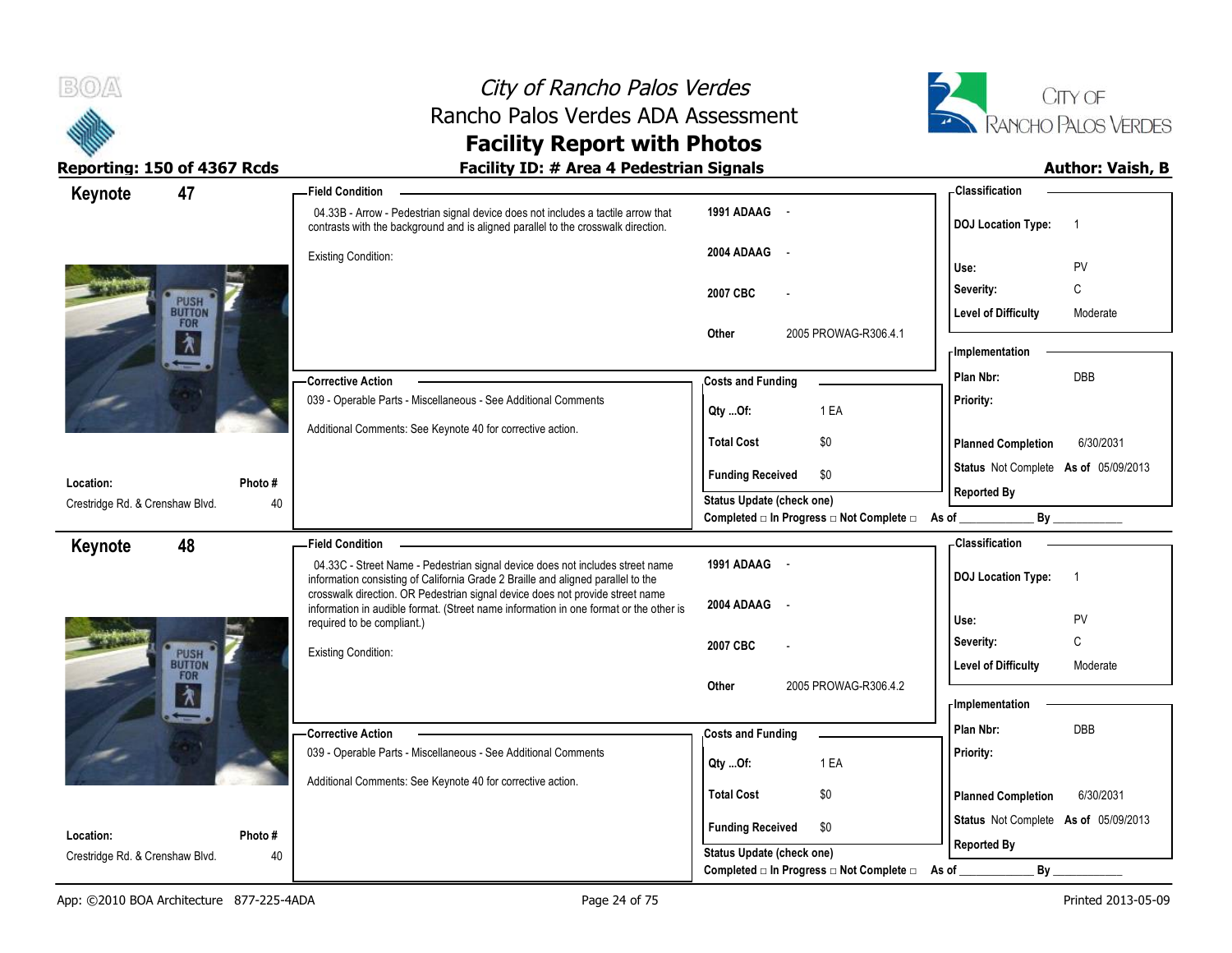



| Keynote                                | 49                    | <b>Field Condition</b>                                                                                                                                                |                                                | <b>Classification</b>                       |
|----------------------------------------|-----------------------|-----------------------------------------------------------------------------------------------------------------------------------------------------------------------|------------------------------------------------|---------------------------------------------|
|                                        |                       | 04.33B - Arrow - Pedestrian signal device does not includes a tactile arrow that<br>contrasts with the background and is aligned parallel to the crosswalk direction. | 1991 ADAAG -                                   | <b>DOJ</b> Location Type:<br>$\overline{1}$ |
|                                        |                       | <b>Existing Condition:</b>                                                                                                                                            | 2004 ADAAG<br>$\sim$ $\sim$                    | PV<br>Use:                                  |
|                                        |                       |                                                                                                                                                                       | 2007 CBC                                       | C<br>Severity:                              |
|                                        | PUSH<br>BUTTON<br>FOR |                                                                                                                                                                       |                                                | <b>Level of Difficulty</b><br>Moderate      |
| $\mathbf{\vec{v}}$<br>$\rightarrow$    |                       | 2005 PROWAG-R306.4.1<br>Other                                                                                                                                         | - Implementation                               |                                             |
|                                        |                       | - Corrective Action                                                                                                                                                   | <b>Costs and Funding</b>                       | DBB<br>Plan Nbr:                            |
|                                        |                       | 039 - Operable Parts - Miscellaneous - See Additional Comments                                                                                                        | 1 EA<br>Qty Of:                                | Priority:                                   |
|                                        |                       | Additional Comments: See Keynote 18 for corrective action.                                                                                                            | <b>Total Cost</b><br>\$0                       | <b>Planned Completion</b><br>6/30/2031      |
|                                        |                       |                                                                                                                                                                       | <b>Funding Received</b><br>\$0                 | Status Not Complete As of 05/09/2013        |
| Location:<br>Highridge Rd. & Crest Rd. | Photo#<br>18          |                                                                                                                                                                       | <b>Status Update (check one)</b>               | <b>Reported By</b>                          |
|                                        |                       |                                                                                                                                                                       | Completed □ In Progress □ Not Complete □ As of |                                             |
| Keynote                                | 50                    | <b>Field Condition</b>                                                                                                                                                |                                                | - Classification                            |
|                                        |                       | 04.24A - Audible Signal Device - A crosswalk with pedestrian signal indication<br>does not have an audible signal device to indicate the WALK interval.               | 1991 ADAAG -                                   | <b>DOJ</b> Location Type:<br>$\overline{1}$ |
|                                        |                       | <b>Existing Condition:</b>                                                                                                                                            | 2004 ADAAG<br>$\sim$                           | PV<br>Use:                                  |
|                                        | wsł                   |                                                                                                                                                                       | 2007 CBC                                       | Severity:<br>Α                              |
|                                        | 14.                   |                                                                                                                                                                       |                                                | <b>Level of Difficulty</b><br>Moderate      |
|                                        |                       |                                                                                                                                                                       | 2005 PROWAG-R306.2<br>Other                    | - Implementation                            |
|                                        |                       | -Corrective Action                                                                                                                                                    | <b>Costs and Funding</b>                       | DBB<br>Plan Nbr:                            |
|                                        |                       | 039 - Operable Parts - Miscellaneous - See Additional Comments                                                                                                        |                                                | Priority:                                   |
|                                        |                       | Additional Comments: Provide audible signal device.                                                                                                                   | 1 EA<br>Qty Of:                                |                                             |
|                                        |                       |                                                                                                                                                                       | <b>Total Cost</b><br>\$2,400                   | <b>Planned Completion</b><br>6/30/2026      |
| Location:                              | Photo#                |                                                                                                                                                                       | <b>Funding Received</b><br>\$0                 | Status Not Complete As of 05/09/2013        |
| Crestridge Rd. & Crenshaw Blvd.        | 51                    |                                                                                                                                                                       | Status Update (check one)                      | <b>Reported By</b>                          |
|                                        |                       |                                                                                                                                                                       | Completed □ In Progress □ Not Complete □       | $By_$<br>As of                              |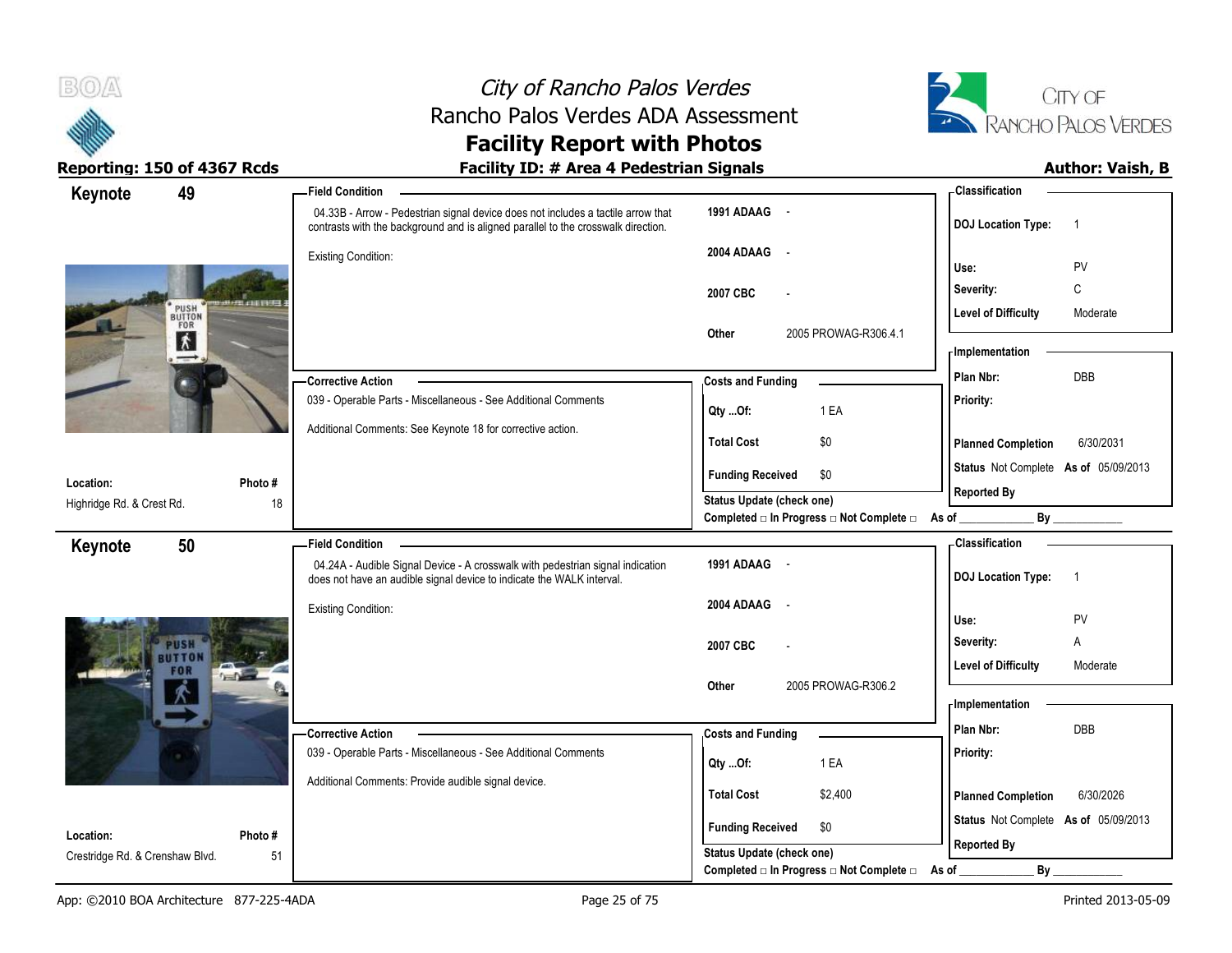



| Keynote<br>51                   | <b>Field Condition</b>                                                                                                                                                                                |                                                      | - Classification                            |
|---------------------------------|-------------------------------------------------------------------------------------------------------------------------------------------------------------------------------------------------------|------------------------------------------------------|---------------------------------------------|
|                                 | 04.24B - Vibrotactile Signal Device - A crosswalk with pedestrian signal indication<br>does not have a vibrotactile signal device integrated into the signal device to<br>indicate the WALK interval. | 1991 ADAAG -                                         | <b>DOJ</b> Location Type:<br>$\overline{1}$ |
|                                 |                                                                                                                                                                                                       | 2004 ADAAG<br>$\sim$                                 |                                             |
|                                 | <b>Existing Condition:</b>                                                                                                                                                                            |                                                      | Use:<br><b>PV</b>                           |
|                                 |                                                                                                                                                                                                       | 2007 CBC                                             | C<br>Severity:                              |
|                                 |                                                                                                                                                                                                       |                                                      | <b>Level of Difficulty</b><br>Moderate      |
|                                 |                                                                                                                                                                                                       | 2005 PROWAG-R306.2<br>Other                          |                                             |
|                                 |                                                                                                                                                                                                       |                                                      | <b>Implementation</b>                       |
|                                 | -Corrective Action                                                                                                                                                                                    | <b>Costs and Funding</b>                             | Plan Nbr:<br>DBB                            |
|                                 | 039 - Operable Parts - Miscellaneous - See Additional Comments                                                                                                                                        | 1 EA<br>Qty Of:                                      | Priority:                                   |
|                                 | Additional Comments: Replace with vibrotactile signal device.                                                                                                                                         |                                                      |                                             |
|                                 |                                                                                                                                                                                                       | <b>Total Cost</b><br>\$2,400                         | <b>Planned Completion</b><br>6/30/2031      |
| Location:<br>Photo#             |                                                                                                                                                                                                       | <b>Funding Received</b><br>\$0                       | Status Not Complete As of 05/09/2013        |
| Crestridge Rd. & Crenshaw Blvd. | 51                                                                                                                                                                                                    | Status Update (check one)                            | <b>Reported By</b>                          |
|                                 |                                                                                                                                                                                                       | Completed $□$ In Progress $□$ Not Complete $□$ As of |                                             |
| 52<br>Keynote                   | <b>Field Condition</b>                                                                                                                                                                                |                                                      | - Classification                            |
|                                 | 04.25 - Pedestrian Signal Device - Clear Floor Space - Location of pedestrian                                                                                                                         | 1991 ADAAG 4.2.4                                     | <b>DOJ</b> Location Type:<br>$\overline{1}$ |
|                                 | signal device does not accommodate a level 30" x 48" min clear space, centered<br>and parallel to the pedestrian signal push button. (Accessible pedestrian signals                                   |                                                      |                                             |
|                                 | shall be located so that the vibrotactile feature can be contacted from the level<br>landing serving a curb ramp, if provided, or from a clear floor or ground space that                             | 2004 ADAAG 305.3, Fig. 305.3                         | PV<br>Use:                                  |
|                                 | is in line with the crosswalk line adjacent to the vehicle stop line.)                                                                                                                                | 2007 CBC<br>1118B.4 item 1                           | C<br>Severity:                              |
|                                 | Existing Condition: 10.5% CS.                                                                                                                                                                         |                                                      | <b>Level of Difficulty</b><br>High          |
|                                 |                                                                                                                                                                                                       | 2005 PROWAG-R306.2.1<br>Other                        |                                             |
|                                 |                                                                                                                                                                                                       |                                                      | - Implementation                            |
|                                 | - Corrective Action                                                                                                                                                                                   | <b>Costs and Funding</b>                             | Plan Nbr:<br>DBB                            |
|                                 | 008 - Concrete Landing - Remove non-compliant pavement and replace with new                                                                                                                           |                                                      | Priority:                                   |
|                                 | concrete. The landing slope shall not exceed 2% in any direction.                                                                                                                                     | 30 SF<br>Qty Of:                                     |                                             |
|                                 | Additional Comments: Relocate curb ramp.                                                                                                                                                              | <b>Total Cost</b><br>\$4,176                         | <b>Planned Completion</b><br>6/30/2031      |
|                                 |                                                                                                                                                                                                       |                                                      | Status Not Complete As of 05/09/2013        |
| Location:<br>Photo#             |                                                                                                                                                                                                       | <b>Funding Received</b><br>\$0                       | <b>Reported By</b>                          |
| Crestridge Rd. & Crenshaw Blvd. | 52                                                                                                                                                                                                    | <b>Status Update (check one)</b>                     |                                             |
|                                 |                                                                                                                                                                                                       | Completed □ In Progress □ Not Complete □ As of       | By                                          |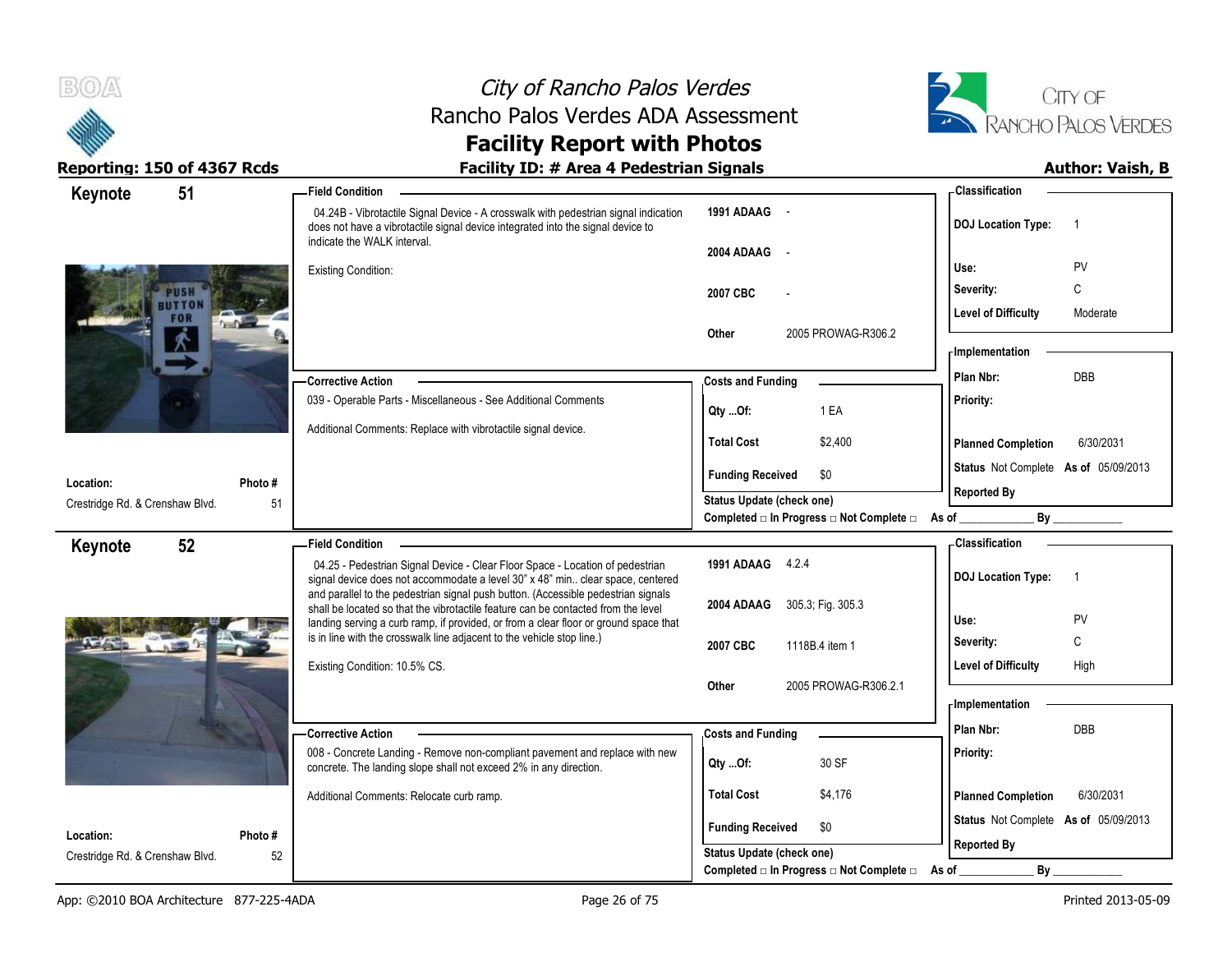



| Keynote                                | 53                    | <b>Field Condition</b>                                                                                                                                                                               |                                                | - Classification                                     |
|----------------------------------------|-----------------------|------------------------------------------------------------------------------------------------------------------------------------------------------------------------------------------------------|------------------------------------------------|------------------------------------------------------|
|                                        |                       | 04.33C - Street Name - Pedestrian signal device does not includes street name<br>information consisting of California Grade 2 Braille and aligned parallel to the                                    | 1991 ADAAG -                                   | <b>DOJ</b> Location Type:<br>$\overline{\mathbf{1}}$ |
|                                        |                       | crosswalk direction. OR Pedestrian signal device does not provide street name<br>information in audible format. (Street name information in one format or the other is<br>required to be compliant.) | 2004 ADAAG<br>$\sim$                           | PV<br>Use:                                           |
|                                        |                       |                                                                                                                                                                                                      | 2007 CBC                                       | C<br>Severity:                                       |
|                                        | PUSH<br>BUTTON<br>FOR | <b>Existing Condition:</b>                                                                                                                                                                           |                                                | <b>Level of Difficulty</b><br>Moderate               |
| 大<br>$\rightarrow$                     |                       |                                                                                                                                                                                                      | 2005 PROWAG-R306.4.2<br>Other                  | <b>Implementation</b>                                |
|                                        |                       | -Corrective Action                                                                                                                                                                                   | <b>Costs and Funding</b>                       | DBB<br>Plan Nbr:                                     |
|                                        |                       | 039 - Operable Parts - Miscellaneous - See Additional Comments                                                                                                                                       | 1 EA<br>Qty Of:                                | Priority:                                            |
|                                        |                       | Additional Comments: See Keynote 18 for corrective action.                                                                                                                                           | <b>Total Cost</b><br>\$0                       | 6/30/2031<br><b>Planned Completion</b>               |
|                                        |                       |                                                                                                                                                                                                      | <b>Funding Received</b><br>\$0                 | Status Not Complete As of 05/09/2013                 |
| Location:<br>Highridge Rd. & Crest Rd. | Photo#<br>18          |                                                                                                                                                                                                      | Status Update (check one)                      | <b>Reported By</b>                                   |
|                                        |                       |                                                                                                                                                                                                      | Completed □ In Progress □ Not Complete □ As of |                                                      |
| Keynote                                | 54                    | <b>Field Condition</b>                                                                                                                                                                               |                                                | -Classification                                      |
|                                        |                       | 04.32A - Push Button Operating Effort - The force required to activate operable<br>part(s) of pedestrian signal device exceeds 5 lbs.                                                                | 1991 ADAAG 4.27.4                              | <b>DOJ Location Type:</b><br>- 1                     |
|                                        |                       | Existing Condition:                                                                                                                                                                                  | 2004 ADAAG<br>309.4                            | PV<br>Use:                                           |
|                                        |                       |                                                                                                                                                                                                      | 2007 CBC<br>1117B.6 item 4                     | C<br>Severity:                                       |
|                                        |                       |                                                                                                                                                                                                      |                                                | <b>Level of Difficulty</b><br>Moderate               |
|                                        |                       |                                                                                                                                                                                                      | 2005 PROWAG-R306.3.1;<br>Other<br>R405.4       | - Implementation                                     |
|                                        |                       | -Corrective Action                                                                                                                                                                                   | <b>Costs and Funding</b>                       | <b>DBB</b><br>Plan Nbr:                              |
|                                        |                       | 039 - Operable Parts - Miscellaneous - See Additional Comments                                                                                                                                       | 1 EA<br>$Qty$ Of:                              | Priority:                                            |
|                                        |                       | Additional Comments: See Keynote 51 for corrective action.                                                                                                                                           | <b>Total Cost</b><br>\$0                       | 6/30/2031<br><b>Planned Completion</b>               |
| Location:                              | Photo#                |                                                                                                                                                                                                      | <b>Funding Received</b><br>\$0                 | Status Not Complete As of 05/09/2013                 |
| Crestridge Rd. & Crenshaw Blvd.        | 51                    |                                                                                                                                                                                                      | <b>Status Update (check one)</b>               | <b>Reported By</b>                                   |
|                                        |                       |                                                                                                                                                                                                      | Completed □ In Progress □ Not Complete □       | By<br>As of                                          |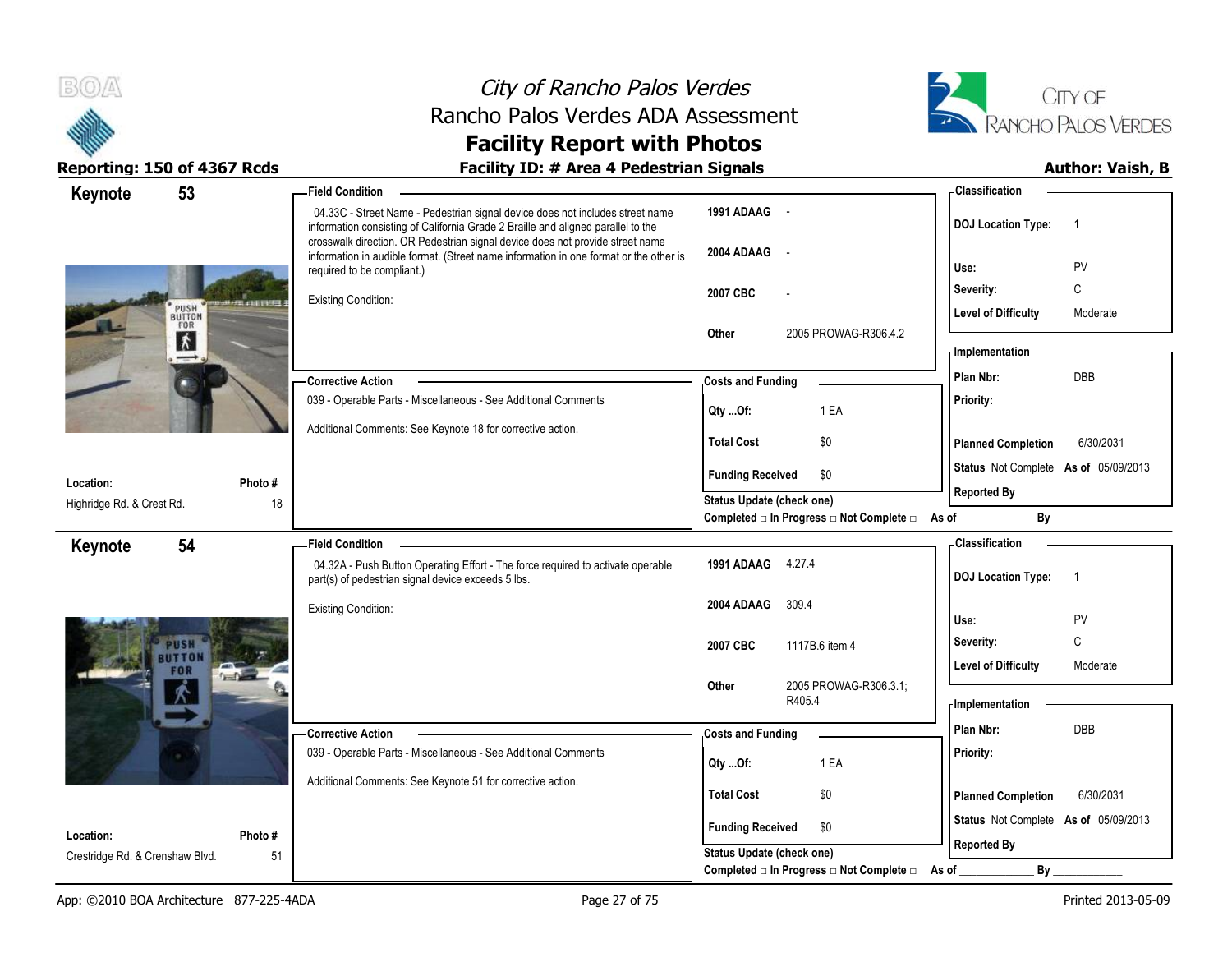

# City of Rancho Palos Verdes Rancho Palos Verdes ADA Assessment



# **Facility Report with Photos**

| 55<br><b>Field Condition</b><br>Keynote                      |                                                                                                                                  |                                                             |                                                  | <b>Classification</b>                |                |
|--------------------------------------------------------------|----------------------------------------------------------------------------------------------------------------------------------|-------------------------------------------------------------|--------------------------------------------------|--------------------------------------|----------------|
|                                                              | 04.32B - Push Button Locator Tone - The pedestrian signal push button does not<br>incorporate a locator tone at the push button. | 1991 ADAAG -                                                |                                                  | <b>DOJ Location Type:</b>            | $\overline{1}$ |
| <b>Existing Condition:</b>                                   |                                                                                                                                  | 2004 ADAAG -                                                |                                                  | Use:                                 | PV             |
|                                                              |                                                                                                                                  |                                                             |                                                  | Severity:                            | $\mathsf C$    |
| PUSH                                                         |                                                                                                                                  | 2007 CBC                                                    |                                                  |                                      | Moderate       |
| FOR                                                          | Other                                                                                                                            |                                                             | 2005 PROWAG-R306.3.2                             | <b>Level of Difficulty</b>           |                |
|                                                              |                                                                                                                                  |                                                             |                                                  | - Implementation                     |                |
| - Corrective Action                                          |                                                                                                                                  | <b>Costs and Funding</b>                                    |                                                  | Plan Nbr:                            | DBB            |
|                                                              | 039 - Operable Parts - Miscellaneous - See Additional Comments                                                                   |                                                             |                                                  | Priority:                            |                |
|                                                              | Additional Comments: See Keynote 51 for corrective action.                                                                       | Qty Of:                                                     | 1 EA                                             |                                      |                |
|                                                              |                                                                                                                                  | <b>Total Cost</b>                                           | \$0                                              | <b>Planned Completion</b>            | 6/30/2031      |
|                                                              |                                                                                                                                  | <b>Funding Received</b>                                     | \$0                                              | Status Not Complete As of 05/09/2013 |                |
| Photo#<br>Location:<br>Crestridge Rd. & Crenshaw Blvd.<br>51 |                                                                                                                                  | Status Update (check one)                                   |                                                  | <b>Reported By</b>                   |                |
|                                                              |                                                                                                                                  |                                                             | Completed □ In Progress □ Not Complete □ As of _ | By                                   |                |
| 56<br><b>Field Condition</b><br>Keynote                      |                                                                                                                                  |                                                             |                                                  | <b>Classification</b>                |                |
| across in one dimension.                                     | 04.32C - Push Button Size - The pedestrian signal push button is not a min 2"                                                    | 1991 ADAAG -                                                |                                                  | <b>DOJ Location Type:</b>            | $\overline{1}$ |
| Existing Condition: 1/2" diameter.                           |                                                                                                                                  | 2004 ADAAG<br>$\sim$ $\sim$                                 |                                                  |                                      |                |
|                                                              |                                                                                                                                  |                                                             |                                                  |                                      |                |
|                                                              |                                                                                                                                  |                                                             |                                                  | Use:                                 | PV             |
|                                                              |                                                                                                                                  | 2007 CBC                                                    |                                                  | Severity:                            | C              |
| 14.                                                          |                                                                                                                                  |                                                             |                                                  | <b>Level of Difficulty</b>           | Moderate       |
|                                                              | Other                                                                                                                            |                                                             | 2005 PROWAG-R306.3.3                             |                                      |                |
|                                                              |                                                                                                                                  |                                                             |                                                  | - Implementation<br>Plan Nbr:        | <b>DBB</b>     |
| -Corrective Action                                           |                                                                                                                                  | <b>Costs and Funding</b>                                    |                                                  |                                      |                |
|                                                              | 039 - Operable Parts - Miscellaneous - See Additional Comments                                                                   | Qty Of:                                                     | 1 EA                                             | Priority:                            |                |
|                                                              | Additional Comments: See Keynote 51 for corrective action.                                                                       | <b>Total Cost</b>                                           | \$0                                              | <b>Planned Completion</b>            | 6/30/2031      |
|                                                              |                                                                                                                                  |                                                             |                                                  | Status Not Complete As of 05/09/2013 |                |
| Location:<br>Photo#<br>51<br>Crestridge Rd. & Crenshaw Blvd. |                                                                                                                                  | <b>Funding Received</b><br><b>Status Update (check one)</b> | \$0                                              | <b>Reported By</b>                   |                |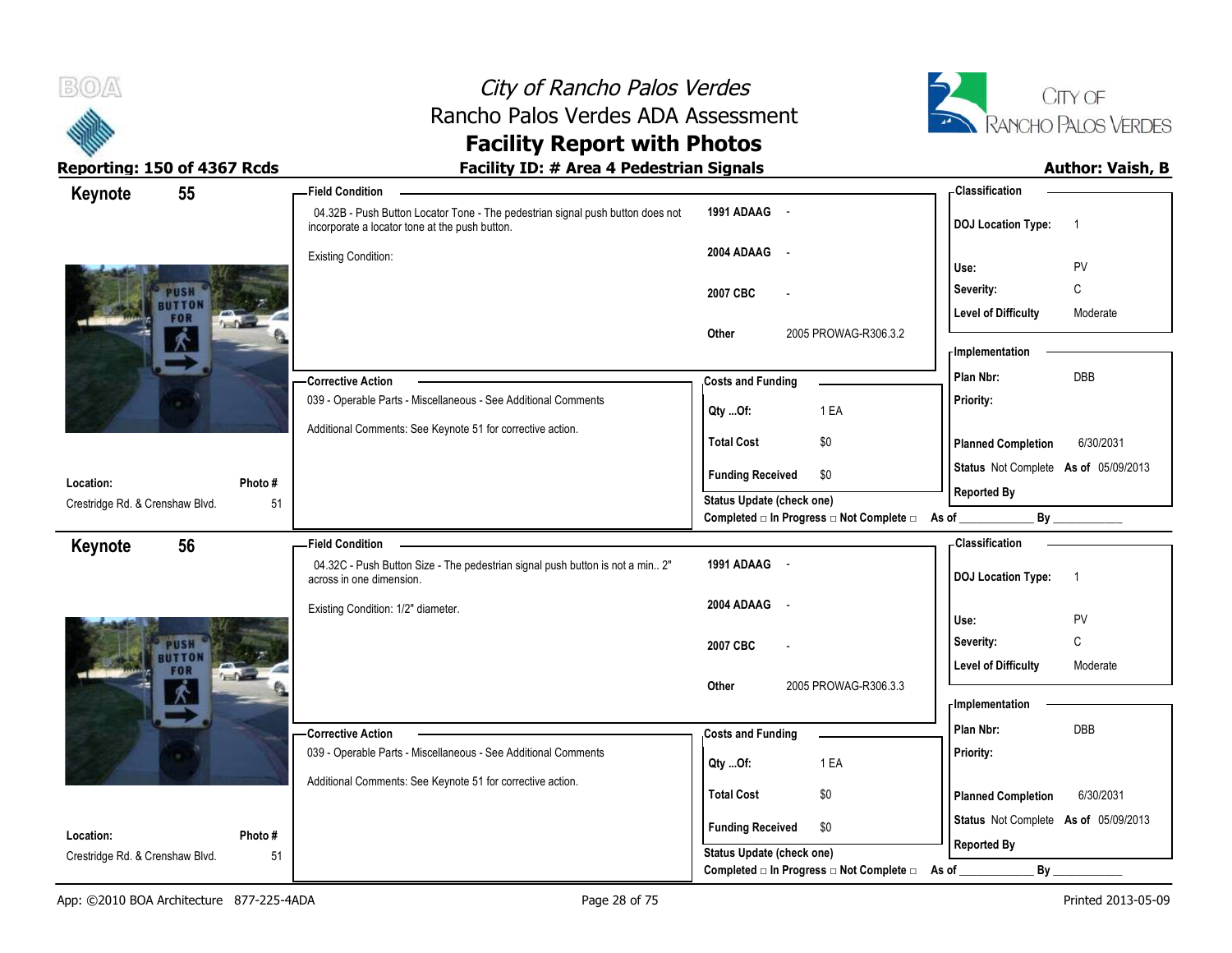



Reporting: 150 of 4367 Rcds **Facility ID: # Area 4 Pedestrian Signals Reporting: 150 of 4367 Rcds Author: Vaish, B** 

| 57<br>Keynote                                |              | <b>Field Condition</b>                                                                                                                                                   |                                                                              | - Classification                            |
|----------------------------------------------|--------------|--------------------------------------------------------------------------------------------------------------------------------------------------------------------------|------------------------------------------------------------------------------|---------------------------------------------|
|                                              |              | 04.33A - Directional Information and Signs - Pedestrian signal device does not<br>provides compliant tactile or visual signs on the face of the device or its housing or | 1991 ADAAG 4.30.4                                                            | <b>DOJ Location Type:</b><br>- 1            |
|                                              |              | mounting to indicate crosswalk direction and the name of the street containing the<br>crosswalk served by the pedestrian signal.                                         | 2004 ADAAG<br>703.1                                                          | PV<br>Use:                                  |
| PUSH                                         |              | Existing Condition:                                                                                                                                                      | 2007 CBC<br>1117B.5.1 item 2; 1117B.5.6                                      | C<br>Severity:                              |
| FOR                                          |              |                                                                                                                                                                          |                                                                              | <b>Level of Difficulty</b><br>Moderate      |
|                                              |              |                                                                                                                                                                          | 2005 PROWAG-R306.4<br>Other                                                  | - Implementation                            |
|                                              |              |                                                                                                                                                                          |                                                                              | Plan Nbr:<br>DBB                            |
|                                              |              | - Corrective Action<br>039 - Operable Parts - Miscellaneous - See Additional Comments                                                                                    | <b>Costs and Funding</b>                                                     | Priority:                                   |
|                                              |              |                                                                                                                                                                          | 1 EA<br>Qty Of:                                                              |                                             |
|                                              |              | Additional Comments: See Keynote 51 for corrective action.                                                                                                               | <b>Total Cost</b><br>\$0                                                     | 6/30/2031<br><b>Planned Completion</b>      |
|                                              |              |                                                                                                                                                                          | <b>Funding Received</b><br>\$0                                               | Status Not Complete As of 05/09/2013        |
| Location:<br>Crestridge Rd. & Crenshaw Blvd. | Photo#<br>51 |                                                                                                                                                                          | Status Update (check one)                                                    | <b>Reported By</b>                          |
|                                              |              |                                                                                                                                                                          | Completed □ In Progress □ Not Complete □ As of                               | $\mathsf{By}$                               |
| 58<br>Keynote                                |              | <b>Field Condition</b>                                                                                                                                                   |                                                                              | <b>Classification</b>                       |
|                                              |              | 04.33B - Arrow - Pedestrian signal device does not includes a tactile arrow that<br>contrasts with the background and is aligned parallel to the crosswalk direction.    | 1991 ADAAG -                                                                 | <b>DOJ Location Type:</b><br>$\overline{1}$ |
|                                              |              | Existing Condition:                                                                                                                                                      | 2004 ADAAG<br>$\sim$                                                         | PV<br>Use:                                  |
| arsi                                         |              |                                                                                                                                                                          | 2007 CBC                                                                     | C<br>Severity:                              |
|                                              |              |                                                                                                                                                                          |                                                                              |                                             |
|                                              |              |                                                                                                                                                                          |                                                                              |                                             |
|                                              |              |                                                                                                                                                                          | 2005 PROWAG-R306.4.1<br>Other                                                | <b>Level of Difficulty</b><br>Moderate      |
|                                              |              |                                                                                                                                                                          |                                                                              | <b>Implementation</b>                       |
|                                              |              | -Corrective Action                                                                                                                                                       | <b>Costs and Funding</b>                                                     | Plan Nbr:<br><b>DBB</b>                     |
|                                              |              | 039 - Operable Parts - Miscellaneous - See Additional Comments                                                                                                           | 1 EA<br>Qty Of:                                                              | Priority:                                   |
|                                              |              | Additional Comments: See Keynote 51 for corrective action.                                                                                                               |                                                                              |                                             |
|                                              |              |                                                                                                                                                                          | <b>Total Cost</b><br>\$0                                                     | <b>Planned Completion</b><br>6/30/2031      |
| Location:                                    | Photo#       |                                                                                                                                                                          | <b>Funding Received</b><br>\$0                                               | Status Not Complete As of 05/09/2013        |
| Crestridge Rd. & Crenshaw Blvd.              | 51           |                                                                                                                                                                          | <b>Status Update (check one)</b><br>Completed □ In Progress □ Not Complete □ | <b>Reported By</b><br>By<br>As of           |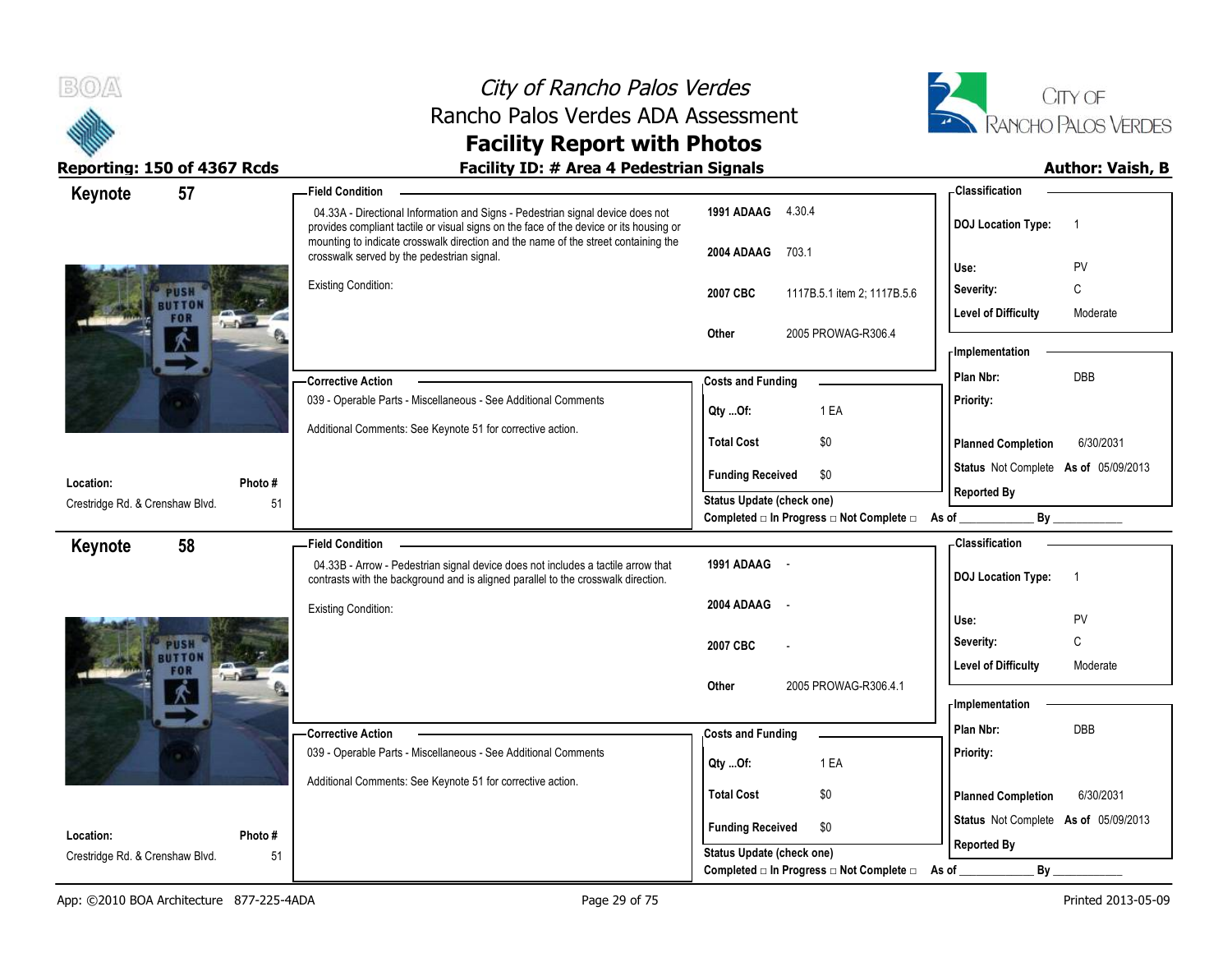



| 59<br>Keynote                                |              | - Field Condition                                                                                                                                                                                                                                  |                                                | - Classification                            |
|----------------------------------------------|--------------|----------------------------------------------------------------------------------------------------------------------------------------------------------------------------------------------------------------------------------------------------|------------------------------------------------|---------------------------------------------|
|                                              |              | 04.33C - Street Name - Pedestrian signal device does not includes street name<br>information consisting of California Grade 2 Braille and aligned parallel to the<br>crosswalk direction. OR Pedestrian signal device does not provide street name | 1991 ADAAG -                                   | <b>DOJ</b> Location Type:<br>- 1            |
|                                              |              | information in audible format. (Street name information in one format or the other is<br>required to be compliant.)                                                                                                                                | 2004 ADAAG<br>$\sim$                           | PV<br>Use:                                  |
|                                              |              | <b>Existing Condition:</b>                                                                                                                                                                                                                         | 2007 CBC                                       | Severity:<br>C                              |
|                                              |              |                                                                                                                                                                                                                                                    | 2005 PROWAG-R306.4.2                           | <b>Level of Difficulty</b><br>Moderate      |
|                                              |              |                                                                                                                                                                                                                                                    | Other                                          | - Implementation                            |
|                                              |              | - Corrective Action                                                                                                                                                                                                                                | <b>Costs and Funding</b>                       | <b>DBB</b><br>Plan Nbr:                     |
|                                              |              | 039 - Operable Parts - Miscellaneous - See Additional Comments                                                                                                                                                                                     | 1 EA<br>Qty Of:                                | Priority:                                   |
|                                              |              | Additional Comments: See Keynote 51 for corrective action.                                                                                                                                                                                         | <b>Total Cost</b><br>\$0                       | <b>Planned Completion</b><br>6/30/2031      |
|                                              |              |                                                                                                                                                                                                                                                    | <b>Funding Received</b><br>\$0                 | Status Not Complete As of 05/09/2013        |
| Location:<br>Crestridge Rd. & Crenshaw Blvd. | Photo#<br>51 |                                                                                                                                                                                                                                                    | <b>Status Update (check one)</b>               | <b>Reported By</b>                          |
|                                              |              |                                                                                                                                                                                                                                                    | Completed □ In Progress □ Not Complete □ As of | By                                          |
| 60<br>Keynote                                |              | <b>Field Condition</b>                                                                                                                                                                                                                             |                                                | - Classification                            |
|                                              |              | 04.32A - Push Button Operating Effort - The force required to activate operable<br>part(s) of pedestrian signal device exceeds 5 lbs.                                                                                                              | 1991 ADAAG 4.27.4                              | <b>DOJ Location Type:</b><br>$\overline{1}$ |
|                                              |              | Existing Condition: 6 LBF.                                                                                                                                                                                                                         | 2004 ADAAG<br>309.4                            | PV<br>Use:                                  |
|                                              |              |                                                                                                                                                                                                                                                    | 2007 CBC<br>1117B.6 item 4                     | C<br>Severity:                              |
| PUSH<br>BUTTON<br>FOR                        |              |                                                                                                                                                                                                                                                    |                                                | <b>Level of Difficulty</b><br>Moderate      |
| 大<br>$-$                                     |              |                                                                                                                                                                                                                                                    | 2005 PROWAG-R306.3.1;<br>Other<br>R405.4       | - Implementation                            |
|                                              |              | - Corrective Action                                                                                                                                                                                                                                | <b>Costs and Funding</b>                       | <b>DBB</b><br>Plan Nbr:                     |
|                                              |              | 039 - Operable Parts - Miscellaneous - See Additional Comments                                                                                                                                                                                     | 1 EA<br>Qty Of:                                | Priority:                                   |
|                                              |              | Additional Comments: See Keynote 18 for corrective action.                                                                                                                                                                                         | <b>Total Cost</b><br>\$0                       | 6/30/2031<br><b>Planned Completion</b>      |
| Location:                                    | Photo#       |                                                                                                                                                                                                                                                    | <b>Funding Received</b><br>\$0                 | Status Not Complete As of 05/09/2013        |
| Highridge Rd. & Crest Rd.                    | 18           |                                                                                                                                                                                                                                                    | <b>Status Update (check one)</b>               | <b>Reported By</b>                          |
|                                              |              |                                                                                                                                                                                                                                                    | Completed □ In Progress □ Not Complete □       | By<br>As of                                 |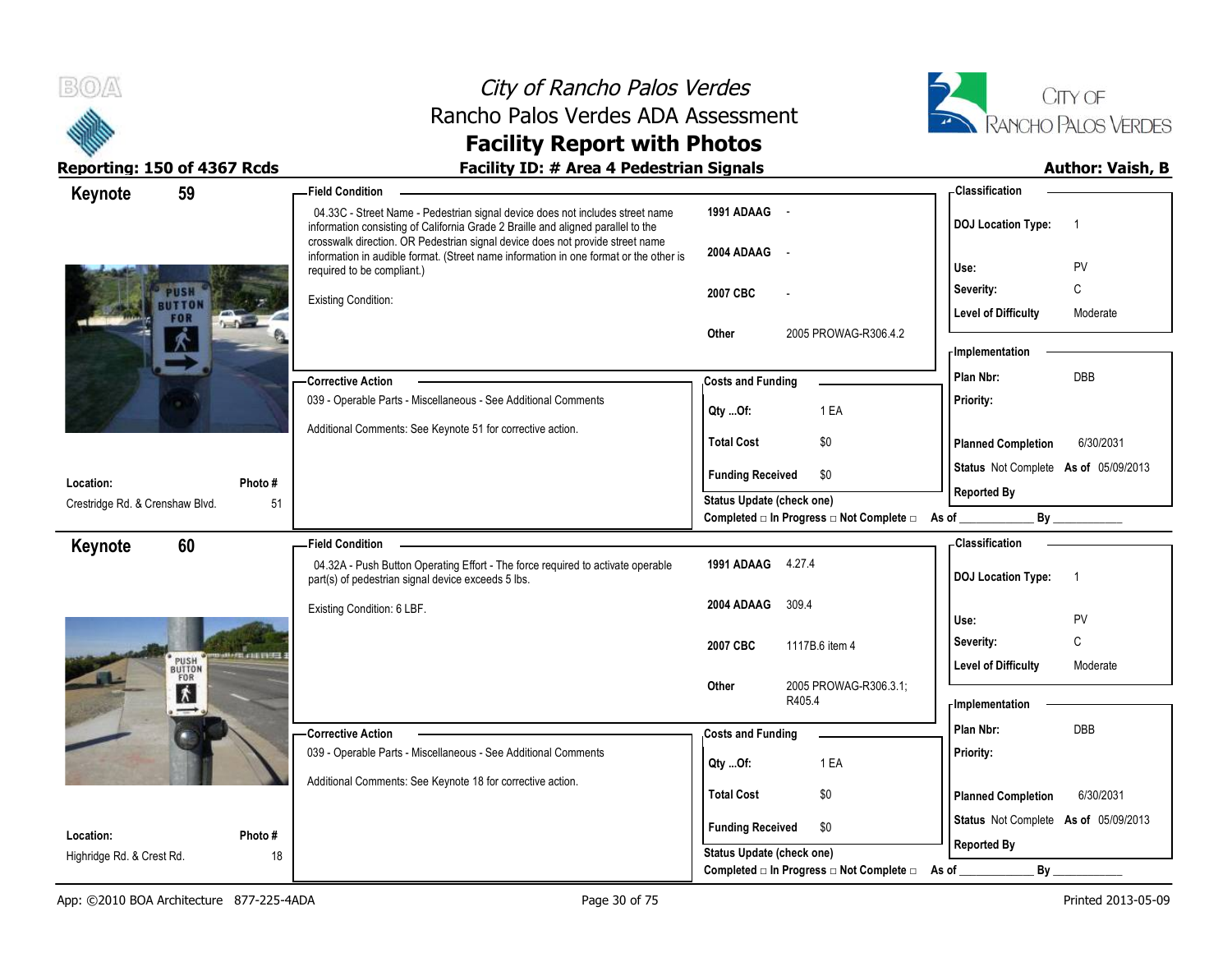



| Keynote<br>61                   | <b>Field Condition</b>                                                                                                                                                   |                                                | <b>Classification</b>                       |
|---------------------------------|--------------------------------------------------------------------------------------------------------------------------------------------------------------------------|------------------------------------------------|---------------------------------------------|
|                                 | 04.24A - Audible Signal Device - A crosswalk with pedestrian signal indication<br>does not have an audible signal device to indicate the WALK interval.                  | 1991 ADAAG -                                   | <b>DOJ</b> Location Type:<br>$\overline{1}$ |
|                                 | <b>Existing Condition:</b>                                                                                                                                               | 2004 ADAAG<br>$\sim$                           | Use:<br>PV                                  |
|                                 |                                                                                                                                                                          | 2007 CBC                                       | Severity:<br>A                              |
|                                 |                                                                                                                                                                          |                                                | <b>Level of Difficulty</b><br>Moderate      |
|                                 |                                                                                                                                                                          | 2005 PROWAG-R306.2<br>Other                    | - Implementation                            |
|                                 | <b>Corrective Action</b>                                                                                                                                                 | <b>Costs and Funding</b>                       | DBB<br>Plan Nbr:                            |
|                                 | 039 - Operable Parts - Miscellaneous - See Additional Comments                                                                                                           | 1 EA<br>Qty Of:                                | Priority:                                   |
|                                 | Additional Comments: See Keynote 63 for corrective action.                                                                                                               | <b>Total Cost</b><br>\$0                       | <b>Planned Completion</b><br>6/30/2026      |
| Location:<br>Photo#             |                                                                                                                                                                          | <b>Funding Received</b><br>\$0                 | Status Not Complete As of 05/09/2013        |
| Crestridge Rd. & Crenshaw Blvd. | 64                                                                                                                                                                       | <b>Status Update (check one)</b>               | <b>Reported By</b>                          |
|                                 |                                                                                                                                                                          | Completed □ In Progress □ Not Complete □ As of | By                                          |
| 62<br>Keynote                   | <b>Field Condition</b>                                                                                                                                                   |                                                | - Classification                            |
|                                 | 04.33A - Directional Information and Signs - Pedestrian signal device does not<br>provides compliant tactile or visual signs on the face of the device or its housing or | 1991 ADAAG 4.30.4                              | <b>DOJ</b> Location Type:<br>$\overline{1}$ |
|                                 | mounting to indicate crosswalk direction and the name of the street containing the<br>crosswalk served by the pedestrian signal.                                         | 2004 ADAAG<br>703.1                            |                                             |
|                                 | <b>Existing Condition:</b>                                                                                                                                               |                                                | PV<br>Use:                                  |
|                                 |                                                                                                                                                                          |                                                |                                             |
|                                 |                                                                                                                                                                          | 2007 CBC<br>1117B.5.1 item 2; 1117B.5.6        | Severity:<br>C                              |
|                                 |                                                                                                                                                                          |                                                | <b>Level of Difficulty</b><br>Moderate      |
|                                 |                                                                                                                                                                          | 2005 PROWAG-R306.4<br>Other                    | - Implementation                            |
|                                 |                                                                                                                                                                          |                                                |                                             |
|                                 | - Corrective Action                                                                                                                                                      | <b>Costs and Funding</b>                       | <b>DBB</b><br>Plan Nbr:                     |
|                                 | 039 - Operable Parts - Miscellaneous - See Additional Comments                                                                                                           | 1 EA<br>Qty Of:                                | Priority:                                   |
|                                 | Additional Comments: See Keynote 63 for corrective action.                                                                                                               | <b>Total Cost</b><br>\$0                       | <b>Planned Completion</b><br>6/30/2031      |
| Location:<br>Photo #            |                                                                                                                                                                          | <b>Funding Received</b><br>\$0                 | Status Not Complete As of 05/09/2013        |
| Crestridge Rd. & Crenshaw Blvd. | 64                                                                                                                                                                       | <b>Status Update (check one)</b>               | <b>Reported By</b><br>$By_$                 |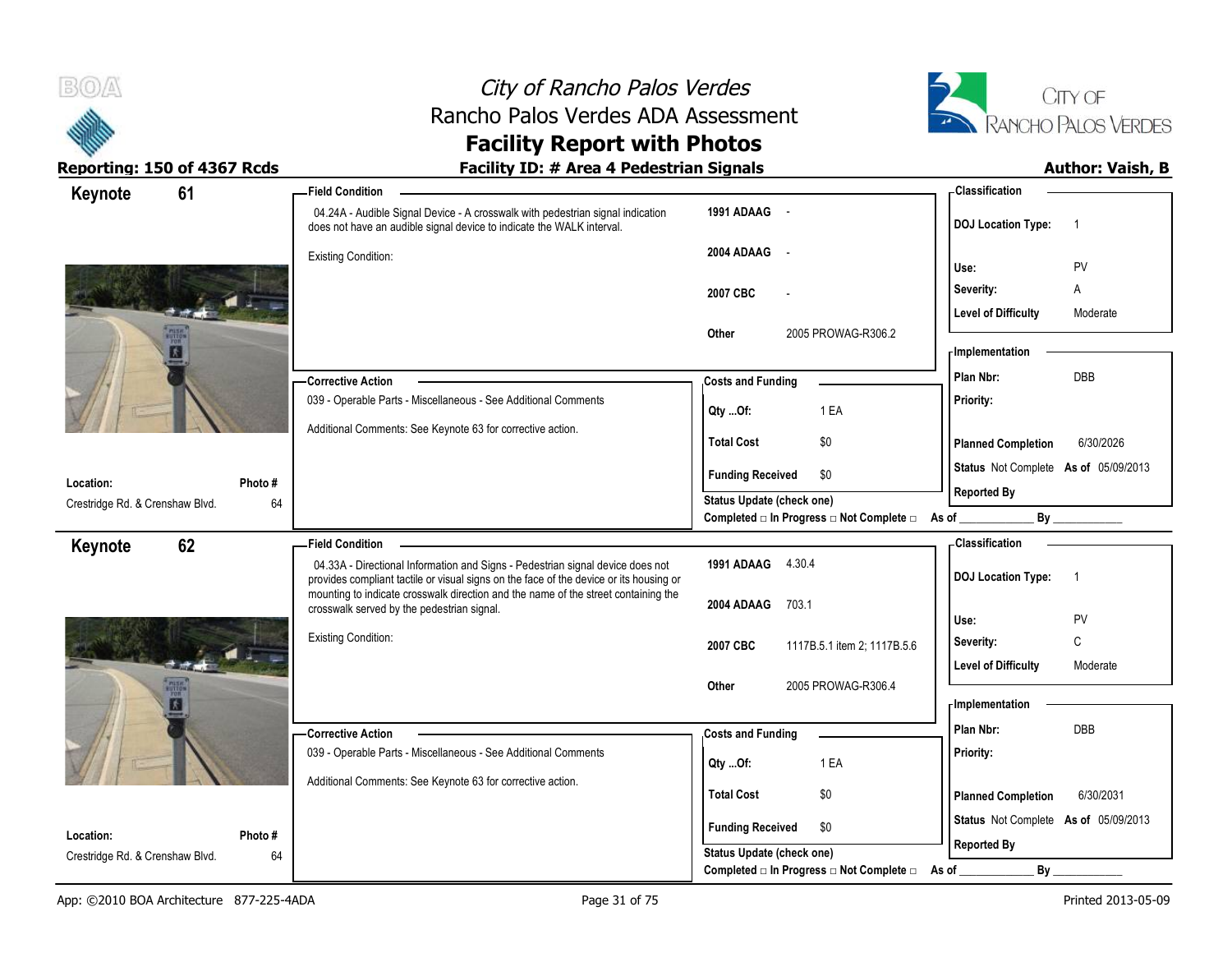

# City of Rancho Palos Verdes Rancho Palos Verdes ADA Assessment



### **Facility Report with Photos** Reporting: 150 of 4367 Rcds **Facility ID: # Area 4 Pedestrian Signals Facility ID: # Area 4 Pedestrian Signals**

| Keynote                         | 63      | <b>Field Condition</b>                                                                                                                                                                                |                                                                                      | - Classification                                           |
|---------------------------------|---------|-------------------------------------------------------------------------------------------------------------------------------------------------------------------------------------------------------|--------------------------------------------------------------------------------------|------------------------------------------------------------|
|                                 |         | 04.40 - Other - Curb Ramps and Pedestrian Crossings - See Additional<br>Comments                                                                                                                      | 1991 ADAAG -                                                                         | <b>DOJ Location Type:</b><br>$\overline{1}$                |
|                                 |         | Existing Condition: Path of travel to pedestrian signal device is not provided.                                                                                                                       | 2004 ADAAG<br>$\sim$ $-$                                                             | Use:<br>PV                                                 |
|                                 |         |                                                                                                                                                                                                       | 2007 CBC                                                                             | B<br>Severity:                                             |
|                                 |         |                                                                                                                                                                                                       |                                                                                      | <b>Level of Difficulty</b><br>Moderate                     |
|                                 |         |                                                                                                                                                                                                       | Other                                                                                | - Implementation                                           |
|                                 |         | <b>Corrective Action</b>                                                                                                                                                                              | <b>Costs and Funding</b>                                                             | <b>DBB</b><br>Plan Nbr:                                    |
|                                 |         | 039 - Operable Parts - Miscellaneous - See Additional Comments                                                                                                                                        | 1 EA<br>Qty Of:                                                                      | Priority:                                                  |
|                                 |         | Additional Comments: Recommendation: Remove pedestrian signal device.                                                                                                                                 | \$600<br><b>Total Cost</b>                                                           | <b>Planned Completion</b><br>6/30/2026                     |
| Location:                       | Photo # |                                                                                                                                                                                                       | \$0<br><b>Funding Received</b>                                                       | Status Not Complete As of 05/09/2013<br><b>Reported By</b> |
| Crestridge Rd. & Crenshaw Blvd. | 63      |                                                                                                                                                                                                       | <b>Status Update (check one)</b><br>Completed □ In Progress □ Not Complete □ As of _ | By                                                         |
| Keynote                         | 64      | <b>Field Condition</b>                                                                                                                                                                                |                                                                                      | <b>Classification</b>                                      |
|                                 |         | 04.24B - Vibrotactile Signal Device - A crosswalk with pedestrian signal indication<br>does not have a vibrotactile signal device integrated into the signal device to<br>indicate the WALK interval. | 1991 ADAAG -                                                                         | <b>DOJ Location Type:</b><br>$\overline{1}$                |
|                                 |         |                                                                                                                                                                                                       | 2004 ADAAG<br>$\sim$ $\sim$                                                          |                                                            |
|                                 |         | <b>Existing Condition:</b>                                                                                                                                                                            |                                                                                      | Use:<br>PV                                                 |
|                                 |         |                                                                                                                                                                                                       | 2007 CBC                                                                             | C<br>Severity:                                             |
|                                 |         |                                                                                                                                                                                                       |                                                                                      | <b>Level of Difficulty</b><br>Moderate                     |
|                                 |         |                                                                                                                                                                                                       | 2005 PROWAG-R306.2<br>Other                                                          | - Implementation                                           |
|                                 |         | - Corrective Action                                                                                                                                                                                   |                                                                                      | Plan Nbr:<br>DBB                                           |
|                                 |         | 039 - Operable Parts - Miscellaneous - See Additional Comments                                                                                                                                        | <b>Costs and Funding</b>                                                             | Priority:                                                  |
|                                 |         |                                                                                                                                                                                                       | 1 EA<br>Qty Of:                                                                      |                                                            |
|                                 |         | Additional Comments: See Keynote 63 for corrective action.                                                                                                                                            | <b>Total Cost</b><br>\$0                                                             | 6/30/2031<br><b>Planned Completion</b>                     |
| Location:                       | Photo#  |                                                                                                                                                                                                       | <b>Funding Received</b><br>\$0                                                       | Status Not Complete As of 05/09/2013                       |
| Crestridge Rd. & Crenshaw Blvd. | 64      |                                                                                                                                                                                                       | <b>Status Update (check one)</b>                                                     | <b>Reported By</b>                                         |
|                                 |         |                                                                                                                                                                                                       | Completed □ In Progress □ Not Complete □                                             | By<br>As of                                                |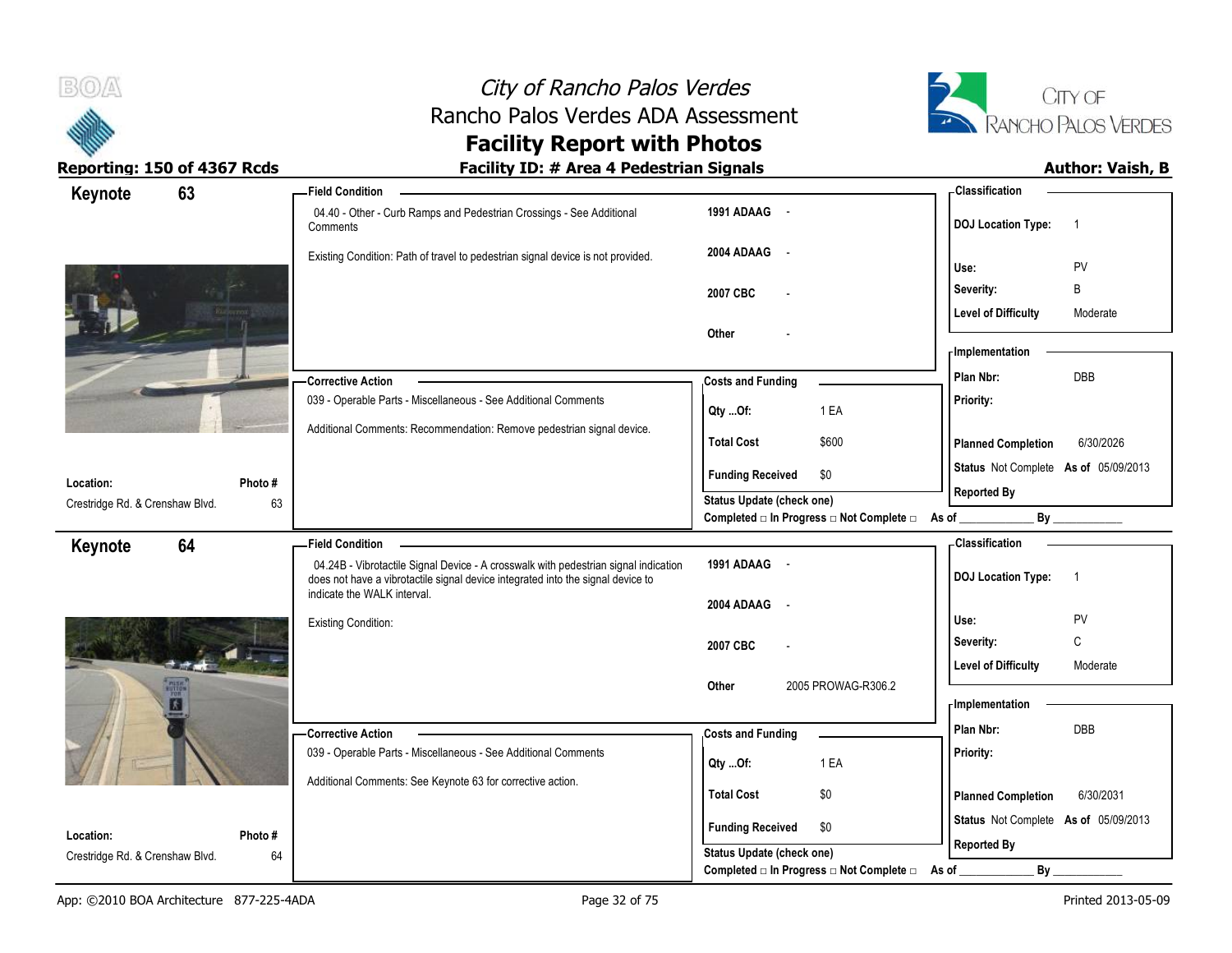



| 65<br>Keynote                                |               | <b>Field Condition</b>                                                                                                                                                 |                                                  | - Classification                                      |
|----------------------------------------------|---------------|------------------------------------------------------------------------------------------------------------------------------------------------------------------------|--------------------------------------------------|-------------------------------------------------------|
|                                              |               | 04.33B - Arrow - Pedestrian signal device does not includes a tactile arrow that<br>contrasts with the background and is aligned parallel to the crosswalk direction.  | 1991 ADAAG -                                     | <b>DOJ</b> Location Type:<br>$\overline{\phantom{0}}$ |
|                                              |               | <b>Existing Condition:</b>                                                                                                                                             | 2004 ADAAG<br>$\sim$ $\sim$                      | Use:<br>PV                                            |
|                                              |               |                                                                                                                                                                        |                                                  | C<br>Severity:                                        |
|                                              |               |                                                                                                                                                                        | 2007 CBC                                         | <b>Level of Difficulty</b><br>Moderate                |
|                                              |               |                                                                                                                                                                        | Other<br>2005 PROWAG-R306.4.1                    | - Implementation                                      |
|                                              |               | <b>Corrective Action</b>                                                                                                                                               | <b>Costs and Funding</b>                         | DBB<br>Plan Nbr:                                      |
|                                              |               | 039 - Operable Parts - Miscellaneous - See Additional Comments                                                                                                         | 1 EA<br>$Qty$ Of:                                | Priority:                                             |
|                                              |               | Additional Comments: See Keynote 63 for corrective action.                                                                                                             | <b>Total Cost</b><br>\$0                         | 6/30/2031<br><b>Planned Completion</b>                |
| Location:                                    | Photo #       |                                                                                                                                                                        | <b>Funding Received</b><br>\$0                   | Status Not Complete As of 05/09/2013                  |
| Crestridge Rd. & Crenshaw Blvd.              | 64            |                                                                                                                                                                        | Status Update (check one)                        | <b>Reported By</b>                                    |
|                                              |               |                                                                                                                                                                        | Completed □ In Progress □ Not Complete □ As of _ | By                                                    |
| 66<br>Keynote                                |               | <b>Field Condition</b>                                                                                                                                                 |                                                  | - Classification                                      |
|                                              |               |                                                                                                                                                                        |                                                  |                                                       |
|                                              |               | 04.25 - Pedestrian Signal Device - Clear Floor Space - Location of pedestrian<br>signal device does not accommodate a level 30" x 48" min clear space, centered        | 1991 ADAAG 4.2.4                                 | <b>DOJ</b> Location Type:<br>$\overline{1}$           |
|                                              |               | and parallel to the pedestrian signal push button. (Accessible pedestrian signals<br>shall be located so that the vibrotactile feature can be contacted from the level | 2004 ADAAG 305.3; Fig. 305.3                     |                                                       |
|                                              |               | landing serving a curb ramp, if provided, or from a clear floor or ground space that<br>is in line with the crosswalk line adjacent to the vehicle stop line.)         |                                                  | Use:<br>PV<br>C<br>Severity:                          |
|                                              |               |                                                                                                                                                                        | 2007 CBC<br>1118B.4 item 1                       | <b>Level of Difficulty</b><br>Moderate                |
|                                              |               | Existing Condition: 10% CS & 5.2% RS.                                                                                                                                  | 2005 PROWAG-R306.2.1<br>Other                    |                                                       |
|                                              |               |                                                                                                                                                                        |                                                  | - Implementation                                      |
|                                              |               | <b>Corrective Action</b>                                                                                                                                               | <b>Costs and Funding</b>                         | Plan Nbr:<br><b>DBB</b>                               |
|                                              |               | 027 - Site Work - Miscellaneous - See Additional Comments                                                                                                              | 1 EA<br>Qty Of:                                  | Priority:                                             |
|                                              |               | Additional Comments: See Keynote 63 for corrective action.                                                                                                             | <b>Total Cost</b><br>\$0                         | <b>Planned Completion</b><br>6/30/2031                |
|                                              |               |                                                                                                                                                                        | <b>Funding Received</b><br>\$0                   | Status Not Complete As of 05/09/2013                  |
| Location:<br>Crestridge Rd. & Crenshaw Blvd. | Photo #<br>63 |                                                                                                                                                                        | Status Update (check one)                        | <b>Reported By</b>                                    |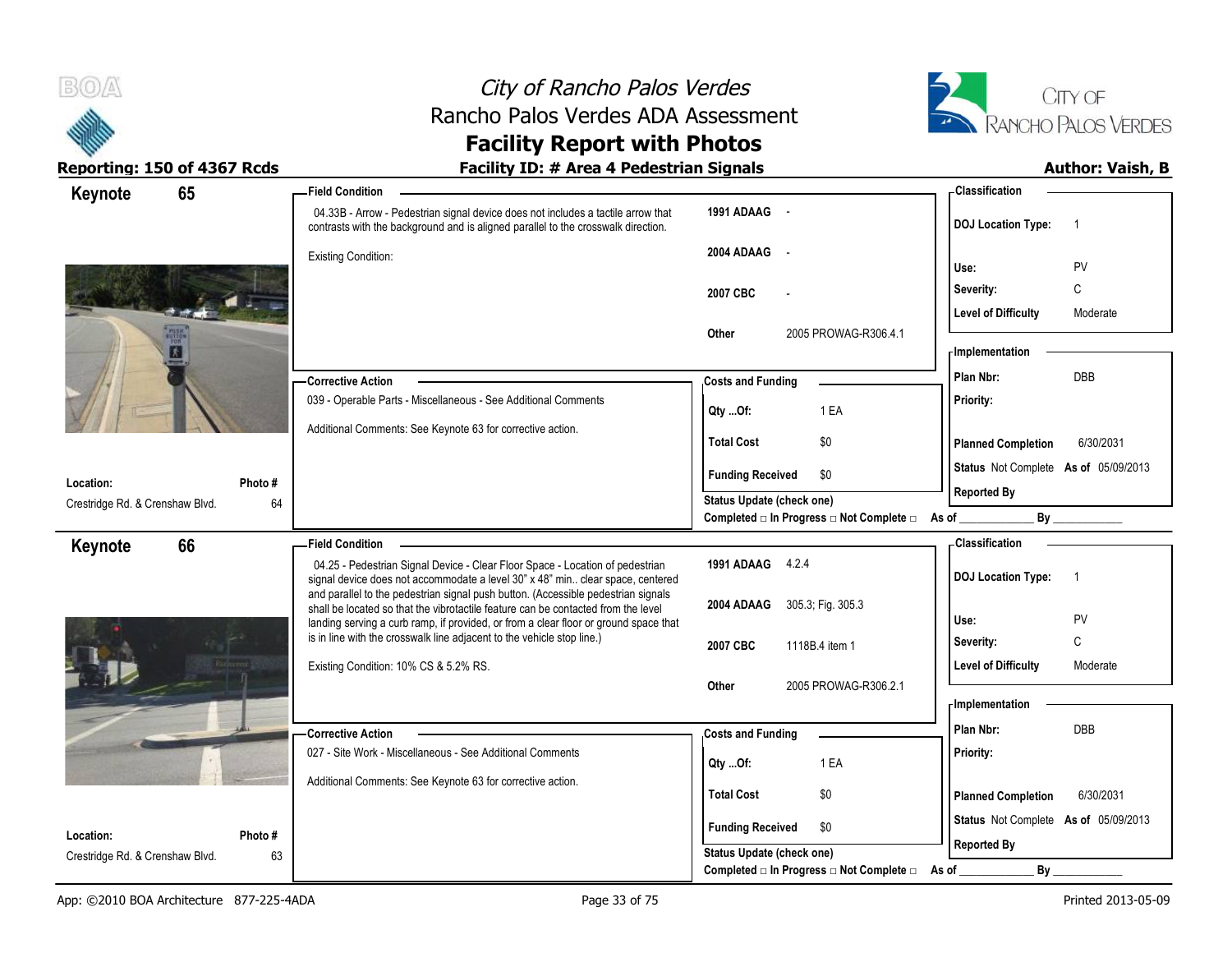

# City of Rancho Palos Verdes Rancho Palos Verdes ADA Assessment



### **Facility Report with Photos** Reporting: 150 of 4367 Rcds **Facility ID: # Area 4 Pedestrian Signals Facility ID: # Area 4 Pedestrian Signals**

| 67<br>Keynote                   |        | - Field Condition                                                                                                                                                 |                                                                          | - Classification                            |
|---------------------------------|--------|-------------------------------------------------------------------------------------------------------------------------------------------------------------------|--------------------------------------------------------------------------|---------------------------------------------|
|                                 |        | 04.32B - Push Button Locator Tone - The pedestrian signal push button does not<br>incorporate a locator tone at the push button.                                  | 1991 ADAAG -                                                             | <b>DOJ Location Type:</b><br>$\overline{1}$ |
|                                 |        | <b>Existing Condition:</b>                                                                                                                                        | 2004 ADAAG<br>$\sim$                                                     |                                             |
|                                 |        |                                                                                                                                                                   |                                                                          | PV<br>Use:                                  |
|                                 |        |                                                                                                                                                                   | 2007 CBC                                                                 | С<br>Severity:                              |
|                                 |        |                                                                                                                                                                   |                                                                          | <b>Level of Difficulty</b><br>Moderate      |
|                                 |        |                                                                                                                                                                   | 2005 PROWAG-R306.3.2<br>Other                                            | - Implementation                            |
|                                 |        |                                                                                                                                                                   |                                                                          | DBB<br>Plan Nbr:                            |
|                                 |        | -Corrective Action                                                                                                                                                | <b>Costs and Funding</b>                                                 |                                             |
|                                 |        | 039 - Operable Parts - Miscellaneous - See Additional Comments                                                                                                    | 1 EA<br>Qty Of:                                                          | Priority:                                   |
|                                 |        | Additional Comments: See Keynote 63 for corrective action.                                                                                                        | <b>Total Cost</b><br>\$0                                                 | 6/30/2031<br><b>Planned Completion</b>      |
|                                 |        |                                                                                                                                                                   |                                                                          | Status Not Complete As of 05/09/2013        |
| Location:                       | Photo# |                                                                                                                                                                   | <b>Funding Received</b><br>\$0                                           | <b>Reported By</b>                          |
| Crestridge Rd. & Crenshaw Blvd. | 64     |                                                                                                                                                                   | <b>Status Update (check one)</b>                                         |                                             |
|                                 |        |                                                                                                                                                                   | Completed $\square$ In Progress $\square$ Not Complete $\square$ As of _ | By                                          |
| 68<br>Keynote                   |        | <b>Field Condition</b>                                                                                                                                            |                                                                          | - Classification                            |
|                                 |        | 04.33C - Street Name - Pedestrian signal device does not includes street name<br>information consisting of California Grade 2 Braille and aligned parallel to the | 1991 ADAAG -                                                             | <b>DOJ Location Type:</b><br>$\overline{1}$ |
|                                 |        | crosswalk direction. OR Pedestrian signal device does not provide street name                                                                                     | 2004 ADAAG                                                               |                                             |
|                                 |        | information in audible format. (Street name information in one format or the other is<br>required to be compliant.)                                               | $\sim$                                                                   | PV<br>Use:                                  |
|                                 |        |                                                                                                                                                                   | 2007 CBC                                                                 | C<br>Severity:                              |
|                                 |        | <b>Existing Condition:</b>                                                                                                                                        |                                                                          | <b>Level of Difficulty</b><br>Moderate      |
|                                 |        |                                                                                                                                                                   | 2005 PROWAG-R306.4.2<br>Other                                            |                                             |
|                                 |        |                                                                                                                                                                   |                                                                          | - Implementation                            |
|                                 |        | - Corrective Action                                                                                                                                               | <b>Costs and Funding</b>                                                 | DBB<br>Plan Nbr:                            |
|                                 |        | 039 - Operable Parts - Miscellaneous - See Additional Comments                                                                                                    |                                                                          | Priority:                                   |
|                                 |        | Additional Comments: See Keynote 63 for corrective action.                                                                                                        | 1 EA<br>$Qty$ Of:                                                        |                                             |
|                                 |        |                                                                                                                                                                   | <b>Total Cost</b><br>\$0                                                 | 6/30/2031<br><b>Planned Completion</b>      |
|                                 |        |                                                                                                                                                                   | <b>Funding Received</b><br>\$0                                           | Status Not Complete As of 05/09/2013        |
| Location:                       | Photo# |                                                                                                                                                                   |                                                                          | <b>Reported By</b>                          |
| Crestridge Rd. & Crenshaw Blvd. | 64     |                                                                                                                                                                   | Status Update (check one)                                                |                                             |
|                                 |        |                                                                                                                                                                   | Completed □ In Progress □ Not Complete □                                 | $By_$<br>As of                              |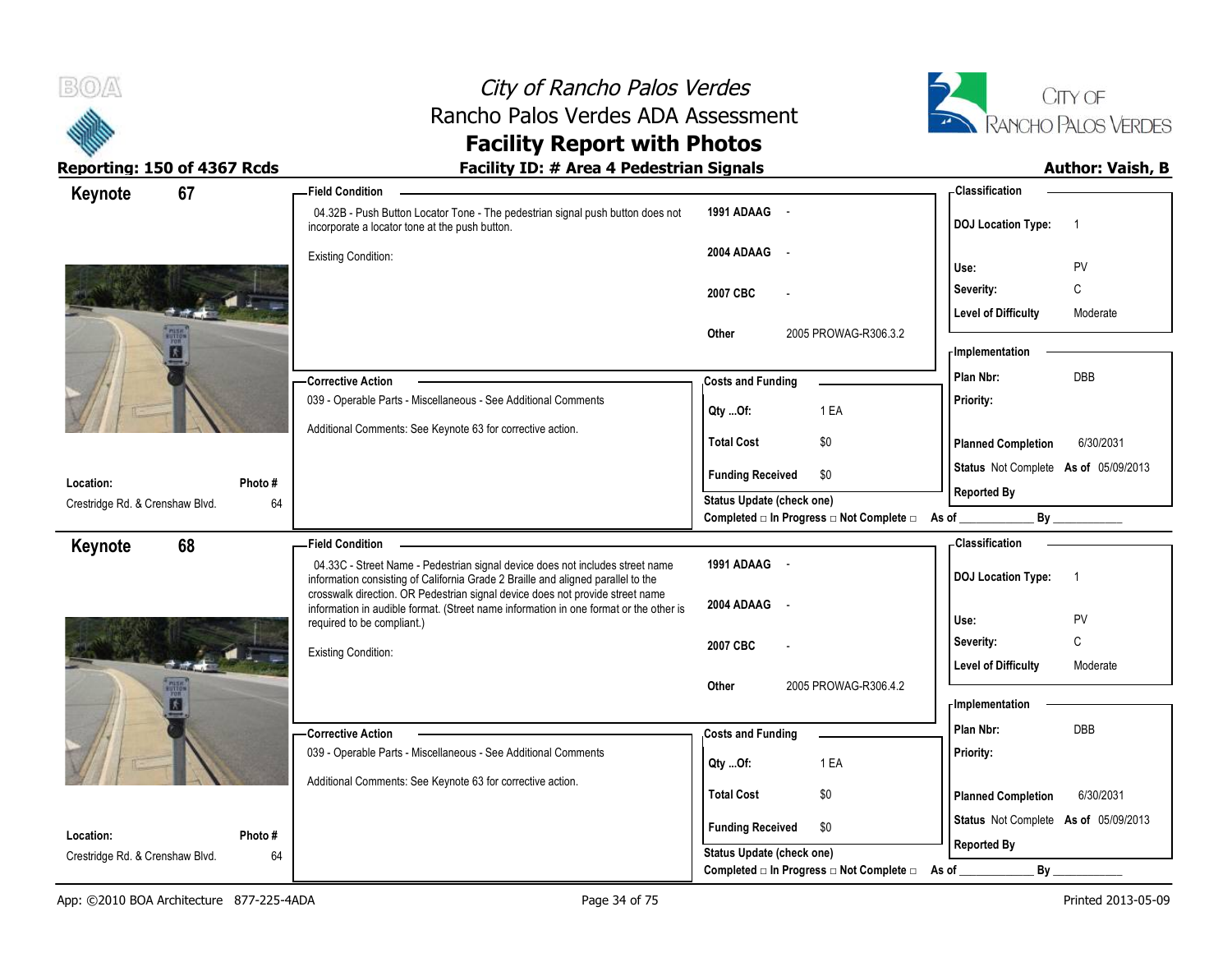



| 69<br>Keynote                          |              | <b>Field Condition</b>                                                                                                                                  |                                                                       | <b>Classification</b>                                             |
|----------------------------------------|--------------|---------------------------------------------------------------------------------------------------------------------------------------------------------|-----------------------------------------------------------------------|-------------------------------------------------------------------|
|                                        |              | 04.24A - Audible Signal Device - A crosswalk with pedestrian signal indication<br>does not have an audible signal device to indicate the WALK interval. | 1991 ADAAG -                                                          | <b>DOJ</b> Location Type:<br>$\overline{1}$                       |
|                                        |              | Existing Condition:                                                                                                                                     | 2004 ADAAG -                                                          | PV<br>Use:                                                        |
| PUSH                                   |              |                                                                                                                                                         | 2007 CBC                                                              | Severity:<br>Α                                                    |
| <b>BUTTON</b><br>FOR<br>$\bigwedge$    |              |                                                                                                                                                         |                                                                       | <b>Level of Difficulty</b><br>Moderate                            |
|                                        |              |                                                                                                                                                         | 2005 PROWAG-R306.2<br>Other                                           | - Implementation                                                  |
|                                        |              | - Corrective Action                                                                                                                                     | <b>Costs and Funding</b>                                              | DBB<br>Plan Nbr:                                                  |
|                                        |              | 039 - Operable Parts - Miscellaneous - See Additional Comments                                                                                          | 1 EA<br>Qty Of:                                                       | Priority:                                                         |
|                                        |              | Additional Comments: Provide audible signal device.                                                                                                     | <b>Total Cost</b><br>\$2,400                                          | 6/30/2026<br><b>Planned Completion</b>                            |
|                                        |              |                                                                                                                                                         | <b>Funding Received</b><br>\$0                                        | Status Not Complete As of 05/09/2013                              |
| Location:<br>Highridge Rd. & Crest Rd. | Photo#<br>72 |                                                                                                                                                         | Status Update (check one)                                             | <b>Reported By</b>                                                |
|                                        |              |                                                                                                                                                         | Completed □ In Progress □ Not Complete □ As of _                      | By                                                                |
| 70<br>Keynote                          |              | <b>Field Condition</b>                                                                                                                                  |                                                                       | - Classification                                                  |
|                                        |              | 04.24A - Audible Signal Device - A crosswalk with pedestrian signal indication<br>does not have an audible signal device to indicate the WALK interval. | 1991 ADAAG -                                                          | <b>DOJ Location Type:</b><br>$\overline{1}$                       |
|                                        |              | Existing Condition:                                                                                                                                     | 2004 ADAAG -                                                          | PV<br>Use:                                                        |
| PUSH                                   |              |                                                                                                                                                         | 2007 CBC                                                              | Severity:<br>Α                                                    |
| <b>BUTTON</b><br>FOR                   |              |                                                                                                                                                         |                                                                       | <b>Level of Difficulty</b><br>Moderate                            |
| $\lambda$                              |              |                                                                                                                                                         | 2005 PROWAG-R306.2<br>Other                                           | - Implementation                                                  |
|                                        |              | -Corrective Action                                                                                                                                      | <b>Costs and Funding</b>                                              | Plan Nbr:<br><b>DBB</b>                                           |
|                                        |              | 039 - Operable Parts - Miscellaneous - See Additional Comments                                                                                          | 1 EA<br>Qty Of:                                                       | Priority:                                                         |
|                                        |              | Additional Comments: Provide audible signal device.                                                                                                     | <b>Total Cost</b><br>\$2,400                                          | 6/30/2026                                                         |
|                                        |              |                                                                                                                                                         |                                                                       | <b>Planned Completion</b><br>Status Not Complete As of 05/09/2013 |
| Location:                              | Photo#       |                                                                                                                                                         | <b>Funding Received</b><br>\$0                                        | <b>Reported By</b>                                                |
| Crestridge Rd. & Crenshaw Blvd.        | 72           |                                                                                                                                                         | Status Update (check one)<br>Completed □ In Progress □ Not Complete □ | By<br>As of                                                       |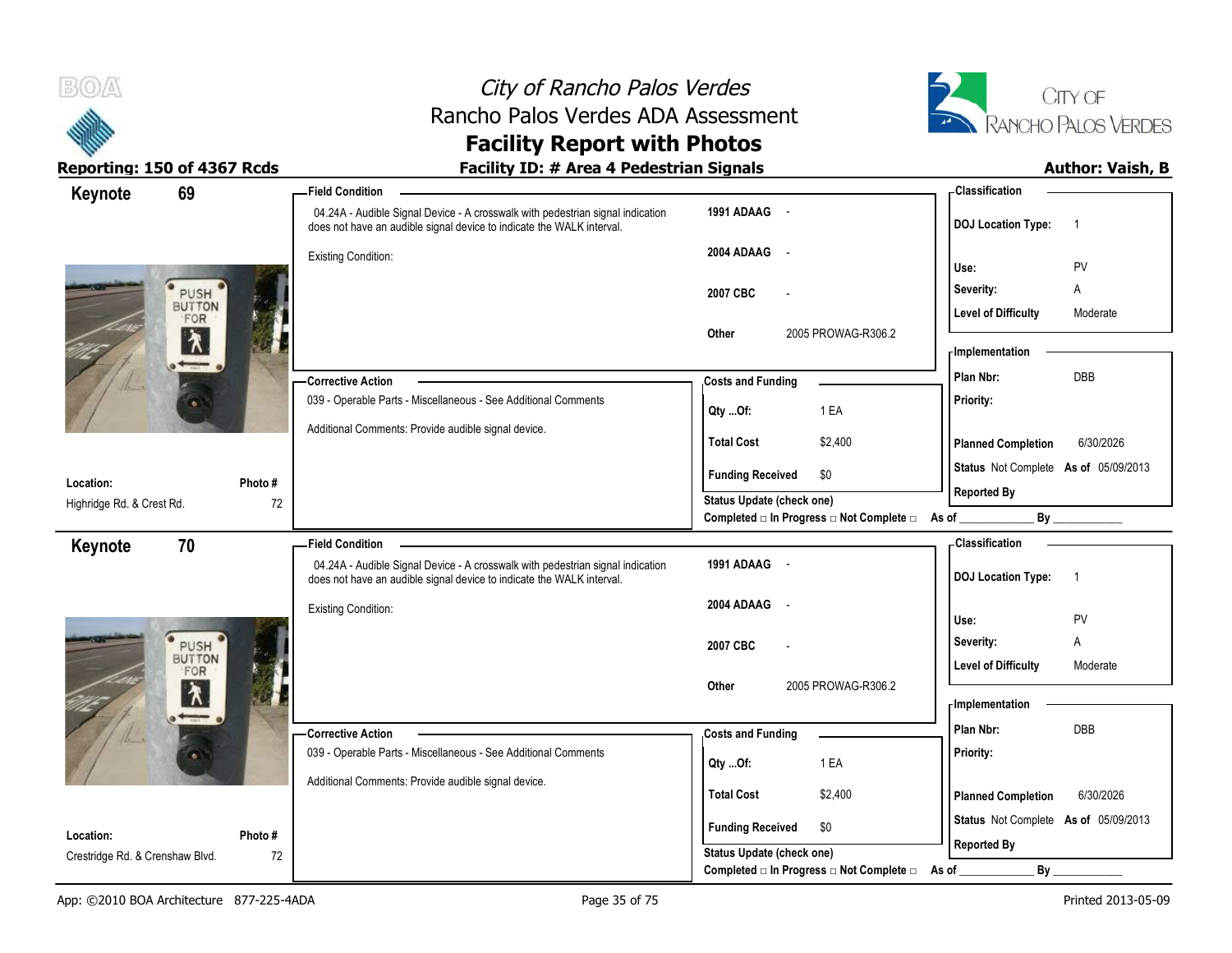



| 71<br>Keynote                       |         | -Field Condition                                                                                                                                                                                      |                                                  | - Classification                            |
|-------------------------------------|---------|-------------------------------------------------------------------------------------------------------------------------------------------------------------------------------------------------------|--------------------------------------------------|---------------------------------------------|
|                                     |         | 04.24B - Vibrotactile Signal Device - A crosswalk with pedestrian signal indication<br>does not have a vibrotactile signal device integrated into the signal device to<br>indicate the WALK interval. | 1991 ADAAG -                                     | <b>DOJ Location Type:</b><br>$\overline{1}$ |
|                                     |         |                                                                                                                                                                                                       | 2004 ADAAG -                                     |                                             |
|                                     |         | <b>Existing Condition:</b>                                                                                                                                                                            |                                                  | PV<br>Use:                                  |
| <b>PUSH</b><br><b>BUTTON</b><br>FOR |         |                                                                                                                                                                                                       | 2007 CBC                                         | C<br>Severity:                              |
|                                     |         |                                                                                                                                                                                                       |                                                  | <b>Level of Difficulty</b><br>Moderate      |
| እ                                   |         |                                                                                                                                                                                                       | 2005 PROWAG-R306.2<br>Other                      | <b>Implementation</b>                       |
|                                     |         | - Corrective Action                                                                                                                                                                                   | <b>Costs and Funding</b>                         | DBB<br>Plan Nbr:                            |
|                                     |         | 039 - Operable Parts - Miscellaneous - See Additional Comments                                                                                                                                        | Qty Of:<br>1 EA                                  | Priority:                                   |
|                                     |         | Additional Comments: Replace with vibrotactile signal device.                                                                                                                                         |                                                  |                                             |
|                                     |         |                                                                                                                                                                                                       | <b>Total Cost</b><br>\$2,400                     | <b>Planned Completion</b><br>6/30/2031      |
| Location:                           | Photo#  |                                                                                                                                                                                                       | <b>Funding Received</b><br>\$0                   | Status Not Complete As of 05/09/2013        |
| Crestridge Rd. & Crenshaw Blvd.     | 71      |                                                                                                                                                                                                       | Status Update (check one)                        | <b>Reported By</b>                          |
|                                     |         |                                                                                                                                                                                                       | Completed a In Progress a Not Complete a As of _ | By                                          |
| 72<br>Keynote                       |         | -Field Condition                                                                                                                                                                                      |                                                  | - Classification                            |
|                                     |         | 04.24B - Vibrotactile Signal Device - A crosswalk with pedestrian signal indication<br>does not have a vibrotactile signal device integrated into the signal device to                                | 1991 ADAAG -                                     | <b>DOJ Location Type:</b><br>$\overline{1}$ |
|                                     |         | indicate the WALK interval.                                                                                                                                                                           | 2004 ADAAG<br>$\sim$                             |                                             |
|                                     |         | <b>Existing Condition:</b>                                                                                                                                                                            |                                                  | PV<br>Use:                                  |
| PUSH<br><b>BUTTON</b>               |         |                                                                                                                                                                                                       | 2007 CBC                                         | $\mathsf{C}$<br>Severity:                   |
| FOR                                 |         |                                                                                                                                                                                                       |                                                  | <b>Level of Difficulty</b><br>Moderate      |
| $\lambda$                           |         |                                                                                                                                                                                                       | 2005 PROWAG-R306.2<br>Other                      | - Implementation                            |
|                                     |         |                                                                                                                                                                                                       |                                                  | DBB<br>Plan Nbr:                            |
|                                     |         | -Corrective Action<br>039 - Operable Parts - Miscellaneous - See Additional Comments                                                                                                                  | <b>Costs and Funding</b>                         | Priority:                                   |
|                                     |         |                                                                                                                                                                                                       | 1 EA<br>Qty Of:                                  |                                             |
|                                     |         | Additional Comments: Replace with vibrotactile signal device.                                                                                                                                         | <b>Total Cost</b><br>\$2,400                     | <b>Planned Completion</b><br>6/30/2031      |
|                                     |         |                                                                                                                                                                                                       |                                                  | Status Not Complete As of 05/09/2013        |
| Location:                           | Photo # |                                                                                                                                                                                                       | <b>Funding Received</b><br>\$0                   | <b>Reported By</b>                          |
| Highridge Rd. & Crest Rd.           | 72      |                                                                                                                                                                                                       | Status Update (check one)                        |                                             |
|                                     |         |                                                                                                                                                                                                       | Completed □ In Progress □ Not Complete □         | By<br>As of                                 |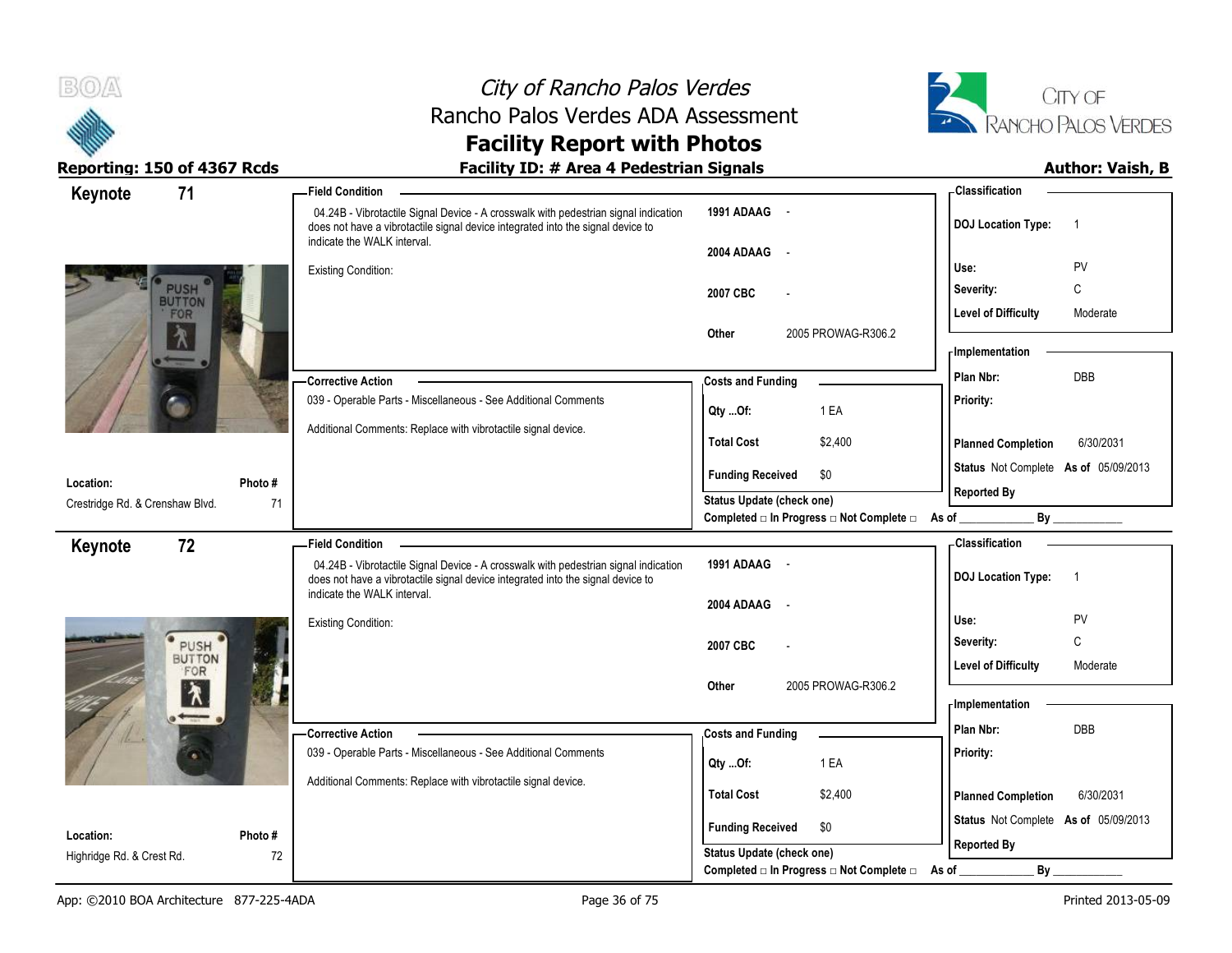



### **Facility Report with Photos** Reporting: 150 of 4367 Rcds **Facility ID: # Area 4 Pedestrian Signals Facility ID: # Area 4 Pedestrian Signals**

|                                                                                                | - Classification                                                               |
|------------------------------------------------------------------------------------------------|--------------------------------------------------------------------------------|
| 1991 ADAAG 4.27.4                                                                              | <b>DOJ Location Type:</b><br>$\overline{1}$                                    |
| 2004 ADAAG<br>309.4                                                                            | PV<br>Use:                                                                     |
|                                                                                                | $\mathsf{C}$<br>Severity:                                                      |
|                                                                                                | <b>Level of Difficulty</b><br>Moderate                                         |
| 2005 PROWAG-R306.3.1;<br>Other<br>R405.4                                                       | - Implementation                                                               |
| <b>Costs and Funding</b>                                                                       | <b>DBB</b><br>Plan Nbr:                                                        |
| 1 EA<br>Qty Of:                                                                                | Priority:                                                                      |
| \$0<br><b>Total Cost</b>                                                                       | <b>Planned Completion</b><br>6/30/2031                                         |
| <b>Funding Received</b><br>\$0                                                                 | Status Not Complete As of 05/09/2013                                           |
| <b>Status Update (check one)</b>                                                               | <b>Reported By</b>                                                             |
|                                                                                                | By                                                                             |
|                                                                                                | - Classification                                                               |
|                                                                                                |                                                                                |
| 1991 ADAAG -<br>04.32B - Push Button Locator Tone - The pedestrian signal push button does not | <b>DOJ Location Type:</b><br>$\overline{1}$                                    |
| 2004 ADAAG<br>$\sim$                                                                           |                                                                                |
|                                                                                                | Use:<br>PV                                                                     |
| 2007 CBC                                                                                       | C<br>Severity:                                                                 |
| 2005 PROWAG-R306.3.2<br>Other                                                                  | <b>Level of Difficulty</b><br>Moderate                                         |
|                                                                                                | - Implementation                                                               |
| <b>Costs and Funding</b>                                                                       | Plan Nbr:<br>DBB                                                               |
| 1 EA                                                                                           | Priority:                                                                      |
| Qty Of:                                                                                        |                                                                                |
| <b>Total Cost</b><br>\$0                                                                       | 6/30/2031<br><b>Planned Completion</b>                                         |
| <b>Funding Received</b><br>\$0<br><b>Status Update (check one)</b>                             | Status Not Complete As of 05/09/2013<br><b>Reported By</b>                     |
|                                                                                                | 1117B.6 item 4<br>2007 CBC<br>Completed □ In Progress □ Not Complete □ As of _ |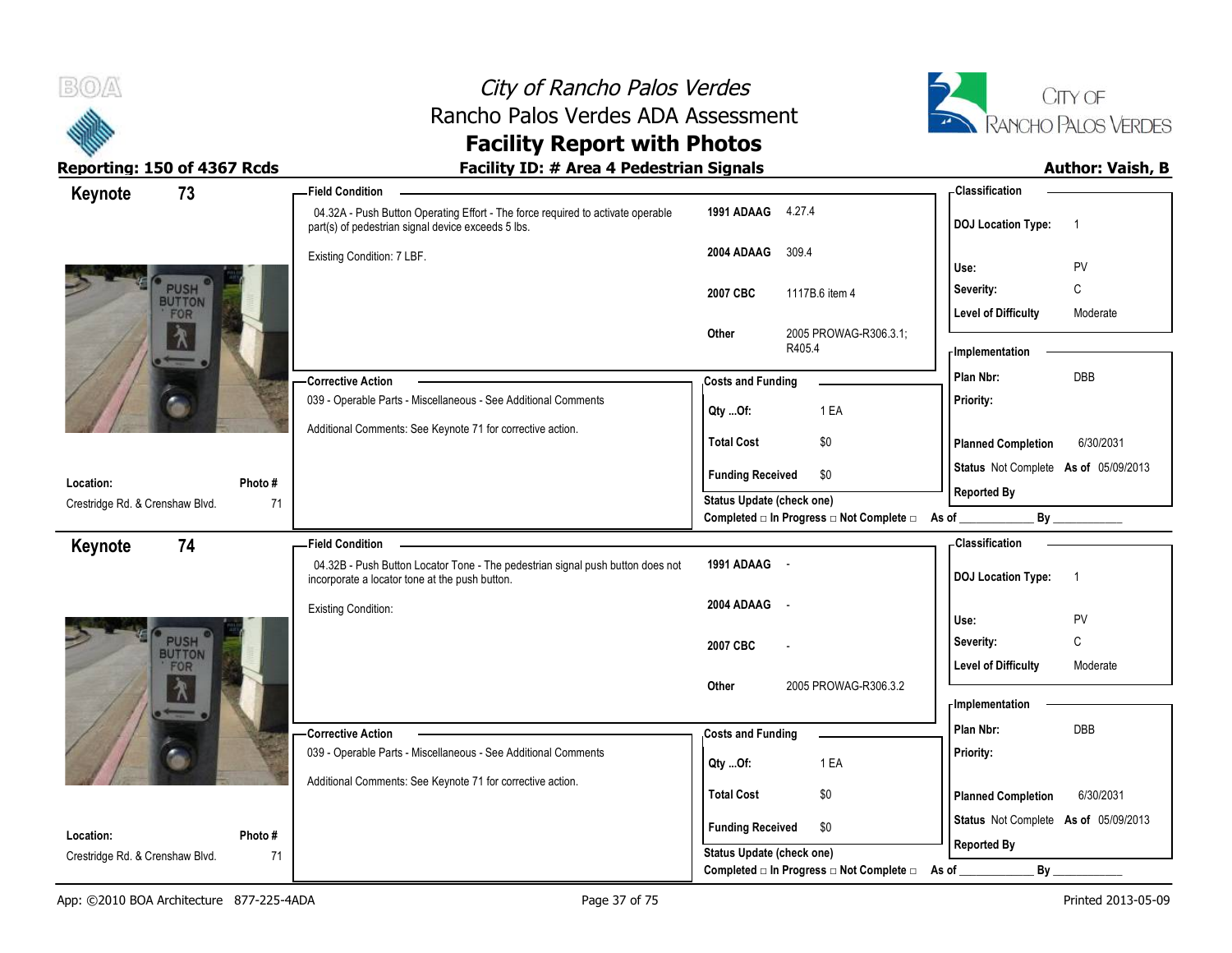



### Reporting: 150 of 4367 Rcds **Facility ID: # Area 4 Pedestrian Signals Reporting: 150 of 4367 Rcds Author: Vaish, B**

| 75<br><b>Field Condition</b><br>Keynote                                                                                                                                  | - Classification                                                                                          |
|--------------------------------------------------------------------------------------------------------------------------------------------------------------------------|-----------------------------------------------------------------------------------------------------------|
| 04.33A - Directional Information and Signs - Pedestrian signal device does not<br>provides compliant tactile or visual signs on the face of the device or its housing or | 1991 ADAAG 4.30.4<br><b>DOJ Location Type:</b><br>$\overline{1}$                                          |
| mounting to indicate crosswalk direction and the name of the street containing the<br>crosswalk served by the pedestrian signal.                                         | 2004 ADAAG<br>703.1<br>PV<br>Use:                                                                         |
| Existing Condition:<br><b>PUSH</b>                                                                                                                                       | C<br>Severity:<br>2007 CBC<br>1117B.5.1 item 2; 1117B.5.6                                                 |
| <b>BUTTON</b><br>FOR                                                                                                                                                     | <b>Level of Difficulty</b><br>Moderate                                                                    |
|                                                                                                                                                                          | 2005 PROWAG-R306.4<br>Other<br><b>Implementation</b>                                                      |
| - Corrective Action                                                                                                                                                      | Plan Nbr:<br>DBB<br><b>Costs and Funding</b>                                                              |
| 039 - Operable Parts - Miscellaneous - See Additional Comments                                                                                                           | Priority:<br>1 EA<br>QtyOf:                                                                               |
| Additional Comments: See Keynote 71 for corrective action.                                                                                                               |                                                                                                           |
|                                                                                                                                                                          | <b>Total Cost</b><br>\$0<br>6/30/2031<br><b>Planned Completion</b>                                        |
| Photo#<br>Location:                                                                                                                                                      | Status Not Complete As of 05/09/2013<br><b>Funding Received</b><br>\$0                                    |
| Crestridge Rd. & Crenshaw Blvd.<br>71                                                                                                                                    | <b>Reported By</b><br>Status Update (check one)<br>By<br>Completed □ In Progress □ Not Complete □ As of _ |
| 76<br><b>Field Condition</b><br>Keynote                                                                                                                                  | - Classification                                                                                          |
| 04.33B - Arrow - Pedestrian signal device does not includes a tactile arrow that<br>contrasts with the background and is aligned parallel to the crosswalk direction.    | 1991 ADAAG -<br><b>DOJ Location Type:</b><br>$\overline{1}$                                               |
|                                                                                                                                                                          |                                                                                                           |
| <b>Existing Condition:</b>                                                                                                                                               | 2004 ADAAG<br>$\sim$<br>Use:<br>PV                                                                        |
| <b>PUSH</b>                                                                                                                                                              | $\mathsf{C}$<br>Severity:<br>2007 CBC                                                                     |
| <b>BUTTON</b><br>FOR                                                                                                                                                     | Level of Difficulty<br>Moderate                                                                           |
|                                                                                                                                                                          | 2005 PROWAG-R306.4.1<br>Other                                                                             |
|                                                                                                                                                                          | <b>Implementation</b><br>Plan Nbr:<br><b>DBB</b>                                                          |
| -Corrective Action<br>039 - Operable Parts - Miscellaneous - See Additional Comments                                                                                     | <b>Costs and Funding</b><br>Priority:                                                                     |
| Additional Comments: See Keynote 71 for corrective action.                                                                                                               | 1 EA<br>Qty Of:                                                                                           |
|                                                                                                                                                                          | <b>Total Cost</b><br>\$0<br><b>Planned Completion</b><br>6/30/2031                                        |
| Location:<br>Photo#                                                                                                                                                      | Status Not Complete As of 05/09/2013<br><b>Funding Received</b><br>\$0<br><b>Reported By</b>              |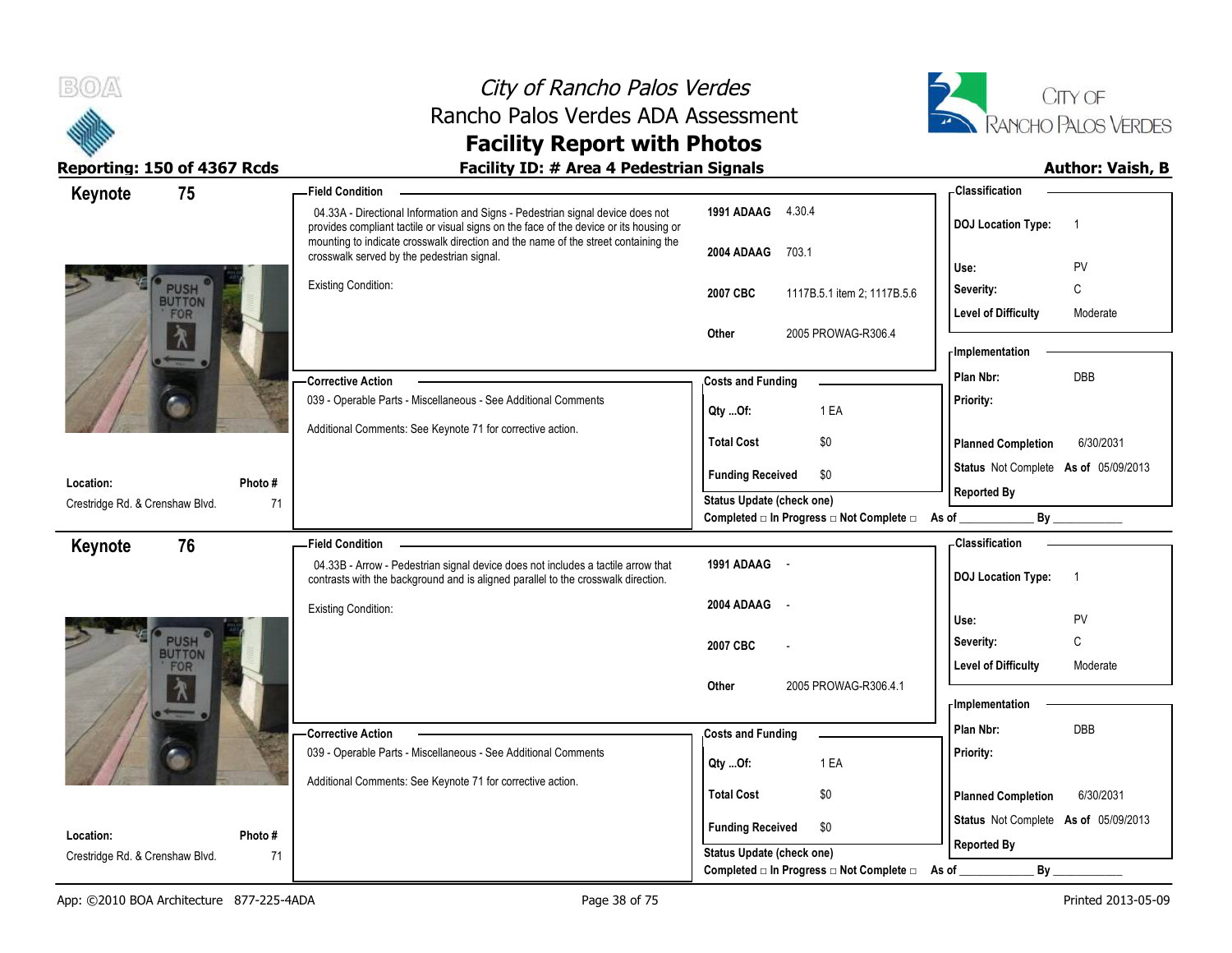



| Keynote<br>77                          |               | <b>Field Condition</b>                                                                                                                                                                                                                             |                                                             | - Classification                            |
|----------------------------------------|---------------|----------------------------------------------------------------------------------------------------------------------------------------------------------------------------------------------------------------------------------------------------|-------------------------------------------------------------|---------------------------------------------|
|                                        |               | 04.33C - Street Name - Pedestrian signal device does not includes street name<br>information consisting of California Grade 2 Braille and aligned parallel to the<br>crosswalk direction. OR Pedestrian signal device does not provide street name | 1991 ADAAG -                                                | <b>DOJ Location Type:</b><br>$\overline{1}$ |
|                                        |               | information in audible format. (Street name information in one format or the other is<br>required to be compliant.)                                                                                                                                | 2004 ADAAG<br>$\sim$                                        | Use:<br>PV                                  |
| <b>PUSH</b><br><b>BUTTON</b>           |               | <b>Existing Condition:</b>                                                                                                                                                                                                                         | 2007 CBC                                                    | C<br>Severity:                              |
| FOR                                    |               |                                                                                                                                                                                                                                                    | 2005 PROWAG-R306.4.2<br>Other                               | <b>Level of Difficulty</b><br>Moderate      |
|                                        |               |                                                                                                                                                                                                                                                    |                                                             | - Implementation                            |
|                                        |               | <b>Corrective Action</b>                                                                                                                                                                                                                           | <b>Costs and Funding</b>                                    | DBB<br>Plan Nbr:                            |
|                                        |               | 039 - Operable Parts - Miscellaneous - See Additional Comments                                                                                                                                                                                     | 1 EA<br>Qty Of:                                             | Priority:                                   |
|                                        |               | Additional Comments: See Keynote 71 for corrective action.                                                                                                                                                                                         | <b>Total Cost</b><br>\$0                                    | 6/30/2031<br><b>Planned Completion</b>      |
| Location:                              | Photo #       |                                                                                                                                                                                                                                                    | \$0<br><b>Funding Received</b>                              | Status Not Complete As of 05/09/2013        |
| Crestridge Rd. & Crenshaw Blvd.        | 71            |                                                                                                                                                                                                                                                    | <b>Status Update (check one)</b>                            | <b>Reported By</b>                          |
|                                        |               |                                                                                                                                                                                                                                                    | Completed □ In Progress □ Not Complete □ As of _            | By                                          |
| 78<br>Keynote                          |               | <b>Field Condition</b>                                                                                                                                                                                                                             |                                                             | - Classification                            |
|                                        |               | 04.25 - Pedestrian Signal Device - Clear Floor Space - Location of pedestrian<br>signal device does not accommodate a level 30" x 48" min clear space, centered                                                                                    | 1991 ADAAG 4.2.4                                            | <b>DOJ</b> Location Type:<br>$\overline{1}$ |
|                                        |               | and parallel to the pedestrian signal push button. (Accessible pedestrian signals<br>shall be located so that the vibrotactile feature can be contacted from the level                                                                             | 2004 ADAAG<br>305.3; Fig. 305.3                             |                                             |
|                                        |               | landing serving a curb ramp, if provided, or from a clear floor or ground space that                                                                                                                                                               |                                                             | Use:<br>PV                                  |
|                                        |               | is in line with the crosswalk line adjacent to the vehicle stop line.)                                                                                                                                                                             | 2007 CBC<br>1118B.4 item 1                                  | C<br>Severity:                              |
|                                        |               | Existing Condition: 3.1% CS & 5.6% RS.                                                                                                                                                                                                             |                                                             | <b>Level of Difficulty</b><br>High          |
|                                        |               |                                                                                                                                                                                                                                                    | 2005 PROWAG-R306.2.1<br>Other                               | <b>Implementation</b>                       |
|                                        |               | <b>Corrective Action</b>                                                                                                                                                                                                                           | <b>Costs and Funding</b>                                    | Plan Nbr:<br><b>DBB</b>                     |
|                                        |               | 008 - Concrete Landing - Remove non-compliant pavement and replace with new<br>concrete. The landing slope shall not exceed 2% in any direction.                                                                                                   | 30 SF<br>Qty Of:                                            | Priority:                                   |
|                                        |               | Additional Comments: Relocate curb ramp.                                                                                                                                                                                                           | <b>Total Cost</b><br>\$4,176                                | <b>Planned Completion</b><br>6/30/2031      |
|                                        |               |                                                                                                                                                                                                                                                    |                                                             |                                             |
|                                        |               |                                                                                                                                                                                                                                                    |                                                             | Status Not Complete As of 05/09/2013        |
| Location:<br>Highridge Rd. & Crest Rd. | Photo #<br>78 |                                                                                                                                                                                                                                                    | <b>Funding Received</b><br>\$0<br>Status Update (check one) | <b>Reported By</b>                          |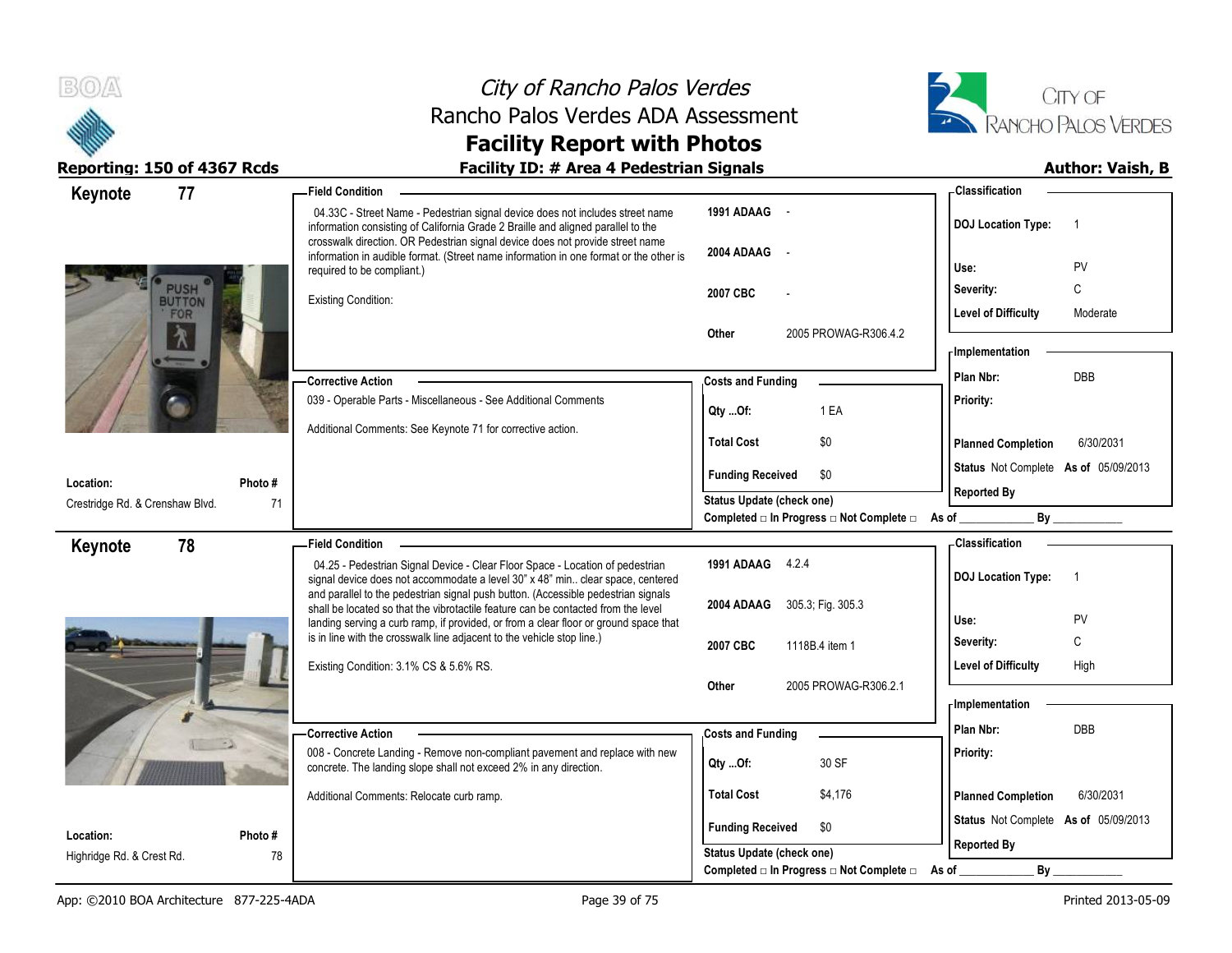



| Keynote                         | 79      | <b>Field Condition</b>                                                                                                                                                                                                                                         |                                                                               | - Classification                            |
|---------------------------------|---------|----------------------------------------------------------------------------------------------------------------------------------------------------------------------------------------------------------------------------------------------------------------|-------------------------------------------------------------------------------|---------------------------------------------|
|                                 |         | 04.25 - Pedestrian Signal Device - Clear Floor Space - Location of pedestrian<br>signal device does not accommodate a level 30" x 48" min clear space, centered                                                                                                | 1991 ADAAG 4.2.4                                                              | <b>DOJ Location Type:</b><br>$\overline{1}$ |
|                                 |         | and parallel to the pedestrian signal push button. (Accessible pedestrian signals<br>shall be located so that the vibrotactile feature can be contacted from the level<br>landing serving a curb ramp, if provided, or from a clear floor or ground space that | 2004 ADAAG<br>305.3, Fig. 305.3                                               | Use:<br>PV                                  |
|                                 |         | is in line with the crosswalk line adjacent to the vehicle stop line.)                                                                                                                                                                                         | 2007 CBC<br>1118B.4 item 1                                                    | C<br>Severity:                              |
|                                 |         | Existing Condition: 7.7% CS & 2.1% RS.                                                                                                                                                                                                                         |                                                                               | High<br><b>Level of Difficulty</b>          |
|                                 |         |                                                                                                                                                                                                                                                                | 2005 PROWAG-R306.2.1<br>Other                                                 | - Implementation                            |
|                                 |         | -Corrective Action                                                                                                                                                                                                                                             | <b>Costs and Funding</b>                                                      | DBB<br>Plan Nbr:                            |
|                                 |         | 008 - Concrete Landing - Remove non-compliant pavement and replace with new<br>concrete. The landing slope shall not exceed 2% in any direction.                                                                                                               | 30 SF<br>Qty Of:                                                              | Priority:                                   |
|                                 |         | <b>Additional Comments:</b>                                                                                                                                                                                                                                    | <b>Total Cost</b><br>\$576                                                    | 6/30/2031<br><b>Planned Completion</b>      |
| Location:                       | Photo # |                                                                                                                                                                                                                                                                | <b>Funding Received</b><br>\$0                                                | Status Not Complete As of 05/09/2013        |
| Crestridge Rd. & Crenshaw Blvd. | 79      |                                                                                                                                                                                                                                                                | Status Update (check one)<br>Completed □ In Progress □ Not Complete □ As of _ | <b>Reported By</b>                          |
|                                 | 80      | <b>Field Condition</b>                                                                                                                                                                                                                                         |                                                                               | - Classification                            |
| Keynote                         |         | 04.24A - Audible Signal Device - A crosswalk with pedestrian signal indication<br>does not have an audible signal device to indicate the WALK interval.                                                                                                        | 1991 ADAAG -                                                                  | <b>DOJ Location Type:</b><br>$\overline{1}$ |
|                                 |         | <b>Existing Condition:</b>                                                                                                                                                                                                                                     | 2004 ADAAG<br>$\sim$ $-$                                                      | PV<br>Use:                                  |
|                                 |         |                                                                                                                                                                                                                                                                | 2007 CBC                                                                      | C<br>Severity:                              |
|                                 |         |                                                                                                                                                                                                                                                                |                                                                               | <b>Level of Difficulty</b><br>Moderate      |
|                                 |         |                                                                                                                                                                                                                                                                | 2005 PROWAG-R306.2<br>Other                                                   | - Implementation                            |
|                                 |         | <b>Corrective Action</b>                                                                                                                                                                                                                                       | <b>Costs and Funding</b>                                                      | DBB<br>Plan Nbr:                            |
|                                 |         | 039 - Operable Parts - Miscellaneous - See Additional Comments                                                                                                                                                                                                 | 1 EA<br>Qty Of:                                                               | Priority:                                   |
|                                 |         | Additional Comments: Provide audible signal device.                                                                                                                                                                                                            | <b>Total Cost</b><br>\$2,400                                                  | <b>Planned Completion</b><br>6/30/2031      |
| Location:                       | Photo#  |                                                                                                                                                                                                                                                                | \$0<br><b>Funding Received</b>                                                | Status Not Complete As of 05/09/2013        |
| Crestridge Rd. & Crenshaw Blvd. | 81      |                                                                                                                                                                                                                                                                | Status Update (check one)                                                     | <b>Reported By</b>                          |
|                                 |         |                                                                                                                                                                                                                                                                | Completed □ In Progress □ Not Complete □ As of                                | By                                          |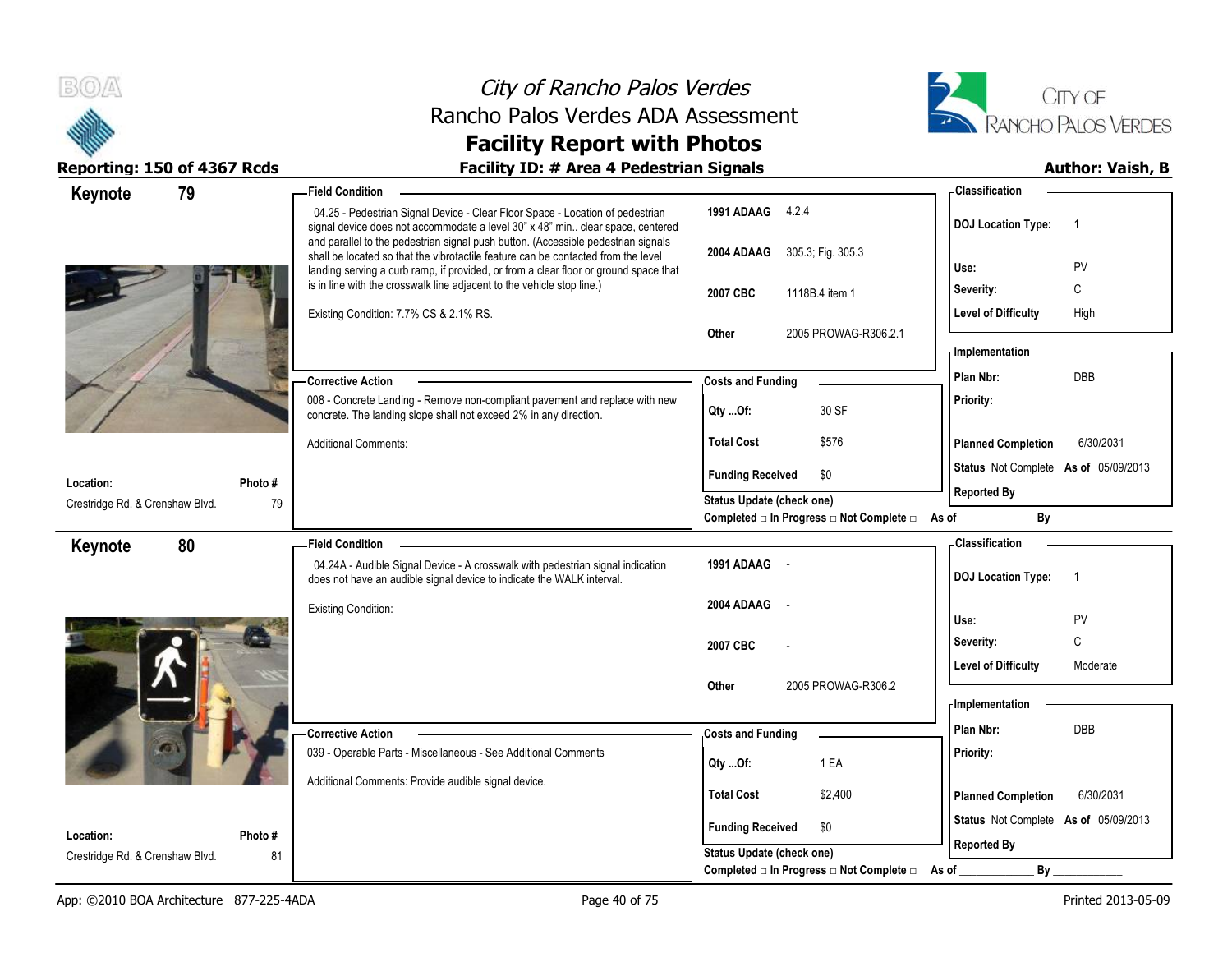



### **Facility Report with Photos** Reporting: 150 of 4367 Rcds **Facility ID: # Area 4 Pedestrian Signals Facility ID: # Area 4 Pedestrian Signals**

| 81<br>Keynote                   |         | <b>Field Condition</b>                                                                                                                                                 |                                                                 | - Classification                            |
|---------------------------------|---------|------------------------------------------------------------------------------------------------------------------------------------------------------------------------|-----------------------------------------------------------------|---------------------------------------------|
|                                 |         | 04.24B - Vibrotactile Signal Device - A crosswalk with pedestrian signal indication<br>does not have a vibrotactile signal device integrated into the signal device to | 1991 ADAAG -                                                    | <b>DOJ Location Type:</b><br>$\overline{1}$ |
|                                 |         | indicate the WALK interval.                                                                                                                                            | 2004 ADAAG -                                                    |                                             |
|                                 |         | <b>Existing Condition:</b>                                                                                                                                             |                                                                 | PV<br>Use:                                  |
|                                 |         |                                                                                                                                                                        | 2007 CBC                                                        | C<br>Severity:                              |
|                                 |         |                                                                                                                                                                        |                                                                 | <b>Level of Difficulty</b><br>Moderate      |
|                                 |         |                                                                                                                                                                        | 2005 PROWAG-R306.2<br>Other                                     | <b>Implementation</b>                       |
|                                 |         |                                                                                                                                                                        |                                                                 |                                             |
|                                 |         | <b>Corrective Action</b>                                                                                                                                               | <b>Costs and Funding</b>                                        | <b>DBB</b><br>Plan Nbr:                     |
|                                 |         | 039 - Operable Parts - Miscellaneous - See Additional Comments                                                                                                         | 1 EA<br>Qty Of:                                                 | Priority:                                   |
|                                 |         | Additional Comments: Replace with vibrotactile signal device.                                                                                                          | <b>Total Cost</b><br>\$2,400                                    | 6/30/2031<br><b>Planned Completion</b>      |
|                                 |         |                                                                                                                                                                        | <b>Funding Received</b><br>\$0                                  | Status Not Complete As of 05/09/2013        |
| Location:                       | Photo#  |                                                                                                                                                                        | <b>Status Update (check one)</b>                                | <b>Reported By</b>                          |
| Crestridge Rd. & Crenshaw Blvd. | 81      |                                                                                                                                                                        | Completed $\Box$ In Progress $\Box$ Not Complete $\Box$ As of _ |                                             |
| 82<br>Keynote                   |         | <b>Field Condition</b>                                                                                                                                                 |                                                                 | - Classification                            |
|                                 |         | 04.32B - Push Button Locator Tone - The pedestrian signal push button does not<br>incorporate a locator tone at the push button.                                       | 1991 ADAAG -                                                    | <b>DOJ Location Type:</b><br>$\overline{1}$ |
|                                 |         | <b>Existing Condition:</b>                                                                                                                                             | 2004 ADAAG<br>$\sim$                                            |                                             |
|                                 |         |                                                                                                                                                                        |                                                                 | PV<br>Use:                                  |
| PUSH<br><b>BUTTON</b>           |         |                                                                                                                                                                        | 2007 CBC                                                        | C<br>Severity:                              |
| FOR                             |         |                                                                                                                                                                        |                                                                 | <b>Level of Difficulty</b><br>Moderate      |
| $\lambda$                       |         |                                                                                                                                                                        | 2005 PROWAG-R306.3.2<br>Other                                   | - Implementation                            |
|                                 |         |                                                                                                                                                                        |                                                                 |                                             |
|                                 |         | -Corrective Action                                                                                                                                                     | <b>Costs and Funding</b>                                        | Plan Nbr:<br>DBB                            |
|                                 |         | 039 - Operable Parts - Miscellaneous - See Additional Comments                                                                                                         | 1 EA<br>$Qty$ Of:                                               | Priority:                                   |
|                                 |         | Additional Comments: See Keynote 72 for corrective action.                                                                                                             | <b>Total Cost</b><br>\$0                                        | <b>Planned Completion</b><br>6/30/2031      |
|                                 |         |                                                                                                                                                                        |                                                                 |                                             |
| Location:                       | Photo # |                                                                                                                                                                        | <b>Funding Received</b><br>\$0                                  | Status Not Complete As of 05/09/2013        |
| Highridge Rd. & Crest Rd.       | 72      |                                                                                                                                                                        | Status Update (check one)                                       | <b>Reported By</b>                          |
|                                 |         |                                                                                                                                                                        | Completed □ In Progress □ Not Complete □                        | By<br>As of                                 |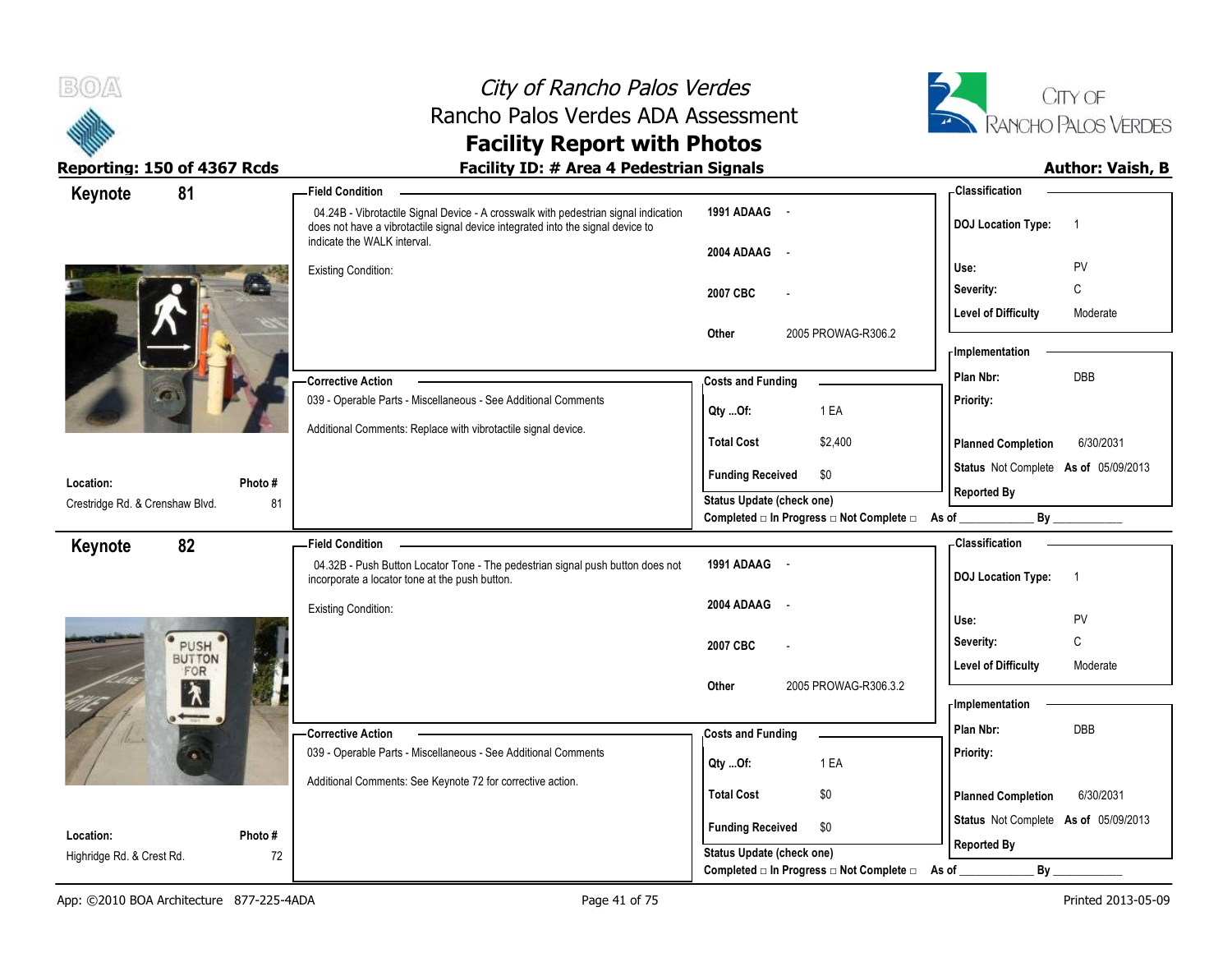



### **Facility Report with Photos** Reporting: 150 of 4367 Rcds **Facility ID: # Area 4 Pedestrian Signals Reporting: 150 of 4367 Rcds Author: Vaish, B**

| Keynote                                      | 83            | -Field Condition                                                                                                                      |                           |                                                  | - Classification                     |                |
|----------------------------------------------|---------------|---------------------------------------------------------------------------------------------------------------------------------------|---------------------------|--------------------------------------------------|--------------------------------------|----------------|
|                                              |               | 04.32A - Push Button Operating Effort - The force required to activate operable<br>part(s) of pedestrian signal device exceeds 5 lbs. | 1991 ADAAG 4.27.4         |                                                  | <b>DOJ Location Type:</b>            | $\overline{1}$ |
|                                              |               | Existing Condition: 8 LBF.                                                                                                            | 2004 ADAAG                | 309.4                                            | Use:                                 | PV             |
|                                              |               |                                                                                                                                       | 2007 CBC                  | 1117B.6 item 4                                   | Severity:                            | C              |
|                                              |               |                                                                                                                                       |                           |                                                  | <b>Level of Difficulty</b>           | Moderate       |
|                                              |               |                                                                                                                                       | Other                     | 2005 PROWAG-R306.3.1;<br>R405.4                  | - Implementation                     |                |
|                                              |               | <b>Corrective Action</b>                                                                                                              | <b>Costs and Funding</b>  |                                                  | Plan Nbr:                            | DBB            |
|                                              |               | 039 - Operable Parts - Miscellaneous - See Additional Comments                                                                        | Qty Of:                   | 1 EA                                             | Priority:                            |                |
|                                              |               | Additional Comments: See Keynote 81 for corrective action.                                                                            | <b>Total Cost</b>         | \$0                                              | <b>Planned Completion</b>            | 6/30/2031      |
|                                              |               |                                                                                                                                       | <b>Funding Received</b>   | \$0                                              | Status Not Complete As of 05/09/2013 |                |
| Location:                                    | Photo#        |                                                                                                                                       | Status Update (check one) |                                                  | <b>Reported By</b>                   |                |
| Crestridge Rd. & Crenshaw Blvd.              | 81            |                                                                                                                                       |                           | Completed □ In Progress □ Not Complete □ As of _ |                                      | By             |
| Keynote                                      | 84            | <b>Field Condition</b>                                                                                                                |                           |                                                  | - Classification                     |                |
|                                              |               | 04.32B - Push Button Locator Tone - The pedestrian signal push button does not<br>incorporate a locator tone at the push button.      | 1991 ADAAG -              |                                                  | <b>DOJ</b> Location Type:            | $\overline{1}$ |
|                                              |               | <b>Existing Condition:</b>                                                                                                            | 2004 ADAAG                | $\sim$                                           |                                      |                |
|                                              |               |                                                                                                                                       |                           |                                                  | Use:<br>Severity:                    | PV<br>C        |
|                                              |               |                                                                                                                                       | 2007 CBC                  |                                                  | <b>Level of Difficulty</b>           | Moderate       |
|                                              |               |                                                                                                                                       | Other                     | 2005 PROWAG-R306.3.2                             |                                      |                |
|                                              |               |                                                                                                                                       |                           |                                                  | <b>Implementation</b>                |                |
|                                              |               | <b>Corrective Action</b>                                                                                                              | <b>Costs and Funding</b>  |                                                  | Plan Nbr:                            | DBB            |
|                                              |               | 039 - Operable Parts - Miscellaneous - See Additional Comments                                                                        | Qty Of:                   | 1 EA                                             | Priority:                            |                |
|                                              |               |                                                                                                                                       |                           |                                                  |                                      |                |
|                                              |               | Additional Comments: See Keynote 81 for corrective action.                                                                            |                           |                                                  |                                      |                |
|                                              |               |                                                                                                                                       | <b>Total Cost</b>         | \$0                                              | <b>Planned Completion</b>            | 6/30/2031      |
|                                              |               |                                                                                                                                       | <b>Funding Received</b>   | \$0                                              | Status Not Complete As of 05/09/2013 |                |
| Location:<br>Crestridge Rd. & Crenshaw Blvd. | Photo #<br>81 |                                                                                                                                       | Status Update (check one) |                                                  | <b>Reported By</b><br>By             |                |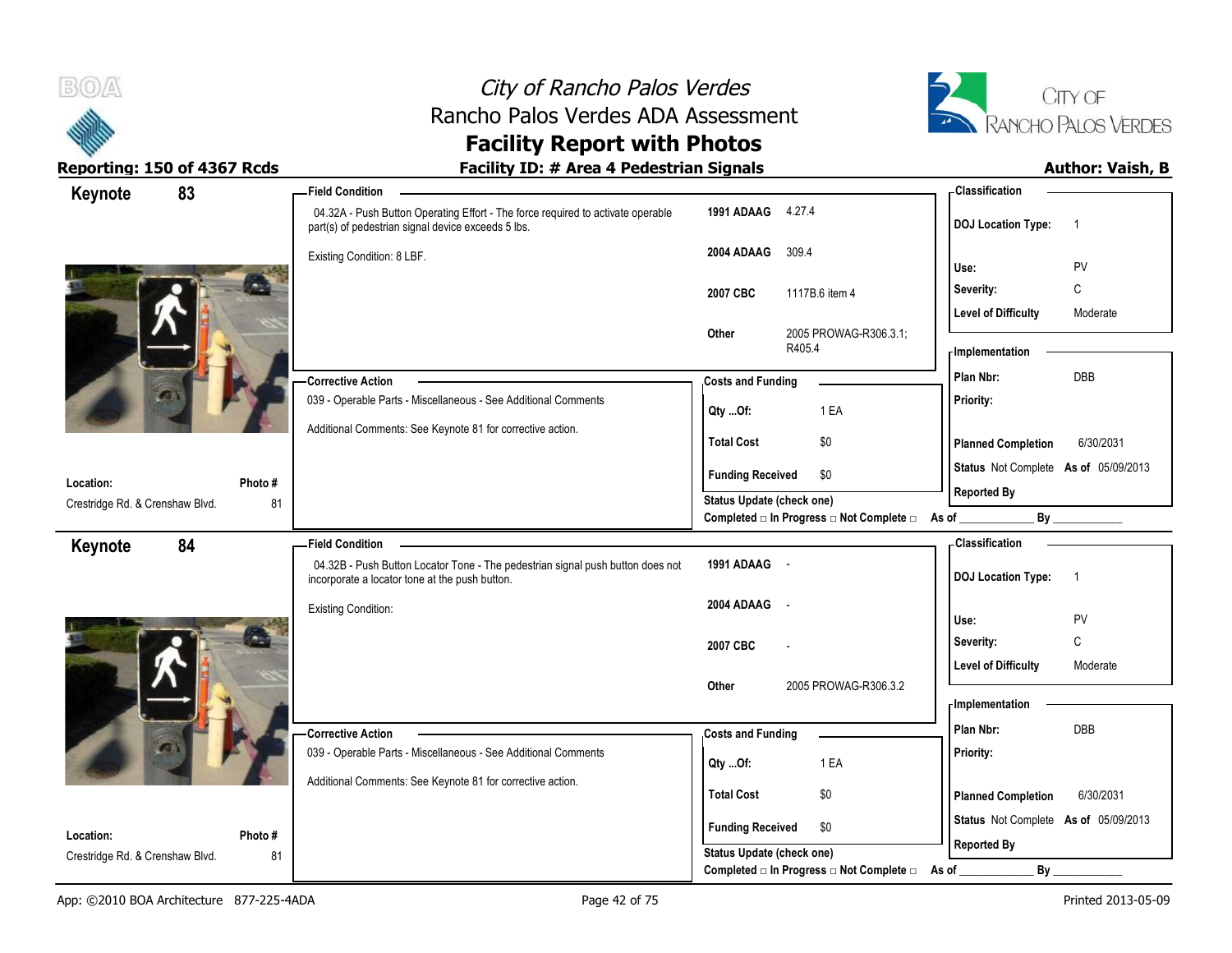



| 85<br>Keynote                   | <b>Field Condition</b>                                                                                                                                                   |                                                                              | <b>Classification</b>                       |
|---------------------------------|--------------------------------------------------------------------------------------------------------------------------------------------------------------------------|------------------------------------------------------------------------------|---------------------------------------------|
|                                 | 04.32C - Push Button Size - The pedestrian signal push button is not a min 2"<br>across in one dimension.                                                                | 1991 ADAAG -                                                                 | <b>DOJ</b> Location Type:<br>$\overline{1}$ |
|                                 | Existing Condition: 1/2" diameter.                                                                                                                                       | 2004 ADAAG -                                                                 | Use:<br>PV                                  |
|                                 |                                                                                                                                                                          | 2007 CBC                                                                     | C<br>Severity:                              |
|                                 |                                                                                                                                                                          | 2005 PROWAG-R306.3.3<br>Other                                                | <b>Level of Difficulty</b><br>Moderate      |
|                                 |                                                                                                                                                                          |                                                                              | - Implementation                            |
|                                 | <b>Corrective Action</b>                                                                                                                                                 | <b>Costs and Funding</b>                                                     | DBB<br>Plan Nbr:                            |
|                                 | 039 - Operable Parts - Miscellaneous - See Additional Comments                                                                                                           | 1 EA<br>Qty Of:                                                              | Priority:                                   |
|                                 | Additional Comments: See Keynote 81 for corrective action.                                                                                                               | <b>Total Cost</b><br>\$0                                                     | <b>Planned Completion</b><br>6/30/2031      |
| Location:<br>Photo #            |                                                                                                                                                                          | <b>Funding Received</b><br>\$0                                               | Status Not Complete As of 05/09/2013        |
| Crestridge Rd. & Crenshaw Blvd. | 81                                                                                                                                                                       | <b>Status Update (check one)</b>                                             | <b>Reported By</b>                          |
|                                 |                                                                                                                                                                          | Completed □ In Progress □ Not Complete □ As of _                             | By                                          |
| 86<br>Keynote                   | <b>Field Condition</b>                                                                                                                                                   |                                                                              | - Classification                            |
|                                 | 04.33A - Directional Information and Signs - Pedestrian signal device does not<br>provides compliant tactile or visual signs on the face of the device or its housing or | 1991 ADAAG 4.30.4                                                            | <b>DOJ Location Type:</b><br>$\overline{1}$ |
|                                 | mounting to indicate crosswalk direction and the name of the street containing the<br>crosswalk served by the pedestrian signal.                                         | 2004 ADAAG<br>703.1                                                          | Use:<br>PV                                  |
|                                 | <b>Existing Condition:</b>                                                                                                                                               | 2007 CBC<br>1117B.5.1 item 2; 1117B.5.6                                      | C<br>Severity:                              |
|                                 |                                                                                                                                                                          |                                                                              | <b>Level of Difficulty</b><br>Moderate      |
|                                 |                                                                                                                                                                          | 2005 PROWAG-R306.4<br>Other                                                  | <b>Implementation</b>                       |
|                                 |                                                                                                                                                                          |                                                                              |                                             |
|                                 |                                                                                                                                                                          |                                                                              |                                             |
|                                 | <b>Corrective Action</b>                                                                                                                                                 | <b>Costs and Funding</b>                                                     | Plan Nbr:<br><b>DBB</b>                     |
|                                 | 039 - Operable Parts - Miscellaneous - See Additional Comments                                                                                                           | 1 EA<br>Qty Of:                                                              | Priority:                                   |
|                                 | Additional Comments: See Keynote 81 for corrective action.                                                                                                               | <b>Total Cost</b><br>\$0                                                     | <b>Planned Completion</b><br>6/30/2031      |
| Location:<br>Photo #            |                                                                                                                                                                          | <b>Funding Received</b><br>\$0                                               | Status Not Complete As of 05/09/2013        |
| Crestridge Rd. & Crenshaw Blvd. | 81                                                                                                                                                                       | <b>Status Update (check one)</b><br>Completed □ In Progress □ Not Complete □ | <b>Reported By</b><br>By<br>As of           |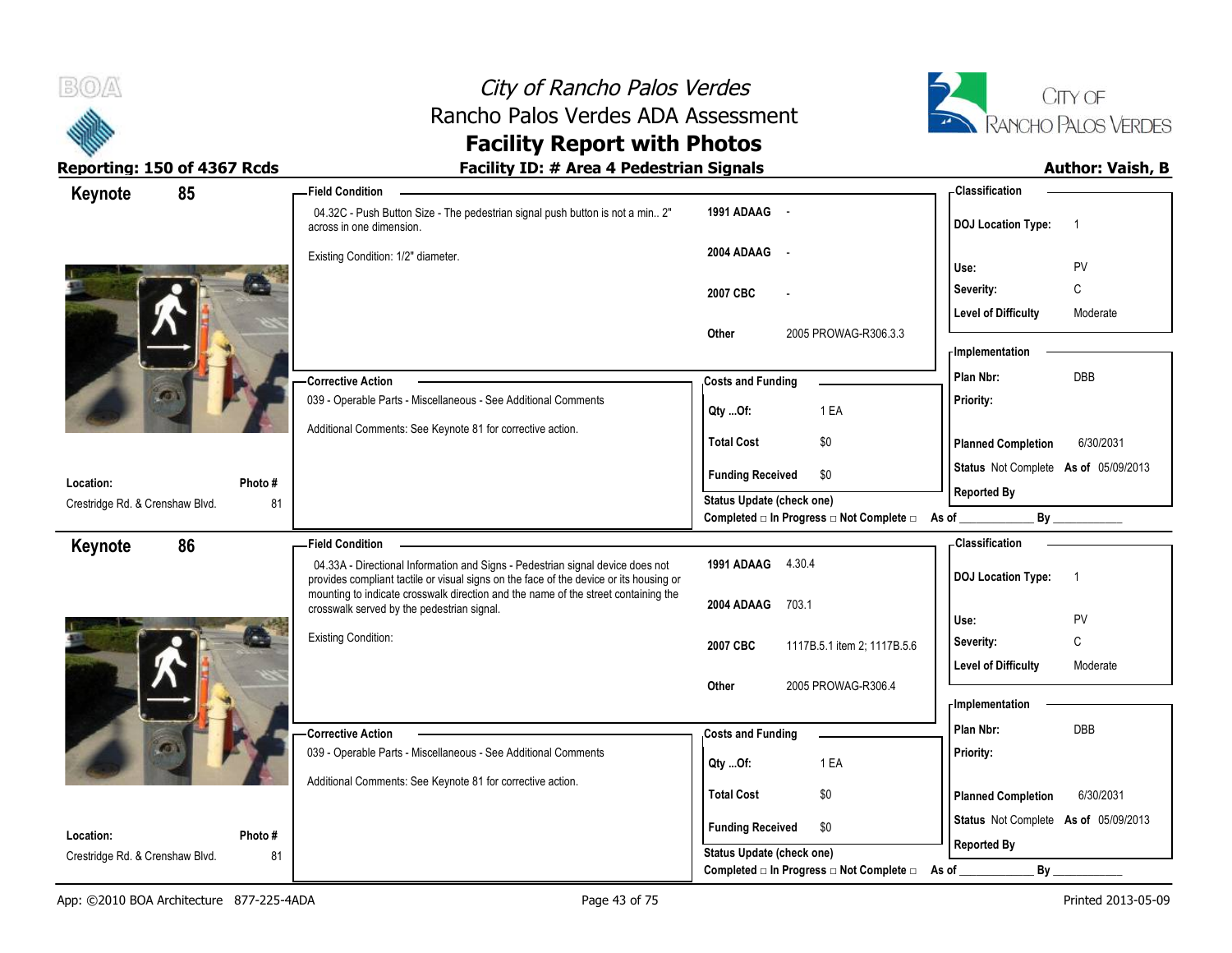



| 87<br>Keynote                   | -Field Condition                                                                                                                                                       |                                                                                                      | <b>Classification</b>                       |
|---------------------------------|------------------------------------------------------------------------------------------------------------------------------------------------------------------------|------------------------------------------------------------------------------------------------------|---------------------------------------------|
|                                 | 04.33B - Arrow - Pedestrian signal device does not includes a tactile arrow that<br>contrasts with the background and is aligned parallel to the crosswalk direction.  | 1991 ADAAG -                                                                                         | <b>DOJ</b> Location Type:<br>$\overline{1}$ |
|                                 | <b>Existing Condition:</b>                                                                                                                                             | 2004 ADAAG<br>$\sim$                                                                                 | PV<br>Use:                                  |
|                                 |                                                                                                                                                                        | 2007 CBC                                                                                             | Severity:<br>C                              |
|                                 |                                                                                                                                                                        |                                                                                                      | <b>Level of Difficulty</b><br>Moderate      |
|                                 |                                                                                                                                                                        | 2005 PROWAG-R306.4.1<br>Other                                                                        | - Implementation                            |
|                                 | <b>Corrective Action</b>                                                                                                                                               | <b>Costs and Funding</b>                                                                             | DBB<br>Plan Nbr:                            |
|                                 | 039 - Operable Parts - Miscellaneous - See Additional Comments                                                                                                         | 1 EA<br>$Qty$ Of:                                                                                    | Priority:                                   |
|                                 | Additional Comments: See Keynote 81 for corrective action.                                                                                                             | <b>Total Cost</b><br>\$0                                                                             | <b>Planned Completion</b><br>6/30/2031      |
| Location:<br>Photo#             |                                                                                                                                                                        | <b>Funding Received</b><br>\$0                                                                       | Status Not Complete As of 05/09/2013        |
| Crestridge Rd. & Crenshaw Blvd. | 81                                                                                                                                                                     | Status Update (check one)                                                                            | <b>Reported By</b>                          |
|                                 |                                                                                                                                                                        | Completed □ In Progress □ Not Complete □ As of _                                                     | By                                          |
| 88<br>Keynote                   | <b>Field Condition</b>                                                                                                                                                 |                                                                                                      | - Classification                            |
|                                 | 04.33C - Street Name - Pedestrian signal device does not includes street name<br>information consisting of California Grade 2 Braille and aligned parallel to the      | 1991 ADAAG -                                                                                         | <b>DOJ</b> Location Type:<br>$\overline{1}$ |
|                                 |                                                                                                                                                                        |                                                                                                      |                                             |
|                                 | crosswalk direction. OR Pedestrian signal device does not provide street name<br>information in audible format. (Street name information in one format or the other is | 2004 ADAAG                                                                                           |                                             |
|                                 | required to be compliant.)                                                                                                                                             |                                                                                                      | Use:<br>PV                                  |
|                                 | <b>Existing Condition:</b>                                                                                                                                             | 2007 CBC                                                                                             | C<br>Severity:                              |
|                                 |                                                                                                                                                                        |                                                                                                      | <b>Level of Difficulty</b><br>Moderate      |
|                                 |                                                                                                                                                                        | 2005 PROWAG-R306.4.2<br>Other                                                                        | - Implementation                            |
|                                 |                                                                                                                                                                        |                                                                                                      | Plan Nbr:<br>DBB                            |
|                                 | <b>Corrective Action</b><br>039 - Operable Parts - Miscellaneous - See Additional Comments                                                                             | <b>Costs and Funding</b>                                                                             | Priority:                                   |
|                                 | Additional Comments: See Keynote 81 for corrective action.                                                                                                             | 1 EA<br>Qty Of:                                                                                      |                                             |
|                                 |                                                                                                                                                                        | <b>Total Cost</b><br>\$0                                                                             | <b>Planned Completion</b><br>6/30/2031      |
| Location:<br>Photo#             |                                                                                                                                                                        | <b>Funding Received</b><br>\$0                                                                       | Status Not Complete As of 05/09/2013        |
| Crestridge Rd. & Crenshaw Blvd. | 81                                                                                                                                                                     | <b>Status Update (check one)</b><br>Completed $\square$ In Progress $\square$ Not Complete $\square$ | <b>Reported By</b><br>By<br>As of           |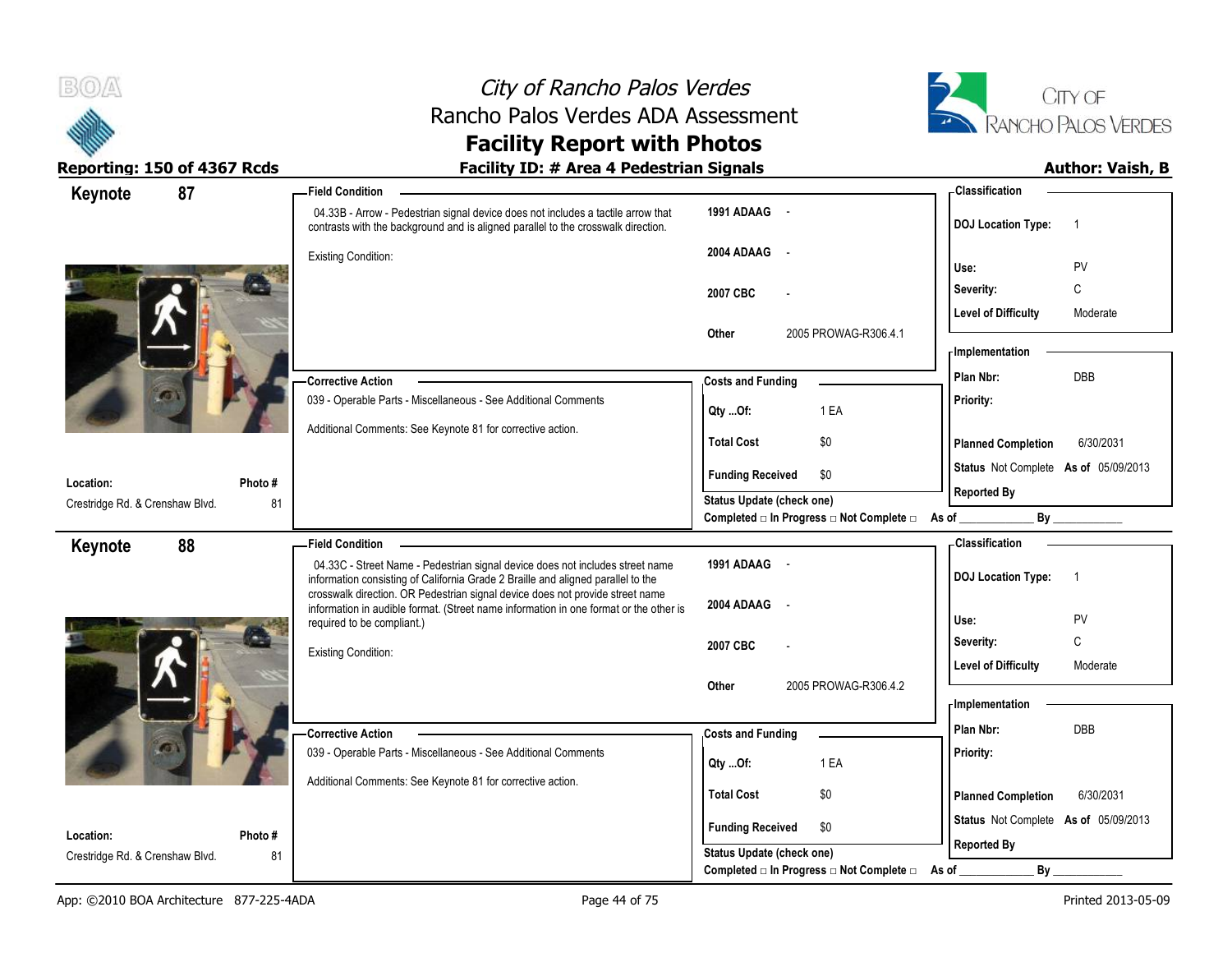



### Reporting: 150 of 4367 Rcds **Facility ID: # Area 4 Pedestrian Signals Reporting: 150 of 4367 Rcds Author: Vaish, B**

| 89<br>Keynote                   | <b>Field Condition</b>                                                                                                                                  |                                                                                      | - Classification                                           |
|---------------------------------|---------------------------------------------------------------------------------------------------------------------------------------------------------|--------------------------------------------------------------------------------------|------------------------------------------------------------|
|                                 | 04.32C - Push Button Size - The pedestrian signal push button is not a min 2"<br>across in one dimension.                                               | 1991 ADAAG -                                                                         | <b>DOJ Location Type:</b><br>$\overline{1}$                |
|                                 | Existing Condition: 1/2" diameter.                                                                                                                      | 2004 ADAAG<br>$\sim$                                                                 | PV<br>Use:                                                 |
| PUSH                            |                                                                                                                                                         | 2007 CBC                                                                             | C<br>Severity:                                             |
| <b>BUTTON</b><br>FOR            |                                                                                                                                                         |                                                                                      | <b>Level of Difficulty</b><br>Moderate                     |
| $\lambda$                       |                                                                                                                                                         | Other<br>2005 PROWAG-R306.3.3                                                        | - Implementation                                           |
|                                 | -Corrective Action                                                                                                                                      | <b>Costs and Funding</b>                                                             | DBB<br>Plan Nbr:                                           |
|                                 | 039 - Operable Parts - Miscellaneous - See Additional Comments                                                                                          | 1 EA<br>Qty Of:                                                                      | Priority:                                                  |
|                                 | Additional Comments: See Keynote 72 for corrective action.                                                                                              |                                                                                      |                                                            |
|                                 |                                                                                                                                                         | <b>Total Cost</b><br>\$0                                                             | <b>Planned Completion</b><br>6/30/2031                     |
| Location:                       | Photo #                                                                                                                                                 | \$0<br><b>Funding Received</b>                                                       | Status Not Complete As of 05/09/2013<br><b>Reported By</b> |
| Highridge Rd. & Crest Rd.       | 72                                                                                                                                                      | <b>Status Update (check one)</b><br>Completed □ In Progress □ Not Complete □ As of _ | By                                                         |
| 90<br>Keynote                   | <b>Field Condition</b>                                                                                                                                  |                                                                                      | - Classification                                           |
|                                 | 04.24A - Audible Signal Device - A crosswalk with pedestrian signal indication<br>does not have an audible signal device to indicate the WALK interval. | 1991 ADAAG -                                                                         | <b>DOJ</b> Location Type:<br>$\overline{1}$                |
|                                 | <b>Existing Condition:</b>                                                                                                                              | 2004 ADAAG<br>$\sim$                                                                 | PV<br>Use:                                                 |
|                                 |                                                                                                                                                         | 2007 CBC                                                                             | Severity:<br>Α                                             |
| PUSH <sup>'</sup><br>FOR        |                                                                                                                                                         |                                                                                      | <b>Level of Difficulty</b><br>Moderate                     |
| 角                               |                                                                                                                                                         | 2005 PROWAG-R306.2<br>Other                                                          |                                                            |
| <b>The Contract of Contract</b> |                                                                                                                                                         |                                                                                      | - Implementation<br>Plan Nbr:<br>DBB                       |
|                                 | - Corrective Action<br>039 - Operable Parts - Miscellaneous - See Additional Comments                                                                   | <b>Costs and Funding</b>                                                             | Priority:                                                  |
|                                 | Additional Comments: Provide audible signal device.                                                                                                     | 1 EA<br>Qty Of:                                                                      |                                                            |
|                                 |                                                                                                                                                         | <b>Total Cost</b><br>\$2,400                                                         | <b>Planned Completion</b><br>6/30/2026                     |
|                                 |                                                                                                                                                         |                                                                                      |                                                            |
| Location:                       | Photo#                                                                                                                                                  | <b>Funding Received</b><br>\$0                                                       | Status Not Complete As of 05/09/2013                       |
| Crestridge Rd. & Crenshaw Blvd. | 91                                                                                                                                                      | Status Update (check one)<br>Completed □ In Progress □ Not Complete □                | <b>Reported By</b><br>By<br>As of                          |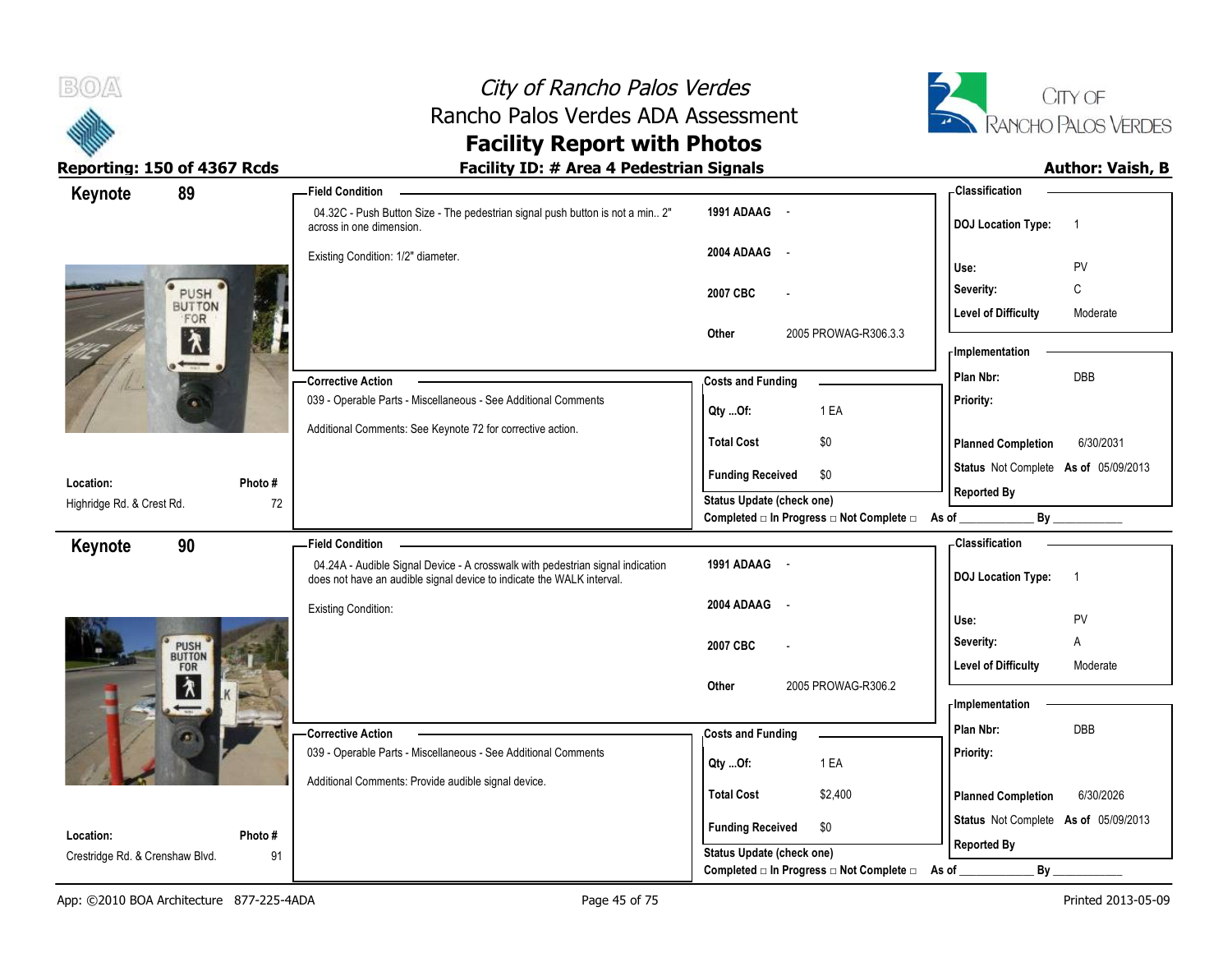



| 91<br>Keynote                   | <b>Field Condition</b>                                                                                                                                                                                |                                                               | - Classification                            |
|---------------------------------|-------------------------------------------------------------------------------------------------------------------------------------------------------------------------------------------------------|---------------------------------------------------------------|---------------------------------------------|
|                                 | 04.24B - Vibrotactile Signal Device - A crosswalk with pedestrian signal indication<br>does not have a vibrotactile signal device integrated into the signal device to<br>indicate the WALK interval. | 1991 ADAAG -                                                  | <b>DOJ Location Type:</b><br>-1             |
|                                 |                                                                                                                                                                                                       | 2004 ADAAG -                                                  | <b>PV</b><br>Use:                           |
|                                 | Existing Condition:                                                                                                                                                                                   |                                                               | C<br>Severity:                              |
| PUSH <sup>'</sup><br>FOR        |                                                                                                                                                                                                       | 2007 CBC                                                      | <b>Level of Difficulty</b><br>Moderate      |
| 1                               |                                                                                                                                                                                                       | 2005 PROWAG-R306.2<br>Other                                   |                                             |
|                                 |                                                                                                                                                                                                       |                                                               | - Implementation                            |
|                                 | - Corrective Action                                                                                                                                                                                   | <b>Costs and Funding</b>                                      | DBB<br>Plan Nbr:                            |
|                                 | 039 - Operable Parts - Miscellaneous - See Additional Comments                                                                                                                                        | 1 EA                                                          | Priority:                                   |
|                                 | Additional Comments: Replace with vibrotactile signal device.                                                                                                                                         | $Qty$ Of:                                                     |                                             |
|                                 |                                                                                                                                                                                                       | <b>Total Cost</b><br>\$2,400                                  | 6/30/2031<br><b>Planned Completion</b>      |
| Location:                       |                                                                                                                                                                                                       | <b>Funding Received</b><br>\$0                                | Status Not Complete As of 05/09/2013        |
| Crestridge Rd. & Crenshaw Blvd. | Photo#<br>91                                                                                                                                                                                          | Status Update (check one)                                     | <b>Reported By</b>                          |
|                                 |                                                                                                                                                                                                       | Completed □ In Progress □ Not Complete □ As of _              | By                                          |
| 92<br>Keynote                   | <b>Field Condition</b>                                                                                                                                                                                |                                                               | - Classification                            |
|                                 | 04.25 - Pedestrian Signal Device - Clear Floor Space - Location of pedestrian<br>signal device does not accommodate a level 30" x 48" min clear space, centered                                       | 1991 ADAAG 4.2.4                                              | <b>DOJ Location Type:</b><br>$\overline{1}$ |
|                                 | and parallel to the pedestrian signal push button. (Accessible pedestrian signals                                                                                                                     |                                                               |                                             |
|                                 | shall be located so that the vibrotactile feature can be contacted from the level<br>landing serving a curb ramp, if provided, or from a clear floor or ground space that                             | 2004 ADAAG 305.3; Fig. 305.3                                  | <b>PV</b><br>Use:                           |
|                                 | is in line with the crosswalk line adjacent to the vehicle stop line.)                                                                                                                                | 2007 CBC<br>1118B.4 item 1                                    | C<br>Severity:                              |
|                                 | Existing Condition: 15.5% CS.                                                                                                                                                                         |                                                               | <b>Level of Difficulty</b><br>High          |
|                                 |                                                                                                                                                                                                       | 2005 PROWAG-R306.2.1<br>Other                                 |                                             |
|                                 |                                                                                                                                                                                                       |                                                               | <b>Implementation</b>                       |
|                                 | - Corrective Action                                                                                                                                                                                   | <b>Costs and Funding</b>                                      | <b>DBB</b><br>Plan Nbr:                     |
|                                 | 008 - Concrete Landing - Remove non-compliant pavement and replace with new<br>concrete. The landing slope shall not exceed 2% in any direction.                                                      | 30 SF<br>Qty Of:                                              | Priority:                                   |
|                                 | <b>Additional Comments:</b>                                                                                                                                                                           | <b>Total Cost</b><br>\$576                                    | 6/30/2031<br><b>Planned Completion</b>      |
|                                 |                                                                                                                                                                                                       |                                                               | Status Not Complete As of 05/09/2013        |
| Location:                       | Photo#                                                                                                                                                                                                | <b>Funding Received</b><br>\$0                                | <b>Reported By</b>                          |
| Crestridge Rd. & Crenshaw Blvd. | 92                                                                                                                                                                                                    | <b>Status Update (check one)</b>                              |                                             |
|                                 |                                                                                                                                                                                                       | Completed $\Box$ In Progress $\Box$ Not Complete $\Box$ As of | By                                          |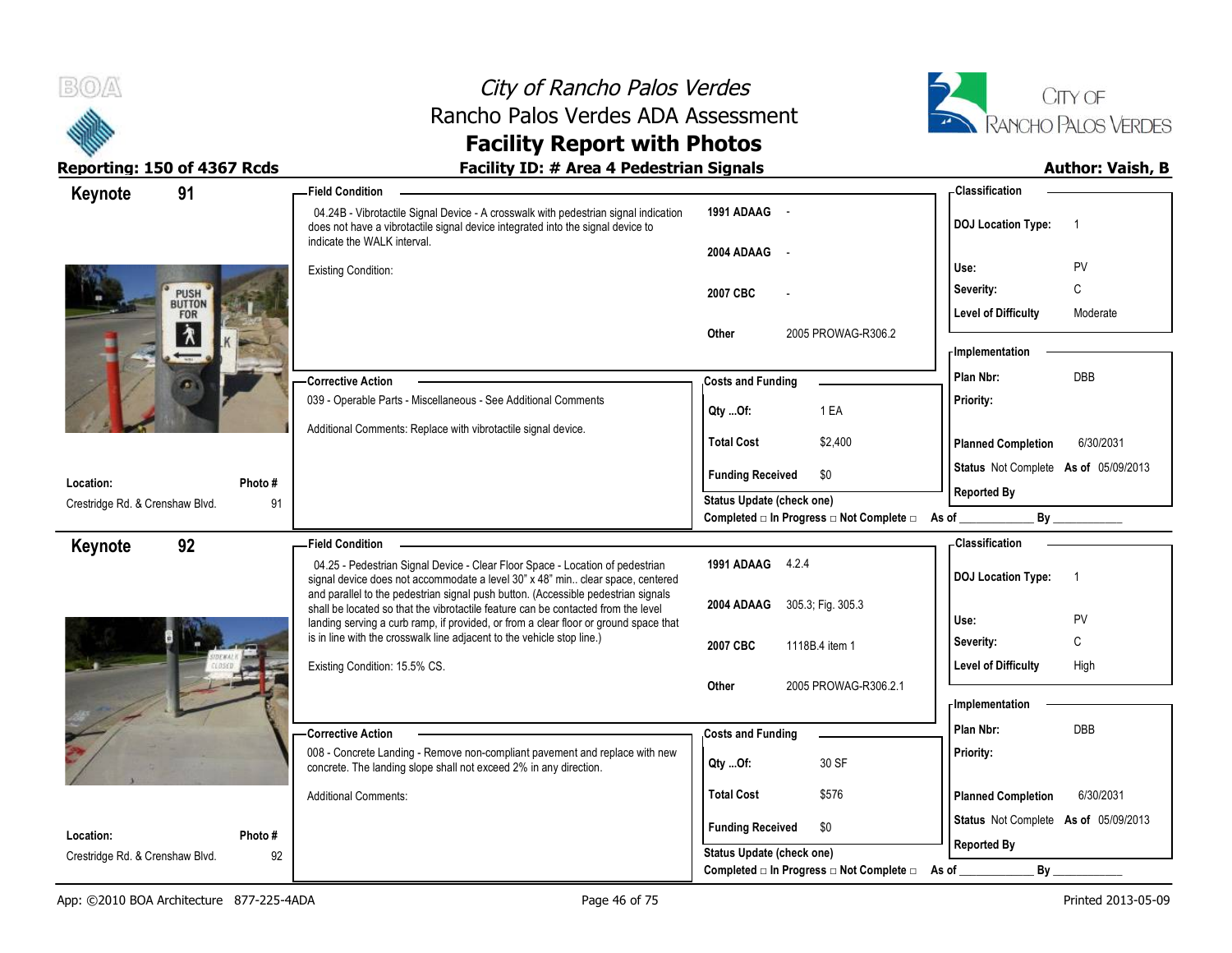



### Reporting: 150 of 4367 Rcds **Facility ID: # Area 4 Pedestrian Signals Reporting: 150 of 4367 Rcds Author: Vaish, B**

| <b>DOJ Location Type:</b><br>$\overline{1}$ |
|---------------------------------------------|
| PV                                          |
| С                                           |
| <b>Level of Difficulty</b><br>Moderate      |
| - Implementation                            |
| DBB                                         |
|                                             |
| <b>Planned Completion</b><br>6/30/2031      |
| Status Not Complete As of 05/09/2013        |
|                                             |
| By                                          |
| <b>DOJ Location Type:</b><br>$\overline{1}$ |
|                                             |
|                                             |
| PV                                          |
| C<br><b>Level of Difficulty</b><br>Moderate |
|                                             |
| <b>Implementation</b>                       |
| DBB                                         |
|                                             |
| <b>Planned Completion</b><br>6/30/2031      |
| Status Not Complete As of 05/09/2013        |
| - Classification                            |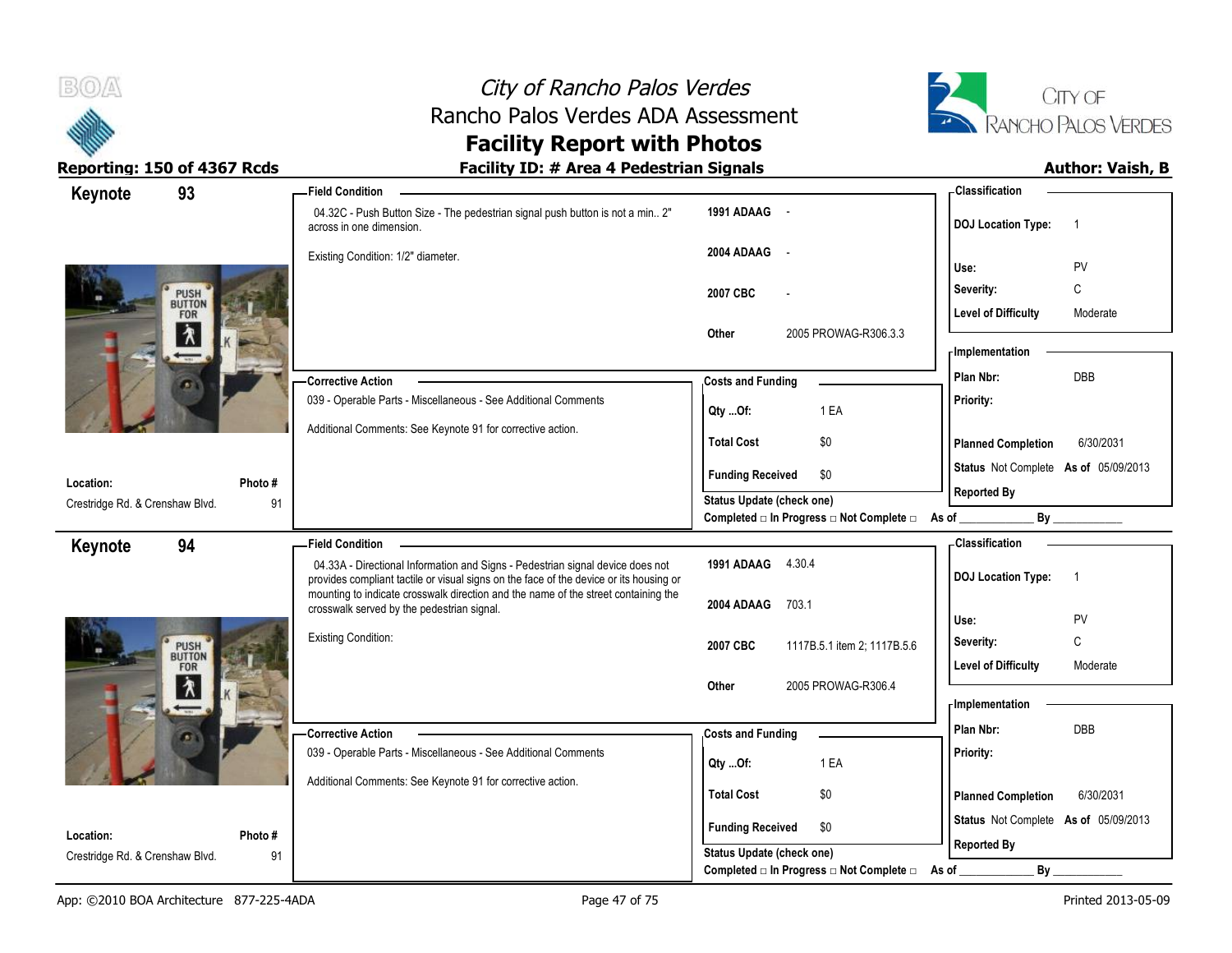



| 95<br>Keynote                   | <b>Field Condition</b>                                                                                                                                                |                                                  | <b>Classification</b>                       |
|---------------------------------|-----------------------------------------------------------------------------------------------------------------------------------------------------------------------|--------------------------------------------------|---------------------------------------------|
|                                 | 04.33B - Arrow - Pedestrian signal device does not includes a tactile arrow that<br>contrasts with the background and is aligned parallel to the crosswalk direction. | 1991 ADAAG -                                     | <b>DOJ</b> Location Type:<br>-1             |
|                                 | <b>Existing Condition:</b>                                                                                                                                            | 2004 ADAAG -                                     |                                             |
|                                 |                                                                                                                                                                       |                                                  | Use:<br>PV                                  |
| PUSH<br>BUTTON<br>FOR           |                                                                                                                                                                       | 2007 CBC                                         | $\mathsf{C}$<br>Severity:                   |
| 介                               |                                                                                                                                                                       | 2005 PROWAG-R306.4.1<br>Other                    | <b>Level of Difficulty</b><br>Moderate      |
| $\overline{\phantom{a}}$        |                                                                                                                                                                       |                                                  | - Implementation                            |
|                                 | -Corrective Action                                                                                                                                                    | <b>Costs and Funding</b>                         | DBB<br>Plan Nbr:                            |
|                                 | 039 - Operable Parts - Miscellaneous - See Additional Comments                                                                                                        |                                                  | Priority:                                   |
|                                 | Additional Comments: See Keynote 91 for corrective action.                                                                                                            | 1 EA<br>$Qty$ Of:                                |                                             |
|                                 |                                                                                                                                                                       | <b>Total Cost</b><br>\$0                         | 6/30/2031<br><b>Planned Completion</b>      |
| Location:                       | Photo#                                                                                                                                                                | <b>Funding Received</b><br>\$0                   | Status Not Complete As of 05/09/2013        |
| Crestridge Rd. & Crenshaw Blvd. | 91                                                                                                                                                                    | <b>Status Update (check one)</b>                 | <b>Reported By</b>                          |
|                                 |                                                                                                                                                                       | Completed □ In Progress □ Not Complete □ As of _ | By                                          |
| 96<br>Keynote                   | <b>Field Condition</b>                                                                                                                                                |                                                  | - Classification                            |
|                                 | 04.32A - Push Button Operating Effort - The force required to activate operable                                                                                       | 1991 ADAAG 4.27.4                                | <b>DOJ</b> Location Type:<br>$\overline{1}$ |
|                                 | part(s) of pedestrian signal device exceeds 5 lbs.                                                                                                                    |                                                  |                                             |
|                                 | Existing Condition: 6 LBF.                                                                                                                                            | 2004 ADAAG<br>309.4                              |                                             |
|                                 |                                                                                                                                                                       |                                                  | PV<br>Use:                                  |
| PUSH <sup>1</sup>               |                                                                                                                                                                       | 2007 CBC<br>1117B.6 item 4                       | C<br>Severity:                              |
| FOR                             |                                                                                                                                                                       | 2005 PROWAG-R306.3.1;<br>Other                   | <b>Level of Difficulty</b><br>Moderate      |
| 木<br><b>CONSULTS</b>            |                                                                                                                                                                       | R405.4                                           | - Implementation                            |
|                                 | -Corrective Action                                                                                                                                                    | <b>Costs and Funding</b>                         | Plan Nbr:<br><b>DBB</b>                     |
|                                 | 039 - Operable Parts - Miscellaneous - See Additional Comments                                                                                                        |                                                  | Priority:                                   |
|                                 | Additional Comments: See Keynote 91 for corrective action.                                                                                                            | 1 EA<br>Qty Of:                                  |                                             |
|                                 |                                                                                                                                                                       | \$0<br><b>Total Cost</b>                         | 6/30/2031<br><b>Planned Completion</b>      |
| Location:                       | Photo#                                                                                                                                                                | <b>Funding Received</b><br>\$0                   | Status Not Complete As of 05/09/2013        |
| Crestridge Rd. & Crenshaw Blvd. | 91                                                                                                                                                                    | Status Update (check one)                        | <b>Reported By</b><br>By                    |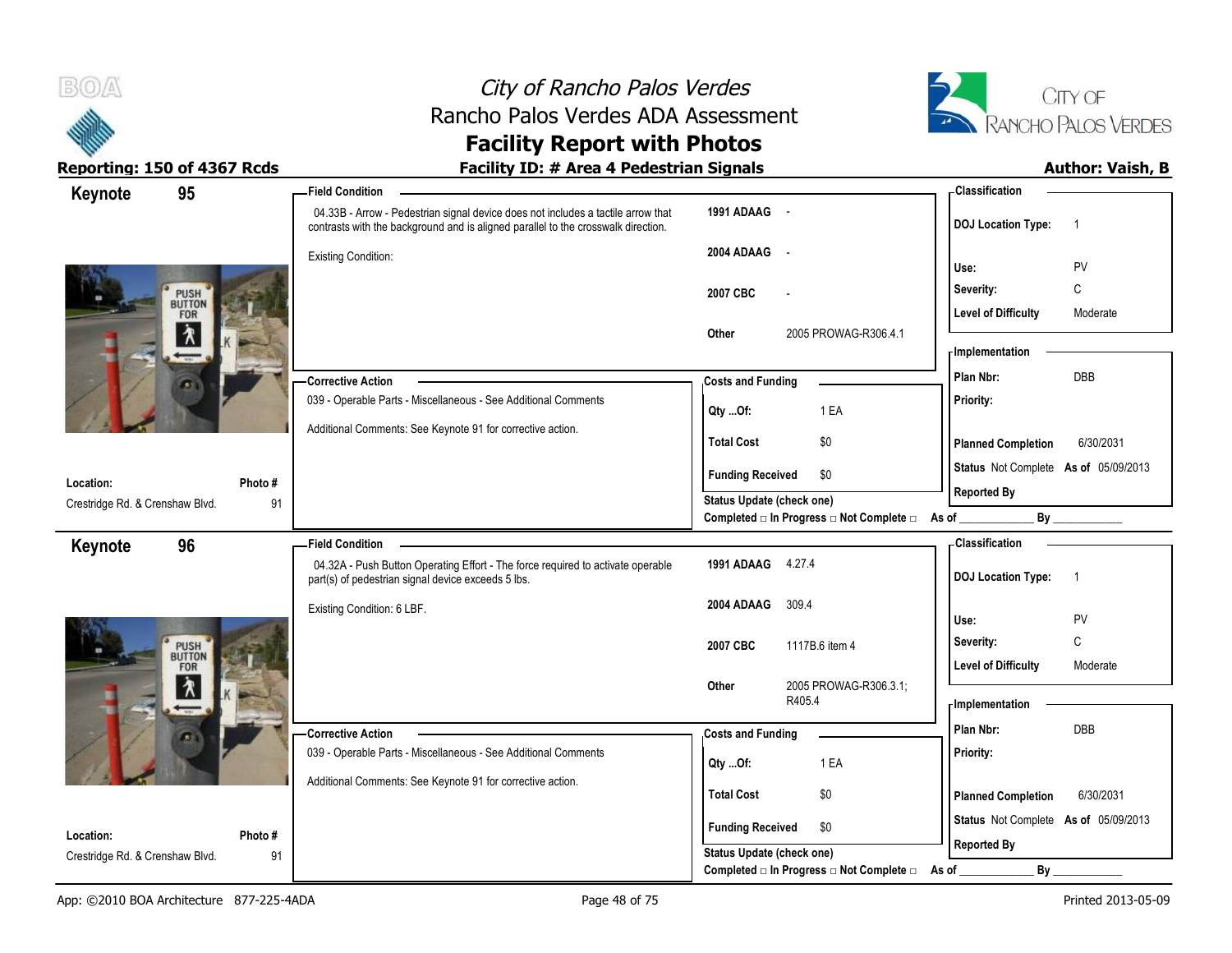



| <b>Field Condition</b>                                                                                                                                            |                                                                                                                                                                                                                                                                                                                                                                                                                                                                                       | - Classification                                                                                                                                                                          |
|-------------------------------------------------------------------------------------------------------------------------------------------------------------------|---------------------------------------------------------------------------------------------------------------------------------------------------------------------------------------------------------------------------------------------------------------------------------------------------------------------------------------------------------------------------------------------------------------------------------------------------------------------------------------|-------------------------------------------------------------------------------------------------------------------------------------------------------------------------------------------|
| 04.33C - Street Name - Pedestrian signal device does not includes street name<br>information consisting of California Grade 2 Braille and aligned parallel to the | 1991 ADAAG -                                                                                                                                                                                                                                                                                                                                                                                                                                                                          | <b>DOJ Location Type:</b><br>$\overline{1}$                                                                                                                                               |
|                                                                                                                                                                   | 2004 ADAAG<br>$\sim$ $-$                                                                                                                                                                                                                                                                                                                                                                                                                                                              | PV<br>Use:                                                                                                                                                                                |
|                                                                                                                                                                   |                                                                                                                                                                                                                                                                                                                                                                                                                                                                                       | С<br>Severity:                                                                                                                                                                            |
|                                                                                                                                                                   |                                                                                                                                                                                                                                                                                                                                                                                                                                                                                       | <b>Level of Difficulty</b><br>Moderate                                                                                                                                                    |
|                                                                                                                                                                   | 2005 PROWAG-R306.4.2<br>Other                                                                                                                                                                                                                                                                                                                                                                                                                                                         | <b>Implementation</b>                                                                                                                                                                     |
| - Corrective Action                                                                                                                                               | <b>Costs and Funding</b>                                                                                                                                                                                                                                                                                                                                                                                                                                                              | DBB<br>Plan Nbr:                                                                                                                                                                          |
| 039 - Operable Parts - Miscellaneous - See Additional Comments                                                                                                    | 1 EA<br>Qty Of:                                                                                                                                                                                                                                                                                                                                                                                                                                                                       | Priority:                                                                                                                                                                                 |
|                                                                                                                                                                   | <b>Total Cost</b><br>\$0                                                                                                                                                                                                                                                                                                                                                                                                                                                              | 6/30/2031<br><b>Planned Completion</b>                                                                                                                                                    |
| Photo#                                                                                                                                                            | <b>Funding Received</b><br>\$0                                                                                                                                                                                                                                                                                                                                                                                                                                                        | Status Not Complete As of 05/09/2013<br><b>Reported By</b>                                                                                                                                |
| 91                                                                                                                                                                | <b>Status Update (check one)</b>                                                                                                                                                                                                                                                                                                                                                                                                                                                      |                                                                                                                                                                                           |
|                                                                                                                                                                   |                                                                                                                                                                                                                                                                                                                                                                                                                                                                                       | - Classification                                                                                                                                                                          |
|                                                                                                                                                                   |                                                                                                                                                                                                                                                                                                                                                                                                                                                                                       |                                                                                                                                                                                           |
| provides compliant tactile or visual signs on the face of the device or its housing or                                                                            |                                                                                                                                                                                                                                                                                                                                                                                                                                                                                       | <b>DOJ Location Type:</b><br>$\overline{1}$                                                                                                                                               |
|                                                                                                                                                                   | 2004 ADAAG<br>703.1                                                                                                                                                                                                                                                                                                                                                                                                                                                                   |                                                                                                                                                                                           |
|                                                                                                                                                                   |                                                                                                                                                                                                                                                                                                                                                                                                                                                                                       | PV<br>Use:                                                                                                                                                                                |
|                                                                                                                                                                   | 2007 CBC<br>1117B.5.1 item 2; 1117B.5.6                                                                                                                                                                                                                                                                                                                                                                                                                                               | Severity:<br>C                                                                                                                                                                            |
|                                                                                                                                                                   |                                                                                                                                                                                                                                                                                                                                                                                                                                                                                       | <b>Level of Difficulty</b><br>Moderate                                                                                                                                                    |
|                                                                                                                                                                   | 2005 PROWAG-R306.4<br>Other                                                                                                                                                                                                                                                                                                                                                                                                                                                           |                                                                                                                                                                                           |
|                                                                                                                                                                   |                                                                                                                                                                                                                                                                                                                                                                                                                                                                                       | - Implementation                                                                                                                                                                          |
| - Corrective Action                                                                                                                                               |                                                                                                                                                                                                                                                                                                                                                                                                                                                                                       |                                                                                                                                                                                           |
|                                                                                                                                                                   | <b>Costs and Funding</b>                                                                                                                                                                                                                                                                                                                                                                                                                                                              | Plan Nbr:<br>DBB                                                                                                                                                                          |
| 039 - Operable Parts - Miscellaneous - See Additional Comments                                                                                                    | 1 EA<br>$Qty$ Of:                                                                                                                                                                                                                                                                                                                                                                                                                                                                     | Priority:                                                                                                                                                                                 |
| Additional Comments: See Keynote 72 for corrective action.                                                                                                        | <b>Total Cost</b><br>\$0                                                                                                                                                                                                                                                                                                                                                                                                                                                              | 6/30/2031<br><b>Planned Completion</b>                                                                                                                                                    |
|                                                                                                                                                                   |                                                                                                                                                                                                                                                                                                                                                                                                                                                                                       | Status Not Complete As of 05/09/2013                                                                                                                                                      |
| Photo#<br>72                                                                                                                                                      | <b>Funding Received</b><br>\$0<br>Status Update (check one)                                                                                                                                                                                                                                                                                                                                                                                                                           | <b>Reported By</b>                                                                                                                                                                        |
|                                                                                                                                                                   | crosswalk direction. OR Pedestrian signal device does not provide street name<br>required to be compliant.)<br><b>Existing Condition:</b><br>Additional Comments: See Keynote 91 for corrective action.<br><b>Field Condition</b><br>04.33A - Directional Information and Signs - Pedestrian signal device does not<br>mounting to indicate crosswalk direction and the name of the street containing the<br>crosswalk served by the pedestrian signal.<br><b>Existing Condition:</b> | information in audible format. (Street name information in one format or the other is<br>2007 CBC<br>Completed $\Box$ In Progress $\Box$ Not Complete $\Box$ As of _<br>1991 ADAAG 4.30.4 |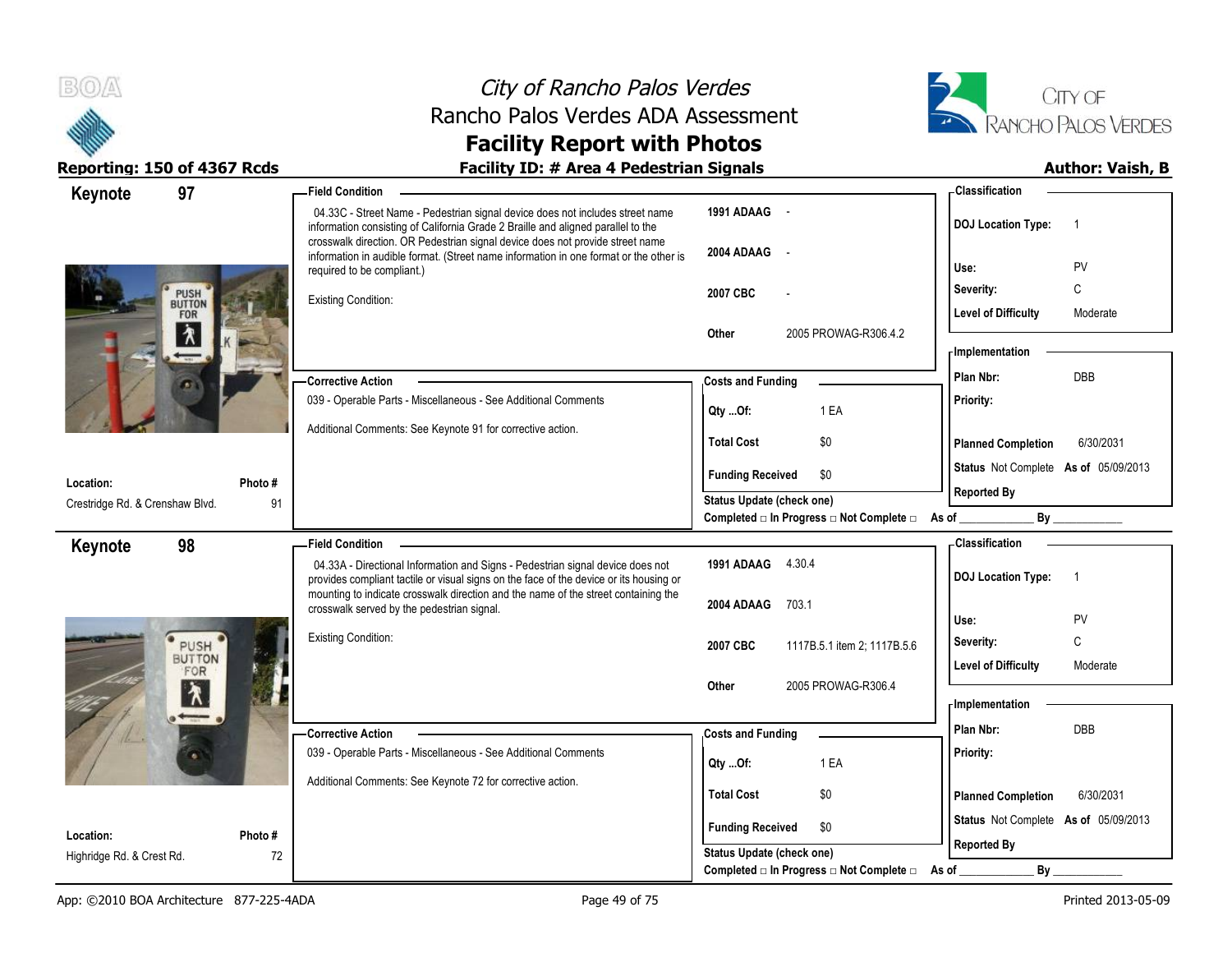



| Keynote                         | 99                  | <b>Field Condition</b>                                                                                                                                                 |                                                                       | <b>Classification</b>                       |
|---------------------------------|---------------------|------------------------------------------------------------------------------------------------------------------------------------------------------------------------|-----------------------------------------------------------------------|---------------------------------------------|
|                                 |                     | 04.24A - Audible Signal Device - A crosswalk with pedestrian signal indication<br>does not have an audible signal device to indicate the WALK interval.                | 1991 ADAAG -                                                          | <b>DOJ</b> Location Type:<br>$\overline{1}$ |
|                                 |                     | <b>Existing Condition:</b>                                                                                                                                             | 2004 ADAAG<br>$\sim$                                                  | Use:<br>PV                                  |
|                                 | <b>PUSH</b>         |                                                                                                                                                                        | 2007 CBC                                                              | Severity:<br>C                              |
|                                 | <b>BUTTO</b><br>FOR |                                                                                                                                                                        |                                                                       | <b>Level of Difficulty</b><br>Moderate      |
|                                 | ۸Ř                  |                                                                                                                                                                        | Other<br>2005 PROWAG-R306.2                                           | - Implementation                            |
|                                 |                     | <b>Corrective Action</b>                                                                                                                                               | <b>Costs and Funding</b>                                              | DBB<br>Plan Nbr:                            |
|                                 |                     | 039 - Operable Parts - Miscellaneous - See Additional Comments                                                                                                         | 1 EA<br>Qty Of:                                                       | Priority:                                   |
|                                 |                     | Additional Comments: Provide audible signal device.                                                                                                                    | <b>Total Cost</b><br>\$2,400                                          | <b>Planned Completion</b><br>6/30/2031      |
| Location:                       | Photo#              |                                                                                                                                                                        | <b>Funding Received</b><br>\$0                                        | Status Not Complete As of 05/09/2013        |
| Crestridge Rd. & Crenshaw Blvd. | 100                 |                                                                                                                                                                        | Status Update (check one)                                             | <b>Reported By</b>                          |
|                                 |                     |                                                                                                                                                                        | Completed □ In Progress □ Not Complete □ As of _                      | By                                          |
| Keynote                         | 100                 | <b>Field Condition</b>                                                                                                                                                 |                                                                       | - Classification                            |
|                                 |                     | 04.24B - Vibrotactile Signal Device - A crosswalk with pedestrian signal indication<br>does not have a vibrotactile signal device integrated into the signal device to | 1991 ADAAG -                                                          | <b>DOJ Location Type:</b><br>$\overline{1}$ |
|                                 |                     | indicate the WALK interval.                                                                                                                                            | 2004 ADAAG<br>$\sim$                                                  |                                             |
|                                 |                     | <b>Existing Condition:</b>                                                                                                                                             |                                                                       | Use:<br>PV                                  |
|                                 |                     |                                                                                                                                                                        |                                                                       |                                             |
|                                 | PUSH<br>RUTTON      |                                                                                                                                                                        | 2007 CBC                                                              | C<br>Severity:                              |
|                                 | FOR                 |                                                                                                                                                                        |                                                                       | <b>Level of Difficulty</b><br>Moderate      |
|                                 |                     |                                                                                                                                                                        | 2005 PROWAG-R306.2<br>Other                                           | <b>Implementation</b>                       |
|                                 |                     |                                                                                                                                                                        |                                                                       | Plan Nbr:<br><b>DBB</b>                     |
|                                 |                     | -Corrective Action<br>039 - Operable Parts - Miscellaneous - See Additional Comments                                                                                   | <b>Costs and Funding</b>                                              | Priority:                                   |
|                                 |                     |                                                                                                                                                                        | 1 EA<br>Qty Of:                                                       |                                             |
|                                 |                     | Additional Comments: Replace with vibrotactile signal device.                                                                                                          | <b>Total Cost</b><br>\$2,400                                          | 6/30/2031<br><b>Planned Completion</b>      |
| Location:                       | Photo#              |                                                                                                                                                                        | <b>Funding Received</b><br>\$0                                        | Status Not Complete As of 05/09/2013        |
| Crestridge Rd. & Crenshaw Blvd. | 100                 |                                                                                                                                                                        | Status Update (check one)<br>Completed □ In Progress □ Not Complete □ | <b>Reported By</b><br>By<br>As of           |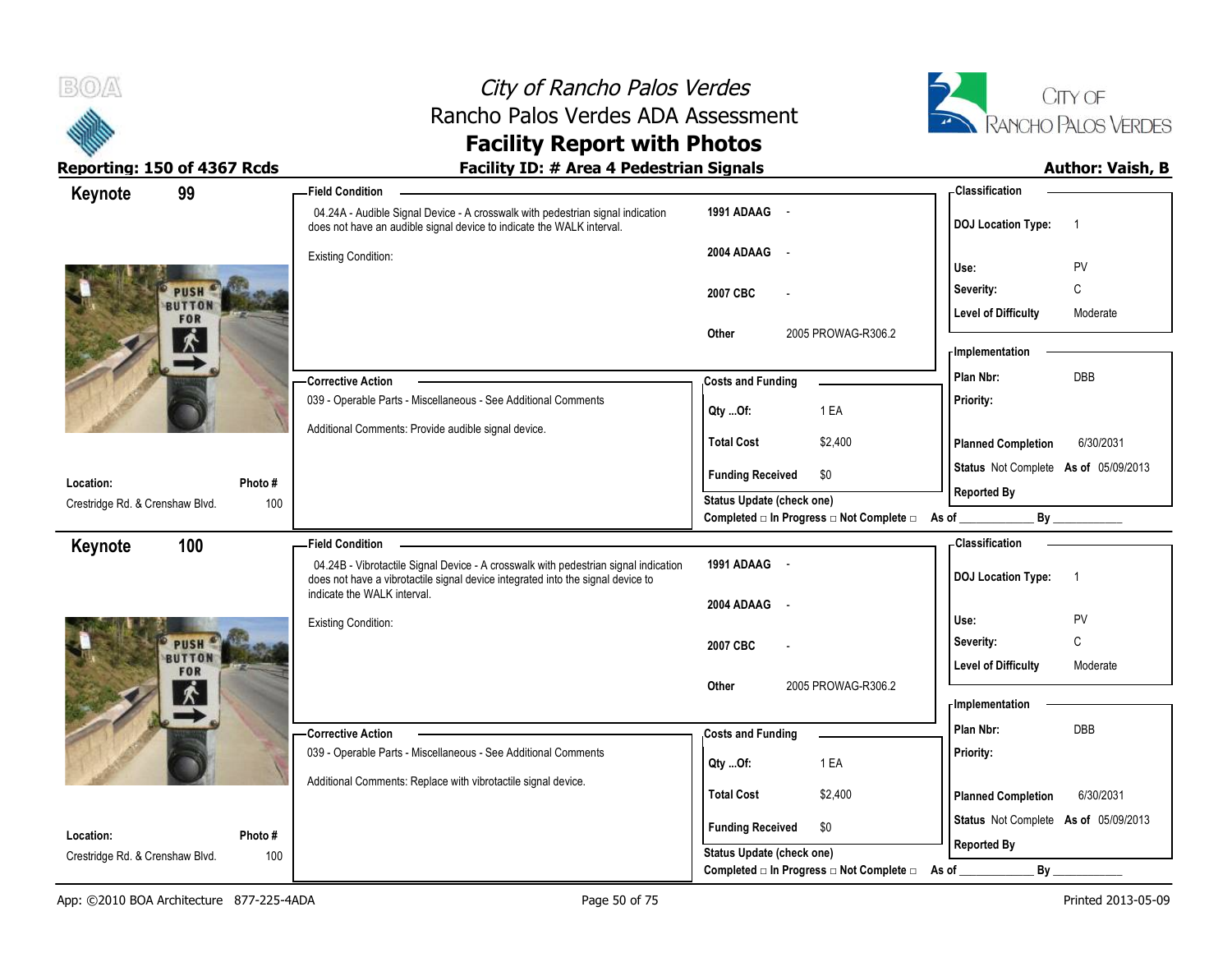



Reporting: 150 of 4367 Rcds **Facility ID: # Area 4 Pedestrian Signals Author: Vaish, B** 

| Keynote                                | 101           | - Field Condition                                                                                                                                                                                                                                              |                                                         | - Classification                            |
|----------------------------------------|---------------|----------------------------------------------------------------------------------------------------------------------------------------------------------------------------------------------------------------------------------------------------------------|---------------------------------------------------------|---------------------------------------------|
|                                        |               | 04.25 - Pedestrian Signal Device - Clear Floor Space - Location of pedestrian<br>signal device does not accommodate a level 30" x 48" min clear space, centered                                                                                                | 1991 ADAAG 4.2.4                                        | <b>DOJ Location Type:</b><br>$\overline{1}$ |
|                                        |               | and parallel to the pedestrian signal push button. (Accessible pedestrian signals<br>shall be located so that the vibrotactile feature can be contacted from the level<br>landing serving a curb ramp, if provided, or from a clear floor or ground space that | 2004 ADAAG 305.3; Fig. 305.3                            | Use:<br>PV                                  |
|                                        |               | is in line with the crosswalk line adjacent to the vehicle stop line.)                                                                                                                                                                                         | 2007 CBC<br>1118B.4 item 1                              | С<br>Severity:                              |
|                                        |               | Existing Condition: 3.4% CS & 11.7% RS.                                                                                                                                                                                                                        |                                                         | <b>Level of Difficulty</b><br>High          |
|                                        |               |                                                                                                                                                                                                                                                                | 2005 PROWAG-R306.2.1<br>Other                           | - Implementation                            |
|                                        |               |                                                                                                                                                                                                                                                                |                                                         | DBB<br>Plan Nbr:                            |
|                                        |               | <b>Corrective Action</b>                                                                                                                                                                                                                                       | <b>Costs and Funding</b>                                |                                             |
|                                        |               | 008 - Concrete Landing - Remove non-compliant pavement and replace with new<br>concrete. The landing slope shall not exceed 2% in any direction.                                                                                                               | 30 SF<br>Qty Of:                                        | Priority:                                   |
|                                        |               | <b>Additional Comments:</b>                                                                                                                                                                                                                                    | <b>Total Cost</b><br>\$576                              | <b>Planned Completion</b><br>6/30/2031      |
| Location:                              | Photo #       |                                                                                                                                                                                                                                                                | \$0<br><b>Funding Received</b>                          | Status Not Complete As of 05/09/2013        |
| Crestridge Rd. & Crenshaw Blvd.        | 101           |                                                                                                                                                                                                                                                                | <b>Status Update (check one)</b>                        | <b>Reported By</b>                          |
|                                        |               |                                                                                                                                                                                                                                                                | Completed □ In Progress □ Not Complete □ As of ________ | By                                          |
| Keynote                                | 102           | <b>Field Condition</b>                                                                                                                                                                                                                                         |                                                         | - Classification                            |
|                                        |               | 04.33B - Arrow - Pedestrian signal device does not includes a tactile arrow that<br>contrasts with the background and is aligned parallel to the crosswalk direction.                                                                                          | 1991 ADAAG -                                            | <b>DOJ Location Type:</b><br>$\overline{1}$ |
|                                        |               | <b>Existing Condition:</b>                                                                                                                                                                                                                                     | 2004 ADAAG<br>$\sim$                                    | Use:<br>PV                                  |
|                                        |               |                                                                                                                                                                                                                                                                |                                                         |                                             |
|                                        | PUSH          |                                                                                                                                                                                                                                                                |                                                         |                                             |
|                                        | <b>BUTTON</b> |                                                                                                                                                                                                                                                                | 2007 CBC                                                | C<br>Severity:                              |
|                                        | FOR           |                                                                                                                                                                                                                                                                |                                                         | <b>Level of Difficulty</b><br>Moderate      |
|                                        | $\lambda$     |                                                                                                                                                                                                                                                                | 2005 PROWAG-R306.4.1<br>Other                           | <b>Implementation</b>                       |
|                                        |               | - Corrective Action                                                                                                                                                                                                                                            |                                                         | Plan Nbr:<br>DBB                            |
|                                        |               | 039 - Operable Parts - Miscellaneous - See Additional Comments                                                                                                                                                                                                 | <b>Costs and Funding</b>                                | Priority:                                   |
|                                        |               | Additional Comments: See Keynote 72 for corrective action.                                                                                                                                                                                                     | 1 EA<br>Qty Of:                                         |                                             |
|                                        |               |                                                                                                                                                                                                                                                                | <b>Total Cost</b><br>\$0                                | <b>Planned Completion</b><br>6/30/2031      |
|                                        |               |                                                                                                                                                                                                                                                                | <b>Funding Received</b><br>\$0                          | Status Not Complete As of 05/09/2013        |
| Location:<br>Highridge Rd. & Crest Rd. | Photo #<br>72 |                                                                                                                                                                                                                                                                | Status Update (check one)                               | <b>Reported By</b>                          |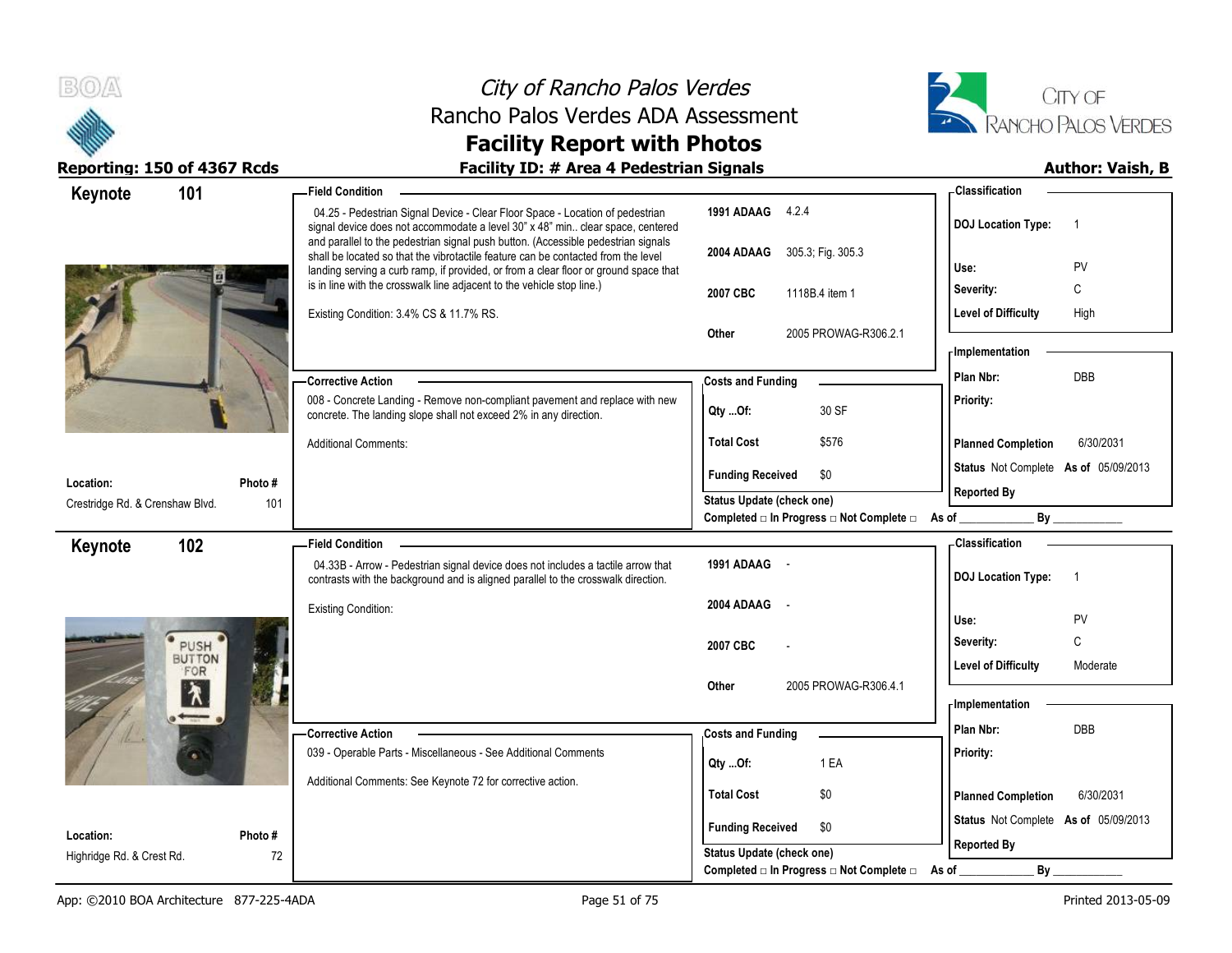



| Keynote                         | 103                    | - Field Condition                                                                                                                     |                                                | - Classification                            |
|---------------------------------|------------------------|---------------------------------------------------------------------------------------------------------------------------------------|------------------------------------------------|---------------------------------------------|
|                                 |                        | 04.32B - Push Button Locator Tone - The pedestrian signal push button does not<br>incorporate a locator tone at the push button.      | 1991 ADAAG<br>$\sim$ $-$                       | <b>DOJ Location Type:</b><br>$\overline{1}$ |
|                                 |                        | <b>Existing Condition:</b>                                                                                                            | 2004 ADAAG<br>$\sim$ $-$                       |                                             |
|                                 |                        |                                                                                                                                       |                                                | Use:<br>PV                                  |
|                                 | <b>RUTTO</b>           |                                                                                                                                       | 2007 CBC                                       | C<br>Severity:                              |
|                                 | <b>FOR</b>             |                                                                                                                                       |                                                | <b>Level of Difficulty</b><br>Moderate      |
|                                 |                        |                                                                                                                                       | 2005 PROWAG-R306.3.2<br>Other                  | <b>Implementation</b>                       |
|                                 |                        |                                                                                                                                       |                                                | DBB<br>Plan Nbr:                            |
|                                 |                        | - Corrective Action                                                                                                                   | <b>Costs and Funding</b>                       |                                             |
|                                 |                        | 039 - Operable Parts - Miscellaneous - See Additional Comments                                                                        | Qty Of:<br>1 EA                                | Priority:                                   |
|                                 |                        | Additional Comments: See Keynote 100 for corrective action.                                                                           | <b>Total Cost</b><br>\$0                       | 6/30/2031<br><b>Planned Completion</b>      |
| Location:                       | Photo#                 |                                                                                                                                       | \$0<br><b>Funding Received</b>                 | Status Not Complete As of 05/09/2013        |
| Crestridge Rd. & Crenshaw Blvd. | 100                    |                                                                                                                                       | <b>Status Update (check one)</b>               | <b>Reported By</b>                          |
|                                 |                        |                                                                                                                                       | Completed □ In Progress □ Not Complete □ As of | By                                          |
| Keynote                         | 104                    | <b>Field Condition</b>                                                                                                                |                                                | - Classification                            |
|                                 |                        | 04.32A - Push Button Operating Effort - The force required to activate operable<br>part(s) of pedestrian signal device exceeds 5 lbs. | 1991 ADAAG<br>4.27.4                           | <b>DOJ Location Type:</b><br>$\overline{1}$ |
|                                 |                        | <b>Existing Condition:</b>                                                                                                            | 2004 ADAAG<br>309.4                            |                                             |
|                                 |                        |                                                                                                                                       |                                                | PV<br>Use:                                  |
|                                 | PIISH<br><b>RUTTON</b> |                                                                                                                                       | 2007 CBC<br>1117B.6 item 4                     | C<br>Severity:                              |
|                                 | FOR                    |                                                                                                                                       |                                                | <b>Level of Difficulty</b><br>Moderate      |
|                                 |                        |                                                                                                                                       | 2005 PROWAG-R306.3.1;<br>Other<br>R405.4       | - Implementation                            |
|                                 |                        |                                                                                                                                       |                                                |                                             |
|                                 |                        | -Corrective Action                                                                                                                    | <b>Costs and Funding</b>                       | DBB<br>Plan Nbr:                            |
|                                 |                        | 039 - Operable Parts - Miscellaneous - See Additional Comments                                                                        | 1 EA<br>Qty Of:                                | Priority:                                   |
|                                 |                        | Additional Comments: See Keynote 100 for corrective action.                                                                           | <b>Total Cost</b>                              |                                             |
|                                 |                        |                                                                                                                                       | \$0                                            | <b>Planned Completion</b><br>6/30/2031      |
| Location:                       | Photo#                 |                                                                                                                                       | <b>Funding Received</b><br>\$0                 | Status Not Complete As of 05/09/2013        |
| Crestridge Rd. & Crenshaw Blvd. | 100                    |                                                                                                                                       | <b>Status Update (check one)</b>               | <b>Reported By</b>                          |
|                                 |                        |                                                                                                                                       | Completed □ In Progress □ Not Complete □       | By<br>As of                                 |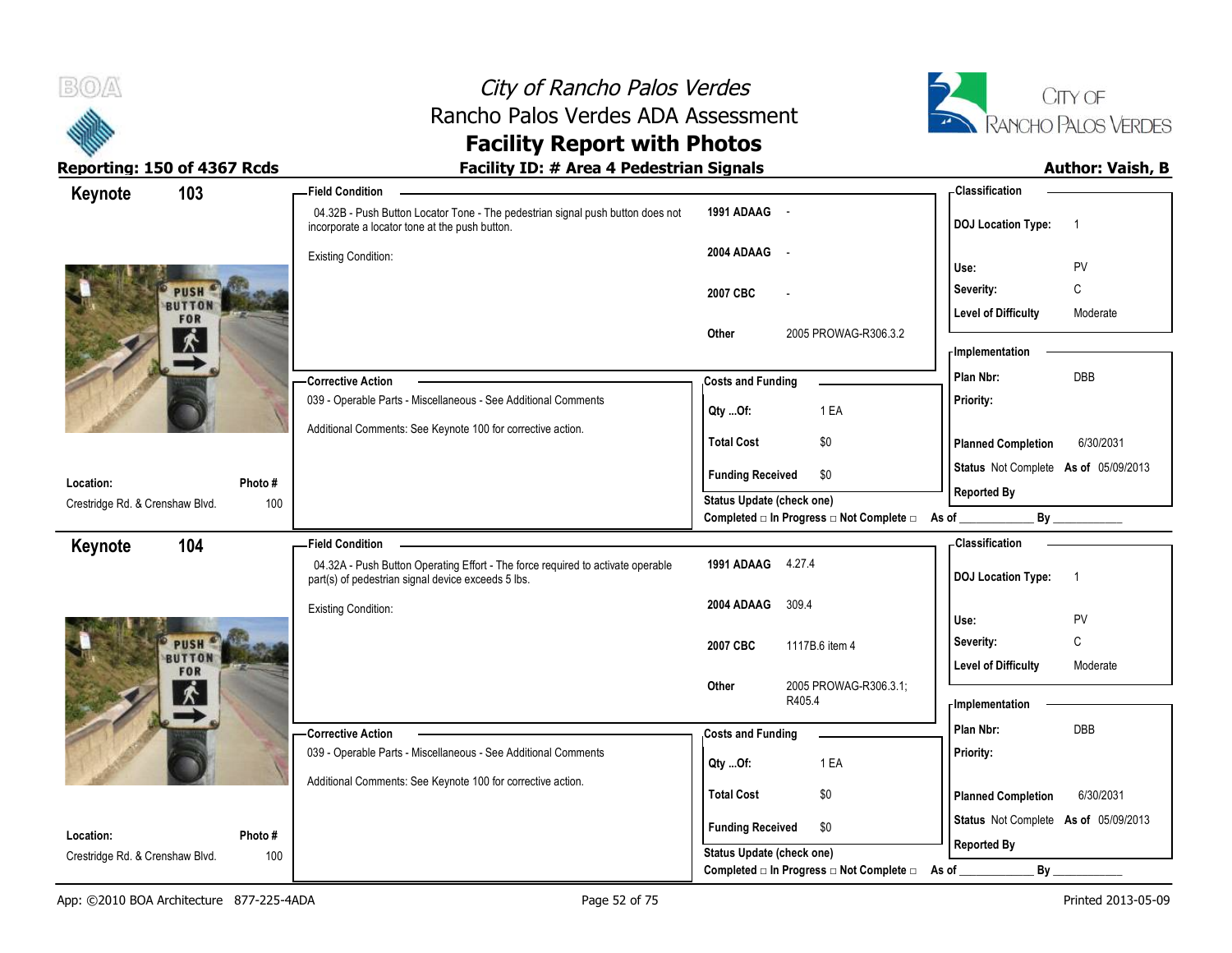



| Keynote                                      | 105                         | <b>Field Condition</b>                                                                                                                                                |                                                  | <b>Classification</b>                       |
|----------------------------------------------|-----------------------------|-----------------------------------------------------------------------------------------------------------------------------------------------------------------------|--------------------------------------------------|---------------------------------------------|
|                                              |                             | 04.33B - Arrow - Pedestrian signal device does not includes a tactile arrow that<br>contrasts with the background and is aligned parallel to the crosswalk direction. | 1991 ADAAG -                                     | <b>DOJ Location Type:</b><br>$\overline{1}$ |
|                                              |                             | <b>Existing Condition:</b>                                                                                                                                            | 2004 ADAAG -                                     | Use:<br>PV                                  |
|                                              |                             |                                                                                                                                                                       |                                                  | C<br>Severity:                              |
|                                              | <b>PUSH</b><br><b>RUTTO</b> |                                                                                                                                                                       | 2007 CBC                                         |                                             |
|                                              | FOR                         |                                                                                                                                                                       | 2005 PROWAG-R306.4.1<br>Other                    | <b>Level of Difficulty</b><br>Moderate      |
|                                              | Ķ.                          |                                                                                                                                                                       |                                                  | - Implementation                            |
|                                              |                             | <b>Corrective Action</b>                                                                                                                                              | <b>Costs and Funding</b>                         | DBB<br>Plan Nbr:                            |
|                                              |                             | 039 - Operable Parts - Miscellaneous - See Additional Comments                                                                                                        | 1 EA<br>Qty Of:                                  | Priority:                                   |
|                                              |                             | Additional Comments: See Keynote 100 for corrective action.                                                                                                           |                                                  |                                             |
|                                              |                             |                                                                                                                                                                       | <b>Total Cost</b><br>\$0                         | <b>Planned Completion</b><br>6/30/2031      |
| Location:                                    | Photo#                      |                                                                                                                                                                       | <b>Funding Received</b><br>\$0                   | Status Not Complete As of 05/09/2013        |
| Crestridge Rd. & Crenshaw Blvd.              | 100                         |                                                                                                                                                                       | <b>Status Update (check one)</b>                 | <b>Reported By</b>                          |
|                                              |                             |                                                                                                                                                                       | Completed □ In Progress □ Not Complete □ As of _ | $By$ <sub>___</sub>                         |
| Keynote                                      | 106                         | <b>Field Condition</b>                                                                                                                                                |                                                  | <b>Classification</b>                       |
|                                              |                             | 04.32C - Push Button Size - The pedestrian signal push button is not a min 2"<br>across in one dimension.                                                             | 1991 ADAAG -                                     | <b>DOJ Location Type:</b><br>$\overline{1}$ |
|                                              |                             |                                                                                                                                                                       |                                                  |                                             |
|                                              |                             | Existing Condition: 1/2" diameter.                                                                                                                                    | 2004 ADAAG<br>$\sim$                             |                                             |
|                                              |                             |                                                                                                                                                                       |                                                  | Use:<br>PV                                  |
|                                              | PHSH<br><b>RUTTON</b>       |                                                                                                                                                                       | 2007 CBC                                         | C<br>Severity:                              |
|                                              | FOR                         |                                                                                                                                                                       |                                                  | <b>Level of Difficulty</b><br>Moderate      |
|                                              |                             |                                                                                                                                                                       | 2005 PROWAG-R306.3.3<br>Other                    | - Implementation                            |
|                                              |                             | -Corrective Action                                                                                                                                                    |                                                  | Plan Nbr:<br><b>DBB</b>                     |
|                                              |                             | 039 - Operable Parts - Miscellaneous - See Additional Comments                                                                                                        | <b>Costs and Funding</b>                         | Priority:                                   |
|                                              |                             |                                                                                                                                                                       | 1 EA<br>Qty Of:                                  |                                             |
|                                              |                             | Additional Comments: See Keynote 100 for corrective action.                                                                                                           | <b>Total Cost</b><br>\$0                         | 6/30/2031<br><b>Planned Completion</b>      |
|                                              |                             |                                                                                                                                                                       | <b>Funding Received</b><br>\$0                   | Status Not Complete As of 05/09/2013        |
| Location:<br>Crestridge Rd. & Crenshaw Blvd. | Photo#<br>100               |                                                                                                                                                                       | <b>Status Update (check one)</b>                 | <b>Reported By</b>                          |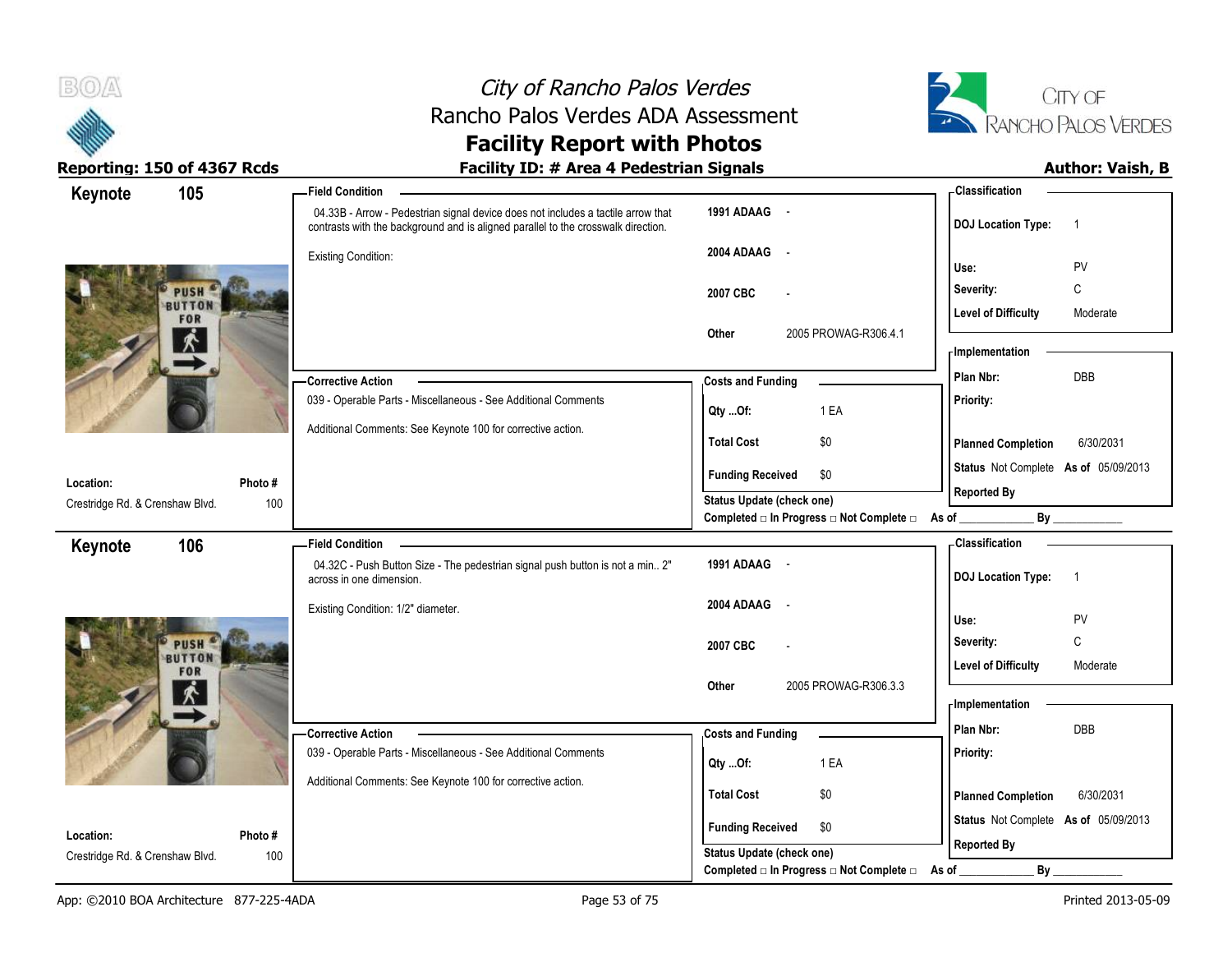



| 107<br>Keynote               |         | <b>Field Condition</b>                                                                                                                                                                                                                             |                                                                       | <b>Classification</b>                       |
|------------------------------|---------|----------------------------------------------------------------------------------------------------------------------------------------------------------------------------------------------------------------------------------------------------|-----------------------------------------------------------------------|---------------------------------------------|
|                              |         | 04.33C - Street Name - Pedestrian signal device does not includes street name<br>information consisting of California Grade 2 Braille and aligned parallel to the<br>crosswalk direction. OR Pedestrian signal device does not provide street name | 1991 ADAAG -                                                          | <b>DOJ</b> Location Type:<br>- 1            |
|                              |         | information in audible format. (Street name information in one format or the other is<br>required to be compliant.)                                                                                                                                | 2004 ADAAG -                                                          | PV<br>Use:                                  |
| PUSH                         |         | <b>Existing Condition:</b>                                                                                                                                                                                                                         | 2007 CBC                                                              | C<br>Severity:                              |
| <b>BUTTON</b><br>FOR         |         |                                                                                                                                                                                                                                                    |                                                                       | <b>Level of Difficulty</b><br>Moderate      |
| $\bigwedge$                  |         |                                                                                                                                                                                                                                                    | 2005 PROWAG-R306.4.2<br>Other                                         | - Implementation                            |
|                              |         | -Corrective Action                                                                                                                                                                                                                                 | <b>Costs and Funding</b>                                              | Plan Nbr:<br>DBB                            |
|                              |         | 039 - Operable Parts - Miscellaneous - See Additional Comments                                                                                                                                                                                     | 1 EA                                                                  | Priority:                                   |
|                              |         | Additional Comments: See Keynote 72 for corrective action.                                                                                                                                                                                         | Qty Of:                                                               |                                             |
|                              |         |                                                                                                                                                                                                                                                    | <b>Total Cost</b><br>\$0                                              | 6/30/2031<br><b>Planned Completion</b>      |
| Location:                    | Photo # |                                                                                                                                                                                                                                                    | <b>Funding Received</b><br>\$0                                        | Status Not Complete As of 05/09/2013        |
| Highridge Rd. & Crest Rd.    | 72      |                                                                                                                                                                                                                                                    | Status Update (check one)                                             | <b>Reported By</b>                          |
|                              |         |                                                                                                                                                                                                                                                    | Completed □ In Progress □ Not Complete □ As of                        | $\mathsf{By}$                               |
| 108<br>Keynote               |         | <b>Field Condition</b>                                                                                                                                                                                                                             |                                                                       | - Classification                            |
|                              |         | 04.24A - Audible Signal Device - A crosswalk with pedestrian signal indication<br>does not have an audible signal device to indicate the WALK interval.                                                                                            | 1991 ADAAG -                                                          | <b>DOJ Location Type:</b><br>$\overline{1}$ |
|                              |         | <b>Existing Condition:</b>                                                                                                                                                                                                                         | 2004 ADAAG -                                                          | PV<br>Use:                                  |
|                              |         |                                                                                                                                                                                                                                                    | 2007 CBC                                                              | Severity:<br>Α                              |
| <b>PUSH</b><br><b>BUTTON</b> |         |                                                                                                                                                                                                                                                    |                                                                       | <b>Level of Difficulty</b><br>Moderate      |
| FOR<br>$\lambda$             |         |                                                                                                                                                                                                                                                    | 2005 PROWAG-R306.2<br>Other                                           |                                             |
|                              |         |                                                                                                                                                                                                                                                    |                                                                       | - Implementation                            |
|                              |         | - Corrective Action                                                                                                                                                                                                                                | <b>Costs and Funding</b>                                              | <b>DBB</b><br>Plan Nbr:                     |
|                              |         | 039 - Operable Parts - Miscellaneous - See Additional Comments                                                                                                                                                                                     | 1 EA<br>Qty Of:                                                       | Priority:                                   |
|                              |         | Additional Comments: Provide audible signal device.                                                                                                                                                                                                | <b>Total Cost</b><br>\$2,400                                          | 6/30/2026<br><b>Planned Completion</b>      |
|                              |         |                                                                                                                                                                                                                                                    |                                                                       | Status Not Complete As of 05/09/2013        |
| Location:                    | Photo # |                                                                                                                                                                                                                                                    | <b>Funding Received</b><br>\$0                                        | <b>Reported By</b>                          |
| Highridge Rd. & Crest Rd.    | 109     |                                                                                                                                                                                                                                                    | Status Update (check one)<br>Completed □ In Progress □ Not Complete □ | By<br>As of                                 |
|                              |         |                                                                                                                                                                                                                                                    |                                                                       |                                             |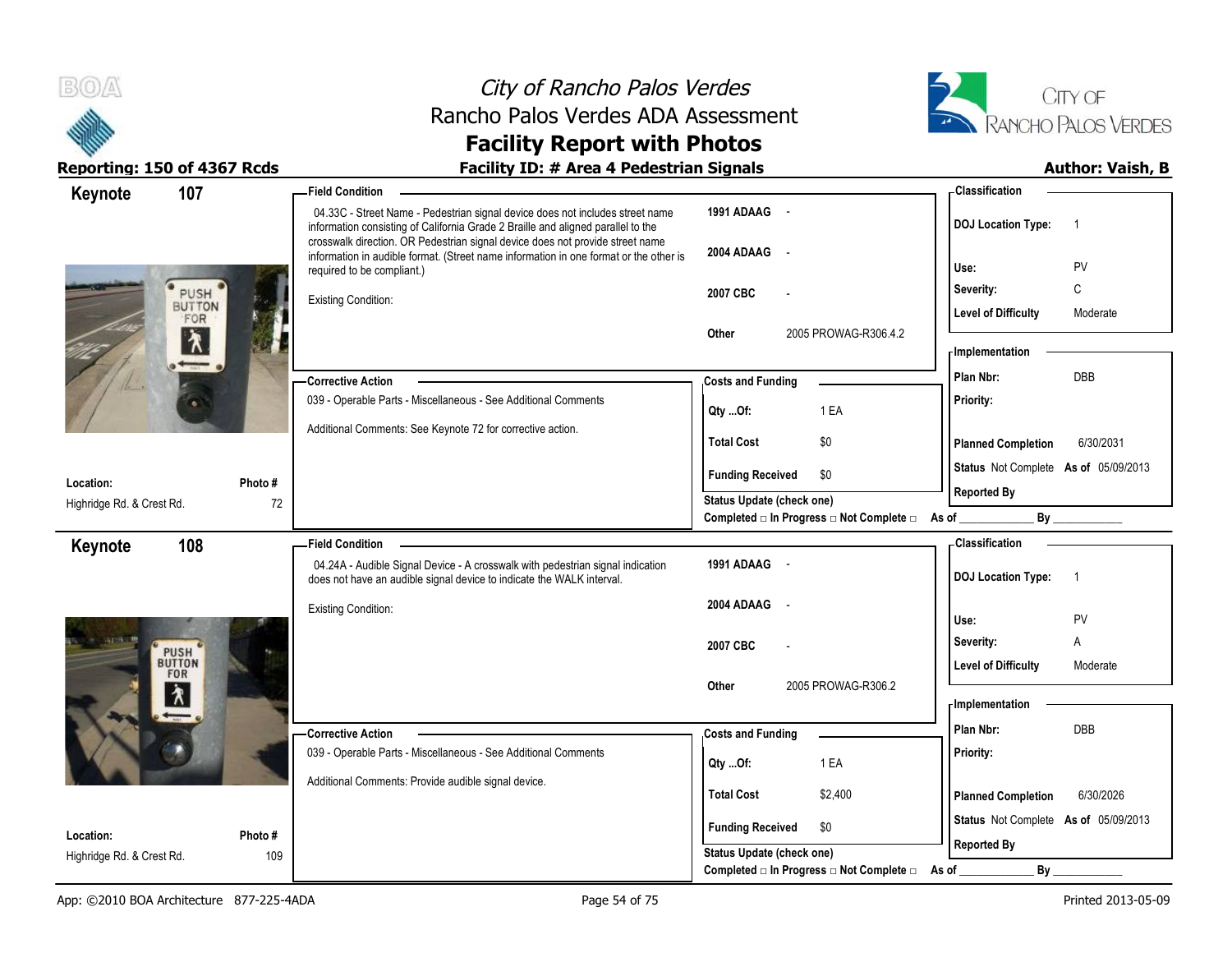



### **Facility Report with Photos** Reporting: 150 of 4367 Rcds **Facility ID: # Area 4 Pedestrian Signals Facility ID: # Area 4 Pedestrian Signals**

| 109<br>Keynote            |         | <b>Field Condition</b>                                                                                                                                                                                |                                                               | - Classification                            |
|---------------------------|---------|-------------------------------------------------------------------------------------------------------------------------------------------------------------------------------------------------------|---------------------------------------------------------------|---------------------------------------------|
|                           |         | 04.24B - Vibrotactile Signal Device - A crosswalk with pedestrian signal indication<br>does not have a vibrotactile signal device integrated into the signal device to<br>indicate the WALK interval. | 1991 ADAAG -                                                  | <b>DOJ</b> Location Type:<br>-1             |
|                           |         |                                                                                                                                                                                                       | 2004 ADAAG -                                                  | PV<br>Use:                                  |
|                           |         | <b>Existing Condition:</b>                                                                                                                                                                            | 2007 CBC                                                      | C<br>Severity:                              |
| PUSH <sup>*</sup>         |         |                                                                                                                                                                                                       |                                                               | Level of Difficulty<br>Moderate             |
| <b>FOR</b><br>λ           |         |                                                                                                                                                                                                       | 2005 PROWAG-R306.2<br>Other                                   | - Implementation                            |
|                           |         | - Corrective Action                                                                                                                                                                                   | <b>Costs and Funding</b>                                      | DBB<br>Plan Nbr:                            |
|                           |         | 039 - Operable Parts - Miscellaneous - See Additional Comments                                                                                                                                        | 1 EA<br>$Qty$ Of:                                             | Priority:                                   |
|                           |         | Additional Comments: Replace with vibrotactile signal device.                                                                                                                                         | <b>Total Cost</b><br>\$2,400                                  | <b>Planned Completion</b><br>6/30/2031      |
| Location:                 | Photo#  |                                                                                                                                                                                                       | <b>Funding Received</b><br>\$0                                | Status Not Complete As of 05/09/2013        |
| Highridge Rd. & Crest Rd. | 109     |                                                                                                                                                                                                       | Status Update (check one)                                     | <b>Reported By</b>                          |
|                           |         |                                                                                                                                                                                                       | Completed □ In Progress □ Not Complete □ As of _              | By                                          |
| 110<br>Keynote            |         | <b>Field Condition</b>                                                                                                                                                                                |                                                               | - Classification                            |
|                           |         | 04.25 - Pedestrian Signal Device - Clear Floor Space - Location of pedestrian<br>signal device does not accommodate a level 30" x 48" min. clear space, centered                                      | 1991 ADAAG 4.2.4                                              | <b>DOJ</b> Location Type:<br>$\overline{1}$ |
|                           |         | and parallel to the pedestrian signal push button. (Accessible pedestrian signals<br>shall be located so that the vibrotactile feature can be contacted from the level                                | 2004 ADAAG 305.3, Fig. 305.3                                  |                                             |
|                           |         | landing serving a curb ramp, if provided, or from a clear floor or ground space that                                                                                                                  |                                                               | Use:<br>PV                                  |
|                           |         | is in line with the crosswalk line adjacent to the vehicle stop line.)                                                                                                                                | 2007 CBC<br>1118B.4 item 1                                    | C<br>Severity:                              |
|                           |         | Existing Condition: 5.5% CS & 7.3% RS.                                                                                                                                                                |                                                               | <b>Level of Difficulty</b><br>High          |
|                           |         |                                                                                                                                                                                                       | 2005 PROWAG-R306.2.1<br>Other                                 | - Implementation                            |
|                           |         |                                                                                                                                                                                                       |                                                               | Plan Nbr:<br><b>DBB</b>                     |
|                           |         | <b>Corrective Action</b><br>008 - Concrete Landing - Remove non-compliant pavement and replace with new                                                                                               | <b>Costs and Funding</b>                                      | Priority:                                   |
|                           |         | concrete. The landing slope shall not exceed 2% in any direction.                                                                                                                                     | 30 SF<br>$Qty$ Of:                                            |                                             |
|                           |         | <b>Additional Comments:</b>                                                                                                                                                                           | <b>Total Cost</b><br>\$576                                    | <b>Planned Completion</b><br>6/30/2031      |
| Location:                 | Photo # |                                                                                                                                                                                                       | <b>Funding Received</b><br>\$0                                | Status Not Complete As of 05/09/2013        |
| Highridge Rd. & Crest Rd. | 110     |                                                                                                                                                                                                       | <b>Status Update (check one)</b>                              | <b>Reported By</b>                          |
|                           |         |                                                                                                                                                                                                       | Completed $\Box$ In Progress $\Box$ Not Complete $\Box$ As of | By                                          |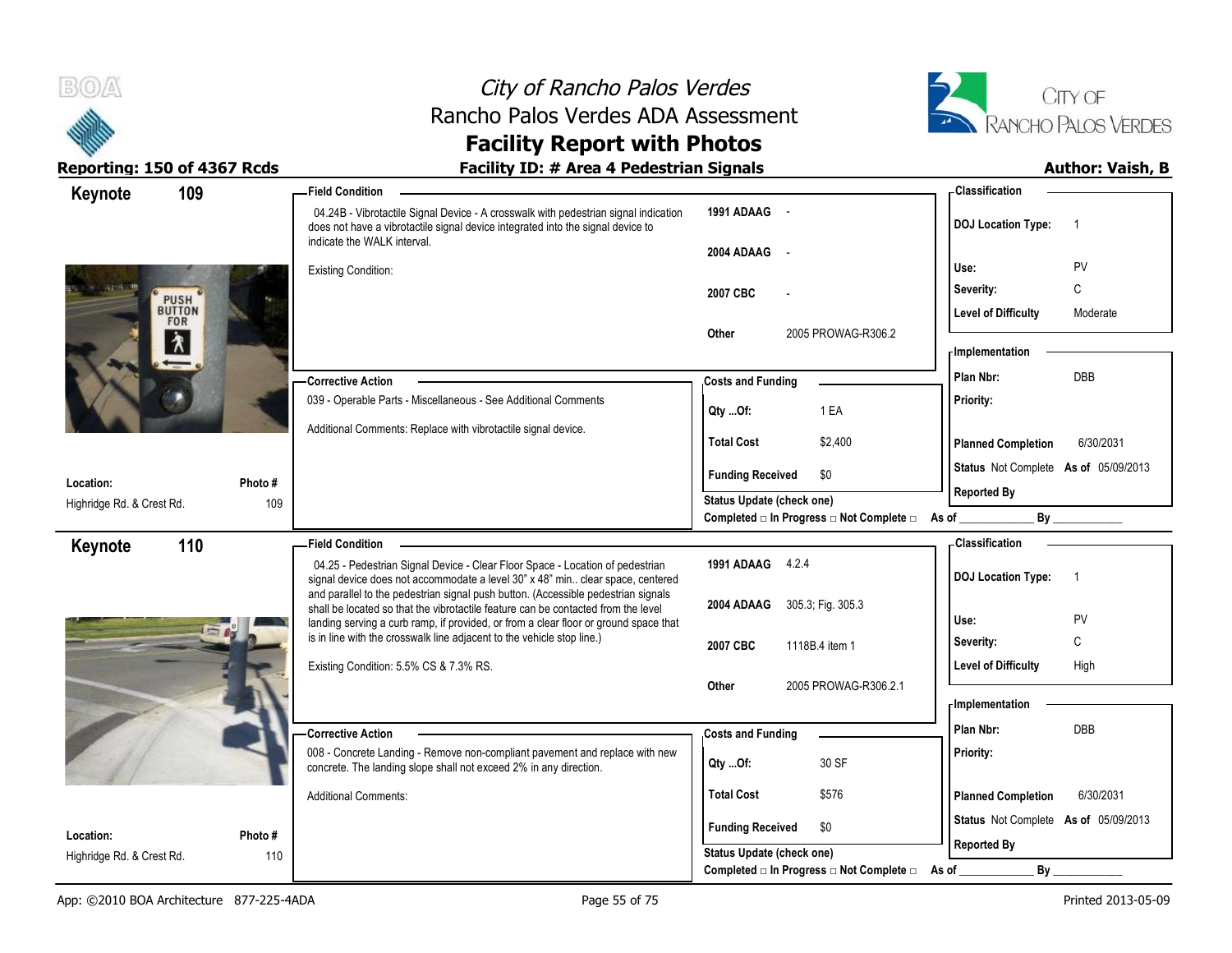



### **Facility Report with Photos** Reporting: 150 of 4367 Rcds **Facility ID: # Area 4 Pedestrian Signals Facility ID: # Area 4 Pedestrian Signals**

| Keynote                   | 111                                | <b>Field Condition</b>                                                                                                                                  |                                                                               | - Classification                            |
|---------------------------|------------------------------------|---------------------------------------------------------------------------------------------------------------------------------------------------------|-------------------------------------------------------------------------------|---------------------------------------------|
|                           |                                    | 04.24A - Audible Signal Device - A crosswalk with pedestrian signal indication<br>does not have an audible signal device to indicate the WALK interval. | 1991 ADAAG -                                                                  | <b>DOJ</b> Location Type:<br>$\overline{1}$ |
|                           |                                    | Existing Condition:                                                                                                                                     | 2004 ADAAG<br>$\sim$                                                          |                                             |
|                           |                                    |                                                                                                                                                         |                                                                               | PV<br>Use:                                  |
|                           |                                    |                                                                                                                                                         | 2007 CBC                                                                      | Severity:<br>Α                              |
|                           | PUSH <sup>®</sup><br>BUTTON<br>FOR |                                                                                                                                                         |                                                                               | <b>Level of Difficulty</b><br>Moderate      |
|                           | 术                                  |                                                                                                                                                         | 2005 PROWAG-R306.2<br>Other                                                   | <b>Implementation</b>                       |
|                           | $-$                                |                                                                                                                                                         |                                                                               |                                             |
|                           |                                    | -Corrective Action                                                                                                                                      | <b>Costs and Funding</b>                                                      | <b>DBB</b><br>Plan Nbr:                     |
|                           |                                    | 039 - Operable Parts - Miscellaneous - See Additional Comments                                                                                          | 1 EA<br>Qty Of:                                                               | Priority:                                   |
|                           |                                    | Additional Comments: Provide audible signal device.                                                                                                     | <b>Total Cost</b><br>\$2,400                                                  | 6/30/2026<br><b>Planned Completion</b>      |
|                           |                                    |                                                                                                                                                         | <b>Funding Received</b><br>\$0                                                | Status Not Complete As of 05/09/2013        |
| Location:                 | Photo#                             |                                                                                                                                                         |                                                                               | <b>Reported By</b>                          |
| Highridge Rd. & Crest Rd. | 116                                |                                                                                                                                                         | Status Update (check one)<br>Completed □ In Progress □ Not Complete □ As of _ |                                             |
| Keynote                   | 112                                | -Field Condition                                                                                                                                        |                                                                               | - Classification                            |
|                           |                                    | 04.32B - Push Button Locator Tone - The pedestrian signal push button does not<br>incorporate a locator tone at the push button.                        | 1991 ADAAG -                                                                  | <b>DOJ</b> Location Type:<br>$\overline{1}$ |
|                           |                                    | <b>Existing Condition:</b>                                                                                                                              | 2004 ADAAG<br>$\sim$                                                          |                                             |
|                           |                                    |                                                                                                                                                         |                                                                               | Use:<br>PV                                  |
|                           | PUSH <sup>®</sup>                  |                                                                                                                                                         | 2007 CBC                                                                      | C<br>Severity:                              |
|                           | FOR                                |                                                                                                                                                         |                                                                               | <b>Level of Difficulty</b><br>Moderate      |
|                           | Ϋ                                  |                                                                                                                                                         | 2005 PROWAG-R306.3.2<br>Other                                                 | - Implementation                            |
|                           |                                    |                                                                                                                                                         |                                                                               |                                             |
|                           |                                    | -Corrective Action                                                                                                                                      | <b>Costs and Funding</b>                                                      | Plan Nbr:<br>DBB                            |
|                           |                                    | 039 - Operable Parts - Miscellaneous - See Additional Comments                                                                                          | 1 EA<br>$Qty$ Of:                                                             | Priority:                                   |
|                           |                                    | Additional Comments: See Keynote 109 for corrective action.                                                                                             | \$0<br><b>Total Cost</b>                                                      |                                             |
|                           |                                    |                                                                                                                                                         |                                                                               | <b>Planned Completion</b><br>6/30/2031      |
| Location:                 | Photo#                             |                                                                                                                                                         | <b>Funding Received</b><br>\$0                                                | Status Not Complete As of 05/09/2013        |
| Highridge Rd. & Crest Rd. | 109                                |                                                                                                                                                         | Status Update (check one)                                                     | <b>Reported By</b>                          |
|                           |                                    |                                                                                                                                                         | Completed □ In Progress □ Not Complete □                                      | By<br>As of                                 |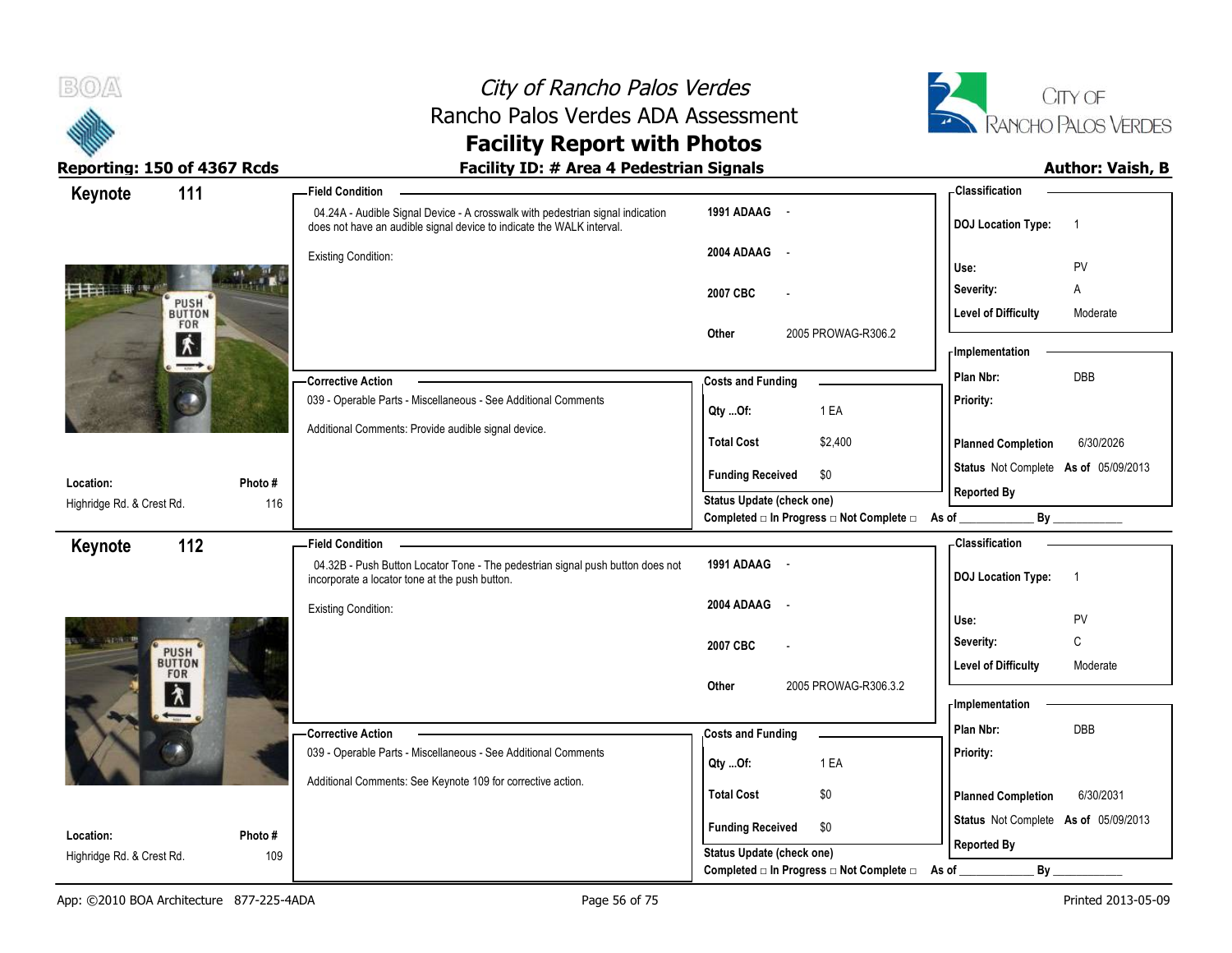



| 113<br>Keynote                         |               | - Field Condition                                                                                                                                                                                                                                              |                                                                             | -Classification                             |
|----------------------------------------|---------------|----------------------------------------------------------------------------------------------------------------------------------------------------------------------------------------------------------------------------------------------------------------|-----------------------------------------------------------------------------|---------------------------------------------|
|                                        |               | 04.33A - Directional Information and Signs - Pedestrian signal device does not<br>provides compliant tactile or visual signs on the face of the device or its housing or<br>mounting to indicate crosswalk direction and the name of the street containing the | 1991 ADAAG<br>4.30.4                                                        | <b>DOJ</b> Location Type:<br>$\overline{1}$ |
|                                        |               | crosswalk served by the pedestrian signal.                                                                                                                                                                                                                     | 2004 ADAAG<br>703.1                                                         | PV<br>Use:                                  |
| PUSH                                   |               | <b>Existing Condition:</b>                                                                                                                                                                                                                                     | 2007 CBC<br>1117B.5.1 item 2; 1117B.5.6                                     | C<br>Severity:                              |
| <b>BUTTON</b><br><b>FOR</b>            |               |                                                                                                                                                                                                                                                                | 2005 PROWAG-R306.4<br>Other                                                 | <b>Level of Difficulty</b><br>Moderate      |
| $\lambda$                              |               |                                                                                                                                                                                                                                                                |                                                                             | - Implementation                            |
|                                        |               | -Corrective Action                                                                                                                                                                                                                                             | <b>Costs and Funding</b>                                                    | DBB<br>Plan Nbr:                            |
|                                        |               | 039 - Operable Parts - Miscellaneous - See Additional Comments                                                                                                                                                                                                 | 1 EA<br>Qty Of:                                                             | Priority:                                   |
|                                        |               | Additional Comments: See Keynote 109 for corrective action.                                                                                                                                                                                                    | \$0<br><b>Total Cost</b>                                                    | <b>Planned Completion</b><br>6/30/2031      |
| Location:                              | Photo #       |                                                                                                                                                                                                                                                                | \$0<br><b>Funding Received</b>                                              | Status Not Complete As of 05/09/2013        |
| Highridge Rd. & Crest Rd.              | 109           |                                                                                                                                                                                                                                                                | Status Update (check one)<br>Completed □ In Progress □ Not Complete □ As of | <b>Reported By</b><br>By                    |
| 114<br>Keynote                         |               | <b>Field Condition</b>                                                                                                                                                                                                                                         |                                                                             | <b>Classification</b>                       |
|                                        |               |                                                                                                                                                                                                                                                                |                                                                             |                                             |
|                                        |               | 04.33B - Arrow - Pedestrian signal device does not includes a tactile arrow that<br>contrasts with the background and is aligned parallel to the crosswalk direction.                                                                                          | 1991 ADAAG -                                                                | <b>DOJ Location Type:</b><br>$\overline{1}$ |
|                                        |               | Existing Condition:                                                                                                                                                                                                                                            | 2004 ADAAG<br>$\sim$                                                        | Use:<br>PV                                  |
|                                        |               |                                                                                                                                                                                                                                                                | 2007 CBC                                                                    | C<br>Severity:                              |
| PUSH <sup>'</sup><br>BUTTON<br>FOR     |               |                                                                                                                                                                                                                                                                |                                                                             | Level of Difficulty<br>Moderate             |
| $\lambda$                              |               |                                                                                                                                                                                                                                                                | 2005 PROWAG-R306.4.1<br>Other                                               | <b>Implementation</b>                       |
|                                        |               | -Corrective Action                                                                                                                                                                                                                                             |                                                                             | Plan Nbr:<br><b>DBB</b>                     |
|                                        |               | 039 - Operable Parts - Miscellaneous - See Additional Comments                                                                                                                                                                                                 | <b>Costs and Funding</b><br>1 EA                                            | Priority:                                   |
|                                        |               | Additional Comments: See Keynote 109 for corrective action.                                                                                                                                                                                                    | Qty Of:<br><b>Total Cost</b><br>\$0                                         | <b>Planned Completion</b><br>6/30/2031      |
|                                        |               |                                                                                                                                                                                                                                                                | \$0                                                                         | Status Not Complete As of 05/09/2013        |
| Location:<br>Highridge Rd. & Crest Rd. | Photo#<br>109 |                                                                                                                                                                                                                                                                | <b>Funding Received</b><br>Status Update (check one)                        | <b>Reported By</b>                          |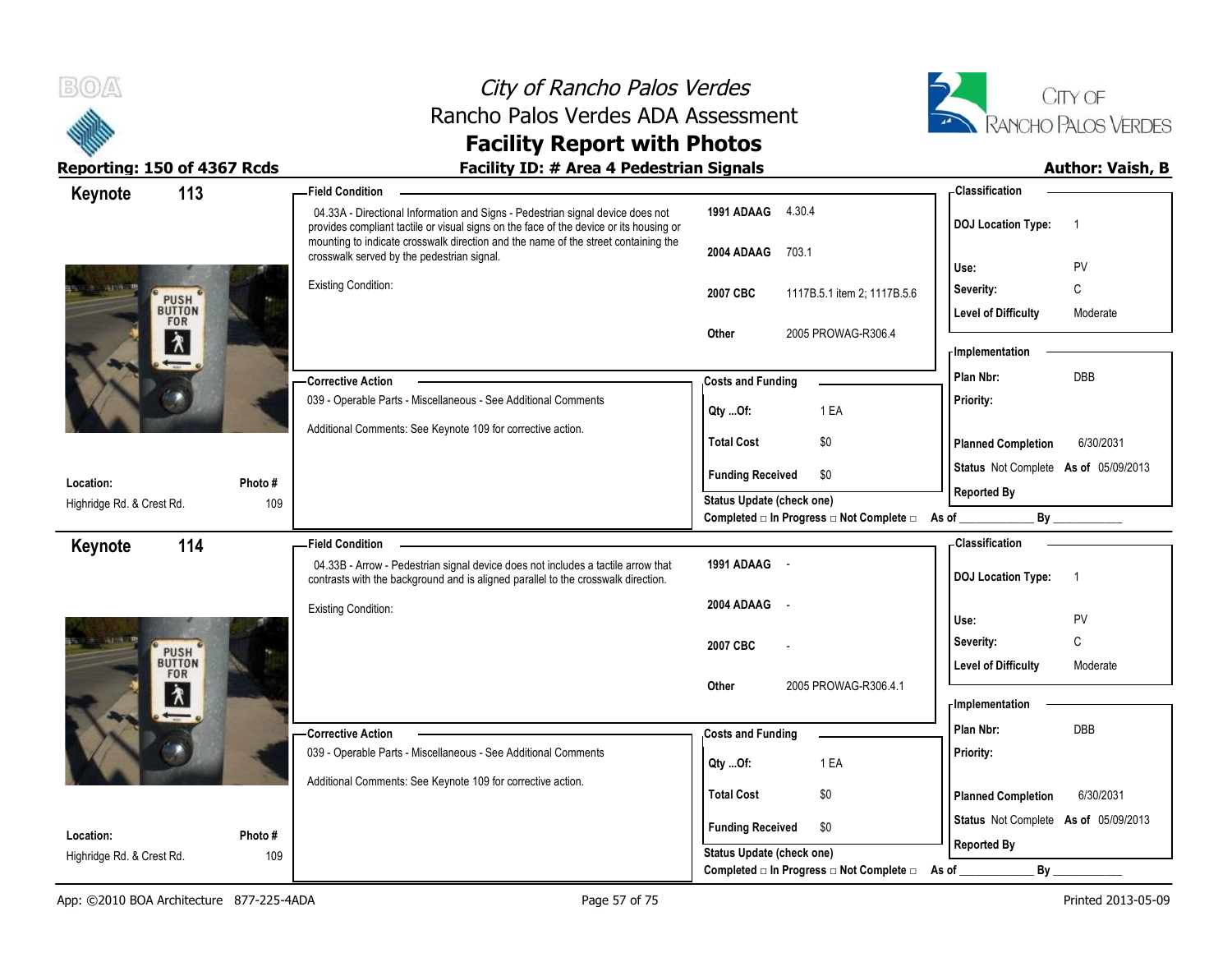



| 115<br>Keynote                     |         | <b>Field Condition</b>                                                                                                                                                                                                                             |                                                | - Classification                            |
|------------------------------------|---------|----------------------------------------------------------------------------------------------------------------------------------------------------------------------------------------------------------------------------------------------------|------------------------------------------------|---------------------------------------------|
|                                    |         | 04.33C - Street Name - Pedestrian signal device does not includes street name<br>information consisting of California Grade 2 Braille and aligned parallel to the<br>crosswalk direction. OR Pedestrian signal device does not provide street name | 1991 ADAAG -                                   | <b>DOJ Location Type:</b><br>$\overline{1}$ |
|                                    |         | information in audible format. (Street name information in one format or the other is<br>required to be compliant.)                                                                                                                                | 2004 ADAAG -                                   | PV<br>Use:                                  |
| PUSH <sup>'</sup><br>BUTTON        |         | <b>Existing Condition:</b>                                                                                                                                                                                                                         | 2007 CBC                                       | C<br>Severity:                              |
| <b>FOR</b>                         |         |                                                                                                                                                                                                                                                    |                                                | <b>Level of Difficulty</b><br>Moderate      |
| $\lambda$                          |         |                                                                                                                                                                                                                                                    | 2005 PROWAG-R306.4.2<br>Other                  | <b>Implementation</b>                       |
|                                    |         | -Corrective Action                                                                                                                                                                                                                                 | <b>Costs and Funding</b>                       | <b>DBB</b><br>Plan Nbr:                     |
|                                    |         | 039 - Operable Parts - Miscellaneous - See Additional Comments                                                                                                                                                                                     | 1 EA                                           | Priority:                                   |
|                                    |         | Additional Comments: See Keynote 109 for corrective action.                                                                                                                                                                                        | Qty Of:                                        |                                             |
|                                    |         |                                                                                                                                                                                                                                                    | <b>Total Cost</b><br>\$0                       | 6/30/2031<br><b>Planned Completion</b>      |
| Location:                          | Photo # |                                                                                                                                                                                                                                                    | <b>Funding Received</b><br>\$0                 | Status Not Complete As of 05/09/2013        |
| Highridge Rd. & Crest Rd.          | 109     |                                                                                                                                                                                                                                                    | Status Update (check one)                      | <b>Reported By</b>                          |
|                                    |         |                                                                                                                                                                                                                                                    | Completed □ In Progress □ Not Complete □ As of | By                                          |
| 116<br>Keynote                     |         | <b>Field Condition</b>                                                                                                                                                                                                                             |                                                | - Classification                            |
|                                    |         | 04.24B - Vibrotactile Signal Device - A crosswalk with pedestrian signal indication<br>does not have a vibrotactile signal device integrated into the signal device to                                                                             | 1991 ADAAG -                                   | <b>DOJ Location Type:</b><br>$\overline{1}$ |
|                                    |         | indicate the WALK interval.                                                                                                                                                                                                                        | 2004 ADAAG -                                   |                                             |
|                                    |         | <b>Existing Condition:</b>                                                                                                                                                                                                                         |                                                | PV<br>Use:                                  |
|                                    |         |                                                                                                                                                                                                                                                    | 2007 CBC                                       | C<br>Severity:                              |
| PUSH <sup>*</sup><br>BUTTON<br>FOR |         |                                                                                                                                                                                                                                                    | 2005 PROWAG-R306.2<br>Other                    | <b>Level of Difficulty</b><br>Moderate      |
| 术                                  |         |                                                                                                                                                                                                                                                    |                                                | - Implementation                            |
|                                    |         | - Corrective Action                                                                                                                                                                                                                                | <b>Costs and Funding</b>                       | Plan Nbr:<br><b>DBB</b>                     |
|                                    |         | 039 - Operable Parts - Miscellaneous - See Additional Comments                                                                                                                                                                                     | 1 EA<br>Qty Of:                                | Priority:                                   |
|                                    |         | Additional Comments: Replace with vibrotactile signal device.                                                                                                                                                                                      |                                                |                                             |
|                                    |         |                                                                                                                                                                                                                                                    | <b>Total Cost</b><br>\$2,400                   | 6/30/2031<br><b>Planned Completion</b>      |
| Location:                          | Photo # |                                                                                                                                                                                                                                                    | <b>Funding Received</b><br>\$0                 | Status Not Complete As of 05/09/2013        |
| Highridge Rd. & Crest Rd.          | 116     |                                                                                                                                                                                                                                                    | <b>Status Update (check one)</b>               | <b>Reported By</b>                          |
|                                    |         |                                                                                                                                                                                                                                                    | Completed □ In Progress □ Not Complete □       | By<br>As of                                 |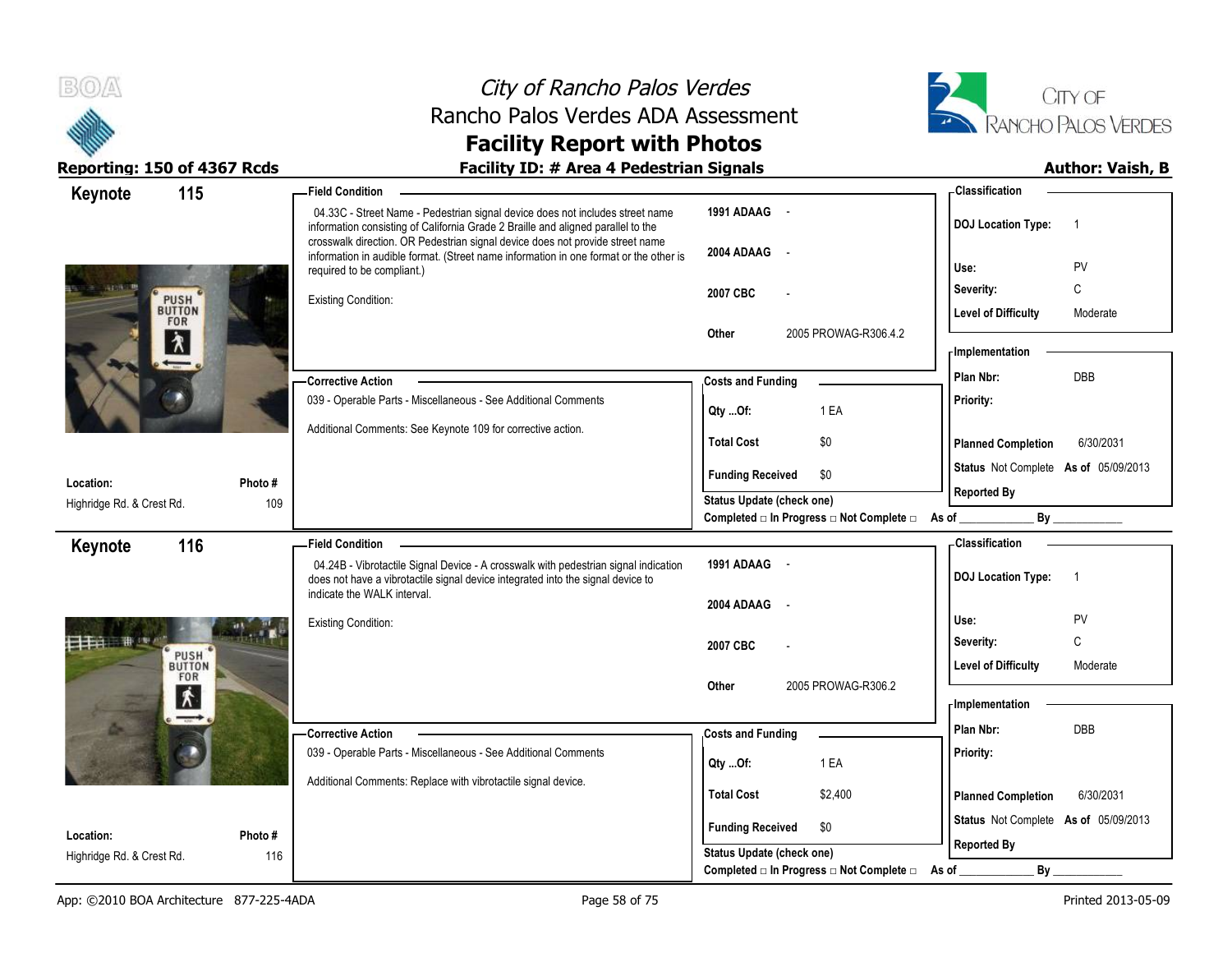



| 117<br>Keynote               |        | -Field Condition                                                                                                                                                                                 |                                                                       | - Classification                                                |
|------------------------------|--------|--------------------------------------------------------------------------------------------------------------------------------------------------------------------------------------------------|-----------------------------------------------------------------------|-----------------------------------------------------------------|
|                              |        | 04.24A - Audible Signal Device - A crosswalk with pedestrian signal indication<br>does not have an audible signal device to indicate the WALK interval.                                          | 1991 ADAAG -                                                          | <b>DOJ Location Type:</b><br>$\overline{1}$                     |
|                              |        | <b>Existing Condition:</b>                                                                                                                                                                       | 2004 ADAAG<br>$\sim$                                                  | PV<br>Use:                                                      |
| <b>PUSH</b>                  |        |                                                                                                                                                                                                  | 2007 CBC<br>$\overline{a}$                                            | Severity:<br>Α                                                  |
| <b>BUTTON</b><br><b>FOR</b>  |        |                                                                                                                                                                                                  |                                                                       | <b>Level of Difficulty</b><br>Moderate                          |
|                              |        |                                                                                                                                                                                                  | 2005 PROWAG-R306.2<br>Other                                           | - Implementation                                                |
|                              |        | -Corrective Action                                                                                                                                                                               | <b>Costs and Funding</b>                                              | DBB<br>Plan Nbr:                                                |
|                              |        | 039 - Operable Parts - Miscellaneous - See Additional Comments                                                                                                                                   | 1 EA<br>Qty Of:                                                       | Priority:                                                       |
|                              |        | Additional Comments: Provide audible signal device.                                                                                                                                              | <b>Total Cost</b><br>\$2,400                                          | <b>Planned Completion</b><br>6/30/2026                          |
| Location:                    | Photo# |                                                                                                                                                                                                  | <b>Funding Received</b><br>\$0                                        | Status Not Complete As of 05/09/2013                            |
| Highridge Rd. & Crest Rd.    | 118    |                                                                                                                                                                                                  | Status Update (check one)                                             | <b>Reported By</b>                                              |
|                              |        |                                                                                                                                                                                                  | Completed □ In Progress □ Not Complete □ As of _                      | By                                                              |
| 118<br>Keynote               |        | <b>Field Condition</b><br>04.24B - Vibrotactile Signal Device - A crosswalk with pedestrian signal indication<br>does not have a vibrotactile signal device integrated into the signal device to | 1991 ADAAG -                                                          | - Classification<br><b>DOJ</b> Location Type:<br>$\overline{1}$ |
|                              |        | indicate the WALK interval.                                                                                                                                                                      | 2004 ADAAG<br>$\sim$                                                  |                                                                 |
|                              |        | <b>Existing Condition:</b>                                                                                                                                                                       |                                                                       | Use:<br>PV                                                      |
| <b>PUSH</b><br><b>BUTTON</b> |        |                                                                                                                                                                                                  | 2007 CBC<br>$\overline{a}$                                            | $\mathsf{C}$<br>Severity:                                       |
| <b>FOR</b>                   |        |                                                                                                                                                                                                  |                                                                       | <b>Level of Difficulty</b><br>Moderate                          |
|                              |        |                                                                                                                                                                                                  |                                                                       |                                                                 |
|                              |        |                                                                                                                                                                                                  | 2005 PROWAG-R306.2<br>Other                                           | - Implementation                                                |
|                              |        |                                                                                                                                                                                                  |                                                                       | <b>DBB</b><br>Plan Nbr:                                         |
|                              |        | - Corrective Action<br>039 - Operable Parts - Miscellaneous - See Additional Comments                                                                                                            | <b>Costs and Funding</b>                                              | Priority:                                                       |
|                              |        |                                                                                                                                                                                                  | 1 EA<br>Qty Of:                                                       |                                                                 |
|                              |        | Additional Comments: Replace with vibrotactile signal device.                                                                                                                                    | <b>Total Cost</b><br>\$2,400                                          | 6/30/2031<br><b>Planned Completion</b>                          |
| Location:                    | Photo# |                                                                                                                                                                                                  | <b>Funding Received</b><br>\$0                                        | Status Not Complete As of 05/09/2013                            |
| Highridge Rd. & Crest Rd.    | 118    |                                                                                                                                                                                                  | Status Update (check one)<br>Completed □ In Progress □ Not Complete □ | <b>Reported By</b><br>By<br>As of                               |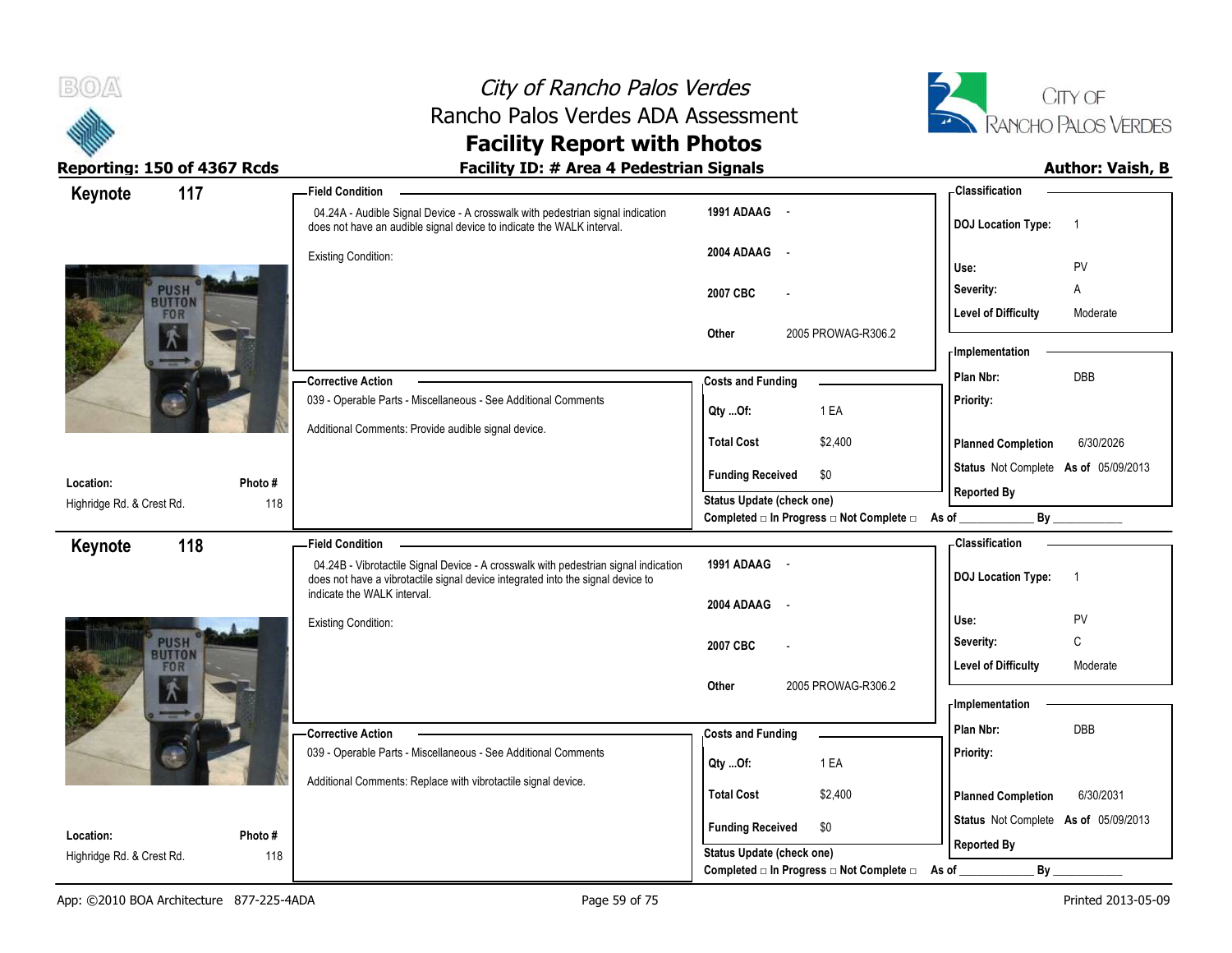



Reporting: 150 of 4367 Rcds **Facility ID: # Area 4 Pedestrian Signals Reporting: 150 of 4367 Rcds Author: Vaish, B** 

| Keynote                   | 119    | - Field Condition                                                                                                                                                                                                                                              |                                                               | - Classification                            |
|---------------------------|--------|----------------------------------------------------------------------------------------------------------------------------------------------------------------------------------------------------------------------------------------------------------------|---------------------------------------------------------------|---------------------------------------------|
|                           |        | 04.25 - Pedestrian Signal Device - Clear Floor Space - Location of pedestrian<br>signal device does not accommodate a level 30" x 48" min clear space, centered                                                                                                | 1991 ADAAG 4.2.4                                              | <b>DOJ Location Type:</b><br>$\overline{1}$ |
|                           |        | and parallel to the pedestrian signal push button. (Accessible pedestrian signals<br>shall be located so that the vibrotactile feature can be contacted from the level<br>landing serving a curb ramp, if provided, or from a clear floor or ground space that | 2004 ADAAG 305.3; Fig. 305.3                                  | Use:<br>PV                                  |
|                           |        | is in line with the crosswalk line adjacent to the vehicle stop line.)                                                                                                                                                                                         | 2007 CBC<br>1118B.4 item 1                                    | C<br>Severity:                              |
|                           |        | Existing Condition: 7% CS.                                                                                                                                                                                                                                     |                                                               | <b>Level of Difficulty</b><br>High          |
|                           |        |                                                                                                                                                                                                                                                                | 2005 PROWAG-R306.2.1<br>Other                                 | - Implementation                            |
|                           |        |                                                                                                                                                                                                                                                                |                                                               | Plan Nbr:<br>DBB                            |
|                           |        | - Corrective Action<br>008 - Concrete Landing - Remove non-compliant pavement and replace with new                                                                                                                                                             | <b>Costs and Funding</b>                                      | Priority:                                   |
|                           |        | concrete. The landing slope shall not exceed 2% in any direction.                                                                                                                                                                                              | 30 SF<br>Qty Of:                                              |                                             |
|                           |        | <b>Additional Comments:</b>                                                                                                                                                                                                                                    | <b>Total Cost</b><br>\$576                                    | <b>Planned Completion</b><br>6/30/2031      |
| Location:                 | Photo# |                                                                                                                                                                                                                                                                | \$0<br><b>Funding Received</b>                                | Status Not Complete As of 05/09/2013        |
| Highridge Rd. & Crest Rd. | 119    |                                                                                                                                                                                                                                                                | Status Update (check one)                                     | <b>Reported By</b>                          |
|                           |        |                                                                                                                                                                                                                                                                | Completed □ In Progress □ Not Complete □ As of ________       | By                                          |
| Keynote                   | 120    | <b>Field Condition</b>                                                                                                                                                                                                                                         |                                                               | - Classification                            |
|                           |        | 04.32B - Push Button Locator Tone - The pedestrian signal push button does not<br>incorporate a locator tone at the push button.                                                                                                                               | 1991 ADAAG -                                                  | <b>DOJ Location Type:</b><br>$\overline{1}$ |
|                           |        | Existing Condition:                                                                                                                                                                                                                                            | 2004 ADAAG<br>$\sim$                                          | Use:<br>PV                                  |
| <b>PUSH</b>               |        |                                                                                                                                                                                                                                                                |                                                               | C<br>Severity:                              |
| <b>BUTTON</b>             |        |                                                                                                                                                                                                                                                                | 2007 CBC                                                      | <b>Level of Difficulty</b><br>Moderate      |
| <b>FOR</b>                |        |                                                                                                                                                                                                                                                                | 2005 PROWAG-R306.3.2<br>Other                                 |                                             |
|                           |        |                                                                                                                                                                                                                                                                |                                                               | - Implementation                            |
|                           |        | -Corrective Action                                                                                                                                                                                                                                             | <b>Costs and Funding</b>                                      | Plan Nbr:<br>DBB                            |
|                           |        | 039 - Operable Parts - Miscellaneous - See Additional Comments                                                                                                                                                                                                 | 1 EA<br>Qty Of:                                               | Priority:                                   |
|                           |        | Additional Comments: See Keynote 118 for corrective action.                                                                                                                                                                                                    |                                                               |                                             |
|                           |        |                                                                                                                                                                                                                                                                | <b>Total Cost</b><br>\$0                                      | <b>Planned Completion</b><br>6/30/2031      |
| Location:                 | Photo# |                                                                                                                                                                                                                                                                | <b>Funding Received</b><br>\$0                                | Status Not Complete As of 05/09/2013        |
| Highridge Rd. & Crest Rd. | 118    |                                                                                                                                                                                                                                                                | <b>Status Update (check one)</b>                              | <b>Reported By</b>                          |
|                           |        |                                                                                                                                                                                                                                                                | Completed $\Box$ In Progress $\Box$ Not Complete $\Box$ As of | By                                          |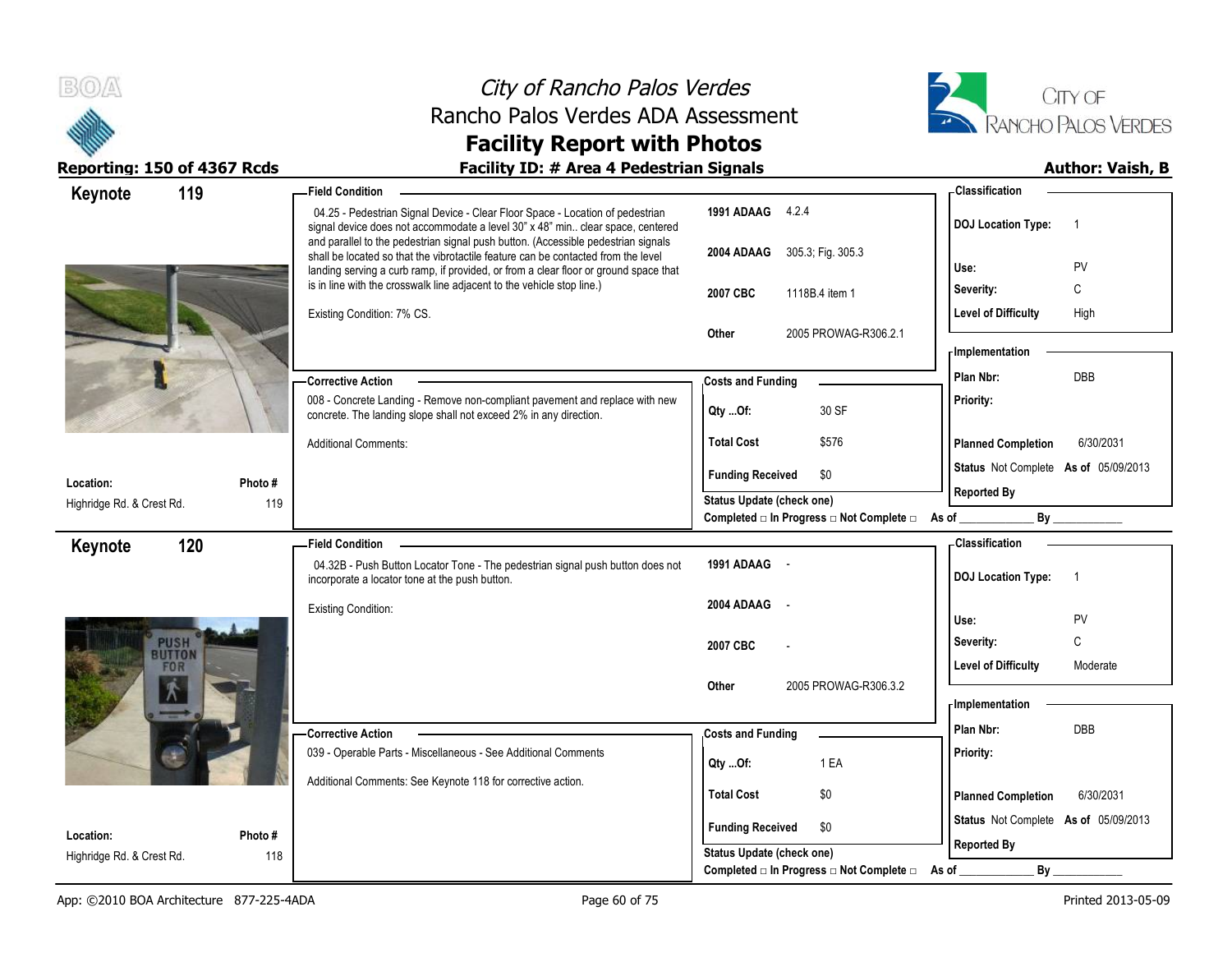



| 121<br>Keynote                      |         | - Field Condition                                                                                                                                                                                                                                              |                                                | -Classification                                   |
|-------------------------------------|---------|----------------------------------------------------------------------------------------------------------------------------------------------------------------------------------------------------------------------------------------------------------------|------------------------------------------------|---------------------------------------------------|
|                                     |         | 04.33A - Directional Information and Signs - Pedestrian signal device does not<br>provides compliant tactile or visual signs on the face of the device or its housing or<br>mounting to indicate crosswalk direction and the name of the street containing the | 1991 ADAAG 4.30.4                              | <b>DOJ</b> Location Type:<br>$\overline{1}$       |
|                                     |         | crosswalk served by the pedestrian signal.                                                                                                                                                                                                                     | 2004 ADAAG<br>703.1                            | PV<br>Use:                                        |
| <b>PUSH</b><br><b>BUTTON</b>        |         | <b>Existing Condition:</b>                                                                                                                                                                                                                                     | 2007 CBC<br>1117B.5.1 item 2; 1117B.5.6        | C<br>Severity:                                    |
| <b>FOR</b>                          |         |                                                                                                                                                                                                                                                                | 2005 PROWAG-R306.4<br>Other                    | <b>Level of Difficulty</b><br>Moderate            |
| 芥                                   |         |                                                                                                                                                                                                                                                                |                                                | - Implementation                                  |
|                                     |         | - Corrective Action                                                                                                                                                                                                                                            | <b>Costs and Funding</b>                       | DBB<br>Plan Nbr:                                  |
|                                     |         | 039 - Operable Parts - Miscellaneous - See Additional Comments                                                                                                                                                                                                 | 1 EA<br>Qty Of:                                | Priority:                                         |
|                                     |         | Additional Comments: See Keynote 118 for corrective action.                                                                                                                                                                                                    | \$0<br><b>Total Cost</b>                       | <b>Planned Completion</b><br>6/30/2031            |
| Location:                           | Photo#  |                                                                                                                                                                                                                                                                | <b>Funding Received</b><br>\$0                 | Status Not Complete As of 05/09/2013              |
| Highridge Rd. & Crest Rd.           | 118     |                                                                                                                                                                                                                                                                | Status Update (check one)                      | <b>Reported By</b>                                |
|                                     |         |                                                                                                                                                                                                                                                                | Completed □ In Progress □ Not Complete □ As of |                                                   |
|                                     |         |                                                                                                                                                                                                                                                                |                                                |                                                   |
| 122<br>Keynote                      |         | <b>Field Condition</b>                                                                                                                                                                                                                                         |                                                | - Classification                                  |
|                                     |         | 04.33B - Arrow - Pedestrian signal device does not includes a tactile arrow that<br>contrasts with the background and is aligned parallel to the crosswalk direction.                                                                                          | 1991 ADAAG -                                   | <b>DOJ Location Type:</b><br>$\overline{1}$       |
|                                     |         | <b>Existing Condition:</b>                                                                                                                                                                                                                                     | 2004 ADAAG<br>$\sim$                           |                                                   |
|                                     |         |                                                                                                                                                                                                                                                                |                                                | PV<br>Use:                                        |
| <b>PUSH</b><br><b>BUTTON</b><br>FOR |         |                                                                                                                                                                                                                                                                | 2007 CBC                                       | C<br>Severity:<br>Level of Difficulty<br>Moderate |
|                                     |         |                                                                                                                                                                                                                                                                | 2005 PROWAG-R306.4.1<br>Other                  |                                                   |
|                                     |         |                                                                                                                                                                                                                                                                |                                                | - Implementation<br>Plan Nbr:<br><b>DBB</b>       |
|                                     |         | -Corrective Action<br>039 - Operable Parts - Miscellaneous - See Additional Comments                                                                                                                                                                           | <b>Costs and Funding</b>                       | Priority:                                         |
|                                     |         |                                                                                                                                                                                                                                                                | 1 EA<br>Qty Of:                                |                                                   |
|                                     |         | Additional Comments: See Keynote 118 for corrective action.                                                                                                                                                                                                    | <b>Total Cost</b><br>\$0                       | <b>Planned Completion</b><br>6/30/2031            |
| Location:                           | Photo # |                                                                                                                                                                                                                                                                | <b>Funding Received</b><br>\$0                 | Status Not Complete As of 05/09/2013              |
|                                     |         |                                                                                                                                                                                                                                                                |                                                |                                                   |
|                                     | 118     |                                                                                                                                                                                                                                                                | Status Update (check one)                      | <b>Reported By</b>                                |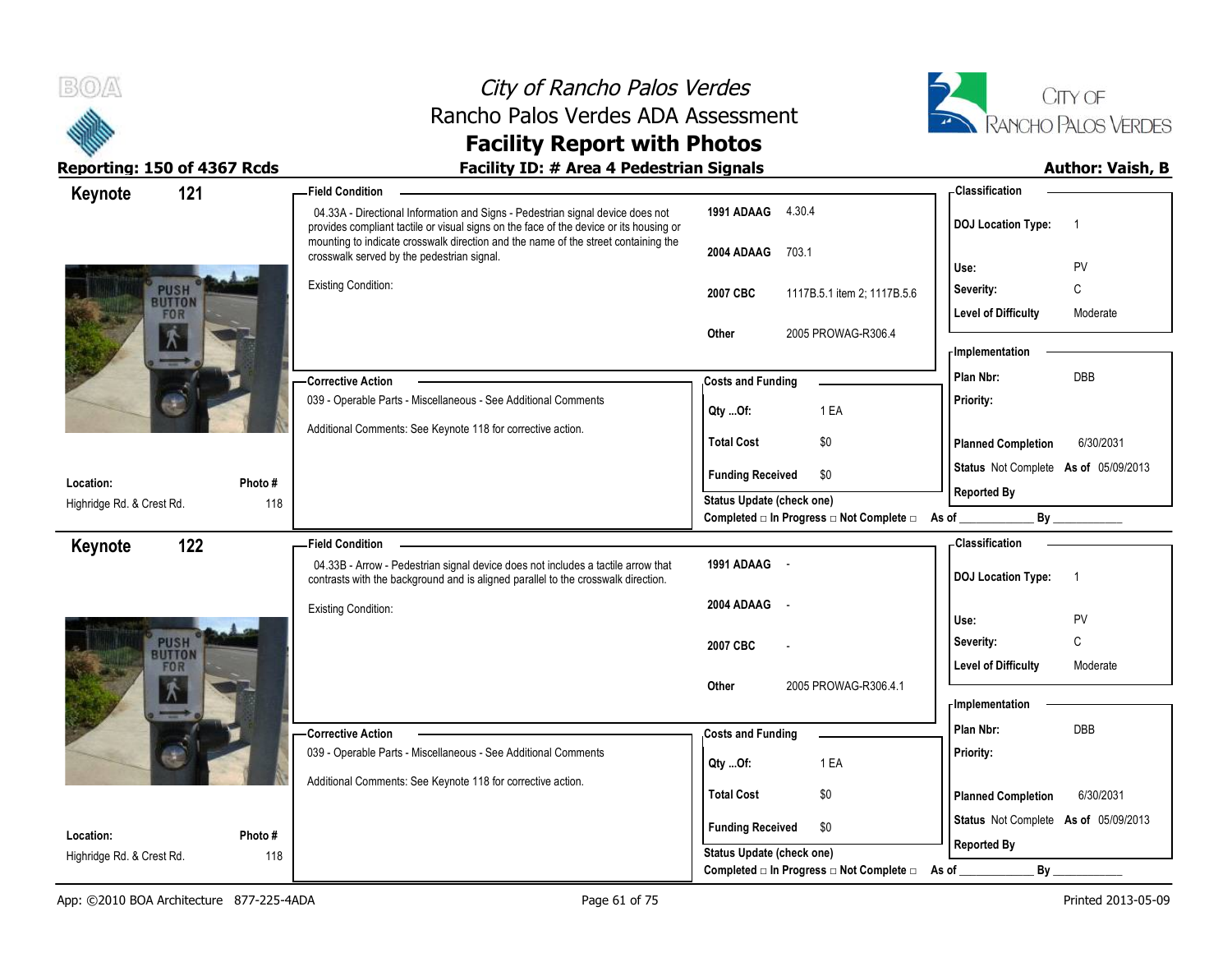



| 123<br>Keynote               |         | <b>Field Condition</b>                                                                                                                                                                                                                             |                                                                                            | - Classification                            |
|------------------------------|---------|----------------------------------------------------------------------------------------------------------------------------------------------------------------------------------------------------------------------------------------------------|--------------------------------------------------------------------------------------------|---------------------------------------------|
|                              |         | 04.33C - Street Name - Pedestrian signal device does not includes street name<br>information consisting of California Grade 2 Braille and aligned parallel to the<br>crosswalk direction. OR Pedestrian signal device does not provide street name | 1991 ADAAG -                                                                               | <b>DOJ Location Type:</b><br>$\overline{1}$ |
|                              |         | information in audible format. (Street name information in one format or the other is<br>required to be compliant.)                                                                                                                                | 2004 ADAAG<br>$\sim$                                                                       | Use:<br>PV                                  |
| <b>PUSH</b><br><b>BUTTON</b> |         | <b>Existing Condition:</b>                                                                                                                                                                                                                         | 2007 CBC                                                                                   | C<br>Severity:                              |
| FOR                          |         |                                                                                                                                                                                                                                                    | 2005 PROWAG-R306.4.2<br>Other                                                              | <b>Level of Difficulty</b><br>Moderate      |
|                              |         |                                                                                                                                                                                                                                                    |                                                                                            | - Implementation                            |
|                              |         | -Corrective Action                                                                                                                                                                                                                                 | <b>Costs and Funding</b>                                                                   | DBB<br>Plan Nbr:                            |
|                              |         | 039 - Operable Parts - Miscellaneous - See Additional Comments                                                                                                                                                                                     | Qty Of:<br>1 EA                                                                            | Priority:                                   |
|                              |         | Additional Comments: See Keynote 118 for corrective action.                                                                                                                                                                                        | <b>Total Cost</b><br>\$0                                                                   | 6/30/2031<br><b>Planned Completion</b>      |
| Location:                    | Photo # |                                                                                                                                                                                                                                                    | \$0<br><b>Funding Received</b>                                                             | Status Not Complete As of 05/09/2013        |
| Highridge Rd. & Crest Rd.    | 118     |                                                                                                                                                                                                                                                    | <b>Status Update (check one)</b>                                                           | <b>Reported By</b>                          |
|                              |         |                                                                                                                                                                                                                                                    | Completed □ In Progress □ Not Complete □ As of _                                           | By                                          |
| 124<br>Keynote               |         | <b>Field Condition</b>                                                                                                                                                                                                                             |                                                                                            | - Classification                            |
|                              |         | 04.25 - Pedestrian Signal Device - Clear Floor Space - Location of pedestrian<br>signal device does not accommodate a level 30" x 48" min clear space, centered                                                                                    | 1991 ADAAG 4.2.4                                                                           | <b>DOJ Location Type:</b><br>$\overline{1}$ |
|                              |         | and parallel to the pedestrian signal push button. (Accessible pedestrian signals<br>shall be located so that the vibrotactile feature can be contacted from the level                                                                             | 305.3; Fig. 305.3<br>2004 ADAAG                                                            |                                             |
|                              |         | landing serving a curb ramp, if provided, or from a clear floor or ground space that<br>is in line with the crosswalk line adjacent to the vehicle stop line.)                                                                                     |                                                                                            | Use:<br>PV                                  |
|                              |         |                                                                                                                                                                                                                                                    | 2007 CBC<br>1118B.4 item 1                                                                 | C<br>Severity:                              |
|                              |         | Existing Condition: 3.5% CS & 8.8% RS.                                                                                                                                                                                                             |                                                                                            |                                             |
|                              |         |                                                                                                                                                                                                                                                    |                                                                                            | <b>Level of Difficulty</b><br>High          |
|                              |         |                                                                                                                                                                                                                                                    | 2005 PROWAG-R306.2.1<br>Other                                                              | <b>Implementation</b>                       |
|                              |         | <b>Corrective Action</b>                                                                                                                                                                                                                           |                                                                                            | Plan Nbr:<br>DBB                            |
|                              |         | 008 - Concrete Landing - Remove non-compliant pavement and replace with new<br>concrete. The landing slope shall not exceed 2% in any direction.                                                                                                   | <b>Costs and Funding</b><br>30 SF<br>Qty Of:                                               | Priority:                                   |
|                              |         | Additional Comments: Relocate curb ramp.                                                                                                                                                                                                           | <b>Total Cost</b><br>\$4,176                                                               | <b>Planned Completion</b><br>6/30/2031      |
| Location:                    | Photo # |                                                                                                                                                                                                                                                    | <b>Funding Received</b><br>\$0                                                             | Status Not Complete As of 05/09/2013        |
| Highridge Rd. & Crest Rd.    | 124     |                                                                                                                                                                                                                                                    | Status Update (check one)<br>Completed $\Box$ In Progress $\Box$ Not Complete $\Box$ As of | <b>Reported By</b><br>By                    |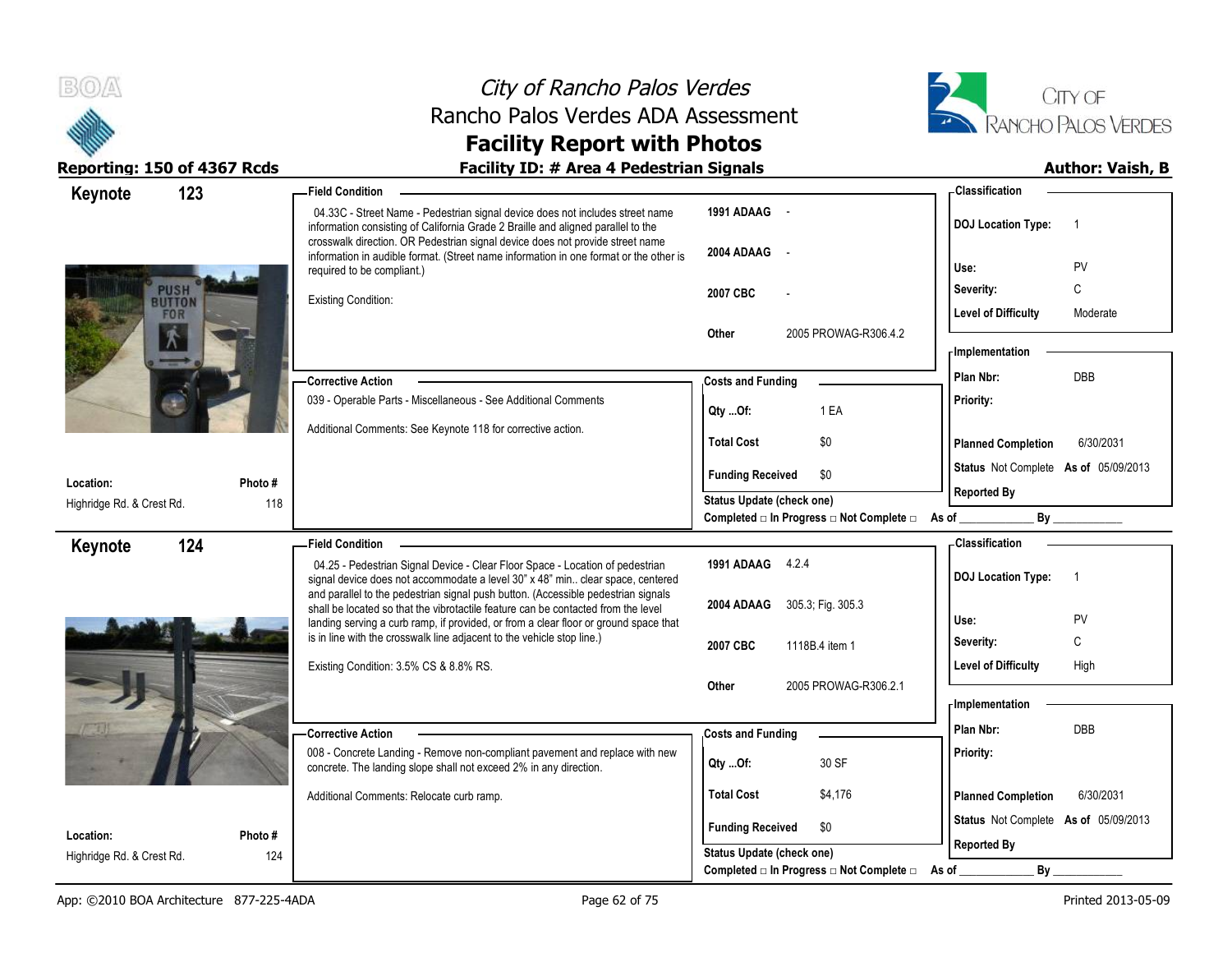



# **Facility Report with Photos**

| Keynote                   | 125                         | -Field Condition                                                                                                                                        |                                                  | - Classification                            |
|---------------------------|-----------------------------|---------------------------------------------------------------------------------------------------------------------------------------------------------|--------------------------------------------------|---------------------------------------------|
|                           |                             | 04.32B - Push Button Locator Tone - The pedestrian signal push button does not<br>incorporate a locator tone at the push button.                        | 1991 ADAAG -                                     | <b>DOJ Location Type:</b><br>$\overline{1}$ |
|                           |                             | <b>Existing Condition:</b>                                                                                                                              | 2004 ADAAG<br>$\sim$ $\sim$                      |                                             |
|                           |                             |                                                                                                                                                         |                                                  | PV<br>Use:                                  |
|                           | PUSH <sup>*</sup>           |                                                                                                                                                         | 2007 CBC                                         | C<br>Severity:                              |
|                           | FOR                         |                                                                                                                                                         | 2005 PROWAG-R306.3.2<br>Other                    | <b>Level of Difficulty</b><br>Moderate      |
|                           | 术                           |                                                                                                                                                         |                                                  | <b>Implementation</b>                       |
|                           |                             | -Corrective Action                                                                                                                                      | <b>Costs and Funding</b>                         | DBB<br>Plan Nbr:                            |
|                           |                             | 039 - Operable Parts - Miscellaneous - See Additional Comments                                                                                          |                                                  | Priority:                                   |
|                           |                             |                                                                                                                                                         | 1 EA<br>Qty Of:                                  |                                             |
|                           |                             | Additional Comments: See Keynote 116 for corrective action.                                                                                             | <b>Total Cost</b><br>\$0                         | <b>Planned Completion</b><br>6/30/2031      |
| Location:                 | Photo #                     |                                                                                                                                                         | <b>Funding Received</b><br>\$0                   | Status Not Complete As of 05/09/2013        |
| Highridge Rd. & Crest Rd. | 116                         |                                                                                                                                                         | <b>Status Update (check one)</b>                 | <b>Reported By</b>                          |
|                           |                             |                                                                                                                                                         | Completed □ In Progress □ Not Complete □ As of _ | By                                          |
| Keynote                   | 126                         | <b>Field Condition</b>                                                                                                                                  |                                                  | - Classification                            |
|                           |                             | 04.24A - Audible Signal Device - A crosswalk with pedestrian signal indication<br>does not have an audible signal device to indicate the WALK interval. | 1991 ADAAG -                                     | <b>DOJ Location Type:</b><br>$\overline{1}$ |
|                           |                             | Existing Condition: 33.759028,-118.379796                                                                                                               | 2004 ADAAG<br>$\sim$                             |                                             |
|                           |                             |                                                                                                                                                         |                                                  | PV<br>Use:                                  |
|                           | PUSH <sup>®</sup><br>BUTTON |                                                                                                                                                         | 2007 CBC                                         | Severity:<br>Α                              |
|                           | FOR                         |                                                                                                                                                         |                                                  | <b>Level of Difficulty</b><br>Moderate      |
|                           | $\lambda$                   |                                                                                                                                                         | 2005 PROWAG-R306.2<br>Other                      | - Implementation                            |
|                           | $\overline{\phantom{a}}$    |                                                                                                                                                         |                                                  | Plan Nbr:<br>DBB                            |
|                           |                             | - Corrective Action<br>039 - Operable Parts - Miscellaneous - See Additional Comments                                                                   | <b>Costs and Funding</b>                         | Priority:                                   |
|                           |                             |                                                                                                                                                         | 1 EA<br>Qty Of:                                  |                                             |
|                           |                             | Additional Comments: Provide audible signal device.                                                                                                     | <b>Total Cost</b><br>\$2,400                     | <b>Planned Completion</b><br>6/30/2026      |
|                           |                             |                                                                                                                                                         |                                                  | Status Not Complete As of 05/09/2013        |
| Location:                 | Photo #                     |                                                                                                                                                         | \$0<br><b>Funding Received</b>                   |                                             |
| Highridge Rd. & Crest Rd. | 127                         |                                                                                                                                                         | Status Update (check one)                        | <b>Reported By</b>                          |
|                           |                             |                                                                                                                                                         | Completed □ In Progress □ Not Complete □ As of _ | By                                          |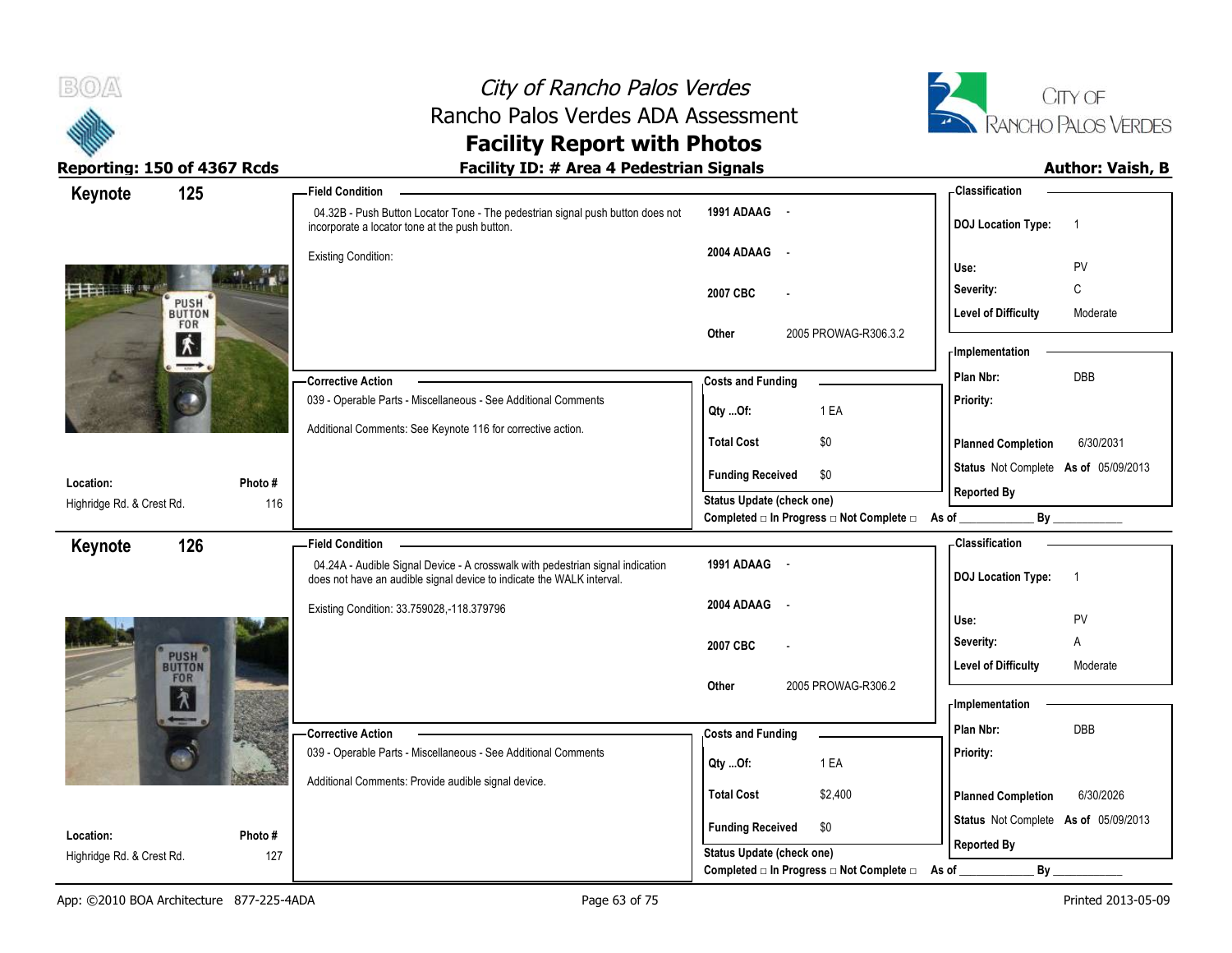



### **Facility Report with Photos** Reporting: 150 of 4367 Rcds **Facility ID: # Area 4 Pedestrian Signals Facility ID: # Area 4 Pedestrian Signals**

| 127<br>Keynote                                           | <b>Field Condition</b>                                                                                                                                                                                |                                                             | - Classification                            |
|----------------------------------------------------------|-------------------------------------------------------------------------------------------------------------------------------------------------------------------------------------------------------|-------------------------------------------------------------|---------------------------------------------|
|                                                          | 04.24B - Vibrotactile Signal Device - A crosswalk with pedestrian signal indication<br>does not have a vibrotactile signal device integrated into the signal device to<br>indicate the WALK interval. | 1991 ADAAG -                                                | <b>DOJ Location Type:</b><br>$\overline{1}$ |
|                                                          |                                                                                                                                                                                                       | 2004 ADAAG<br>$\sim$ $-$                                    |                                             |
|                                                          | <b>Existing Condition:</b>                                                                                                                                                                            |                                                             | Use:<br>PV                                  |
| <b>PUSH</b>                                              |                                                                                                                                                                                                       | 2007 CBC                                                    | C<br>Severity:                              |
| <b>FOR</b>                                               |                                                                                                                                                                                                       |                                                             | <b>Level of Difficulty</b><br>Moderate      |
| $\lambda$                                                |                                                                                                                                                                                                       | 2005 PROWAG-R306.2<br><b>Other</b>                          | - Implementation                            |
| -                                                        |                                                                                                                                                                                                       |                                                             | Plan Nbr:<br>DBB                            |
|                                                          | -Corrective Action                                                                                                                                                                                    | <b>Costs and Funding</b>                                    |                                             |
|                                                          | 039 - Operable Parts - Miscellaneous - See Additional Comments                                                                                                                                        | 1 EA<br>Qty Of:                                             | Priority:                                   |
|                                                          | Additional Comments: Replace with compliant vibrotactile signal device at<br>compliant location.                                                                                                      | <b>Total Cost</b><br>\$2,400                                | 6/30/2031<br><b>Planned Completion</b>      |
| Location:<br>Photo #                                     |                                                                                                                                                                                                       | <b>Funding Received</b><br>\$0                              | Status Not Complete As of 05/09/2013        |
| 127<br>Highridge Rd. & Crest Rd.                         |                                                                                                                                                                                                       | <b>Status Update (check one)</b>                            | <b>Reported By</b>                          |
|                                                          |                                                                                                                                                                                                       | Completed $□$ In Progress $□$ Not Complete $□$ As of        | $By$ <sub>___</sub>                         |
| 128<br>Keynote                                           | <b>Field Condition</b>                                                                                                                                                                                |                                                             | - Classification                            |
|                                                          | 04.25 - Pedestrian Signal Device - Clear Floor Space - Location of pedestrian                                                                                                                         | 1991 ADAAG 4.2.4                                            | <b>DOJ Location Type:</b><br>$\overline{1}$ |
|                                                          | signal device does not accommodate a level 30" x 48" min clear space, centered<br>and parallel to the pedestrian signal push button. (Accessible pedestrian signals                                   |                                                             |                                             |
|                                                          | shall be located so that the vibrotactile feature can be contacted from the level                                                                                                                     | 2004 ADAAG 305.3; Fig. 305.3                                | PV<br>Use:                                  |
|                                                          | landing serving a curb ramp, if provided, or from a clear floor or ground space that<br>is in line with the crosswalk line adjacent to the vehicle stop line.)                                        |                                                             | C<br>Severity:                              |
|                                                          |                                                                                                                                                                                                       | 2007 CBC<br>1118B.4 item 1                                  |                                             |
|                                                          | Existing Condition: 10.2% CS.                                                                                                                                                                         | 2005 PROWAG-R306.2.1<br>Other                               | <b>Level of Difficulty</b><br>High          |
|                                                          |                                                                                                                                                                                                       |                                                             | - Implementation                            |
|                                                          | - Corrective Action                                                                                                                                                                                   |                                                             | Plan Nbr:<br>DBB                            |
|                                                          | 008 - Concrete Landing - Remove non-compliant pavement and replace with new                                                                                                                           | <b>Costs and Funding</b>                                    | Priority:                                   |
|                                                          | concrete. The landing slope shall not exceed 2% in any direction.                                                                                                                                     | 30 SF<br>Qty Of:                                            |                                             |
|                                                          | <b>Additional Comments:</b>                                                                                                                                                                           | <b>Total Cost</b><br>\$576                                  | <b>Planned Completion</b><br>6/30/2031      |
|                                                          |                                                                                                                                                                                                       |                                                             |                                             |
|                                                          |                                                                                                                                                                                                       |                                                             | Status Not Complete As of 05/09/2013        |
| Location:<br>Photo #<br>128<br>Highridge Rd. & Crest Rd. |                                                                                                                                                                                                       | <b>Funding Received</b><br>\$0<br>Status Update (check one) | <b>Reported By</b>                          |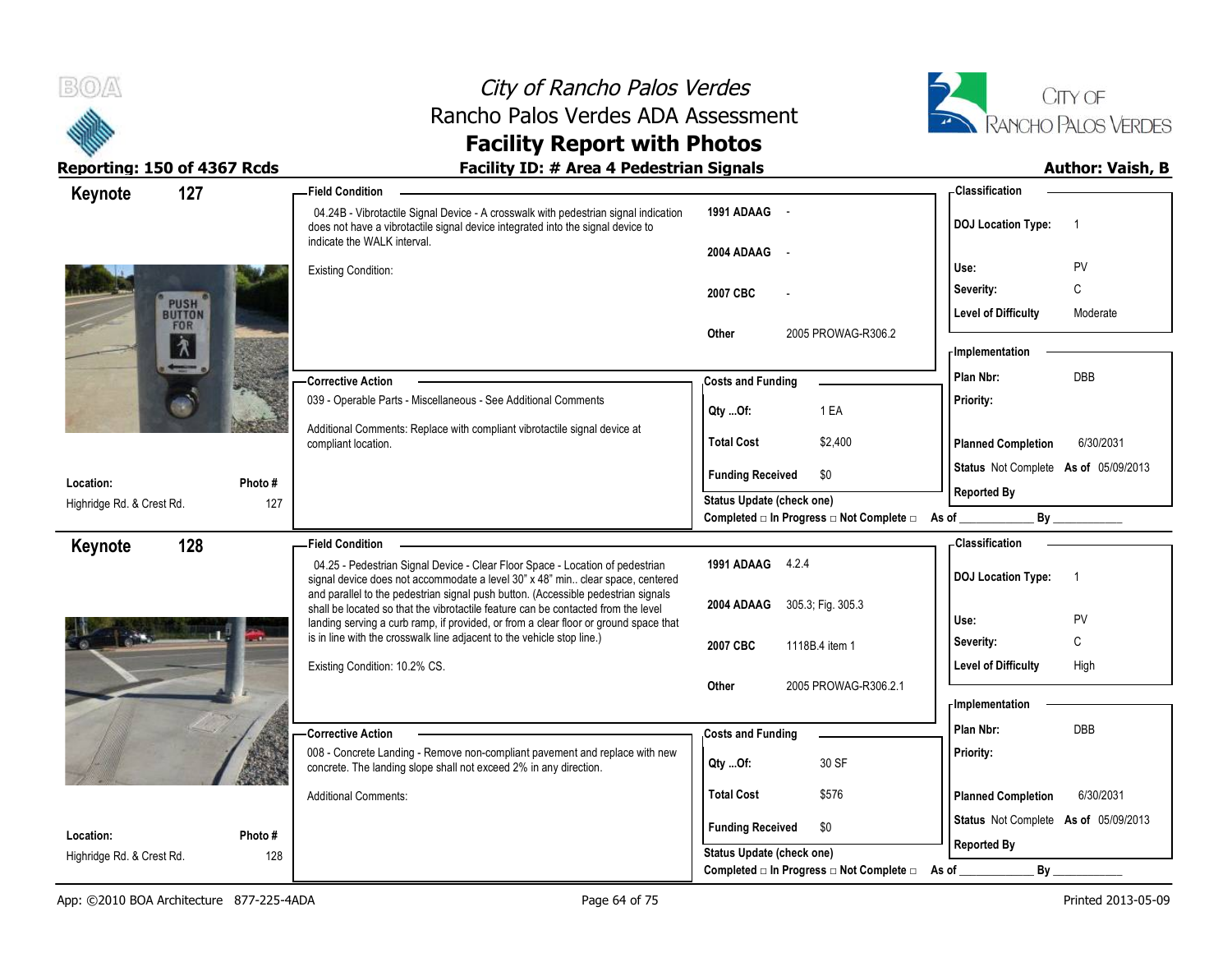



| Keynote                   | 129                      | <b>Field Condition</b>                                                                                                                                                   |                                                | - Classification                            |
|---------------------------|--------------------------|--------------------------------------------------------------------------------------------------------------------------------------------------------------------------|------------------------------------------------|---------------------------------------------|
|                           |                          | 04.26B1 - Pedestrian Signal Device - Location versus Curbline - Location of<br>pedestrian signal device is not within 5' of curb.                                        | 1991 ADAAG -                                   | <b>DOJ Location Type:</b><br>$\overline{1}$ |
|                           |                          | Existing Condition: 7' from curb line.                                                                                                                                   | 2004 ADAAG<br>$\sim$                           |                                             |
|                           |                          |                                                                                                                                                                          |                                                | Use:<br>PV                                  |
|                           |                          |                                                                                                                                                                          | 2007 CBC                                       | C<br>Severity:                              |
|                           |                          |                                                                                                                                                                          |                                                | <b>Level of Difficulty</b><br>Moderate      |
|                           |                          |                                                                                                                                                                          | 2005 PROWAG-R306.2.1.1<br>Other                | - Implementation                            |
|                           |                          |                                                                                                                                                                          |                                                |                                             |
|                           |                          | -Corrective Action                                                                                                                                                       | <b>Costs and Funding</b>                       | Plan Nbr:<br><b>DBB</b>                     |
|                           |                          | 039 - Operable Parts - Miscellaneous - See Additional Comments                                                                                                           | 1 EA<br>Qty Of:                                | Priority:                                   |
|                           |                          | Additional Comments: See Keynote 127 for corrective action.                                                                                                              | <b>Total Cost</b><br>\$0                       | 6/30/2031<br><b>Planned Completion</b>      |
| Location:                 | Photo #                  |                                                                                                                                                                          | <b>Funding Received</b><br>\$0                 | Status Not Complete As of 05/09/2013        |
| Highridge Rd. & Crest Rd. | 128                      |                                                                                                                                                                          | <b>Status Update (check one)</b>               | <b>Reported By</b>                          |
|                           |                          |                                                                                                                                                                          | Completed □ In Progress □ Not Complete □ As of | By                                          |
| Keynote                   | 130                      | <b>Field Condition</b>                                                                                                                                                   |                                                | - Classification                            |
|                           |                          | 04.33A - Directional Information and Signs - Pedestrian signal device does not<br>provides compliant tactile or visual signs on the face of the device or its housing or | 1991 ADAAG 4.30.4                              | <b>DOJ Location Type:</b><br>$\overline{1}$ |
|                           |                          | mounting to indicate crosswalk direction and the name of the street containing the<br>crosswalk served by the pedestrian signal.                                         | 2004 ADAAG<br>703.1                            |                                             |
|                           |                          |                                                                                                                                                                          |                                                | PV<br>Use:                                  |
|                           |                          | <b>Existing Condition:</b>                                                                                                                                               | 2007 CBC<br>1117B.5.1 item 2; 1117B.5.6        | C<br>Severity:                              |
|                           | PUSH <sup>T</sup><br>FOR |                                                                                                                                                                          |                                                | <b>Level of Difficulty</b><br>Moderate      |
|                           | $\mathbf{\dot{K}}$       |                                                                                                                                                                          | Other<br>2005 PROWAG-R306.4                    |                                             |
|                           |                          |                                                                                                                                                                          |                                                | - Implementation                            |
|                           |                          | -Corrective Action                                                                                                                                                       | <b>Costs and Funding</b>                       | Plan Nbr:<br>DBB                            |
|                           |                          | 039 - Operable Parts - Miscellaneous - See Additional Comments                                                                                                           | 1 EA<br>Qty Of:                                | Priority:                                   |
|                           |                          | Additional Comments: See Keynote 116 for corrective action.                                                                                                              |                                                |                                             |
|                           |                          |                                                                                                                                                                          | \$0<br><b>Total Cost</b>                       | 6/30/2031<br><b>Planned Completion</b>      |
| Location:                 | Photo #                  |                                                                                                                                                                          | \$0<br><b>Funding Received</b>                 | Status Not Complete As of 05/09/2013        |
| Highridge Rd. & Crest Rd. | 116                      |                                                                                                                                                                          | Status Update (check one)                      | <b>Reported By</b>                          |
|                           |                          |                                                                                                                                                                          | Completed □ In Progress □ Not Complete □       | By<br>As of                                 |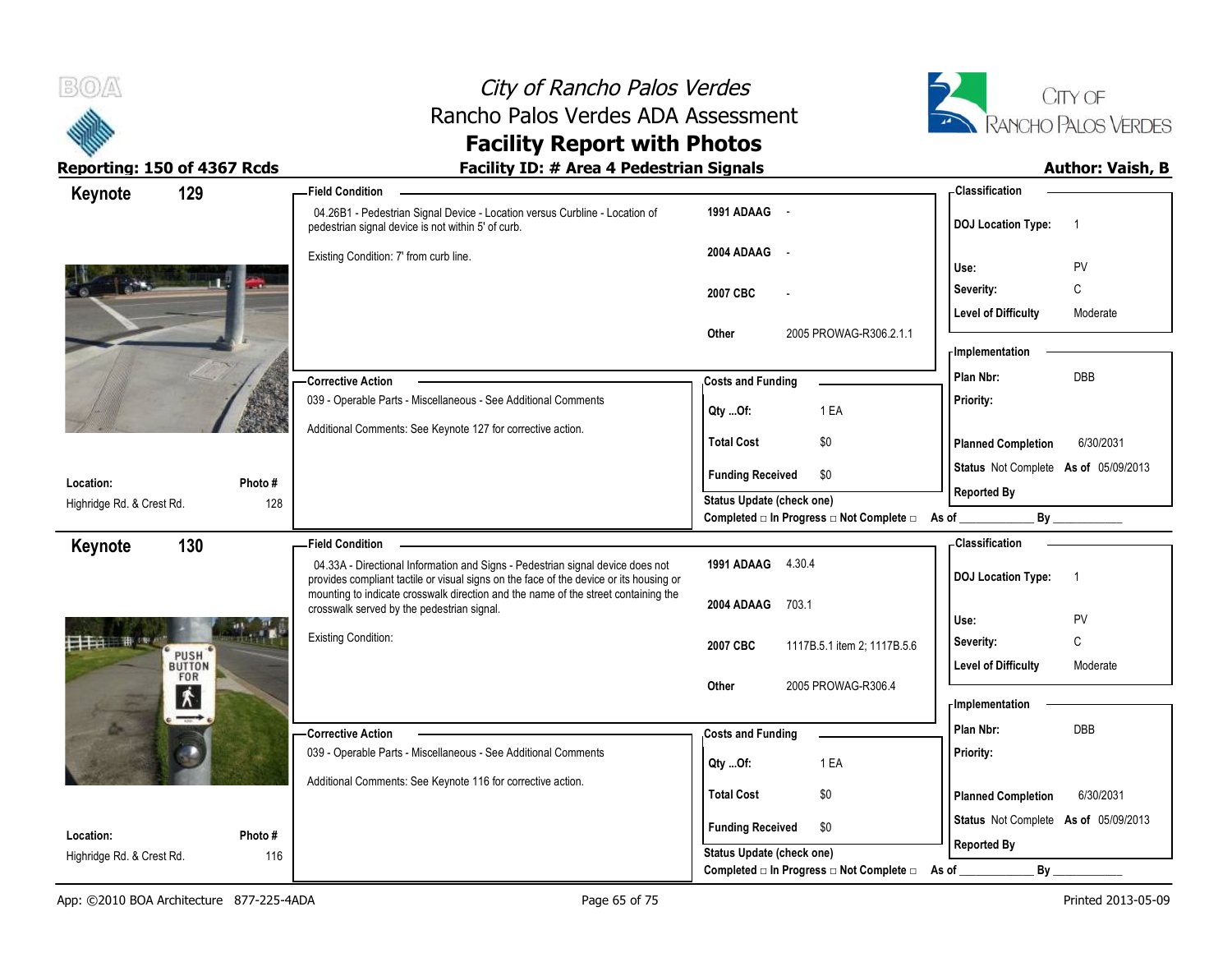



| 131<br>Keynote                     |         | - Field Condition                                                                                                                                                                                                                                              |                                                  | <b>Classification</b>                                    |
|------------------------------------|---------|----------------------------------------------------------------------------------------------------------------------------------------------------------------------------------------------------------------------------------------------------------------|--------------------------------------------------|----------------------------------------------------------|
|                                    |         | 04.32B - Push Button Locator Tone - The pedestrian signal push button does not<br>incorporate a locator tone at the push button.                                                                                                                               | 1991 ADAAG -                                     | <b>DOJ Location Type:</b><br>$\overline{1}$              |
|                                    |         | <b>Existing Condition:</b>                                                                                                                                                                                                                                     | 2004 ADAAG -                                     | PV<br>Use:                                               |
|                                    |         |                                                                                                                                                                                                                                                                | 2007 CBC                                         | C<br>Severity:                                           |
| PUSH <sup>®</sup><br>BUTTON<br>FOR |         |                                                                                                                                                                                                                                                                |                                                  | <b>Level of Difficulty</b><br>Moderate                   |
| 介                                  |         |                                                                                                                                                                                                                                                                | 2005 PROWAG-R306.3.2<br>Other                    | <b>Implementation</b>                                    |
| $\leftarrow$                       |         | - Corrective Action                                                                                                                                                                                                                                            | <b>Costs and Funding</b>                         | DBB<br>Plan Nbr:                                         |
|                                    |         | 039 - Operable Parts - Miscellaneous - See Additional Comments                                                                                                                                                                                                 | 1 EA<br>QtyOf:                                   | Priority:                                                |
|                                    |         | Additional Comments: See Keynote 127 for corrective action.                                                                                                                                                                                                    | <b>Total Cost</b><br>\$0                         | <b>Planned Completion</b><br>6/30/2031                   |
| Location:                          | Photo # |                                                                                                                                                                                                                                                                | <b>Funding Received</b><br>\$0                   | Status Not Complete As of 05/09/2013                     |
| Highridge Rd. & Crest Rd.          | 127     |                                                                                                                                                                                                                                                                | Status Update (check one)                        | <b>Reported By</b>                                       |
|                                    |         |                                                                                                                                                                                                                                                                | Completed □ In Progress □ Not Complete □ As of _ | By                                                       |
| 132<br>Keynote                     |         | <b>Field Condition</b>                                                                                                                                                                                                                                         |                                                  | <b>Classification</b>                                    |
|                                    |         | 04.33A - Directional Information and Signs - Pedestrian signal device does not<br>provides compliant tactile or visual signs on the face of the device or its housing or<br>mounting to indicate crosswalk direction and the name of the street containing the | 1991 ADAAG 4.30.4                                | <b>DOJ Location Type:</b><br>$\overline{1}$              |
|                                    |         | crosswalk served by the pedestrian signal.                                                                                                                                                                                                                     | 2004 ADAAG<br>703.1                              |                                                          |
|                                    |         | <b>Existing Condition:</b>                                                                                                                                                                                                                                     |                                                  | Use:<br>PV                                               |
| PUSH <sup>®</sup>                  |         |                                                                                                                                                                                                                                                                | 2007 CBC<br>1117B.5.1 item 2; 1117B.5.6          | C<br>Severity:<br><b>Level of Difficulty</b><br>Moderate |
| FOR                                |         |                                                                                                                                                                                                                                                                | 2005 PROWAG-R306.4<br>Other                      |                                                          |
| $\lambda$                          |         |                                                                                                                                                                                                                                                                |                                                  | - Implementation                                         |
| $\overline{\phantom{a}}$           |         | -Corrective Action                                                                                                                                                                                                                                             | <b>Costs and Funding</b>                         | Plan Nbr:<br><b>DBB</b>                                  |
|                                    |         | 039 - Operable Parts - Miscellaneous - See Additional Comments                                                                                                                                                                                                 | 1 EA<br>QtyOf:                                   | Priority:                                                |
|                                    |         | Additional Comments: See Keynote 127 for corrective action.                                                                                                                                                                                                    |                                                  |                                                          |
|                                    |         |                                                                                                                                                                                                                                                                | \$0<br><b>Total Cost</b>                         | <b>Planned Completion</b><br>6/30/2031                   |
| Location:                          | Photo#  |                                                                                                                                                                                                                                                                | <b>Funding Received</b><br>\$0                   | Status Not Complete As of 05/09/2013                     |
| Highridge Rd. & Crest Rd.          | 127     |                                                                                                                                                                                                                                                                | Status Update (check one)                        | <b>Reported By</b><br>By                                 |
|                                    |         |                                                                                                                                                                                                                                                                | Completed □ In Progress □ Not Complete □         | As of                                                    |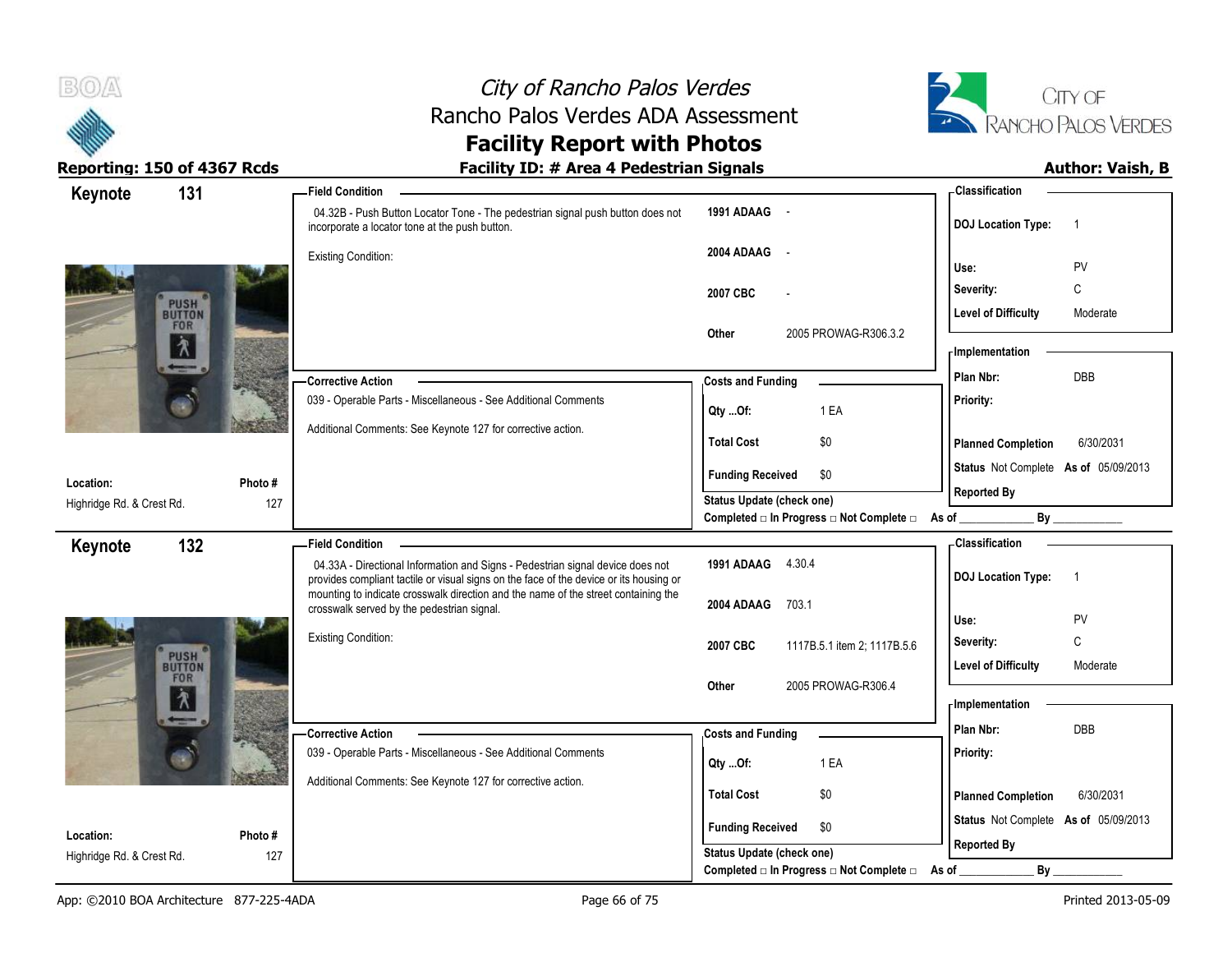



| 133<br>Keynote                         |                | <b>Field Condition</b>                                                                                                                                                 |                                                                       | - Classification                            |
|----------------------------------------|----------------|------------------------------------------------------------------------------------------------------------------------------------------------------------------------|-----------------------------------------------------------------------|---------------------------------------------|
|                                        |                | 04.33B - Arrow - Pedestrian signal device does not includes a tactile arrow that<br>contrasts with the background and is aligned parallel to the crosswalk direction.  | 1991 ADAAG -                                                          | <b>DOJ</b> Location Type:<br>$\overline{1}$ |
|                                        |                | <b>Existing Condition:</b>                                                                                                                                             | 2004 ADAAG<br>$\sim$ $\sim$                                           | PV<br>Use:                                  |
|                                        |                |                                                                                                                                                                        | 2007 CBC                                                              | C<br>Severity:                              |
| PUSH <sup>®</sup><br>FOR               |                |                                                                                                                                                                        |                                                                       | <b>Level of Difficulty</b><br>Moderate      |
| $\lambda$                              |                |                                                                                                                                                                        | 2005 PROWAG-R306.4.1<br>Other                                         | <b>Implementation</b>                       |
| $+$                                    |                | - Corrective Action                                                                                                                                                    | <b>Costs and Funding</b>                                              | <b>DBB</b><br>Plan Nbr:                     |
|                                        |                | 039 - Operable Parts - Miscellaneous - See Additional Comments                                                                                                         | 1 EA<br>Qty Of:                                                       | Priority:                                   |
|                                        |                | Additional Comments: See Keynote 127 for corrective action.                                                                                                            | <b>Total Cost</b><br>\$0                                              | <b>Planned Completion</b><br>6/30/2031      |
|                                        |                |                                                                                                                                                                        | <b>Funding Received</b><br>\$0                                        | Status Not Complete As of 05/09/2013        |
| Location:<br>Highridge Rd. & Crest Rd. | Photo #<br>127 |                                                                                                                                                                        | Status Update (check one)                                             | <b>Reported By</b>                          |
|                                        |                |                                                                                                                                                                        | Completed □ In Progress □ Not Complete □ As of                        | By                                          |
| 134<br>Keynote                         |                | - Field Condition                                                                                                                                                      |                                                                       | - Classification                            |
|                                        |                | 04.33C - Street Name - Pedestrian signal device does not includes street name<br>information consisting of California Grade 2 Braille and aligned parallel to the      | 1991 ADAAG -                                                          | <b>DOJ</b> Location Type:<br>$\overline{1}$ |
|                                        |                | crosswalk direction. OR Pedestrian signal device does not provide street name<br>information in audible format. (Street name information in one format or the other is | 2004 ADAAG<br>$\sim$                                                  |                                             |
|                                        |                | required to be compliant.)                                                                                                                                             |                                                                       | PV<br>Use:                                  |
| PUSH <sup>®</sup><br>BUTTON            |                | <b>Existing Condition:</b>                                                                                                                                             | 2007 CBC                                                              | C<br>Severity:                              |
| FOR                                    |                |                                                                                                                                                                        | 2005 PROWAG-R306.4.2<br>Other                                         | <b>Level of Difficulty</b><br>Moderate      |
| $\lambda$                              |                |                                                                                                                                                                        |                                                                       | - Implementation                            |
| $-$                                    |                | -Corrective Action                                                                                                                                                     | <b>Costs and Funding</b>                                              | Plan Nbr:<br>DBB                            |
|                                        |                | 039 - Operable Parts - Miscellaneous - See Additional Comments                                                                                                         |                                                                       | Priority:                                   |
|                                        |                | Additional Comments: See Keynote 127 for corrective action.                                                                                                            | 1 EA<br>Qty Of:                                                       |                                             |
|                                        |                |                                                                                                                                                                        | \$0<br><b>Total Cost</b>                                              | 6/30/2031<br><b>Planned Completion</b>      |
| Location:                              | Photo #        |                                                                                                                                                                        | <b>Funding Received</b><br>\$0                                        | Status Not Complete As of 05/09/2013        |
| Highridge Rd. & Crest Rd.              |                |                                                                                                                                                                        |                                                                       | <b>Reported By</b>                          |
|                                        | 127            |                                                                                                                                                                        | Status Update (check one)<br>Completed □ In Progress □ Not Complete □ | By                                          |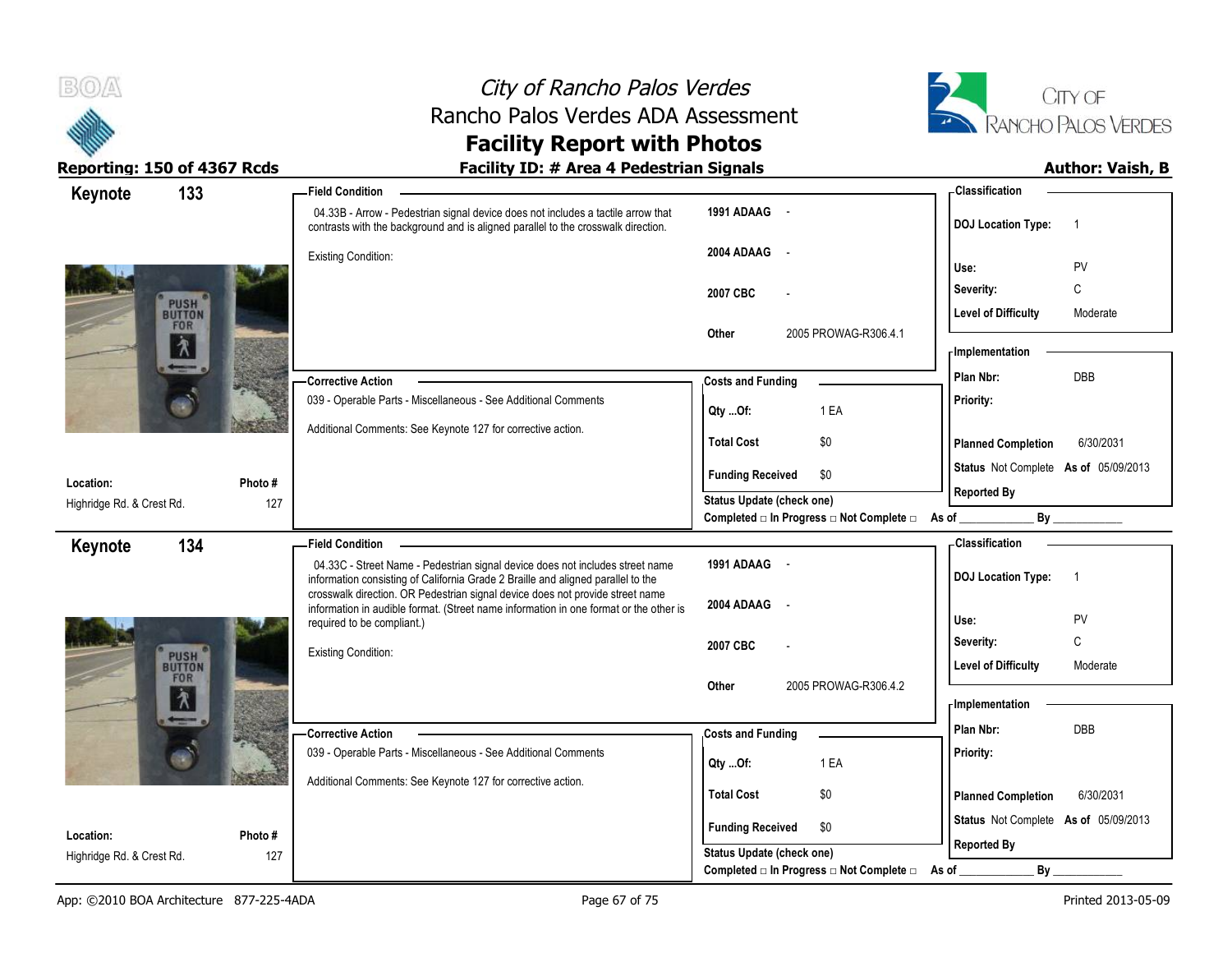



| Keynote                                | 135     | -Field Condition                                                                                                                                                                                      |                                                                               | - Classification                            |
|----------------------------------------|---------|-------------------------------------------------------------------------------------------------------------------------------------------------------------------------------------------------------|-------------------------------------------------------------------------------|---------------------------------------------|
|                                        |         | 04.24A - Audible Signal Device - A crosswalk with pedestrian signal indication<br>does not have an audible signal device to indicate the WALK interval.                                               | 1991 ADAAG -                                                                  | <b>DOJ Location Type:</b><br>$\overline{1}$ |
|                                        |         | <b>Existing Condition:</b>                                                                                                                                                                            | 2004 ADAAG<br>$\sim$ $\sim$                                                   | PV<br>Use:                                  |
|                                        |         |                                                                                                                                                                                                       | 2007 CBC                                                                      | C<br>Severity:                              |
| PUSH <sup>'</sup><br>BUTTON<br>FOR     |         |                                                                                                                                                                                                       |                                                                               | <b>Level of Difficulty</b><br>Moderate      |
| Ж                                      |         |                                                                                                                                                                                                       | 2005 PROWAG-R306.2<br>Other                                                   | - Implementation                            |
|                                        |         | - Corrective Action                                                                                                                                                                                   | <b>Costs and Funding</b>                                                      | <b>DBB</b><br>Plan Nbr:                     |
| 98                                     |         | 039 - Operable Parts - Miscellaneous - See Additional Comments                                                                                                                                        | 1 EA<br>Qty Of:                                                               | Priority:                                   |
|                                        |         | Additional Comments: Provide audible signal device.                                                                                                                                                   | \$2,400<br><b>Total Cost</b>                                                  | <b>Planned Completion</b><br>6/30/2031      |
| Location:                              | Photo # |                                                                                                                                                                                                       | \$0<br><b>Funding Received</b>                                                | Status Not Complete As of 05/09/2013        |
| Highridge Rd. & Crest Rd.              | 136     |                                                                                                                                                                                                       | Status Update (check one)<br>Completed □ In Progress □ Not Complete □ As of _ | <b>Reported By</b><br>By                    |
| Keynote                                | 136     | <b>Field Condition</b>                                                                                                                                                                                |                                                                               | - Classification                            |
|                                        |         | 04.24B - Vibrotactile Signal Device - A crosswalk with pedestrian signal indication<br>does not have a vibrotactile signal device integrated into the signal device to<br>indicate the WALK interval. | 1991 ADAAG -                                                                  | <b>DOJ Location Type:</b><br>$\overline{1}$ |
|                                        |         |                                                                                                                                                                                                       | 2004 ADAAG<br>$\sim$                                                          |                                             |
|                                        |         | <b>Existing Condition:</b>                                                                                                                                                                            |                                                                               | Use:<br>PV<br>C<br>Severity:                |
| <b>PUSH</b><br><b>BUTTON</b>           |         |                                                                                                                                                                                                       | 2007 CBC                                                                      | <b>Level of Difficulty</b><br>Moderate      |
| FOR                                    |         |                                                                                                                                                                                                       | 2005 PROWAG-R306.2<br>Other                                                   |                                             |
| $\Lambda$                              |         |                                                                                                                                                                                                       |                                                                               | - Implementation                            |
|                                        |         | - Corrective Action                                                                                                                                                                                   | <b>Costs and Funding</b>                                                      | Plan Nbr:<br>DBB                            |
| Ð                                      |         | 039 - Operable Parts - Miscellaneous - See Additional Comments                                                                                                                                        | 1 EA<br>Qty Of:                                                               | Priority:                                   |
|                                        |         | Additional Comments: Replace with vibrotactile signal device.                                                                                                                                         | <b>Total Cost</b><br>\$2,400                                                  | <b>Planned Completion</b><br>6/30/2031      |
|                                        | Photo # |                                                                                                                                                                                                       | <b>Funding Received</b><br>\$0                                                | Status Not Complete As of 05/09/2013        |
|                                        |         |                                                                                                                                                                                                       |                                                                               |                                             |
| Location:<br>Highridge Rd. & Crest Rd. | 136     |                                                                                                                                                                                                       | Status Update (check one)<br>Completed □ In Progress □ Not Complete □         | <b>Reported By</b><br>By                    |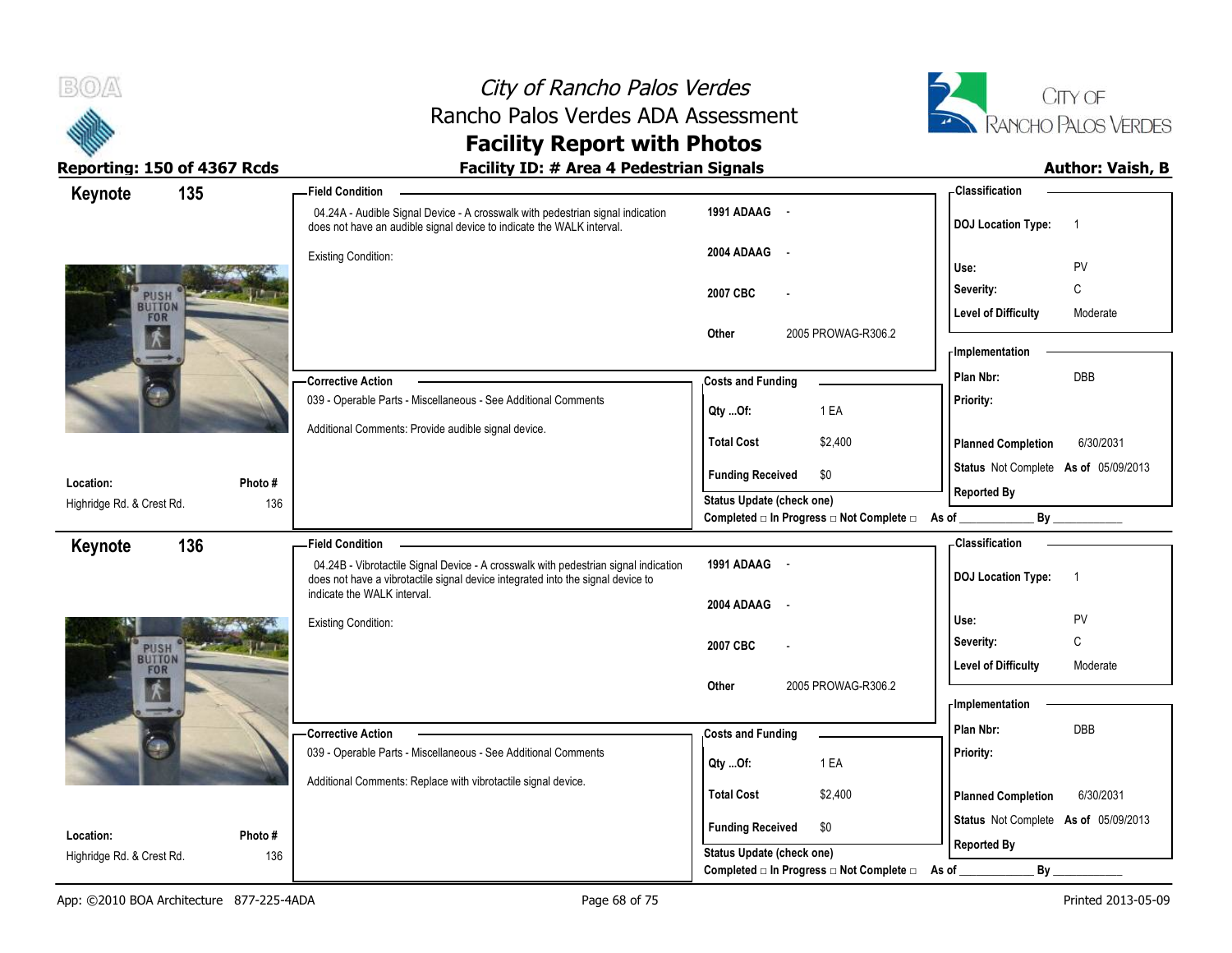



| 137<br>Keynote                     |         | <b>Field Condition</b>                                                                                                                                                |                                                | <b>Classification</b>                       |
|------------------------------------|---------|-----------------------------------------------------------------------------------------------------------------------------------------------------------------------|------------------------------------------------|---------------------------------------------|
|                                    |         | 04.33B - Arrow - Pedestrian signal device does not includes a tactile arrow that<br>contrasts with the background and is aligned parallel to the crosswalk direction. | 1991 ADAAG -                                   | <b>DOJ Location Type:</b><br>$\overline{1}$ |
|                                    |         | <b>Existing Condition:</b>                                                                                                                                            | 2004 ADAAG<br>$\sim$                           | PV<br>Use:                                  |
|                                    |         |                                                                                                                                                                       | 2007 CBC                                       | C<br>Severity:                              |
| PUSH <sup>®</sup><br>BUTTON<br>FOR |         |                                                                                                                                                                       | Other<br>2005 PROWAG-R306.4.1                  | <b>Level of Difficulty</b><br>Moderate      |
| 术<br>$\overline{\phantom{a}}$      |         |                                                                                                                                                                       |                                                | - Implementation                            |
|                                    |         | - Corrective Action                                                                                                                                                   | <b>Costs and Funding</b>                       | DBB<br>Plan Nbr:                            |
|                                    |         | 039 - Operable Parts - Miscellaneous - See Additional Comments                                                                                                        | 1 EA<br>Qty Of:                                | Priority:                                   |
|                                    |         | Additional Comments: See Keynote 116 for corrective action.                                                                                                           | \$0<br><b>Total Cost</b>                       | 6/30/2031<br><b>Planned Completion</b>      |
| Location:                          | Photo # |                                                                                                                                                                       | <b>Funding Received</b><br>\$0                 | Status Not Complete As of 05/09/2013        |
| Highridge Rd. & Crest Rd.          | 116     |                                                                                                                                                                       | Status Update (check one)                      | <b>Reported By</b>                          |
|                                    |         |                                                                                                                                                                       | Completed □ In Progress □ Not Complete □ As of | $By$ <sub>___</sub>                         |
| 138<br>Keynote                     |         | <b>Field Condition</b>                                                                                                                                                |                                                | <b>Classification</b>                       |
|                                    |         | 04.32B - Push Button Locator Tone - The pedestrian signal push button does not<br>incorporate a locator tone at the push button.                                      | 1991 ADAAG -                                   | <b>DOJ Location Type:</b><br>$\overline{1}$ |
|                                    |         | Existing Condition:                                                                                                                                                   | 2004 ADAAG<br>$\sim$                           | Use:<br>PV                                  |
| PUSH <sup>'</sup><br>BUTTON        |         |                                                                                                                                                                       | 2007 CBC                                       | C<br>Severity:                              |
| FOR                                |         |                                                                                                                                                                       | 2005 PROWAG-R306.3.2<br>Other                  | <b>Level of Difficulty</b><br>Moderate      |
| 个<br>Ŧ                             |         |                                                                                                                                                                       |                                                | - Implementation                            |
|                                    |         | - Corrective Action                                                                                                                                                   | <b>Costs and Funding</b>                       | Plan Nbr:<br><b>DBB</b>                     |
|                                    |         | 039 - Operable Parts - Miscellaneous - See Additional Comments                                                                                                        | 1 EA<br>Qty Of:                                | Priority:                                   |
|                                    |         | Additional Comments: See Keynote 136 for corrective action.                                                                                                           | \$0<br><b>Total Cost</b>                       | 6/30/2031<br><b>Planned Completion</b>      |
| Location:                          | Photo#  |                                                                                                                                                                       | <b>Funding Received</b><br>\$0                 | Status Not Complete As of 05/09/2013        |
| Highridge Rd. & Crest Rd.          | 136     |                                                                                                                                                                       | Status Update (check one)                      | <b>Reported By</b>                          |
|                                    |         |                                                                                                                                                                       | Completed □ In Progress □ Not Complete □       | By<br>As of                                 |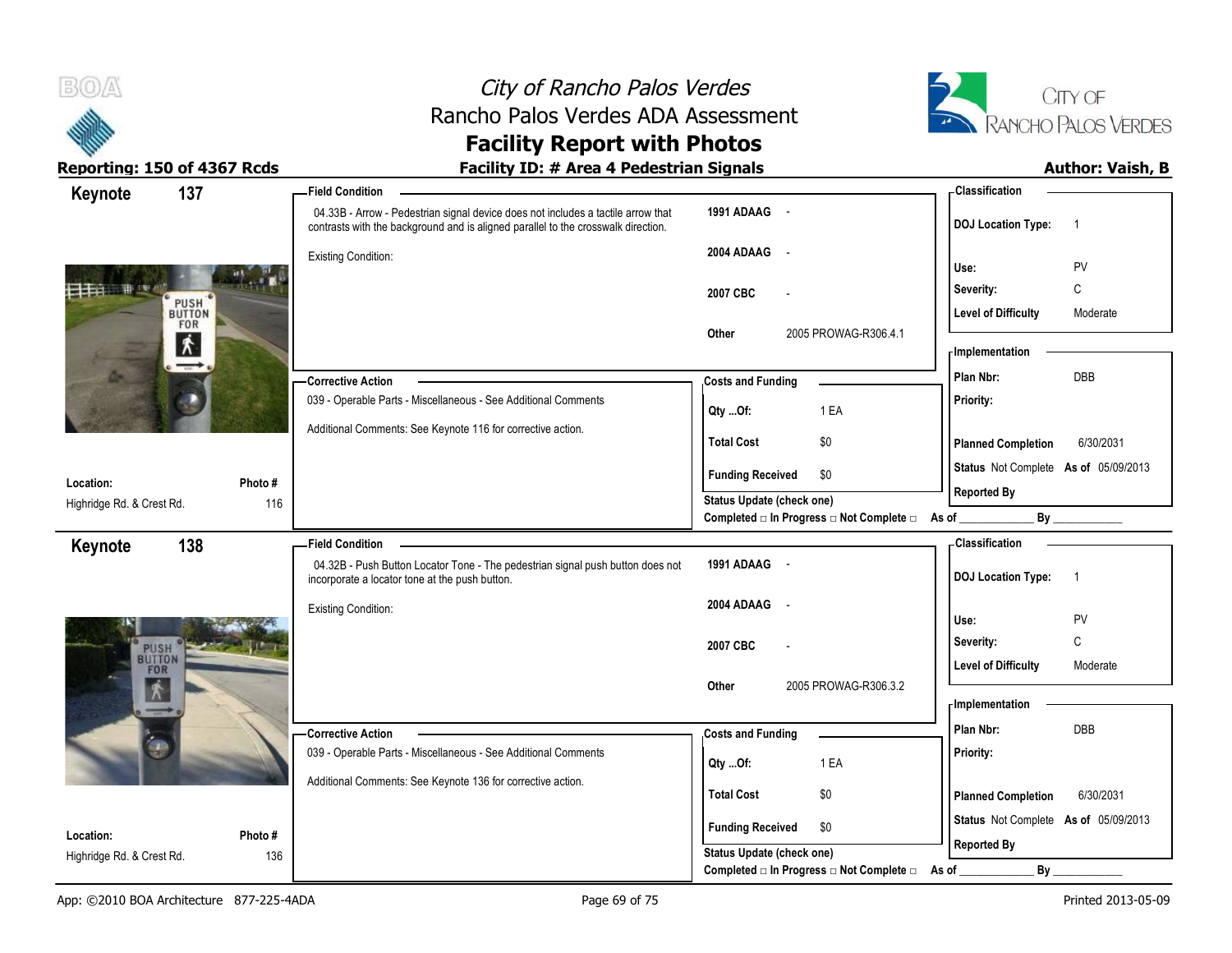



| Keynote                     | 139     | <b>Field Condition</b>                                                                                                                                                                                                                                         |                                                                          | - Classification                            |
|-----------------------------|---------|----------------------------------------------------------------------------------------------------------------------------------------------------------------------------------------------------------------------------------------------------------------|--------------------------------------------------------------------------|---------------------------------------------|
|                             |         | 04.33A - Directional Information and Signs - Pedestrian signal device does not<br>provides compliant tactile or visual signs on the face of the device or its housing or<br>mounting to indicate crosswalk direction and the name of the street containing the | 1991 ADAAG<br>4.30.4                                                     | <b>DOJ Location Type:</b><br>$\overline{1}$ |
|                             |         | crosswalk served by the pedestrian signal.                                                                                                                                                                                                                     | 2004 ADAAG<br>703.1                                                      | Use:<br>PV                                  |
|                             |         | Existing Condition:                                                                                                                                                                                                                                            | 2007 CBC<br>1117B.5.1 item 2; 1117B.5.6                                  | C<br>Severity:                              |
| PUSH<br>BUTTON<br>FOR       |         |                                                                                                                                                                                                                                                                |                                                                          | <b>Level of Difficulty</b><br>Moderate      |
| W                           |         |                                                                                                                                                                                                                                                                | 2005 PROWAG-R306.4<br>Other                                              |                                             |
|                             |         |                                                                                                                                                                                                                                                                |                                                                          | - Implementation                            |
|                             |         | <b>Corrective Action</b>                                                                                                                                                                                                                                       | <b>Costs and Funding</b>                                                 | DBB<br>Plan Nbr:                            |
|                             |         | 039 - Operable Parts - Miscellaneous - See Additional Comments                                                                                                                                                                                                 | 1 EA<br>Qty Of:                                                          | Priority:                                   |
|                             |         | Additional Comments: See Keynote 136 for corrective action.                                                                                                                                                                                                    | <b>Total Cost</b><br>\$0                                                 | <b>Planned Completion</b><br>6/30/2031      |
| Location:                   | Photo # |                                                                                                                                                                                                                                                                | <b>Funding Received</b><br>\$0                                           | Status Not Complete As of 05/09/2013        |
| Highridge Rd. & Crest Rd.   | 136     |                                                                                                                                                                                                                                                                | <b>Status Update (check one)</b>                                         | <b>Reported By</b>                          |
|                             |         |                                                                                                                                                                                                                                                                | Completed $\square$ In Progress $\square$ Not Complete $\square$ As of _ | By                                          |
| Keynote                     | 140     | <b>Field Condition</b>                                                                                                                                                                                                                                         |                                                                          | - Classification                            |
|                             |         | 04.33B - Arrow - Pedestrian signal device does not includes a tactile arrow that<br>contrasts with the background and is aligned parallel to the crosswalk direction.                                                                                          | 1991 ADAAG -                                                             | <b>DOJ Location Type:</b><br>$\overline{1}$ |
|                             |         | <b>Existing Condition:</b>                                                                                                                                                                                                                                     | 2004 ADAAG<br>$\overline{\phantom{a}}$                                   | Use:<br>PV                                  |
|                             |         |                                                                                                                                                                                                                                                                |                                                                          |                                             |
| PUSH <sup>'</sup><br>BUTTON |         |                                                                                                                                                                                                                                                                | 2007 CBC                                                                 | C<br>Severity:                              |
| FOR                         |         |                                                                                                                                                                                                                                                                | 2005 PROWAG-R306.4.1<br>Other                                            | <b>Level of Difficulty</b><br>Moderate      |
| W                           |         |                                                                                                                                                                                                                                                                |                                                                          | - Implementation                            |
|                             |         | -Corrective Action                                                                                                                                                                                                                                             | <b>Costs and Funding</b>                                                 | Plan Nbr:<br><b>DBB</b>                     |
| æ                           |         | 039 - Operable Parts - Miscellaneous - See Additional Comments                                                                                                                                                                                                 | 1 EA<br>Qty Of:                                                          | Priority:                                   |
|                             |         | Additional Comments: See Keynote 136 for corrective action.                                                                                                                                                                                                    |                                                                          |                                             |
|                             |         |                                                                                                                                                                                                                                                                | <b>Total Cost</b><br>\$0                                                 | 6/30/2031<br><b>Planned Completion</b>      |
| Location:                   | Photo # |                                                                                                                                                                                                                                                                | <b>Funding Received</b><br>\$0                                           | Status Not Complete As of 05/09/2013        |
| Highridge Rd. & Crest Rd.   | 136     |                                                                                                                                                                                                                                                                | <b>Status Update (check one)</b>                                         | <b>Reported By</b>                          |
|                             |         |                                                                                                                                                                                                                                                                | Completed □ In Progress □ Not Complete □                                 | By<br>As of                                 |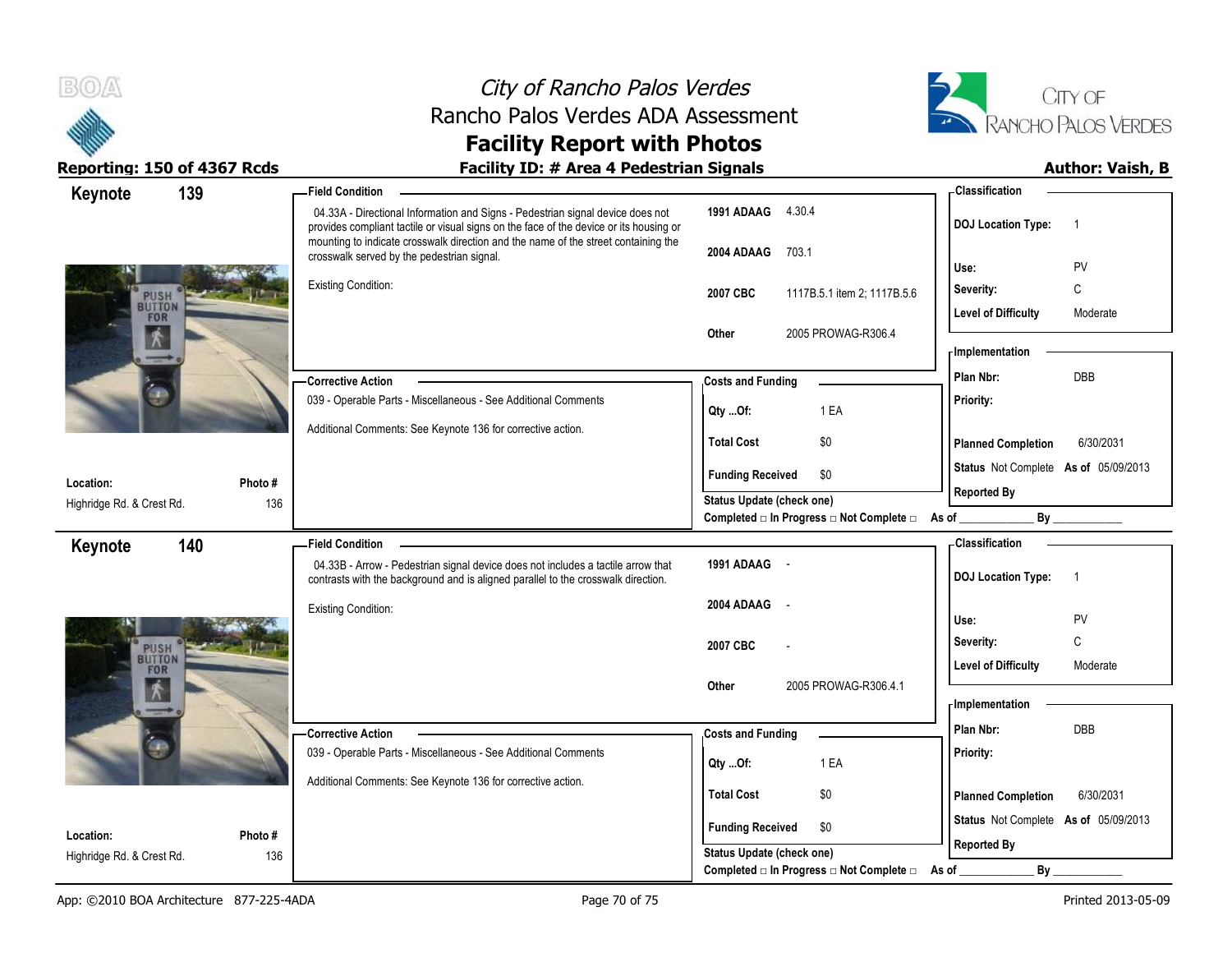



| Keynote                     | 141                      | <b>Field Condition</b>                                                                                                                                                                               |                                                | -Classification                             |
|-----------------------------|--------------------------|------------------------------------------------------------------------------------------------------------------------------------------------------------------------------------------------------|------------------------------------------------|---------------------------------------------|
|                             |                          | 04.33C - Street Name - Pedestrian signal device does not includes street name<br>information consisting of California Grade 2 Braille and aligned parallel to the                                    | 1991 ADAAG -                                   | <b>DOJ</b> Location Type:<br>$\overline{1}$ |
|                             |                          | crosswalk direction. OR Pedestrian signal device does not provide street name<br>information in audible format. (Street name information in one format or the other is<br>required to be compliant.) | 2004 ADAAG<br>$\sim$ $-$                       | PV<br>Use:                                  |
| PUSH <sup>'</sup><br>BUTTON |                          | <b>Existing Condition:</b>                                                                                                                                                                           | 2007 CBC                                       | C<br>Severity:                              |
| FOR                         |                          |                                                                                                                                                                                                      |                                                | <b>Level of Difficulty</b><br>Moderate      |
| W                           |                          |                                                                                                                                                                                                      | 2005 PROWAG-R306.4.2<br>Other                  | <b>Implementation</b>                       |
|                             |                          |                                                                                                                                                                                                      |                                                | <b>DBB</b><br>Plan Nbr:                     |
|                             |                          | -Corrective Action                                                                                                                                                                                   | <b>Costs and Funding</b>                       |                                             |
|                             |                          | 039 - Operable Parts - Miscellaneous - See Additional Comments                                                                                                                                       | 1 EA<br>Qty Of:                                | Priority:                                   |
|                             |                          | Additional Comments: See Keynote 136 for corrective action.                                                                                                                                          | <b>Total Cost</b><br>\$0                       | <b>Planned Completion</b><br>6/30/2031      |
|                             |                          |                                                                                                                                                                                                      | <b>Funding Received</b><br>\$0                 | Status Not Complete As of 05/09/2013        |
| Location:                   | Photo #                  |                                                                                                                                                                                                      | Status Update (check one)                      | <b>Reported By</b>                          |
| Highridge Rd. & Crest Rd.   | 136                      |                                                                                                                                                                                                      | Completed □ In Progress □ Not Complete □ As of | By                                          |
| Keynote                     | 142                      | - Field Condition                                                                                                                                                                                    |                                                | - Classification                            |
|                             |                          | 04.24A - Audible Signal Device - A crosswalk with pedestrian signal indication<br>does not have an audible signal device to indicate the WALK interval.                                              | 1991 ADAAG -                                   | <b>DOJ</b> Location Type:<br>$\overline{1}$ |
|                             |                          | <b>Existing Condition:</b>                                                                                                                                                                           | 2004 ADAAG<br>$\sim$                           |                                             |
|                             |                          |                                                                                                                                                                                                      |                                                | PV<br>Use:                                  |
|                             |                          |                                                                                                                                                                                                      | 2007 CBC                                       | Severity:<br>Α                              |
|                             | PUSH <sup>®</sup><br>FOR |                                                                                                                                                                                                      |                                                | <b>Level of Difficulty</b><br>Moderate      |
| $\lambda$<br>4              |                          |                                                                                                                                                                                                      | 2005 PROWAG-R306.2<br>Other                    | - Implementation                            |
|                             |                          | -Corrective Action                                                                                                                                                                                   | <b>Costs and Funding</b>                       | Plan Nbr:<br>DBB                            |
|                             |                          | 039 - Operable Parts - Miscellaneous - See Additional Comments                                                                                                                                       |                                                | Priority:                                   |
|                             |                          |                                                                                                                                                                                                      | 1 EA<br>Qty Of:                                |                                             |
|                             |                          | Additional Comments: Provide audible signal device.                                                                                                                                                  | <b>Total Cost</b><br>\$2,400                   | 6/30/2026<br><b>Planned Completion</b>      |
|                             |                          |                                                                                                                                                                                                      | <b>Funding Received</b><br>\$0                 | Status Not Complete As of 05/09/2013        |
| Location:                   | Photo #                  |                                                                                                                                                                                                      |                                                | <b>Reported By</b>                          |
| Highridge Rd. & Crest Rd.   | 143                      |                                                                                                                                                                                                      | Status Update (check one)                      |                                             |
|                             |                          |                                                                                                                                                                                                      | Completed □ In Progress □ Not Complete □       | By<br>As of                                 |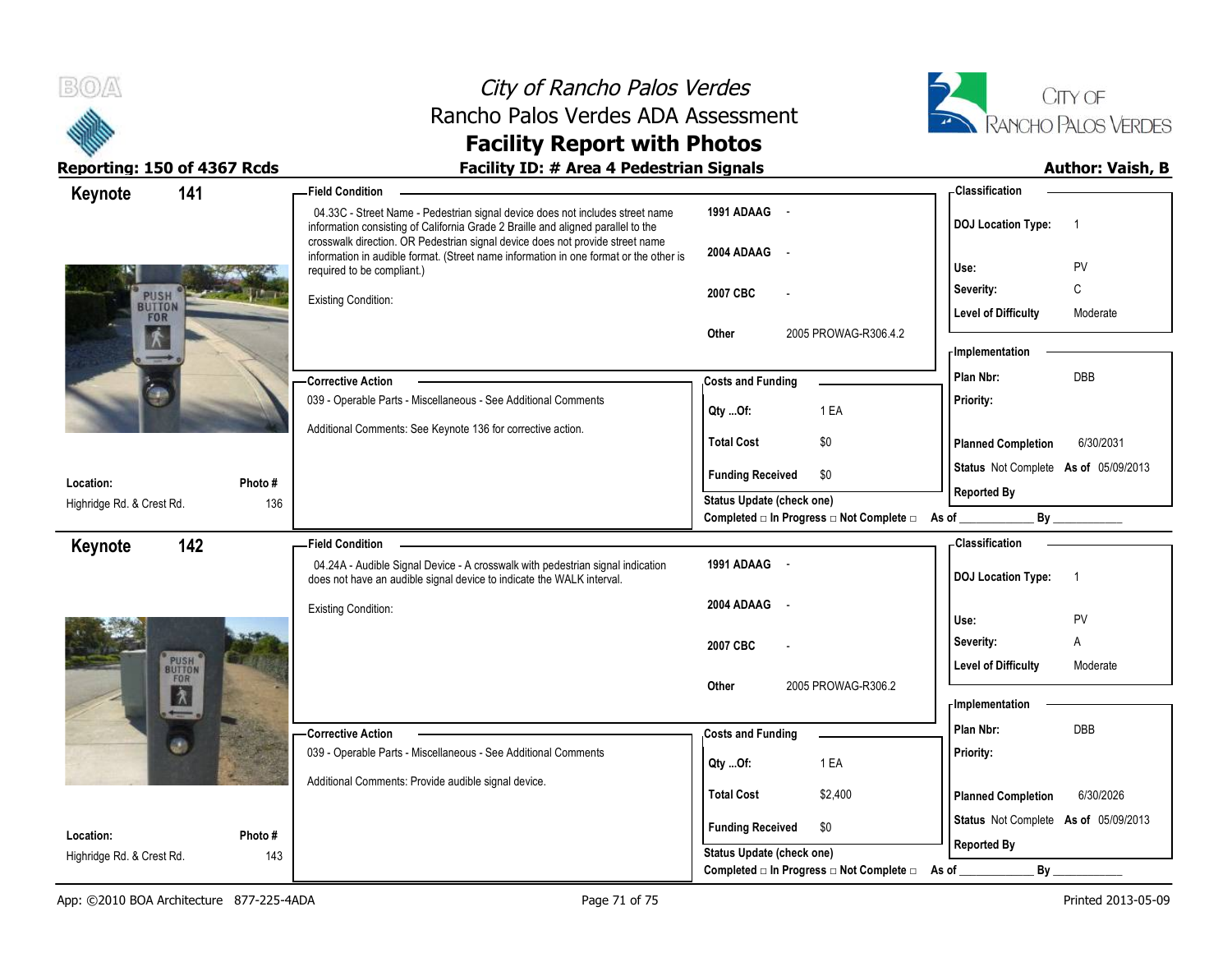



### **Facility Report with Photos** Reporting: 150 of 4367 Rcds **Facility ID: # Area 4 Pedestrian Signals Facility ID: # Area 4 Pedestrian Signals**

| 143<br>Keynote            |         | <b>Field Condition</b>                                                                                                                                                                                |                                                               | - Classification                            |
|---------------------------|---------|-------------------------------------------------------------------------------------------------------------------------------------------------------------------------------------------------------|---------------------------------------------------------------|---------------------------------------------|
|                           |         | 04.24B - Vibrotactile Signal Device - A crosswalk with pedestrian signal indication<br>does not have a vibrotactile signal device integrated into the signal device to<br>indicate the WALK interval. | 1991 ADAAG -                                                  | <b>DOJ Location Type:</b><br>$\overline{1}$ |
|                           |         |                                                                                                                                                                                                       | 2004 ADAAG -                                                  | Use:<br>PV                                  |
|                           |         | <b>Existing Condition:</b>                                                                                                                                                                            | 2007 CBC                                                      | C<br>Severity:                              |
| PUSH <sup>®</sup>         |         |                                                                                                                                                                                                       |                                                               | <b>Level of Difficulty</b><br>Moderate      |
| FOR<br>入                  |         |                                                                                                                                                                                                       | 2005 PROWAG-R306.2<br>Other                                   | - Implementation                            |
|                           |         |                                                                                                                                                                                                       |                                                               | DBB<br>Plan Nbr:                            |
| æ                         |         | <b>Corrective Action</b><br>039 - Operable Parts - Miscellaneous - See Additional Comments                                                                                                            | <b>Costs and Funding</b>                                      |                                             |
|                           |         |                                                                                                                                                                                                       | 1 EA<br>Qty Of:                                               | Priority:                                   |
|                           |         | Additional Comments: Replace with compliant vibrotactile signal device at<br>compliant location.                                                                                                      | <b>Total Cost</b><br>\$2,400                                  | <b>Planned Completion</b><br>6/30/2031      |
| Location:                 | Photo # |                                                                                                                                                                                                       | \$0<br><b>Funding Received</b>                                | Status Not Complete As of 05/09/2013        |
| Highridge Rd. & Crest Rd. | 143     |                                                                                                                                                                                                       | <b>Status Update (check one)</b>                              | <b>Reported By</b>                          |
|                           |         |                                                                                                                                                                                                       | Completed □ In Progress □ Not Complete □ As of _              | By                                          |
| 144<br>Keynote            |         | <b>Field Condition</b>                                                                                                                                                                                |                                                               | - Classification                            |
|                           |         | 04.25 - Pedestrian Signal Device - Clear Floor Space - Location of pedestrian<br>signal device does not accommodate a level 30" x 48" min clear space, centered                                       | 1991 ADAAG 4.2.4                                              | <b>DOJ Location Type:</b><br>$\overline{1}$ |
|                           |         | and parallel to the pedestrian signal push button. (Accessible pedestrian signals                                                                                                                     |                                                               |                                             |
|                           |         | shall be located so that the vibrotactile feature can be contacted from the level<br>landing serving a curb ramp, if provided, or from a clear floor or ground space that                             | 2004 ADAAG 305.3, Fig. 305.3                                  | Use:<br>PV                                  |
|                           |         | is in line with the crosswalk line adjacent to the vehicle stop line.)                                                                                                                                | 2007 CBC<br>1118B.4 item 1                                    | C<br>Severity:                              |
|                           |         | Existing Condition: 4.5% CS.                                                                                                                                                                          |                                                               | <b>Level of Difficulty</b><br>High          |
|                           |         |                                                                                                                                                                                                       | 2005 PROWAG-R306.2.1<br>Other                                 |                                             |
|                           |         |                                                                                                                                                                                                       |                                                               | <b>Implementation</b>                       |
|                           |         | -Corrective Action                                                                                                                                                                                    | <b>Costs and Funding</b>                                      | <b>DBB</b><br>Plan Nbr:                     |
|                           |         | 008 - Concrete Landing - Remove non-compliant pavement and replace with new<br>concrete. The landing slope shall not exceed 2% in any direction.                                                      | 30 SF<br>Qty Of:                                              | Priority:                                   |
|                           |         | <b>Additional Comments:</b>                                                                                                                                                                           | <b>Total Cost</b><br>\$576                                    | <b>Planned Completion</b><br>6/30/2031      |
| Location:                 | Photo # |                                                                                                                                                                                                       | <b>Funding Received</b><br>\$0                                | Status Not Complete As of 05/09/2013        |
| Highridge Rd. & Crest Rd. | 144     |                                                                                                                                                                                                       | Status Update (check one)                                     | <b>Reported By</b>                          |
|                           |         |                                                                                                                                                                                                       | Completed $\Box$ In Progress $\Box$ Not Complete $\Box$ As of | By                                          |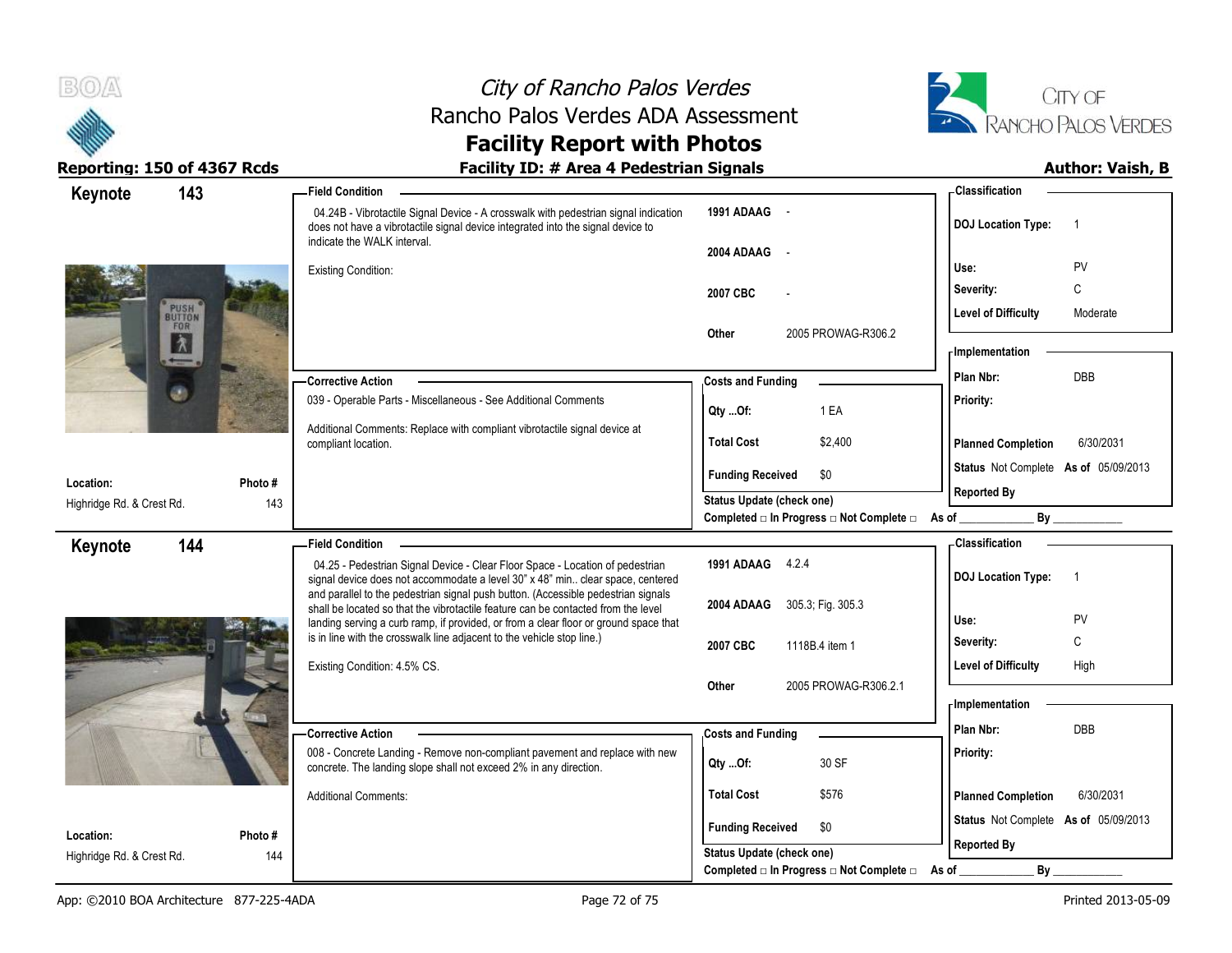

## City of Rancho Palos Verdes Rancho Palos Verdes ADA Assessment **Facility Report with Photos**



### Reporting: 150 of 4367 Rcds **Facility ID: # Area 4 Pedestrian Signals Facility ID: # Area 4 Pedestrian Signals**

| Keynote                   | 145                      | <b>Field Condition</b>                                                                                                                                                                               |                                                                 | - Classification                            |
|---------------------------|--------------------------|------------------------------------------------------------------------------------------------------------------------------------------------------------------------------------------------------|-----------------------------------------------------------------|---------------------------------------------|
|                           |                          | 04.26B1 - Pedestrian Signal Device - Location versus Curbline - Location of<br>pedestrian signal device is not within 5' of curb.                                                                    | 1991 ADAAG -                                                    | <b>DOJ Location Type:</b><br>$\overline{1}$ |
|                           |                          | Existing Condition: 6' from curb line.                                                                                                                                                               | 2004 ADAAG -                                                    | Use:<br>PV                                  |
|                           |                          |                                                                                                                                                                                                      | 2007 CBC                                                        | C<br>Severity:                              |
|                           |                          |                                                                                                                                                                                                      | Other<br>2005 PROWAG-R306.2.1.1                                 | <b>Level of Difficulty</b><br>Moderate      |
|                           |                          |                                                                                                                                                                                                      |                                                                 | - Implementation                            |
|                           |                          | -Corrective Action                                                                                                                                                                                   | <b>Costs and Funding</b>                                        | DBB<br>Plan Nbr:                            |
|                           |                          | 039 - Operable Parts - Miscellaneous - See Additional Comments                                                                                                                                       | 1 EA<br>Qty Of:                                                 | Priority:                                   |
|                           |                          | Additional Comments: See Keynote 143 for corrective action.                                                                                                                                          | <b>Total Cost</b><br>\$0                                        | <b>Planned Completion</b><br>6/30/2031      |
| Location:                 | Photo#                   |                                                                                                                                                                                                      | <b>Funding Received</b><br>\$0                                  | Status Not Complete As of 05/09/2013        |
| Highridge Rd. & Crest Rd. | 144                      |                                                                                                                                                                                                      | Status Update (check one)                                       | <b>Reported By</b>                          |
|                           |                          |                                                                                                                                                                                                      | Completed $\Box$ In Progress $\Box$ Not Complete $\Box$ As of _ | By                                          |
| Keynote                   | 146                      | <b>Field Condition</b>                                                                                                                                                                               |                                                                 | <b>Classification</b>                       |
|                           |                          | 04.33C - Street Name - Pedestrian signal device does not includes street name<br>information consisting of California Grade 2 Braille and aligned parallel to the                                    | 1991 ADAAG -                                                    | <b>DOJ Location Type:</b><br>$\overline{1}$ |
|                           |                          | crosswalk direction. OR Pedestrian signal device does not provide street name<br>information in audible format. (Street name information in one format or the other is<br>required to be compliant.) | 2004 ADAAG                                                      | Use:<br>PV                                  |
|                           |                          | <b>Existing Condition:</b>                                                                                                                                                                           | 2007 CBC                                                        | C<br>Severity:                              |
|                           | PUSH <sup>®</sup><br>FOR |                                                                                                                                                                                                      | 2005 PROWAG-R306.4.2<br>Other                                   | <b>Level of Difficulty</b><br>Moderate      |
|                           | $\overline{\Lambda}$     |                                                                                                                                                                                                      |                                                                 | - Implementation                            |
|                           |                          | -Corrective Action                                                                                                                                                                                   | <b>Costs and Funding</b>                                        | Plan Nbr:<br><b>DBB</b>                     |
|                           |                          | 039 - Operable Parts - Miscellaneous - See Additional Comments                                                                                                                                       | 1 EA<br>Qty Of:                                                 | Priority:                                   |
|                           |                          | Additional Comments: See Keynote 116 for corrective action.                                                                                                                                          | <b>Total Cost</b><br>\$0                                        | 6/30/2031<br><b>Planned Completion</b>      |
| Location:                 | Photo #                  |                                                                                                                                                                                                      | <b>Funding Received</b><br>\$0                                  | Status Not Complete As of 05/09/2013        |
|                           |                          |                                                                                                                                                                                                      |                                                                 | <b>Reported By</b>                          |
| Highridge Rd. & Crest Rd. | 116                      |                                                                                                                                                                                                      | Status Update (check one)                                       | By                                          |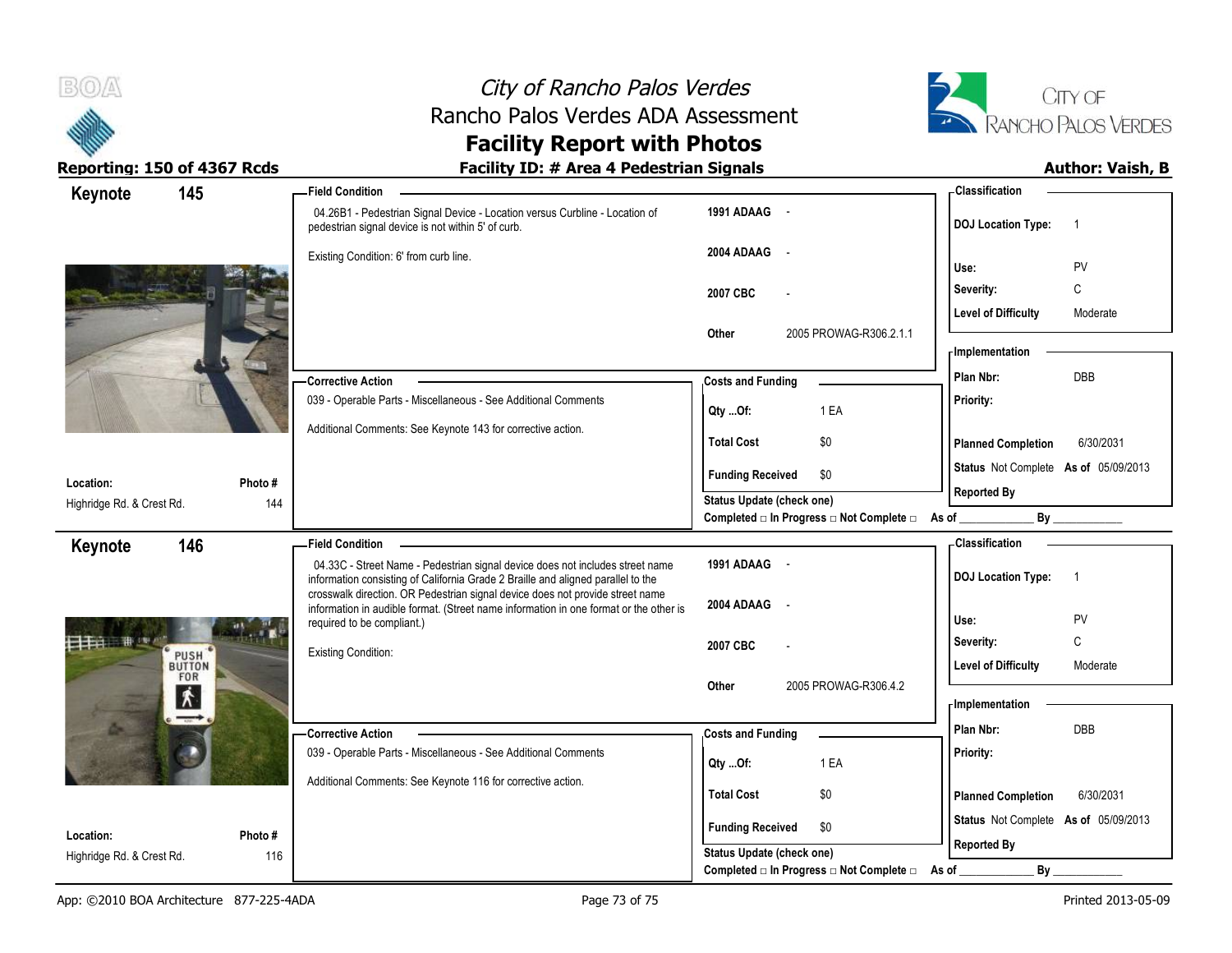

# City of Rancho Palos Verdes Rancho Palos Verdes ADA Assessment



# **Facility Report with Photos**

### Reporting: 150 of 4367 Rcds **Facility ID: # Area 4 Pedestrian Signals Facility ID: # Area 4 Pedestrian Signals**

| 147<br>Keynote                         |               | -Field Condition                                                                                                                      |                                                | - Classification                            |
|----------------------------------------|---------------|---------------------------------------------------------------------------------------------------------------------------------------|------------------------------------------------|---------------------------------------------|
|                                        |               | 04.32B - Push Button Locator Tone - The pedestrian signal push button does not<br>incorporate a locator tone at the push button.      | 1991 ADAAG -                                   | <b>DOJ Location Type:</b><br>$\overline{1}$ |
|                                        |               | <b>Existing Condition:</b>                                                                                                            | 2004 ADAAG -                                   |                                             |
|                                        |               |                                                                                                                                       |                                                | Use:<br>PV<br>C                             |
|                                        |               |                                                                                                                                       | 2007 CBC                                       | Severity:                                   |
| PUSH <sup>®</sup><br>BUTTON<br>FOR     |               |                                                                                                                                       | 2005 PROWAG-R306.3.2<br><b>Other</b>           | <b>Level of Difficulty</b><br>Moderate      |
| 木                                      |               |                                                                                                                                       |                                                | - Implementation                            |
| $\leftarrow$                           |               | - Corrective Action                                                                                                                   | <b>Costs and Funding</b>                       | DBB<br>Plan Nbr:                            |
| 40                                     |               | 039 - Operable Parts - Miscellaneous - See Additional Comments                                                                        |                                                | Priority:                                   |
|                                        |               | Additional Comments: See Keynote 143 for corrective action.                                                                           | Qty Of:<br>1 EA                                |                                             |
|                                        |               |                                                                                                                                       | <b>Total Cost</b><br>\$0                       | 6/30/2031<br><b>Planned Completion</b>      |
| Location:                              | Photo #       |                                                                                                                                       | \$0<br><b>Funding Received</b>                 | Status Not Complete As of 05/09/2013        |
| Highridge Rd. & Crest Rd.              | 143           |                                                                                                                                       | Status Update (check one)                      | <b>Reported By</b>                          |
|                                        |               |                                                                                                                                       | Completed □ In Progress □ Not Complete □ As of | <b>By</b>                                   |
| 148<br>Keynote                         |               | <b>Field Condition</b>                                                                                                                |                                                | <b>Classification</b>                       |
|                                        |               | 04.32A - Push Button Operating Effort - The force required to activate operable<br>part(s) of pedestrian signal device exceeds 5 lbs. | 1991 ADAAG 4.27.4                              | <b>DOJ Location Type:</b><br>$\overline{1}$ |
|                                        |               | <b>Existing Condition:</b>                                                                                                            | 2004 ADAAG<br>309.4                            |                                             |
|                                        |               |                                                                                                                                       |                                                | PV<br>Use:<br>C                             |
| PUSH <sup>®</sup>                      |               |                                                                                                                                       | 2007 CBC<br>1117B.6 item 4                     | Severity:                                   |
| FOR                                    |               |                                                                                                                                       | 2005 PROWAG-R306.3.1;<br>Other                 | <b>Level of Difficulty</b><br>Moderate      |
| 木                                      |               |                                                                                                                                       | R405.4                                         | - Implementation                            |
| $\leftarrow$                           |               | -Corrective Action                                                                                                                    | <b>Costs and Funding</b>                       | DBB<br>Plan Nbr:                            |
| Ø                                      |               | 039 - Operable Parts - Miscellaneous - See Additional Comments                                                                        |                                                | Priority:                                   |
|                                        |               |                                                                                                                                       | 1 EA<br>Qty Of:                                |                                             |
|                                        |               | Additional Comments: See Keynote 143 for corrective action.                                                                           | \$0<br><b>Total Cost</b>                       | <b>Planned Completion</b><br>6/30/2031      |
|                                        |               |                                                                                                                                       | <b>Funding Received</b><br>\$0                 | Status Not Complete As of 05/09/2013        |
| Location:<br>Highridge Rd. & Crest Rd. | Photo#<br>143 |                                                                                                                                       | Status Update (check one)                      | <b>Reported By</b>                          |
|                                        |               |                                                                                                                                       | Completed □ In Progress □ Not Complete □       | By<br>As of                                 |